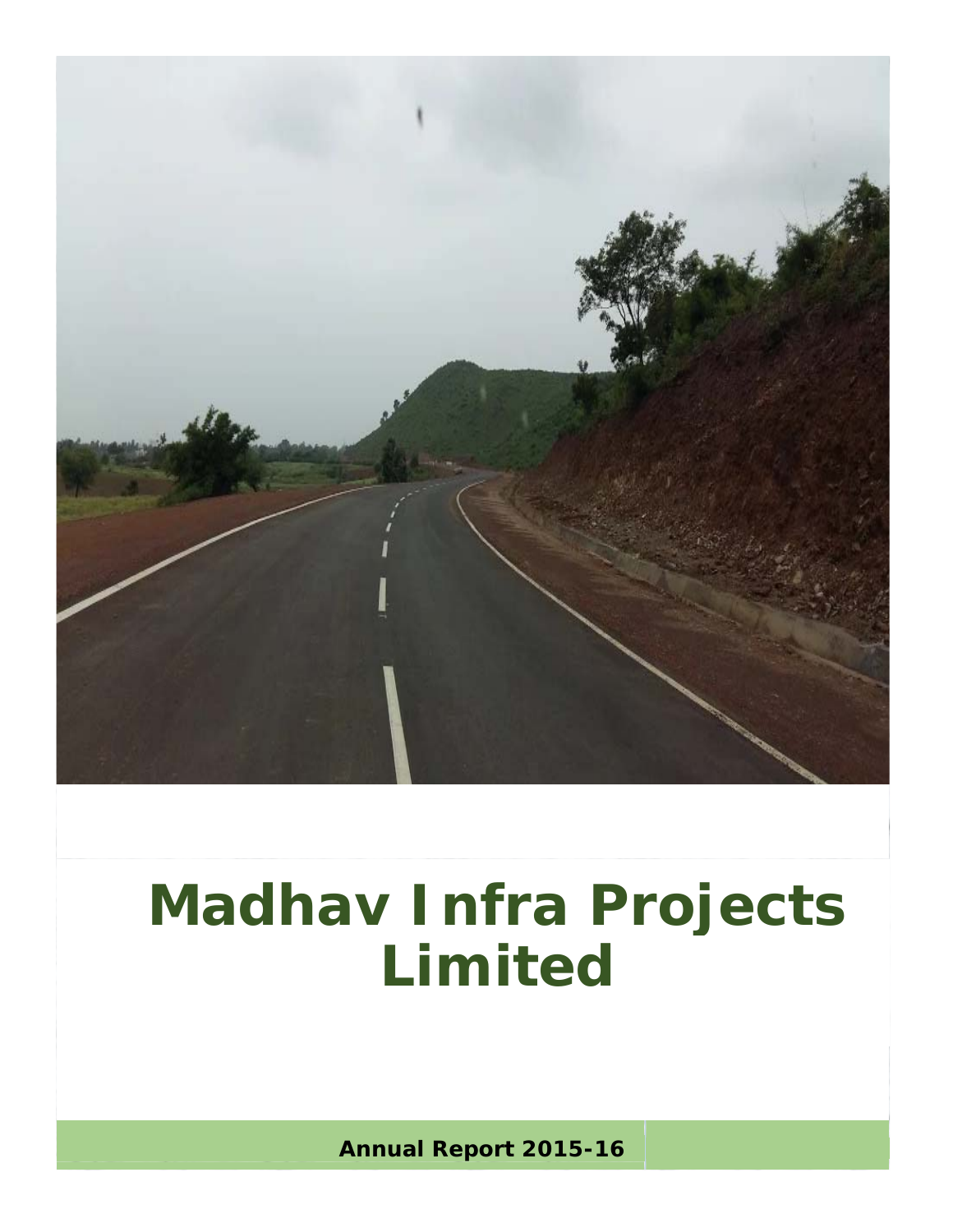## **Corporate Information**

#### **Board of Directors**

*Chairman & Managing Director*  (DIN: 00003626) **Statutory Auditors**

(DIN: 00027350)

**Mayur R. Parikh Corporate Office** 

Corporation Bank Limited Mumbai -400 072 IDBI Bank Limited

**Company Secretary Amit A. Khurana Gopal Shah** *(w.e.f., June 17, 2016) Gopal Shah (w.e.f., June 17, 2016)* 

M/s. Bhagat & Co., **Neelakshi A. Khurana** Chartered Accountant, Ahmedabad *Woman Director (Registration No. – 127250W)* 

**Registered Office Vineet O. Rathi** 24, Lakshmi Chambers, Navjivan Press *Director* **Road, near old High Court, Road, near old High Court**, (DIN: 03541288) Ahmedabad – 380 009, GJ

*Independent Director* **Madhav House, Plot No -04**, (*DIN: 00005646)* Nr. Pancharatna Building, Subhanpura, Vadodara – 390023, GJ **Devendra P. Shah** Tel. –Fax: +91 265 2290722 *Independent Director* www.madhavcorp.com (*DIN: 03310400)* CIN: L45200GJ1992PLC018392

#### **Nevil R. Savjani Charlotte Charlotte Bellings and Registrar & Share Transfer Agent**

*Independent Director* **Satellite Corporate Services Pvt. Ltd.** Satellite Corporate Services Pvt. Ltd. (DIN: 07060520) B-302, Sony Apartment, Opp. ST. Jude High School, **Bankers Bankers Communist Communist Communist Communist Communist Communist Communist Communist Communist Communist Communist Communist Communist Communist Communist Communist Communist Communist Communist Communist C** Dena Bank Limited Ph. 022 – 28520461/462 ICICI Bank Limited Email: service@satellitecorporate.com

#### State Bank of India **Annual General Meeting**

Union Bank of India Friday, September 30, 2016 At: 05:00 P.M. At: S-2, B Wing, ICSI, Chinubhai Tower, Ashram Road, Ahmedabad – 380 009

#### **Contents**

| Sr. No. | <b>Particulars</b>                            |    |
|---------|-----------------------------------------------|----|
|         | Notice to the Member                          | 01 |
|         | Director's Report                             | 08 |
| 3       | Management Discussion and Analysis Report     | 36 |
|         | Corporate Governance Report                   | 42 |
| 5       | Independent's Auditor Report                  | 56 |
|         | <b>Standalone Balance Sheet</b>               | 66 |
|         | Independent's Auditor Report on Consolidation | 86 |
| 8       | <b>Consolidated Balance Sheet</b>             | 88 |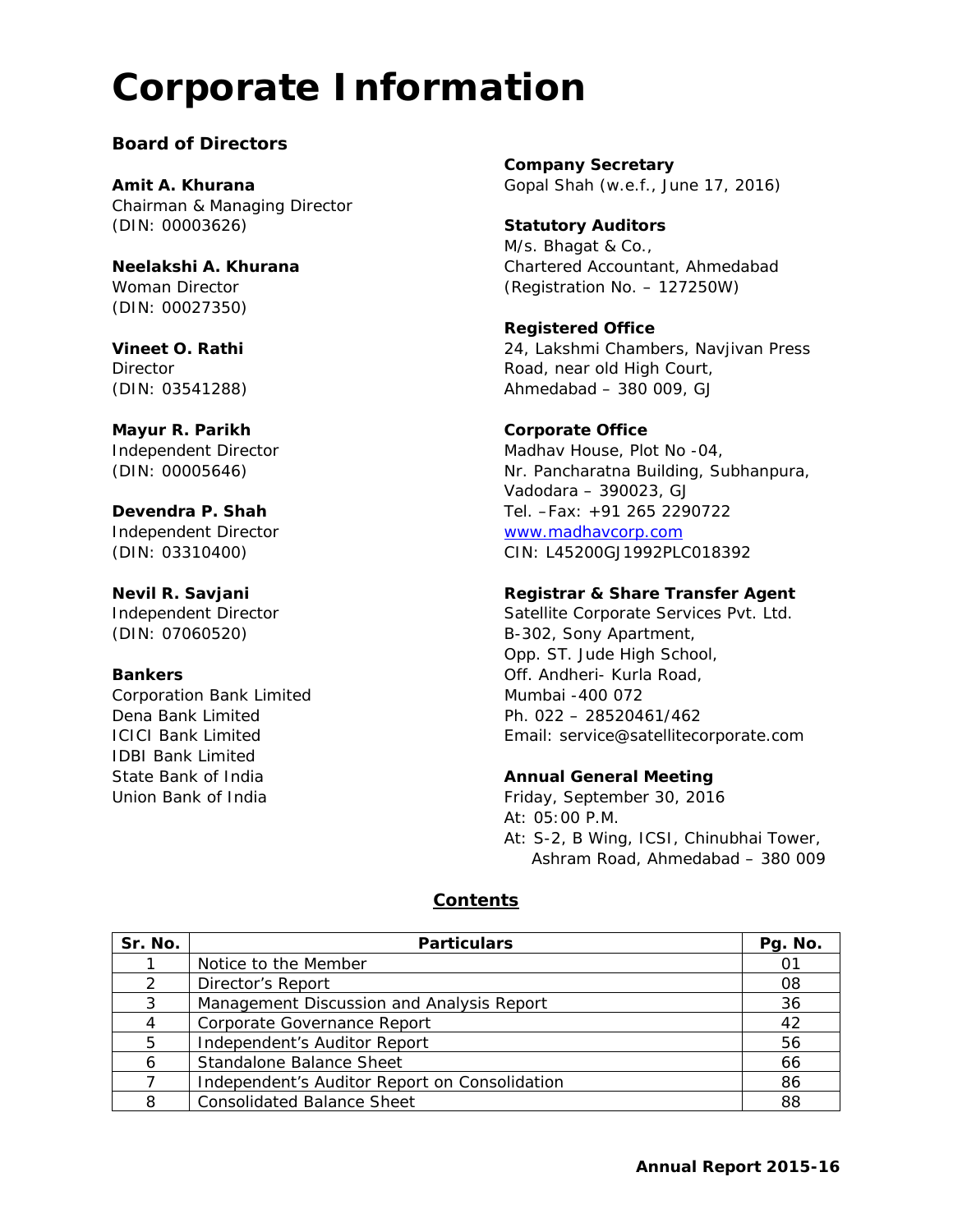

#### **MADHAV INFRA PROJECTS LIMITED**

Regd. Office: 24, Lakshmi Chambers, Navjivan Press Road, Nr. Old High Court, Ahmedabad – 380009 Corp Office: Madhav House, Plot No. 04, Nr. Pancharatna Building, Subhanpura, Vadodara – 390023

Tel-Fax. 0265 2290722, Email: info@madhavcorp.com

### **Notice**

*[CIN: L45200GJ1992PLC018392]* 

**NOTICE** is hereby given that the Twenty Third Annual General Meeting (AGM) of the Members of MADHAV INFRA PROJECTS LIMITED will be held on Friday, the 30<sup>th</sup> day of September, 2016 at 05.00 P.M. at S-2, B Wing, ICSI, Chinubhai Tower, Ashram Road, Ahmedabad – 380 009 to transact the following businesses:

#### **ORDINARY BUSINESS**

- 1) To receive, consider and adopt: The audited financial statements (Including the Consolidated Financial Statements) of the Company for the financial year ended March 31, 2016, together with the reports of Directors and Auditors thereon; and
- 2) To consider re-appointment of Director, Mrs. Neelakshi Khurana (DIN: 00027350), who retires by rotation and being eligible, offers herself for re-appointment.
- 3) To the appointment of Auditors and to fix their remuneration and in this regard to consider and if thought fit, to pass with or without modification(s), the following resolution **as an Ordinary Resolution:**

"**RESOLVED THAT** pursuant to provisions of Section 139, 142 and other applicable provisions of the Companies Act, 2013, if any, read with the Companies (Audit & Auditors) Rules, 2014, including any statutory enactment or modification thereof and pursuant to the recommendation of the Audit Committee of the Board of Directors, M/s. Chandrakant & Sevantilal & J. K. Shah & Co., Chartered Accountants, (Registration No. 101676W), be and is hereby appointed as the Statutory Auditors of the Company for a period commencing from the Conclusion of the 23<sup>rd</sup> Annual General Meeting till conclusion of the 28th Annual General Meeting of the Company, on such remuneration including out of pocket expenses and other expenses as may be mutually agreed by and between the Board of Directors and the Auditors.**"**

#### **SPECIAL BUSINESS**

4) Increase in the Authorised Share Capital and consequent alteration of the Capital clause in the Memorandum of Association of the Company and in this regard to consider and if thought fit, to pass with or without modification(s), the following resolution **as an Ordinary Resolution:**

**"RESOLVED THAT** pursuant to provision of Section 61(1)(a) of the Companies Act, 2013, and any other applicable provisions and the relevant rules framed there under and in accordance with the provisions of the Articles of Association of the Company, the authorised share capital of the Company be and is hereby increased from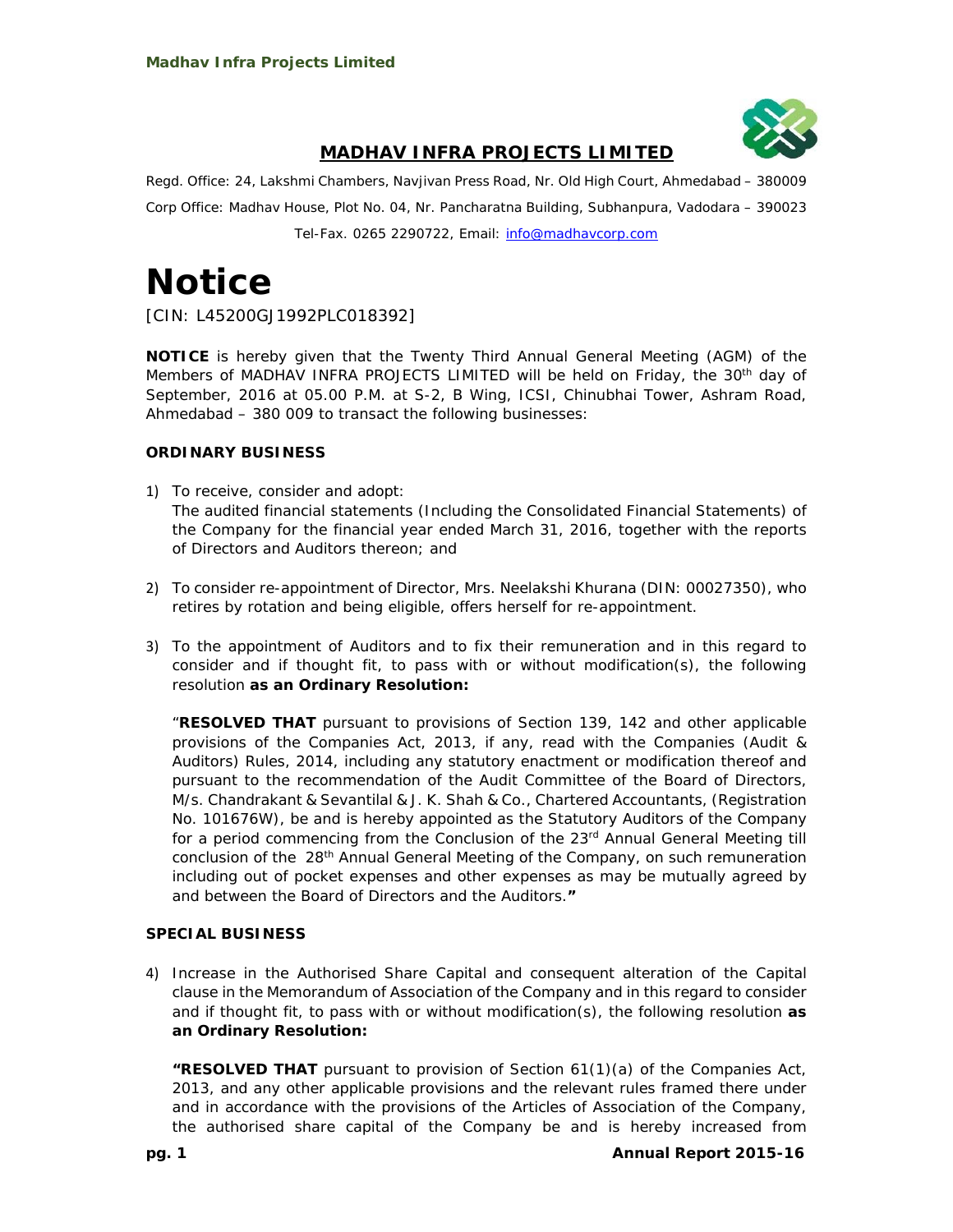42,00,00,000/- (Rupees Forty Two Crores only) divided into 65,00,000 (Sixty Five Lakhs only) Equity shares of Rs. 10/- ( Rupees Ten only) each and 3,55,00,000 (Three Crore Fifty Five Lakhs only) Preference shares of Rs. 10/- (Rupees Ten only) each to 52,00,00,000/- (Rupees Fifty Two Crores only) divided in to 65,00,000 (Sixty Five Lakhs only) Equity shares of Rs. 10/- (Rupees Ten only) each and 4,55,00,000 (Four Crore Fifty Five Lakhs only) Preference shares of Rs. 10/- (Rupees Ten only) each by creating additional 1,00,00,000 (One Crore only) Preference shares of Rs. 10/- (Rupees Ten only) each. The new Preference shares shall rank pari passu with the existing preference shares.

**RESOLVED FURTHER THAT** the Memorandum of Association of the Company be and is hereby altered by substituting the existing Clause V thereof by the following new Clause V as under:

V. The Authorised Share Capital of the Company is Rs. 52,00,00,000 [Rupees Fifty Two Crores only] divided into 65,00,000 [Sixty Five Lakhs only] Equity shares of Rs. 10/- [Rupees Ten only] each and 4,55,00,000 [Four Crores Fifty Five Lakhs only] Preference shares of Rs. 10/-(Rupees Ten only) each.

**RESOLVED FURTHER THAT** for the purpose of giving effect to this resolution, the Board of Directors of the Company be and is hereby authorised to take all such steps and actions and give such directions and delegate such authorities, as it may in its absolute discretion, deem appropriate.**"**

5) Issue and offer of Preference Shares on a Private Placement basis and in this regard to consider and if thought fit, to pass with or without modification(s), the following resolution **as a Special Resolution:** 

**"RESOLVED THAT** pursuant to the provisions of Sections 42, 55, 62 and such other applicable provisions, if any, of the Companies Act, 2013 ("Act") read with the Rules framed there under, as amended from time to time and subject to the Memorandum and the Articles of Association of the Company and the regulations/guidelines, if any, prescribed by any relevant authorities from time to time, to the extent applicable and subject to such other approvals, permissions and sanctions, as may be necessary and subject to such conditions and modifications as may be considered necessary by the Board of Directors (hereinafter referred to as the "Board", which term shall be deemed to include any Committee thereof or persons nominated by the Board, exercising the powers conferred on the Board by this Resolution, for the time being) or as may be prescribed or imposed while granting such approvals, permissions and sanctions which may be agreed to by the Board, consent of the Company be and is hereby accorded to the Board to create, offer and/or invite to subscribe, issue and allot, for cash at par, up to 1,00,00,000 Non- Cumulative Redeemable Preference Shares (NCRPS) of Rs. 10/- each for an aggregate amount not exceeding Rs. 10 crore, including the issue and allotment of NCRPS on a private placement basis, during financial year 2016-17, to such person or persons, whether or not they are Member(s) of the Company, and on such terms and conditions as set out in the Explanatory Statement annexed to the Notice convening this meeting.

**RESOLVED FURTHER THAT** the preference shares shall carry a dividend of 1% per annum and the same shall accrue from the date of allotment thereof to each shareholder and shall be redeemable in 19 to 20 years.

**RESOLVED FURTHER THAT** the Board, be and is hereby authorized to do all such acts, deeds and things and take all such steps and actions, execute all such deeds,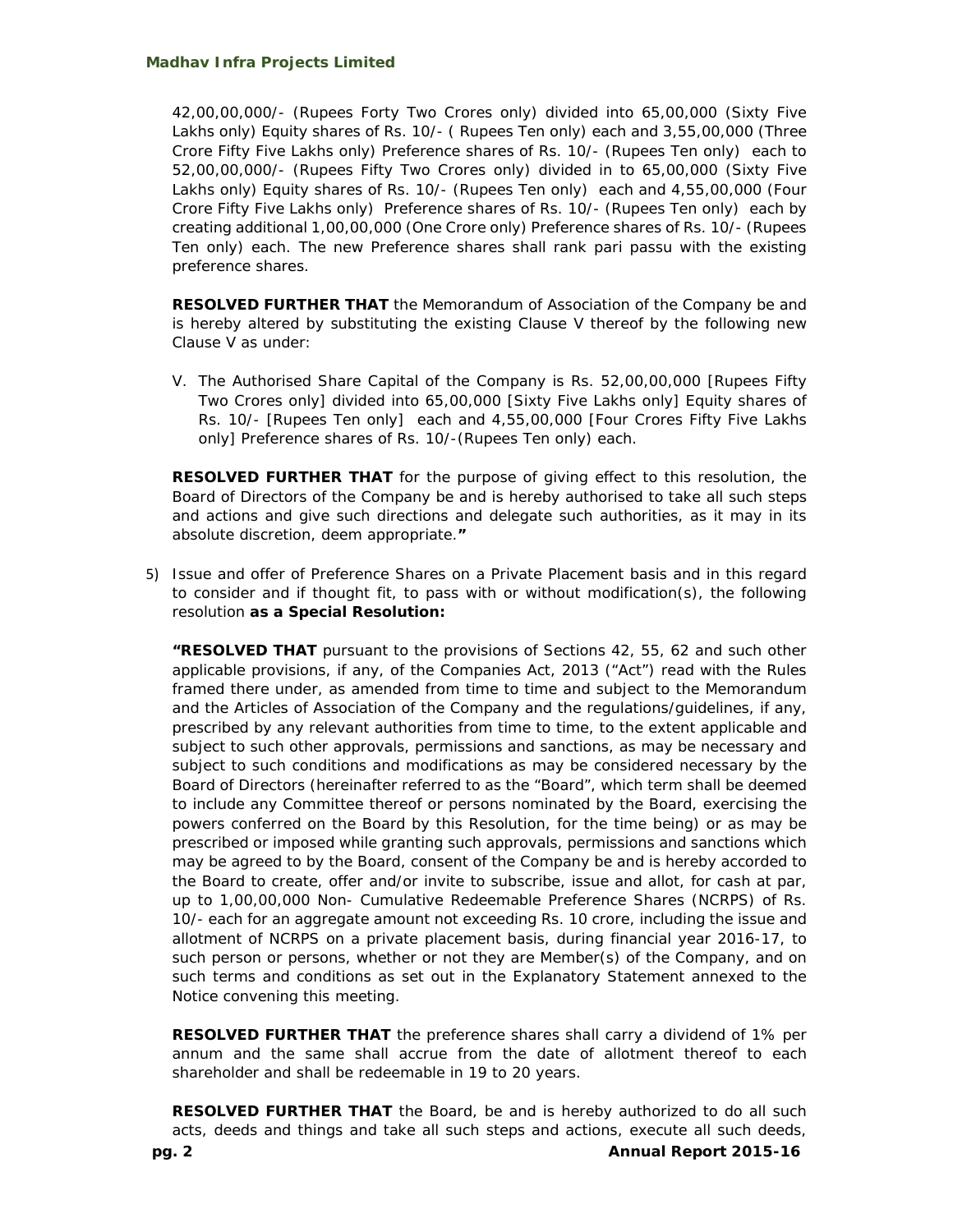documents and writings and also give such directions and delegations, as it may in its absolute discretion deem fit, including paying such fees and incurring such expenses in relation thereto and file documents, forms, etc. as required with the regulatory/ statutory authorities and authorise the officials of the Company for the aforesaid purpose, as deemed fit.**"**

6) To Ratification of Remuneration to Cost Auditors and in this regard to consider and if thought fit, to pass with or without modification(s), the following resolution **as an Ordinary Resolution:** 

**"RESOLVED THAT** pursuant to the provisions of Section 148(3) and other applicable provisions, if any, of the Companies Act, 2013 and The Companies (Audit and Auditors) Rules, 2014 (including any statutory modification(s) or re-enactment(s) thereof, for the time being in force), the remuneration payable during the year 2015-2016 to M/s. Mitesh Suvagya & Co., Cost Accountants, Rajkot, having Firm Registration No. 101470 appointed by the Board of Directors of the Company to conduct the audit of the cost records of the Company for the financial year 2015-2016, amounting to Rs. 35,000/- (Rupees Thirty Five Thousand Only) be and is hereby ratified and confirmed.**"** 

#### **By Order of the Board of Directors**

**Date:** September 02, 2016 **Place:** Vadodara **Gopal Shah Gopal Shah Gopal Shah Registered Office:** Company Secretary **Company Secretary** 24, Lakshmi Chambers, Navjivan Press Road, Near Old High Court, Ahmedabad - 380 009, GJ

#### **NOTES**

- 1. **A MEMBER ENTITLED TO ATTEND AND VOTE AT THE MEETING IS ENTITLED TO APPOINT A PROXY TO ATTEND AND VOTE ON A POLL INSTEAD OF HIMSELF/ HERSELF. A PROXY NEED NOT BE A MEMBER OF THE COMPANY.**  A person can act as proxy on behalf of members not exceeding Fifty (50) and holding in the aggregate not more than ten percent of the total share capital of the Company. Provided that a member holding ten per cent of the total share capital of the Company carrying voting rights may appoint a single person as proxy and such person shall not act as proxy for any other person or any other shareholder. Proxies, in order to be effective, must be received by the Company at its registered office, not less than 48 hours before the meeting. A proxy so appointed shall not have any right to speak at the meeting. A body corporate being a member shall be deemed to be personally present at the meeting if represented in accordance with the provisions of Section 113 of the Companies Act, 2013. The representative so appointed, has a right to appoint a proxy.
- 2. Corporate members intending to send their authorized representatives to attend the Meeting are requested to send to the Company a certified true copy of the Board Resolution authorizing their representative to attend and vote on their behalf at the Meeting.
- 3. Members are requested to bring their attendance slip along with their copy of Annual Report to the Meeting.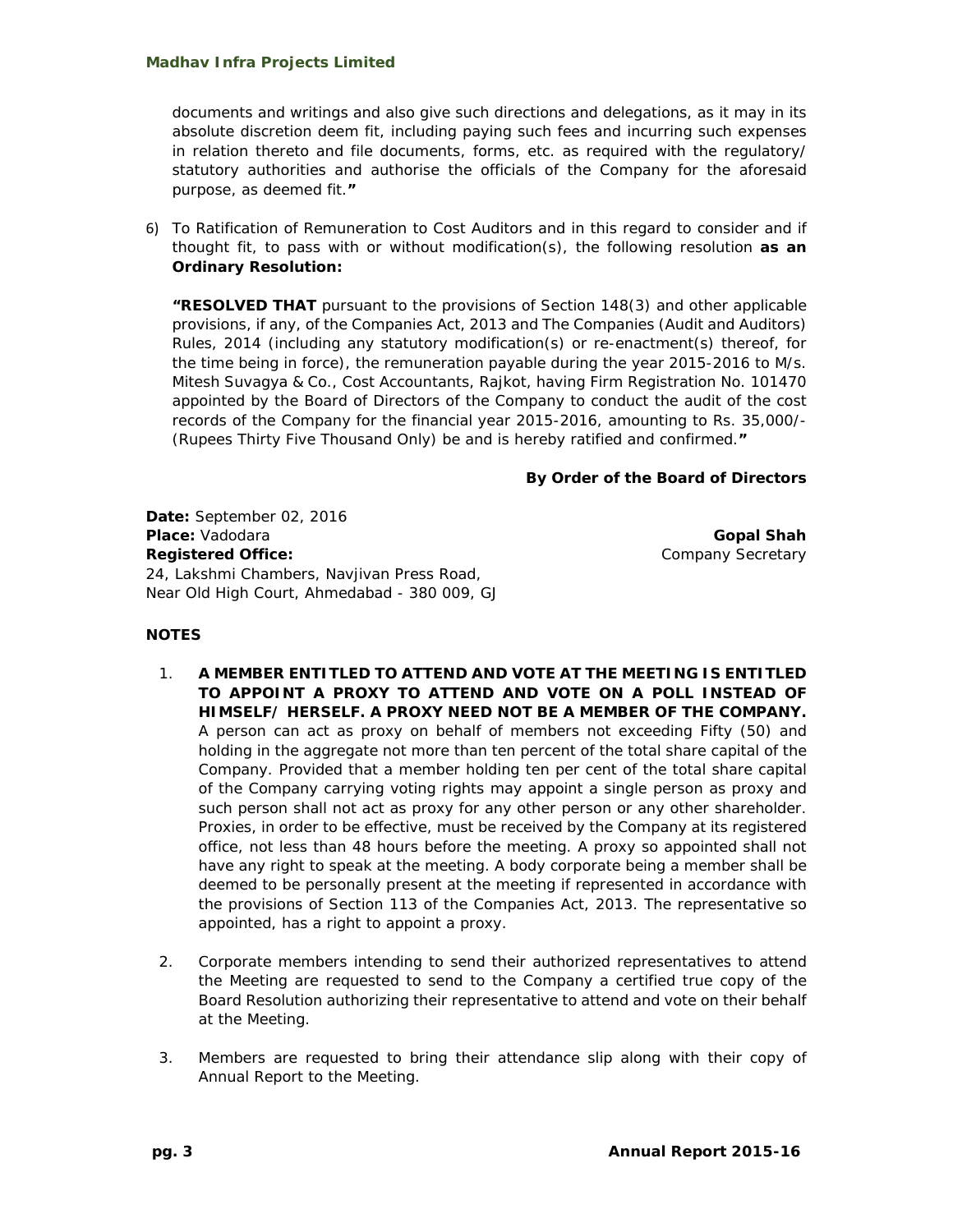- 4. A Statement pursuant to Section 102(1) of the Companies Act, 2013, relating to the Special Business to be transacted at the Meeting is annexed hereto.
- 5. Pursuant to regulation 36 of the SEBI (Listing Obligations and Disclosures Requirements) Regulations 2015, in respect of the directors seeking appointment/ re-appointment at the Annual General Meeting, as furnished as annexure to the Notice. The Directors have furnished consent/ declaration for their appointment/ re-appointment as required under the Companies Act, 2013 and the Rules thereunder.
- 6. The Register of Members and Share Transfer Books of the Bank will remain closed from **Friday, September 23, 2016 to Friday, September 30, 2016 (both days inclusive).**
- 7. The Annual Report of the Company, circulated to the Members of the Company, will be made available on the Company's website at www.madhavcorp.com
- 8. The Securities and Exchange Board of India (SEBI) has mandated the submission of Permanent Account Number (PAN) by every participant(s) in securities market. Members holding shares in electronic form are, therefore, requested to submit their PAN to their Depository Participant(s). Members holding shares in physical form shall submit their PAN details to the Company/RTA. Satellite Corporate Services Private Limited is the Registrar & Share Transfer Agent (R&T Agent) of the Company. All Investor related communications may be addressed to Satellite Corporate Services Private Limited at the following address:

#### **Satellite Corporate Services Private Limited**

B-302, Sony Apartment, Opp. St. Judes High School, Off. Andheri Kurla Road, Jarimari Sakinaka, Mumbai – 400072 Ph. No. 022-28520461/462

9. The Annual Report and Notice of 23<sup>rd</sup> Annual General Meeting along with the attendance Slip and Proxy Form, is being sent by electronic mode to all members whose email addresses are registered with the Registrar/ Depository Participant(s) unless a member has requested for the hard copy of the same. For members who have not registered their email addresses, physical copies of aforesaid documents are sent by the permitted mode. Members may also note that Notice and Annual Report 2015-16 will be available on the Company's website: www.madhavcorp.com.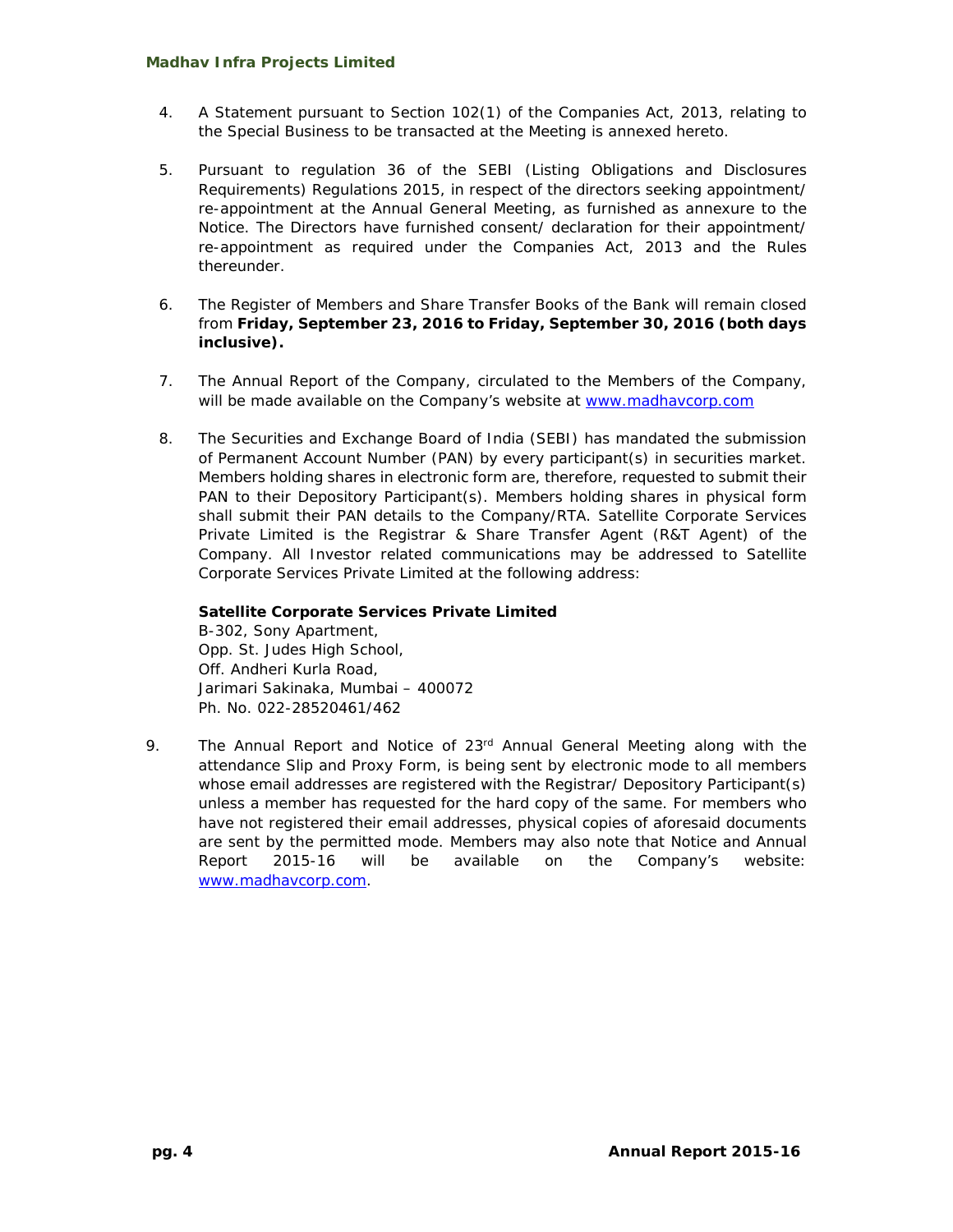#### **VOTING THROUGH ELECTRONIC MEANS**

- I. In compliance with Section 108 of the Companies Act, 2013 Rule 20 of Companies (Management and Administration) Rules, 2014 as substituted by the Companies (Management and Administration) Amendment Rules, 2015 and Regulation 44 of the SEBI (Listing Obligations and Disclosure Requirements) Regulations, 2015 and Secretarial Slandered on General Meetings (SS2) issued by the Institute of Company Secretaries of India, the Company is pleased to provided its members facility to exercise their right to vote on resolutions proposed to considered at the  $23<sup>rd</sup>$  Annual General Meeting (AGM) by electronic means and the business may be transacted through e-voting services. The Facility of casting the Votes by the member using an electronic voting system from a place other than venue of the AGM ("remote evoting") will be provided by National Securities Depository Limited (NSDL).
- II. The facility for voting through ballot paper shall be made available at the AGM and the members attending the meeting who have not cast their vote by remote e-voting shall be able to exercise their right at the meeting through ballot paper.
- III. The members who have cast their vote by remote e-voting prior to the AGM may also attend the AGM but shall not be entitled to cast their vote again.
- IV. The remote e-voting period commences on September 27, 2016 (9:00 am) and ends on September 29, 2016 (5:00 pm). During this period members' of the Company, holding shares either in physical form or in dematerialized form, as on the cut-off date of September 23, 2016, may cast their vote by remote e-voting. The remote evoting module shall be disabled by NSDL for voting thereafter. Once the vote on a resolution is cast by the member, the member shall not be allowed to change it subsequently.
- V. A person who is a member as on the Cut-off date should treat this Notice for Information purpose only.

#### VI. **The process and manner for remote e-voting are as under:**

- A. Members whose email IDs are registered with the Company/Depository Participants(s) will receive an email from NSDL informing them of their User-ID and Password. Once the Member receives the email, he/she will need to go through the following steps to complete the e-voting process:
	- (i) Open email and open PDF file *viz;* "Madhav Infra remote e-voting.pdf" with your Client ID or Folio No. as password. The said PDF file contains your user ID and password/PIN for remote e-voting. Please note that the password is an initial password.
	- (ii) Launch internet browser by typing the following URL: https://www.evoting.nsdl.com/
	- (iii) Click on Shareholder Login
	- (iv) Put user ID and password as initial password/PIN noted in step (i) above. Click Login.
	- (v) The Password change menu appears. Change the password/PIN with new password of your choice with minimum 8 digits/characters or combination thereof. Note new password. It is strongly recommended not to share your password with any other person and take utmost care to keep your password confidential.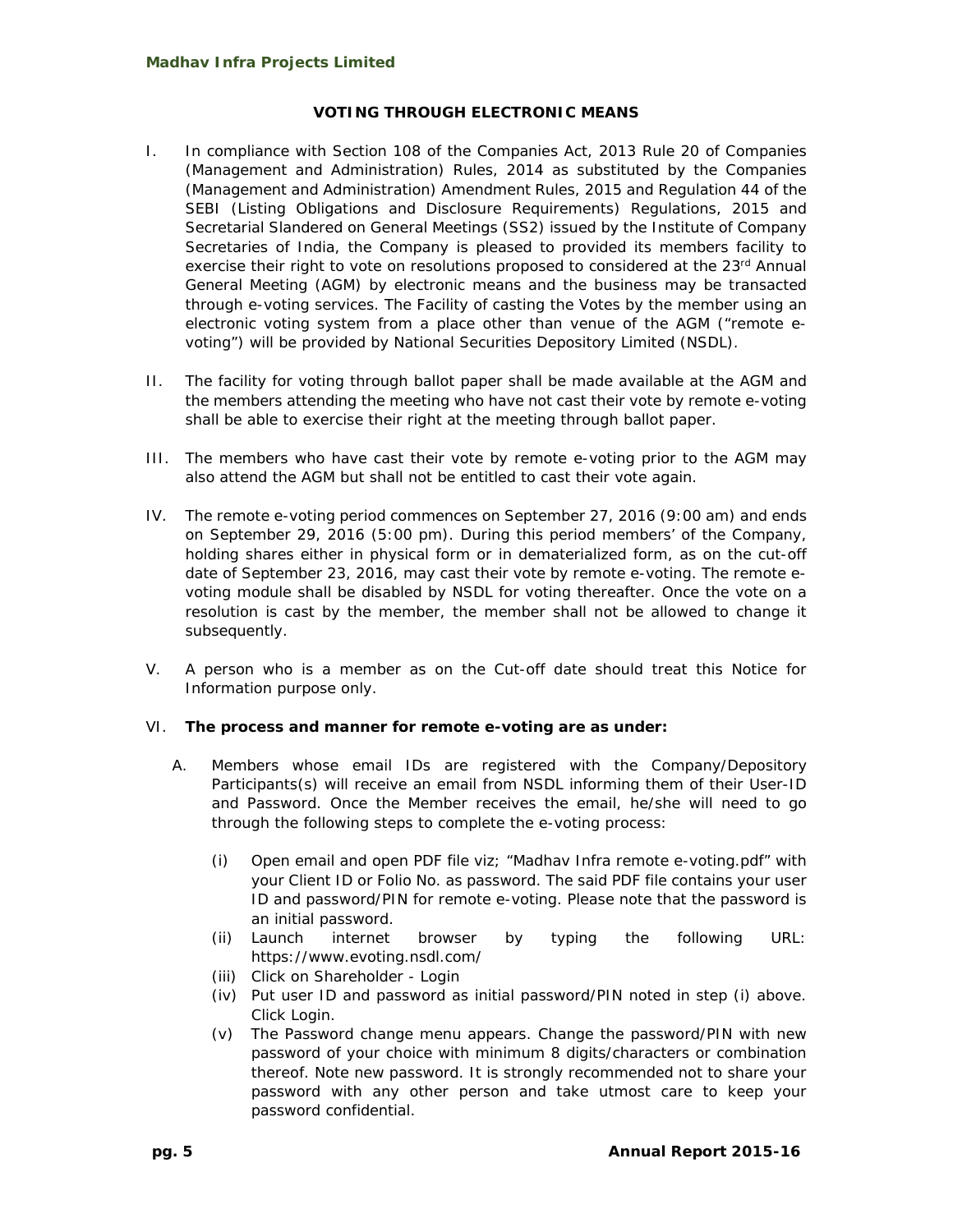- (vi) Home page of remote e-voting opens. Click on remote e-voting: Active Voting Cycles.
- (vii) Select "REVEN" of "Madhav Infra Projects Limited".
- (viii) Now you are ready for remote e-voting as Cast Vote page opens.
- (ix) Cast your vote by selecting appropriate option and click on "Submit" and also "Confirm" when prompted.
- (x) Upon confirmation, the message "Vote cast successfully" will be displayed.
- (xi) Once you have voted on the resolution, you will not be allowed to modify your vote.
- (xii) Institutional shareholders (*i.e.* other than individuals, HUF, NRI etc.) are required to send scanned copy (PDF/JPG Format) of the relevant Board Resolution/ Authority letter etc. together with attested specimen signature of the duly authorized signatory(ies) who are authorized to vote, to the Scrutinizer through e-mail to khassociates2016@gmail.com with a copy marked to evoting@nsdl.co.in.
- B. In case a Member receives physical copy of the Notice of AGM [for members whose email IDs are not registered with the Company/Depository Participants(s) or requesting physical copy]:
	- (i) Initial password is provided as below/at the bottom of the Attendance Slip for the AGM:
		- REVEN (Remote e-voting Event Number) USER ID\_\_\_\_PASSWORD/PIN\_\_\_\_
	- (ii) Please follow all steps from Sl. No. (ii) to Sl. No. (xii) above, to cast vote.
- VII. In case of any queries, you may refer the Frequently Asked Questions (FAQs) for Members and remote e-voting user manual for Members available at the downloads section of www.evoting.nsdl.com or call on toll free no.: 1800-222-990 or email at evoting@nsdl.co.in.
- VIII. If you are already registered with NSDL for remote e-voting then you can use your existing user ID and password/PIN for casting your vote.
- IX. You can also update your mobile number and e-mail id in the user profile details of the folio which may be used for sending future communication(s).
- X. The voting rights of members shall be in proportion to their shares of the paid up equity share capital of the Company as on the cut-off date of September 23, 2016.
- XI. Any person, who acquires shares of the Company and become member of the Company after dispatch of the notice and holding shares as of the cut-off date *i.e.* September 23, 2016, may obtain the login ID and password by sending a request at evoting@nsdl.co.in or Issuer/RTA. However, if you are already registered with NSDL for remote e-voting then you can use your existing user ID and password for casting your vote. If you forgot your password, you can reset your password by using "Forgot User Details/Password" option available on www.evoting.nsdl.com or contact NSDL at the following toll free no.: 1800-222-990.
- XII. A person, whose name is recorded in the register of members or in the register of beneficial owners maintained by the depositories as on the cut-off date only shall be entitled to avail the facility of remote e-voting as well as voting at the AGM through ballot paper.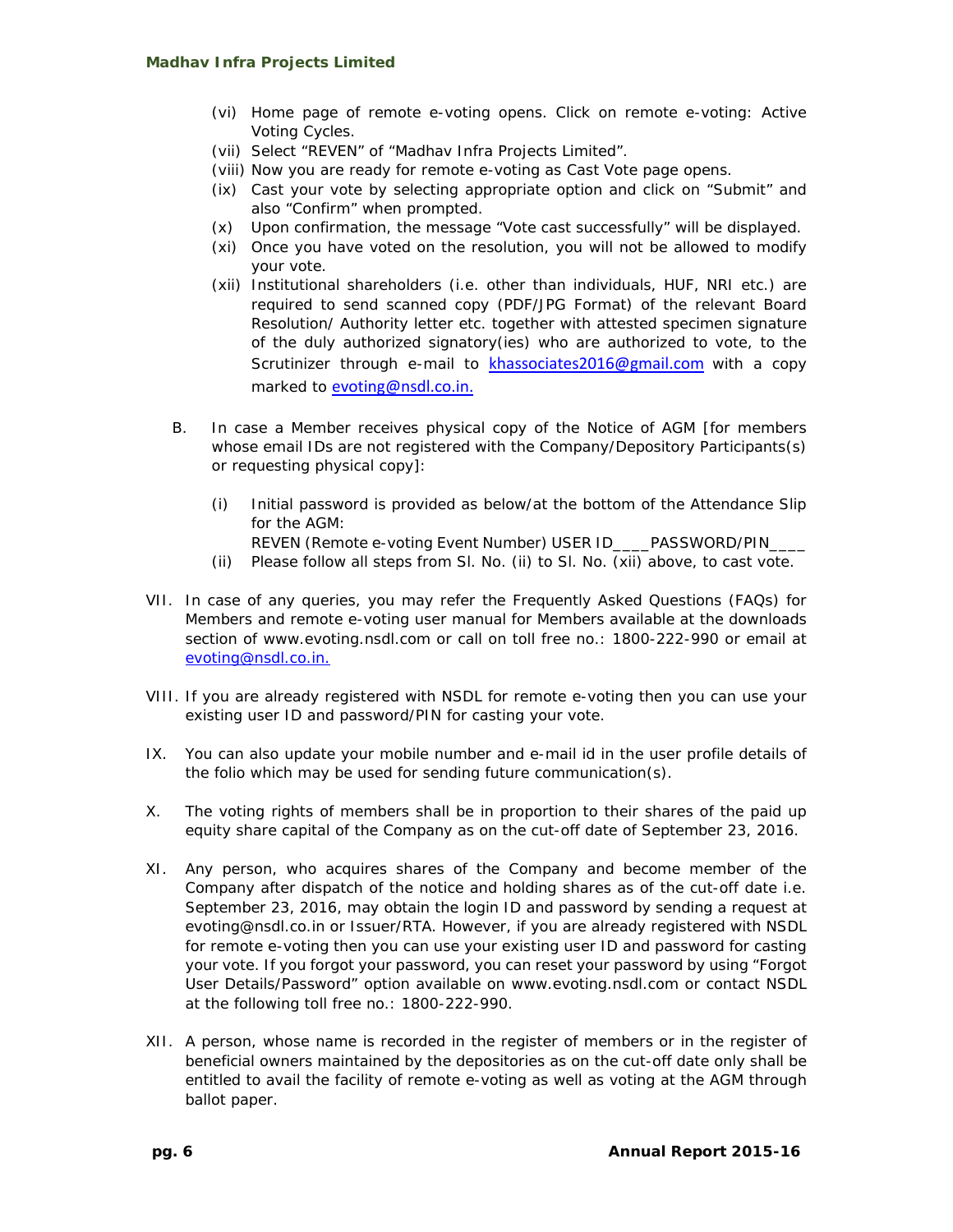- XIII. Mr. Hemant Valand, Practicing Company Secretary (CP No. 8904 ), Partner of M/s. K H & Associates ( Practicing Company Secretaries), Vadodara has been appointed for as the Scrutinizer for providing facility to the members of the Company to scrutinize the voting and remote e-voting process in a fair and transparent manner.
- XIV. The Chairman shall, at the AGM, at the end of discussion on the resolutions on which voting is to be held, allow voting with the assistance of scrutinizer, by use of "ballot paper" for all those members who are present at the AGM but have not cast their votes by availing the remote e-voting facility.
- XV. The Scrutinizer shall after the conclusion of voting at the general meeting, will first count the votes cast at the meeting and thereafter unblock the votes cast through remote e-voting in the presence of at least two witnesses not in the employment of the Company and shall make, not later than three days of the conclusion of the AGM, a consolidated scrutinizer's report of the total votes cast in favour or against, if any, to the Chairman or a person authorized by him in writing, who shall countersign the same and declare the result of the voting forthwith.
- XVI. The Results declared along with the report of the Scrutinizer shall be placed on the website of the Company www.madhavcorp.com and on the website of NSDL immediately after the declaration of result by the Chairman or a person authorized by him in writing. The results shall also be immediately forwarded to the BSE Limited, Mumbai.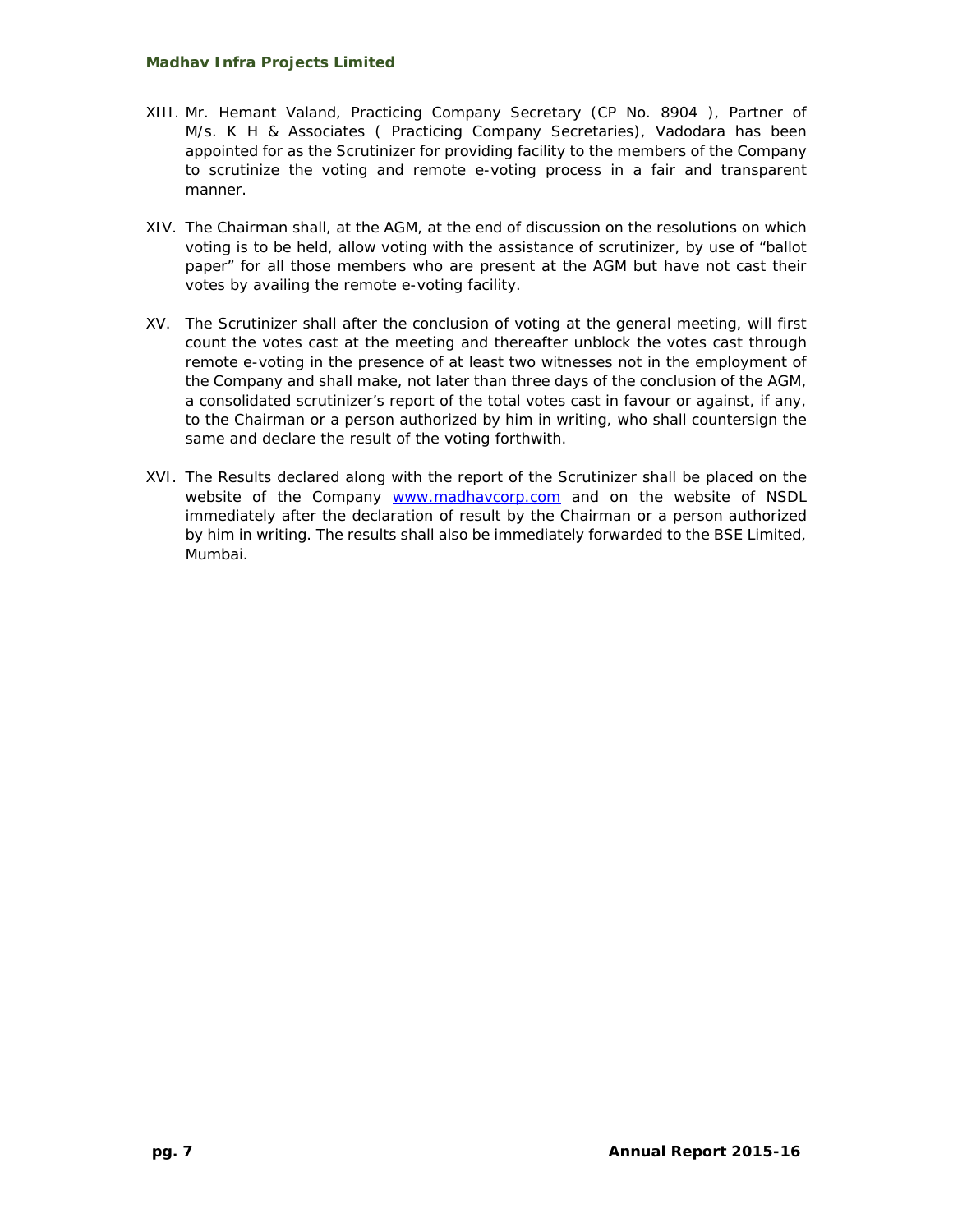**Additional information on Directors recommended for appointment / reappointment as required under Regulation 36 (3) of SEBI (Listing Obligations and Disclosure requirements) Regulations, 2015** 

#### **Re-appointment of Director, Mrs. Neelakshi Khurana (Item No. 2)**

Mrs. Neelakhsi Khurana is Executive Woman Director on the Board. Mrs. Neelakhsi Khurana joined Madhav Infra Projects Limited on March 06, 2013. She is a Commerce Graduate with Post Graduation in Computer Applications. Her prior work experience includes working at a UK based Software Firm as a Team Lead of Technical Writing Department. She is in charge of administration and spearheads the group IT (Information Technology) and HR Policies. She has excellent man management and information technology skills and has been the driving force in implementation of ERP and stream lining HR policies in the group.

Mrs. Neelakhsi Khurana is a Spouse of Mr. Amit Khurana, the Chairman and Managing Director of Madhav Infra Projects Limited.

#### **EXPLANATORY STATEMENT UNDER SECTION 102(1) OF THE COMPANIES ACT, 2013**

#### **Item No. 4**

The Company proposes to raise funds up to Rs. 10 Crores by issuing further preference shares on private placement to the existing shareholders. The existing Authorised Capital of the Company is Rs. 42,00,00,000/- (Rupees Forty Two Crores only) divided into 65,00,000 (Sixty Five Lakhs only) Equity shares of Rs. 10/- ( Rupees Ten only) each and 3,55,00,000 (Three Crore Fifty Five Lakhs only) Preference shares of Rs. 10/- (Rupees Ten only) which would not be sufficient to cover the proposed amount of issue.

In view of this, the Company proposes to increase the existing authorised equity capital from Rs. 42,00,00,000/- (Rupees Forty Two Crores only) to Rs. 52,00,00,000/- (Rupees Fifty Two Crores only) by creating additional 1,00,00,000 (One Crore only) Preference shares of Rs. 10/- each thereby increasing the existing Authorised Capital from Rs. 42,00,00,000/- (Rupees Forty Two Crores only) to Rs. 52,00,00,000/- (Rupees Fifty Two Crores only) divided into 65,00,000 (Sixty Five Lakhs only) Equity shares of Rs. 10/- ( Rupees Ten only) each and 4,55,00,000 (Four Crore Fifty Five Lakhs only) Preference shares of Rs. 10/- (Rupees Ten only). The proposed increase in Authorised Capital will consequently require alteration in Capital clause V of Memorandum of Association of the Company.

The Ordinary resolution is therefore proposed at item no. 4 of the notice to increase the Authorised Share Capital of the Company and taking necessary alterations in Capital clause V of Memorandum of Association of the Company. The Directors recommend these Resolutions at Item No. 4 of the accompanying Notice for the approval of the Members of the Company.

None of the Directors/Key Managerial Personnel of the Company/their relatives are, in any way, concerned or interested financially or otherwise, in the resolution set out at Item No. 4 of the Notice.

#### **Item No. 5**

The Directors taken on record in pursuant to the provisions of Sections 42, 55 and 62 of the Companies Act, 2013 ("Act") and the Rules framed there under, approved of an issue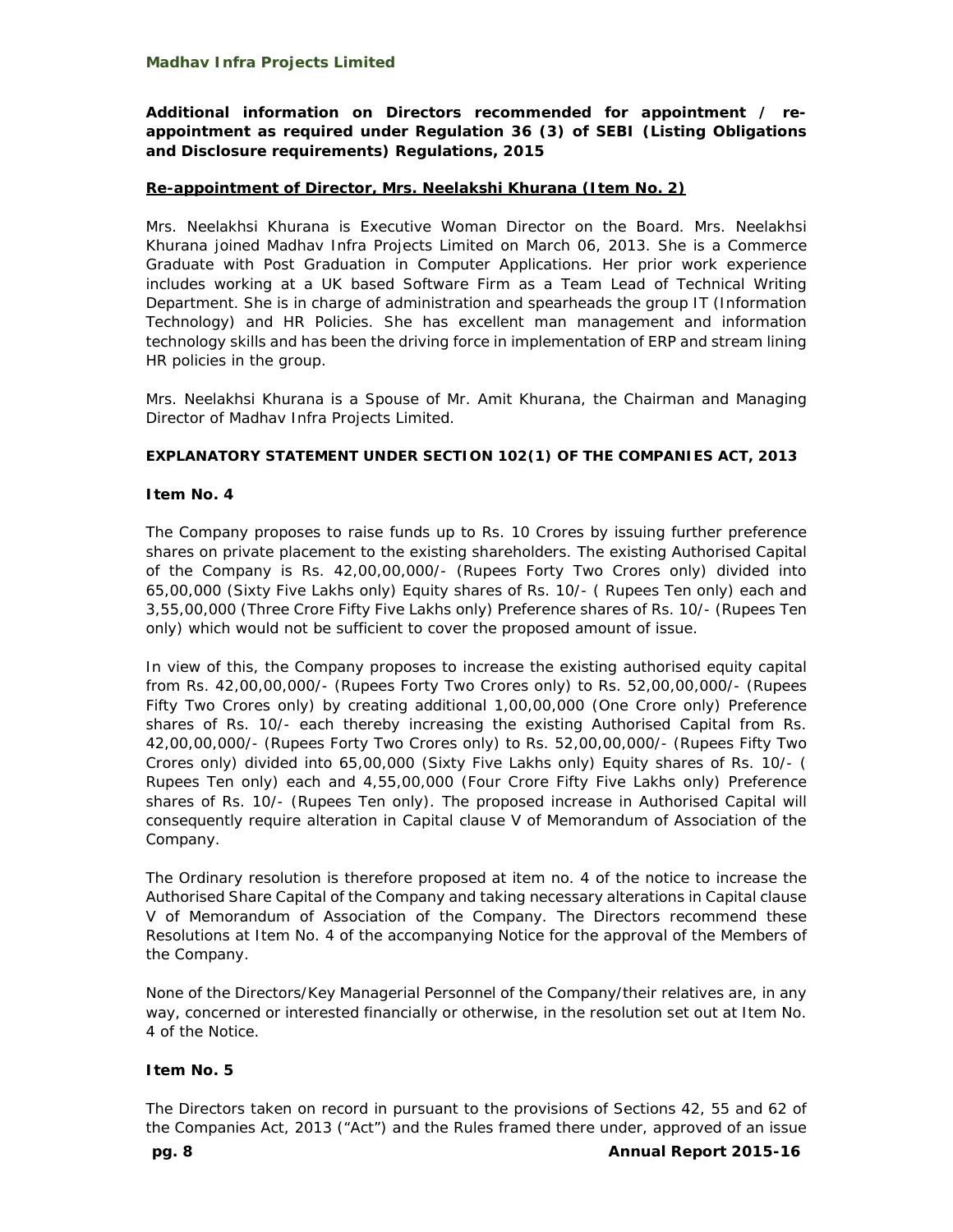and offer not exceeding 1,00,00,000 Non-Cumulative Redeemable Preference Shares ("NCRPS") of Rs. 10/- each for an aggregate amount not exceeding Rs. 10 crore, for cash at par, during financial year 2016-17, on such terms and conditions as may be determined by the Board. Section 62 of the Act read with the Companies (Share Capital and Debentures) Rules, 2014, inter alia, provides that whenever it is proposed to increase the subscribed capital of a company by issue of further shares, such shares offered to existing shareholders of the Company, if so authorized by way of a Special Resolution.

Furthermore, as per Section 42 of the Act read with the Companies (Prospectus and Allotment of Securities) Rules, 2014, a Company offering or making an invitation to subscribe to securities, including Redeemable Preference Shares on a private placement basis, is required to obtain prior approval of the Members by way of a Special Resolution, for each of the offer and invitation. The approval of the Members is accordingly being sought by way of Special Resolutions under Sections 42, 55 and 62 of the Act read with the Rules framed there under, for the issue and offer and to allot the NCRPS, on a private placement basis, during financial year 2016-17, on the terms and conditions set out hereunder.

- (i) The NCRPS shall be Non-cumulative, non-participating and non-convertible.
- (ii) The objective of each of the issues is to:
	- a) redeem the existing Preference shares; and / or
	- b) make fresh investments and / or grant loans and / or inter corporate deposits by the Company as permitted by its Investment Policy and / or as specifically approved by the Board; and / or
	- c) any capital expenditure as may be approved by the Board; and / or
	- d) any other activity that may be permitted to be carried out by a Core Investment Company.
- (iii) The shareholding pattern of the Company as on September 2, 2016 is, as under:

| Equity Share  |                       |               |              | (Face Value: Rs.10) |
|---------------|-----------------------|---------------|--------------|---------------------|
| Sr. No.       | Category              | No. of Shares | Amount (Rs.) | Percentage (%)      |
|               | Promoter & Promoter   | 4709474       | 47.094.740   | 73.52               |
|               | Group                 |               |              |                     |
| $\mathcal{P}$ | <b>Body Corporate</b> | 1170950       | 1,170,9500   | 18.28               |
| 3             | <b>Individuals</b>    | 525300        | 5,253,000    | 08.20               |
|               | Total                 | 6405724       | 64,057,240   | 100.00              |

| Preference Share |                       |          |                              | (Face Value: Rs.10) |
|------------------|-----------------------|----------|------------------------------|---------------------|
|                  | Sr. No.   Category    |          | No. of Shares   Amount (Rs.) | Percentage (%)      |
|                  | Promoter & Promoter   | 7140000  | 71,400,000                   | 20.43               |
|                  | Group                 |          |                              |                     |
|                  | <b>Body Corporate</b> | 27812600 | 278,126,000                  | 79.57               |
|                  | Total                 | 34952600 | 349,526,000                  | 100.00              |

(vi) The issue of NCRPS is in accordance with the provisions of the Articles of Association of the Company. The Board commends the Resolutions at Item Nos. 5 of the accompanying Notice, for the approval of the Members of the Company.

None of the Directors/Key Managerial Personnel of the Company/their relatives are, in any way, concerned or interested financially or otherwise, in the resolution set out at Item No. 5 of the Notice.

#### **Item No. 6**

The Board, on the recommendation of the Audit Committee, has approved the appointment of M/s. Mitesh Suvagiya & Co., Cost Auditors, Rajkot to conduct the audit of the cost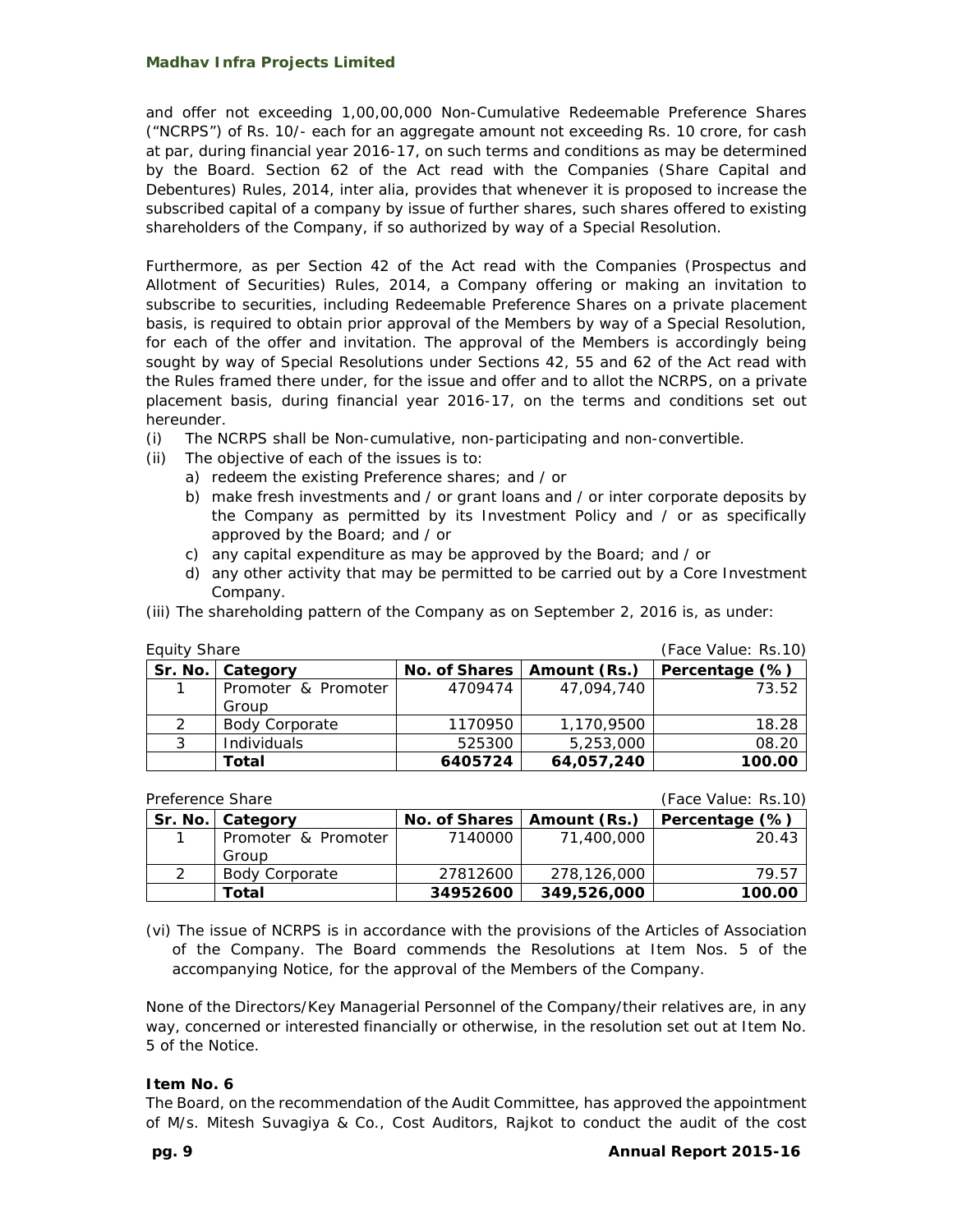records of the Company for the financial year ending March 31, 2016 at a remuneration of 35,000/- per annum at its meeting held on June 29, 2015. In accordance with the provisions of Section 148 of the Act read with the Companies (Audit and Auditors) Rules, 2014, the remuneration payable to the Cost Auditors has to be ratified by the shareholders of the Company. Accordingly, consent of the members is sought for passing an Ordinary Resolution as set out at Item No. 6 of the Notice for ratification of the remuneration payable to the Cost Auditors for the financial year ending March 31, 2016. The Board commends the Ordinary Resolution set out at Item No. 6 of the Notice for approval by the members.

None of the Directors/Key Managerial Personnel of the Company/their relatives are, in any way, concerned or interested financially or otherwise, in the resolution set out at Item No. 6 of the Notice.

#### **By Order of the Board of Directors**

**Date:** September 02, 2016 **Gopal Shah** *Gopal Shah* **Gopal Shah Place:** Vadodara **Company Secretary Company Secretary**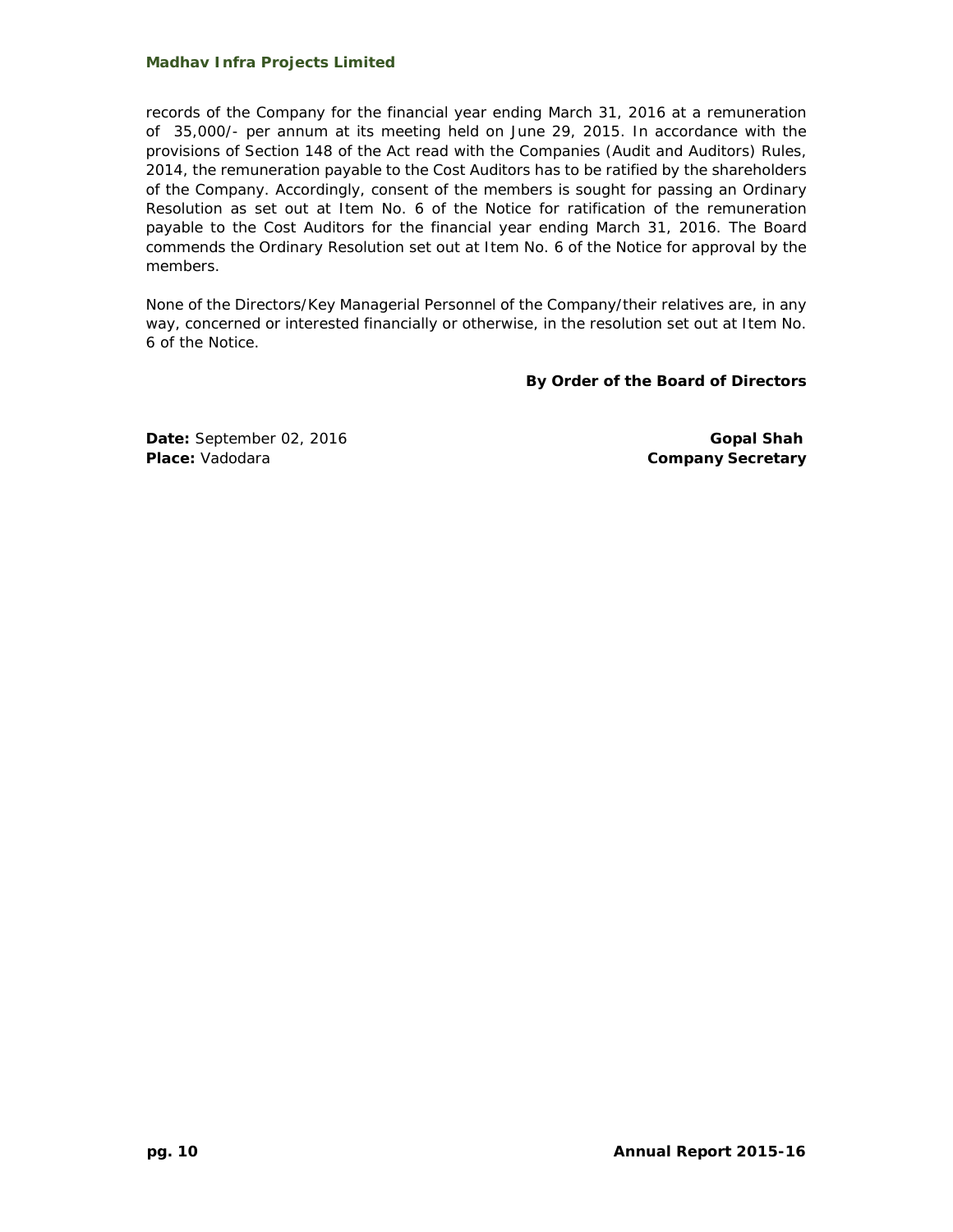

#### **MADHAV INFRA PROJECTS LIMITED**

Regd. Office: 24, Lakshmi Chambers, Navjivan Press Road, Nr. Old High Court, Ahmedabad – 380009 Corp Office: Madhav House, Plot No. 04, Nr. Pancharatna Building, Subhanpura, Vadodara – 390023

Tel-Fax. 0265 2290722, Email: info@madhavcorp.com

CIN: L45200GJ1992PLC018392

#### **Form No. MGT-11**

#### **Proxy form**

#### **[Pursuant to section 105(6) of the Companies Act, 2013 and rule 19(3) of the Companies (Management and Administration) Rules, 2014]**

| Name of the Member(s):                            |  |  |  |  |
|---------------------------------------------------|--|--|--|--|
| Registered Address:                               |  |  |  |  |
| Folio No / Client ID:<br>E-mail Id:<br>DP.<br>ID: |  |  |  |  |

I/We, being the member(s) of \_\_\_\_\_\_\_ shares of the above named company. Hereby appoint:

| Name:       | E-mail Id:       |
|-------------|------------------|
| Address:    |                  |
| Signature : | , or failing him |
|             |                  |
| Name:       | E-mail Id:       |
| Address:    |                  |
| Signature : | , or failing him |
|             |                  |
| Name:       | E-mail Id:       |
| Address:    |                  |
| Signature:  | or failing him   |

as my/ our proxy to attend and vote (on a poll) for me/us and on my/our behalf at the 23<sup>rd</sup> Annual General Meeting of the Company, to be held on Friday, the 30<sup>th</sup> day of September, 2016 at 05:00 p.m. at - S-2, B Wing, ICSI, Chinubhai Tower, Ashram Road, Ahmedabad – 380 009, and at any adjournment thereof in respect of such resolutions as are indicated below:

#### **Ordinary Business:**

| Sr. | <b>Resolution(S)</b>                                                                                                                                      |  | Vote    |  |
|-----|-----------------------------------------------------------------------------------------------------------------------------------------------------------|--|---------|--|
| No. |                                                                                                                                                           |  | Against |  |
| 1.  | Adoption of Annual Financial Statements (including Consolidation) of the<br>Company as on March 31, 2016                                                  |  |         |  |
| 2.  | Re-appointment of Director, Mrs. Neelakshi Khurana (DIN: 00027350),<br>who retires by rotation and being eligible, offers herself for re-<br>appointment. |  |         |  |
| 3.  | Appointment of M/s. Chandrakant & Seventilal & J. K. Shah & Co.,<br>Chartered Accountants as<br>Statutory Auditors<br>fixing<br>&<br>their remuneration   |  |         |  |

#### **Special Business:**

| the<br>Increase in the Authorised Capital and Consequent alteration of |  |
|------------------------------------------------------------------------|--|
| Capital clause in Memorandum of Association                            |  |

#### **Annual Report 2015-16**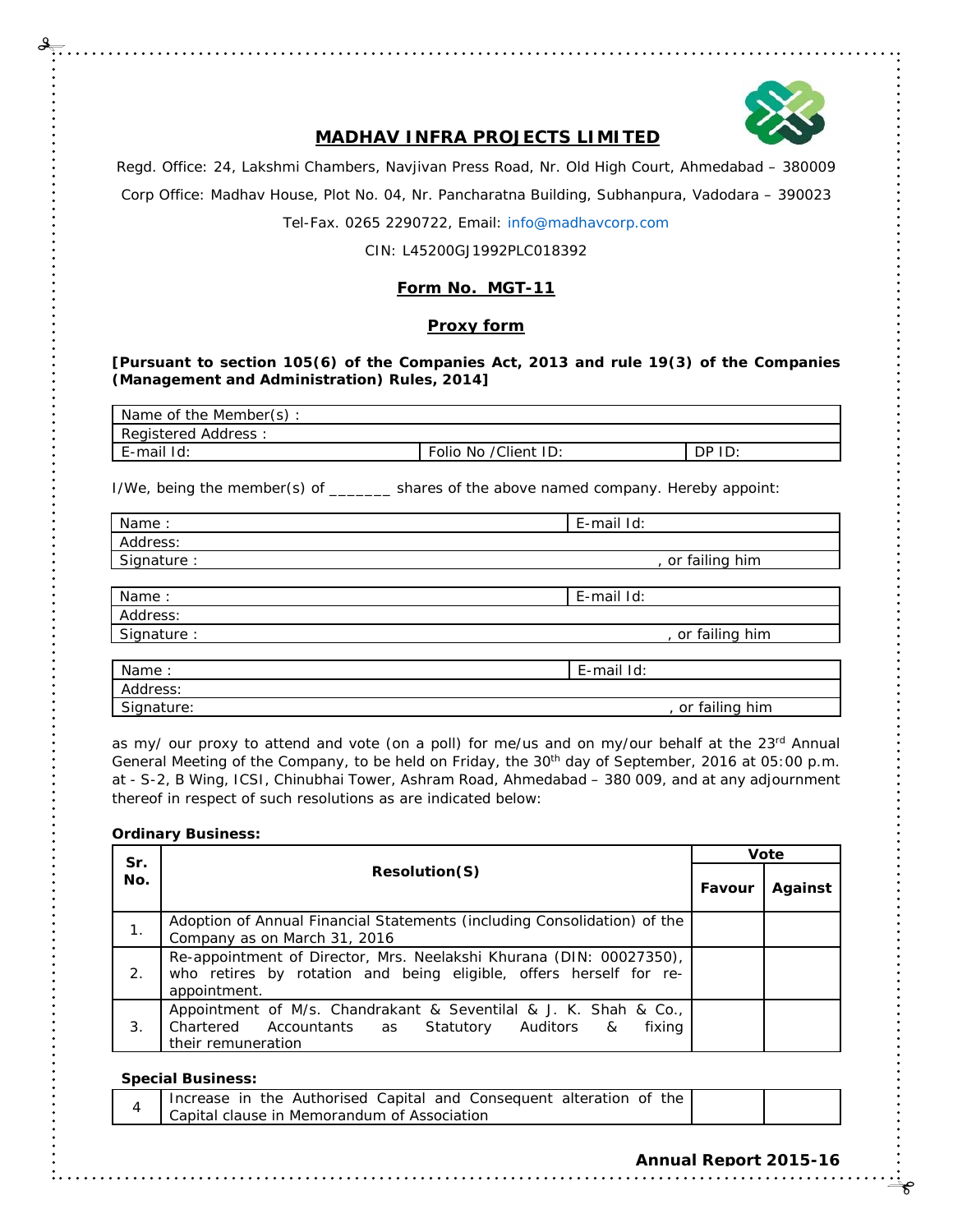| Issue and offer of Preference Shares on Private Placement to the existing<br>5<br>Shareholders                                                                                                                                                  |       |                            |
|-------------------------------------------------------------------------------------------------------------------------------------------------------------------------------------------------------------------------------------------------|-------|----------------------------|
| Ratification of the Remuneration to Cost Auditors in terms of the<br>6.<br>Companies Act, 2013                                                                                                                                                  |       |                            |
| Signed this ______ day of __________2016<br>Signature of Shareholder<br>the company of the company of the company of                                                                                                                            |       | Affix<br>Revenue<br>Stamps |
|                                                                                                                                                                                                                                                 |       |                            |
| Note:<br>1. This<br>form of proxy in order to be effective should be<br>deposited at the Registered Office of the Company not less than 48 hours before<br>the commencement of the Meeting.<br>2. The proxy need not be a member of the company |       | duly completed<br>and      |
| Form for updation of Email Address<br>To,                                                                                                                                                                                                       | Date: |                            |
| The Secretarial Department<br><b>Madhav Infra Projects Limited</b><br>Madhav House,<br>Nr. Pancharatna Apartment<br>Beside Amul Apartment,<br>Subhanpura,<br>Vadodara - 390 023                                                                 |       |                            |
| Dear Sir,                                                                                                                                                                                                                                       |       |                            |
| Sub.: Updation of email address                                                                                                                                                                                                                 |       |                            |

Please register my email address for the purpose of sending Annual Report and other notices/documents in electronic mode:

| Name:                  |
|------------------------|
| Email Id:              |
| Folio No. / Client Id: |
| DPId:                  |

| Signature of the First named Shareholder |  |
|------------------------------------------|--|
| Name:                                    |  |
| Address:                                 |  |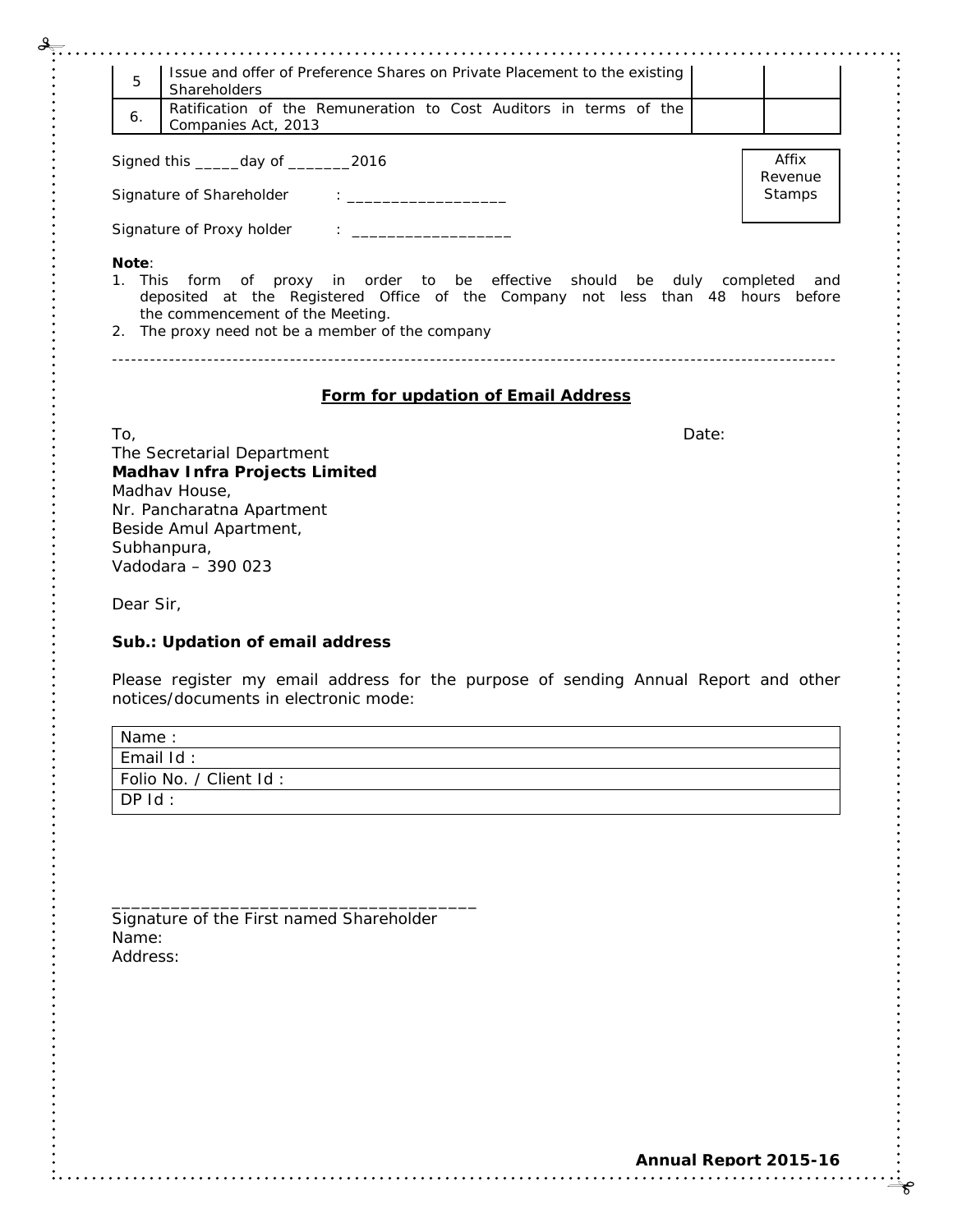

#### **MADHAV INFRA PROJECTS LIMITED**

Regd. Office: 24, Lakshmi Chambers, Navjivan Press Road, Nr. Old High Court, Ahmedabad – 380009 Corp Office: Madhav House, Plot No. 04, Nr. Pancharatna Building, Subhanpura, Vadodara – 390023 Tel-Fax. 0265 2290722, Email: info@madhavcorp.com

CIN: L45200GJ1992PLC018392

#### **ATTENDANCE SLIP FOR ATTENDING ANNUAL GENERAL MEETING**

Regd. Folio No………………………… No. of Shares held …………………………… DP ID No. ……………………………… Client ID No. …………………………………

I certify that I am a Member / proxy for the Member(s) of the Company.

I hereby record my presence at the 23<sup>rd</sup> Annual General Meeting of the Company at S-2, B Wing, ICSI, Chinubhai Tower, Ashram Road, Ahmedabad - 380 009 at 05:00 P.M. on Friday, the 30<sup>th</sup> September, 2016.

…………………………………… ………………………………

Member's / Proxy's name in Block Letters Signature of Member/ Proxy

**Note:** Please fill up this attendance slip and hand over at the entrance of the meeting hall.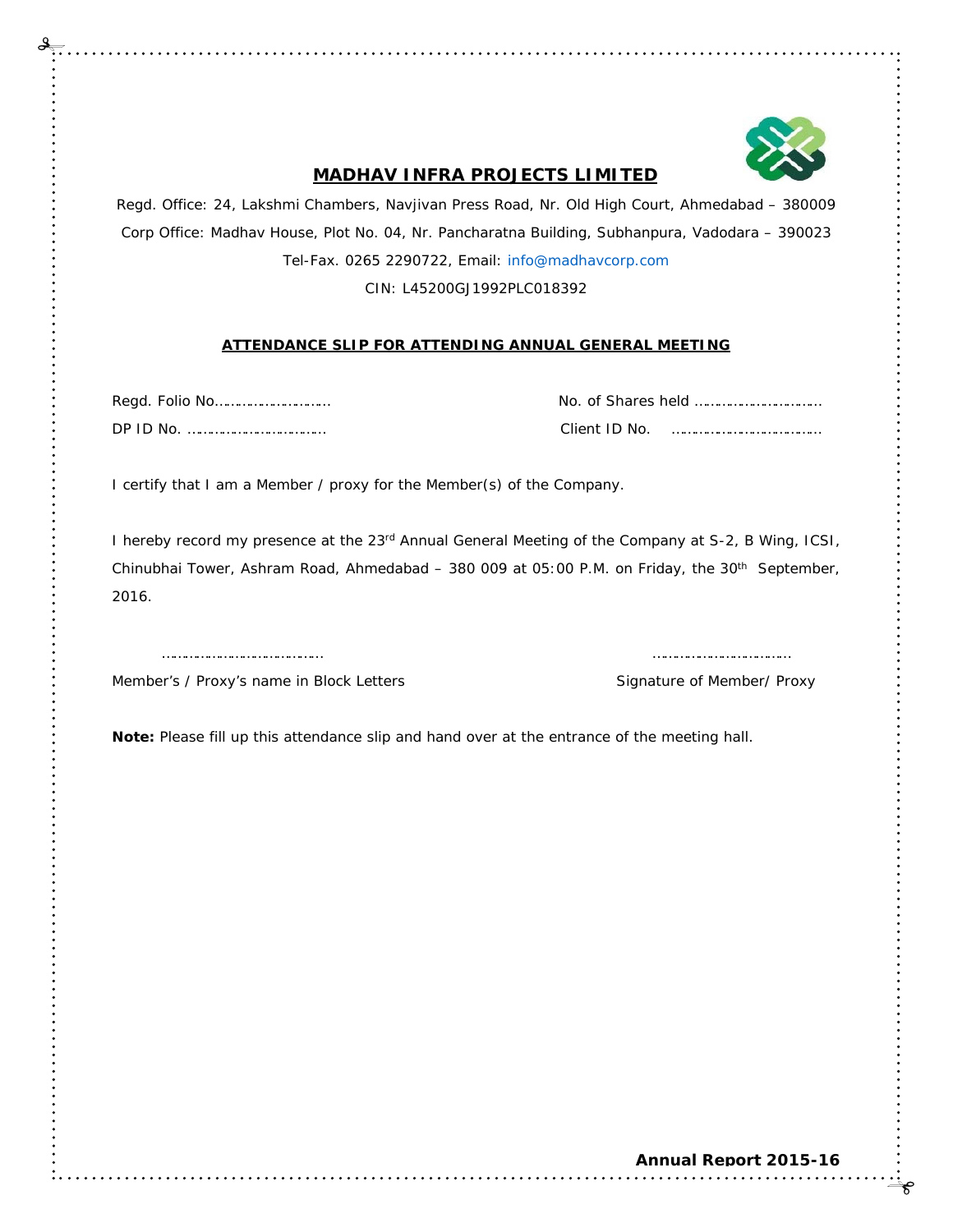#### **AGM LOCATION MAP**





ఈ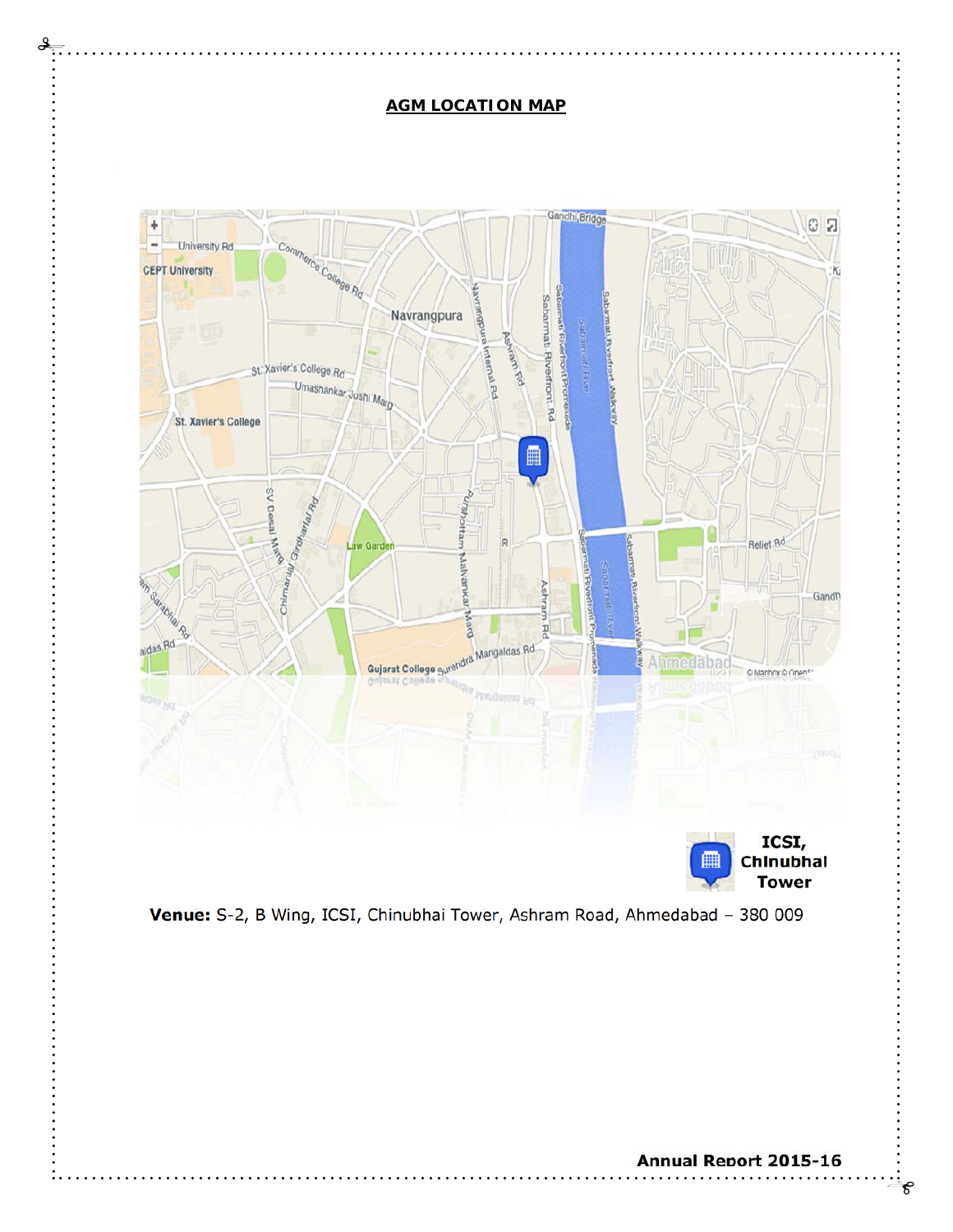## **Director's Report**

To, The Members, Madhav Infra Projects Limited

Your Directors have pleasure in submitting their 23<sup>rd</sup> Annual report on the business and operations of the Company along with the Audited Balance Sheet and Profit & Loss Accounts for the year ended March 31, 2016.

#### **1. FINANCIAL HIGHLIGHTS**

Financial Results of the Company for the year under review along with the figures for previous year are as follows:—

| (Rs. in Crore) except per equity share data |  |  |  |
|---------------------------------------------|--|--|--|
|---------------------------------------------|--|--|--|

| <b>Particulars</b>                          | Year Ended on<br>31.03.2016 | Year ended<br>on<br>31.03.2015 |
|---------------------------------------------|-----------------------------|--------------------------------|
| Net Sales/ Income from Operation            | 306.45                      | 276.22                         |
| Other Income                                | 2.30                        | 1.51                           |
| <b>Total Income</b>                         | 308.76                      | 277.73                         |
| Profit before interest, Depreciation & Tax  | 41.31                       | 27.08                          |
| Less Interest (Financial Cost)              | 18.14                       | 6.79                           |
| Depreciation                                | 9.37                        | 8.79                           |
| <b>Profit Before Tax</b>                    | 13.80                       | 11.50                          |
| Less Previous years Adjustments             | 1.94                        | (0.78)                         |
| Provision for Wealth Tax                    |                             |                                |
| Provision for Current year Income Tax       | 2.76                        | 4.51                           |
| Net Profit after tax                        | 9.10                        | 7.77                           |
| Add: Balance carried from Profit & Loss A/c | $00 \,$                     | 00                             |
| Less: Provision for earlier year taxation   | $00 \,$                     | 00                             |
| Net Profit after tax and adjustments        | 9.10                        | 7.77                           |
| Dividends: Interim Dividend                 | $00 \,$                     | 00                             |
| Dividends: Final Dividend (Proposed)        | $00\,$                      | 00                             |
| <b>Transferred to general Reserve</b>       | 9.10                        | 7.77                           |
| Balance carried to the balance sheet        |                             |                                |
| EPS (Basic)                                 | 14.20                       | 12.13                          |
| EPS (Diluted)                               | 14.20                       | 12.13                          |

#### **2. OPERATION AND PERFORMANCE REVIEW**

The Company recorded revenues of Rs. 308.76 Crore in the year under review as against Rs. 277.73 Crore in the previous year. The Company took several initiatives during the last financial year, such as strengthening its presence across the present operating areas, capitalize on new opportunities that helped in achieving and consolidating growth. The growth in revenues was 11% on y-o-y basis. The EBIDTA for the year was Rs. 41.31 Crore as compared to Rs. 27.08 Crore in the previous year. The Profit after tax was Rs. 9.10 crore against Rs. 7.77 Crore for the previous year. The company's net worth touched Rs. 98.63 Crore as on March 31, 2016 from Rs. 54.59 Crore as on March 31, 2015.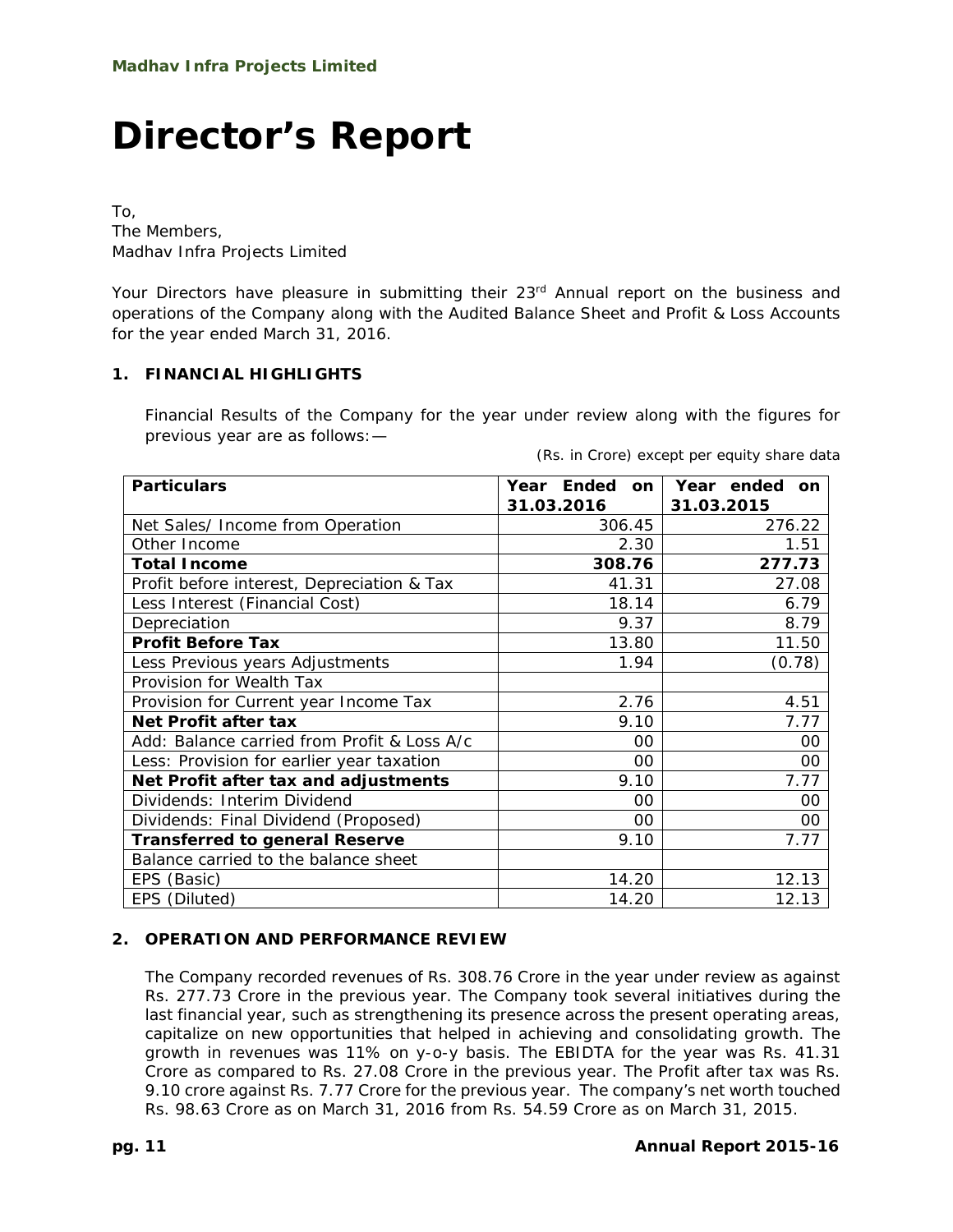#### **3. DIVIDEND**

Your Directors feel that it is prudent to plough back the profits for future growth of the Company and do not recommend any dividend for the year ended March 31, 2016.

The Company issued 1% Non – Cumulative Preference Shares during the year 2015-16. Your Directors have not recommended dividend for the period ended March 31, 2016.

#### **4. TRANSFER TO THE INVESTOR EDUCATION AND PROTECTION FUND**

In terms of Section 125 of the Companies Act, 2013, there is no unclaimed dividend due for remittance to the Investor Education and Protection Fund established by the Central Government.

#### **5. PROJECT IMPLEMENTATION AND PERFORMANCE REVIEW:**

During the year under review, Your Company has various projects through various clients were as under:

- Opal-Civil works for Plant Building through Fernas Construction (India) Private Limited.
- EPC work for Development of Sihora-Majhgawan-Silodi (MDR) Road through Madhav (Sehora Silodi Corridor) Highway Private Limited.
- EPC work for Development of Phoolsagar-Niwas-Shahpura Road in the state of Madhya Pradesh through Madhav (Phoolsagar Niwas Shahpura Corridor) Highway Private Limited.
- EPC work for Development of Budhni-Rehti-Nasrullagunj-Khategaon Road in the state of Madhya Pradesh through Madhav Infracon (BK Corridor) Private Limited.
- EPC work for Reconstruction of High level Bridge over Bina River & Dhasan River with approach Roads on NH-86 at Bhopal- Sanchi- Sagar Road in the state of Madhya Pradesh.
- Civil Contract of widening and Reconstruction of Bandri- Jaruwakheda, Nirtala Mandi- Bamora, Damoh- Hindoriya- Patera, Prithvipur- Niwari, Ajaygarh – Toriya-Bariyapur, and Palera-Baldeogarh in the state of Madhya Pradesh.
- EPC for Rehabilitation and Up-gradation of Bhopal-Berasia Sironj Road projects in the state of Madhya Pradesh.
- Civil works for Auditorium Building and Chemical Teal Storage Building for M/s ONGC Petro Additions limited at Dahej through Fernas Construction (India) Private Limited.
- 5 MW Solar PV Rooftop Power Project in Vadodara, Gujarat.

#### **6. SUBSIDIARY COMPANIES**

The Company have a Subsidiary Companies. All the Subsidiaries involved in the business of developing the infrastructure in the state of Madhya Pradesh in India. The mainly company doing an ease of business for Build, developing, Maintaining of highways, bridges and roads. MI Solar (I) Private Limited, the Company engage in Business of Renewable energy through solar generation, trading and transmitting etc. The Company having following subsidiaries mentioned below.

- Madhav Infracon (BK Corridor) Private Limited
- Madhav (Sehora Silodi Corridor) Highways Private Limited
- Madhav (Phoolsagar Niwas Shahpura Corridor) Highways Private Limited
- > Madhav Industrial Park Private Limited
- MI Solar (I) Private Limited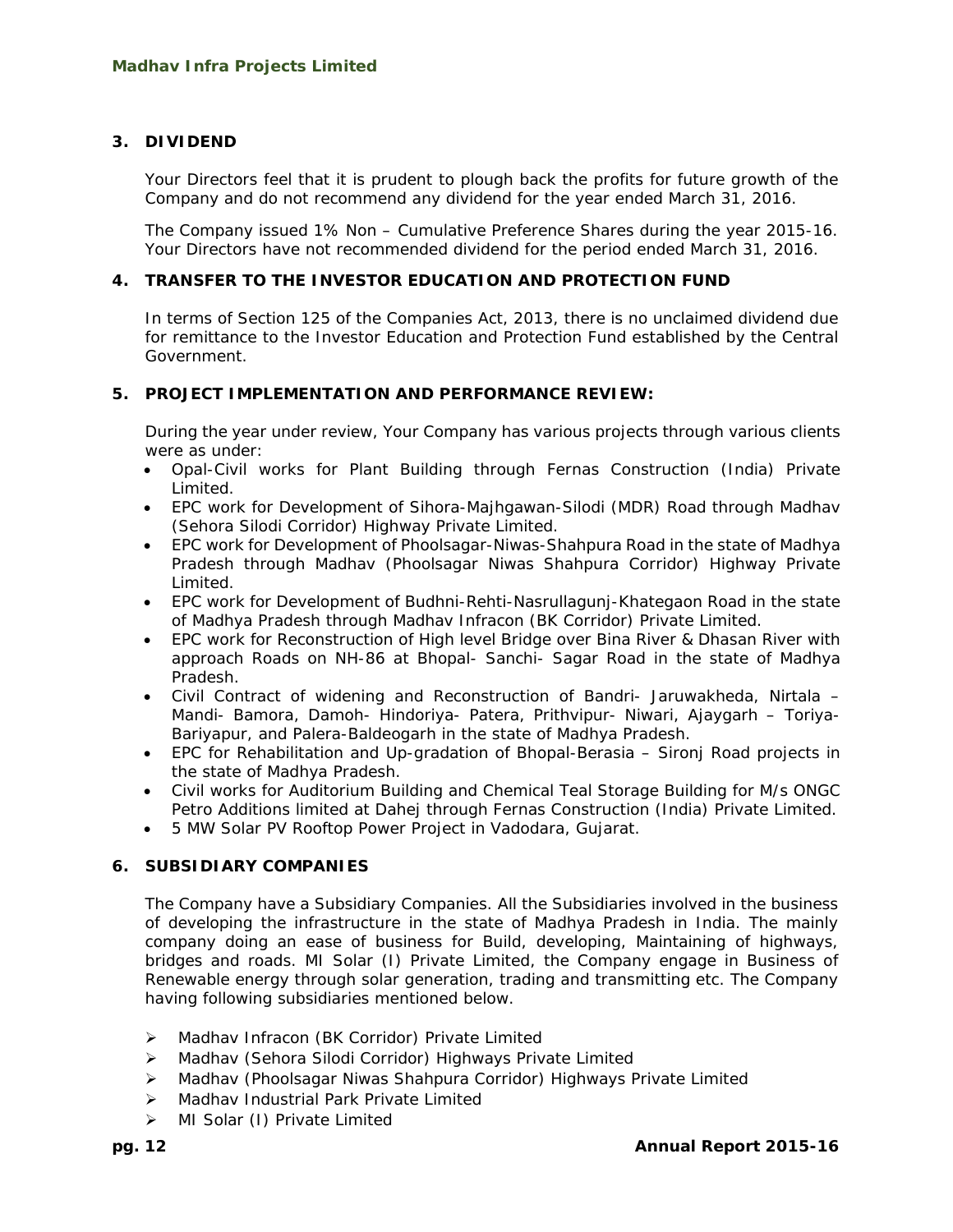During the year, the Board reviewed the affairs of the Subsidiaries. In accordance with Section 129(3) of the Companies Act, 2013, we have prepared consolidated financial statement Company, which form part of this Annual Report. A detailed financial statement containing of Subsidiaries in prescribed format AOC-1, has been annexed as **Annexure - A** to this report.

#### **7. CREDIT RATING**

Your Company has been assigned a rating of CARE BBB+ (Plus) for Loan Term Bank Limits of Rs. 130 Crores and Long term/Short term Rs. 239 Crores CARE BBB+ (Plus) /CARE A3+(Plus). This credit rating assigned by CARE for the short term. The rated LOC carries lowest credit risk. The rating is assigned by CARE.

#### **8. MANAGEMENT DISCUSSION AND ANALYSIS**

Management Discussion and Analysis Report as required in Regulation 34 of the SEBI (Listing Obligations and Disclosure Requirements), Regulations, 2015 is annexed and forming part of the Directors' Report.

#### **9. INSURANCE & RISK MANAGEMENT**

The assets of the Company are adequately insured against the loss of fire, riot, earthquake, terrorism, loss of profits, etc. and other risks which considered necessary by the management. In addition to this coverage, a statutory Public Liability Insurance Policy has been taken to cover by company for providing against the Public liability arising out of Road accidents for employees working in plants.

#### **10. DEPOSITS**

The Company has not accepted any Deposit as defined under section 73 of the Companies Act, 2013 and rules framed thereunder from the members or the general Public as on March 31, 2016. There are no small depositors in the Company.

#### **11. PARTICULARS OF LOANS, GAURANTEES OR INVESTMENT**

During the year your Company have given Loan or any Guarantee or provided any Security or made any investment which covered under section 186 of the Companies Act, 2013. The details of loans made by the Company mentioned below:

|     |                                       |                       |                  | (Rs. in Lakhs)        |
|-----|---------------------------------------|-----------------------|------------------|-----------------------|
| Sr. | Name of entity                        | Relationship   Amount |                  | of   Purpose<br>of    |
| No. |                                       |                       | <b>Loan Made</b> | Loan                  |
|     | MI SOLAR (India) Private   Subsidiary |                       |                  | 5.98 General Business |
|     | Limited                               |                       |                  | Purpose               |

During the year the Company has given a Guarantees to the Company's mentioned herein as under:

(Rs. in Lakhs)

| Sr.<br>No. | Name of the Company                                      | Amount  |
|------------|----------------------------------------------------------|---------|
|            | Madhav (Sehora Silodi Corridor) Highways Private Limited | 6055.96 |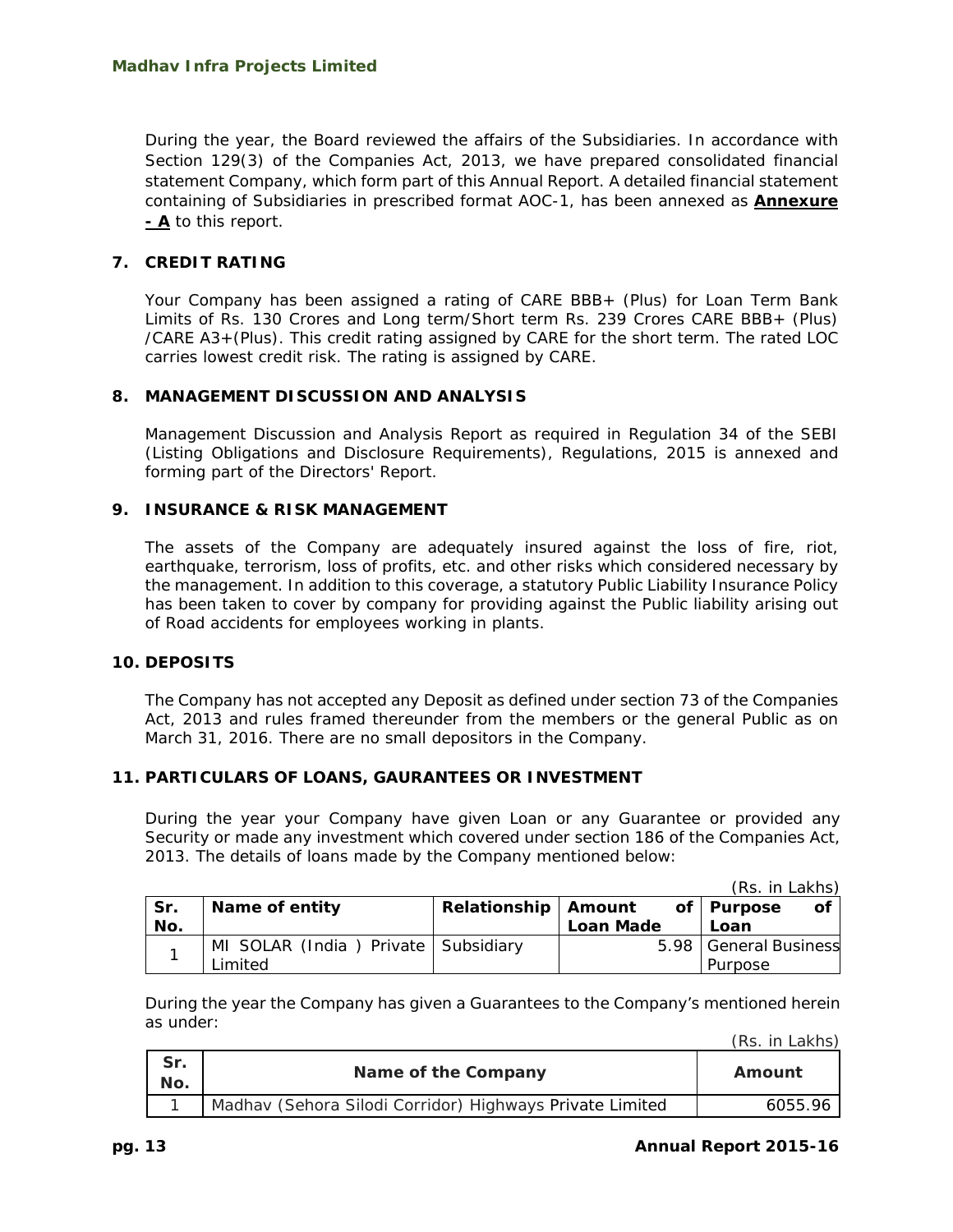| Madhav (PNS Corridor) Highways Private Limited | 10508.00 |
|------------------------------------------------|----------|
| 3 S J Green Park Energy Private Limited        | 3223.00  |
| Madhav Infracon (B K Corridor) Private Limited | 1767.61  |

During the year the Company has made an Investment as mentioned below:

(Rs. in Lakhs)

| Sr.<br>No.    | Name of the Company                                      | Amount  |
|---------------|----------------------------------------------------------|---------|
|               | Madhay Industrial Park Private Limited                   | 0.51    |
| $\mathcal{P}$ | MI Solar (India) Private Limited                         | 0.51    |
| 3             | Madhav (PNS Corridor) Highways Private Limited           | 4133.20 |
|               | Madhav (Sehora Silodi Corridor) Highways Private Limited | 2711 10 |

#### **12. LISTING OF SECURITIES OF THE COMPANY**

Your Company get listed in Bombay Stock Exchange (**"BSE"**) Limited on May 24, 2016 and having Scrip Code is 539894.

#### **13. DIRECTORS' RESPONSIBILITY STATEMENT**

In accordance with the provisions of section 134(5) the Board confirm and submit the Directors' Responsibility Statement:—

- *(a)* in the preparation of the annual accounts, the applicable accounting standards had been followed along with proper explanation relating to material departures;
- *(b)* the directors had selected such accounting policies and applied them consistently and made judgments and estimates that are reasonable and prudent so as to give a true and fair view of the state of affairs of the company at the end of the financial year and of the profit and loss of the company for that period;
- *(c)* the directors had taken proper and sufficient care for the maintenance of adequate accounting records for safeguarding the assets of the company and for preventing and detecting fraud and other irregularities;
- *(d)* the directors had prepared the annual accounts on a going concern basis; and
- *(e)* The directors had laid down internal financial controls, which are adequate and operating effectively.

"Internal financial controls" means the policies and procedures adopted by the company for ensuring the orderly and efficient conduct of its business, including adherence to company's policies, the safeguarding of its assets, the prevention and detection of frauds and errors, the accuracy and completeness of the accounting records, and the timely preparation of reliable financial information;

*(f)* The directors had devised proper systems to ensure compliance with the provisions of all applicable laws and that such systems were adequate and operating effectively.

#### **14. BOARD EVALUATION**

SEBI (Listing Obligations and Disclosers Requirements) Regulations, 2015, mandates that, the Board has carried out an annual evaluation of its own performance, Board committees and individual directors pursuant to the provisions of the Act.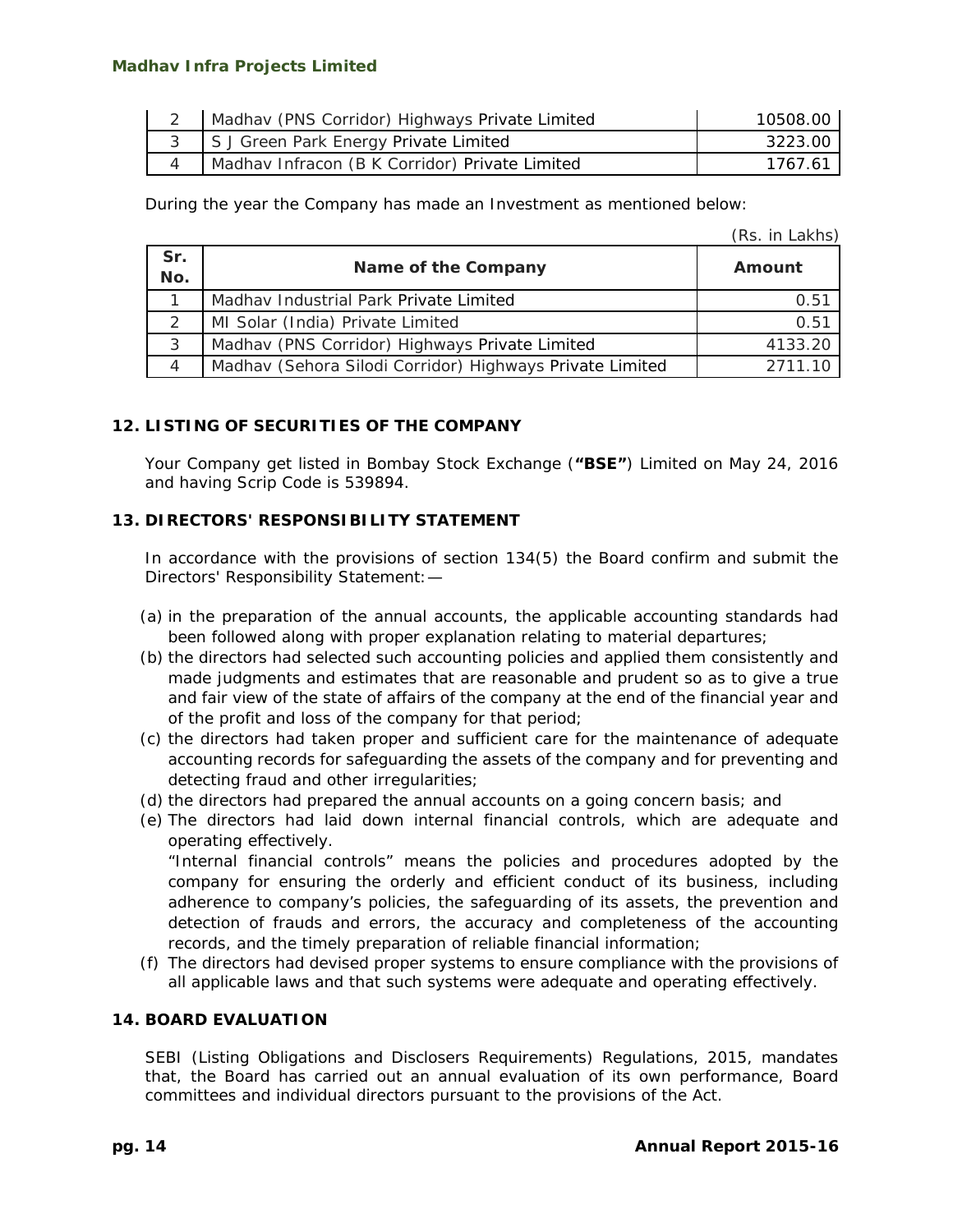The performance of the Board was evaluated by the Board after seeking inputs from all the directors on the basis of the criteria such as the Board composition and structure, effectiveness of board processes, information and functioning, etc. The performance of the committees was evaluated by the Board after seeking inputs from the committee members. The Board and the Nomination and Remuneration Committee reviewed the performance of the individual directors on the basis of the criteria such as the contribution of the individual director to the Board and committee meetings. The Chairman was also evaluated on the key aspects of his role. In a separate meeting of Independent Directors, performance of non-independent directors, performance of the Board as a whole and performance of the Chairman was evaluated, taking into account the views of executive directors and non-executive directors.

#### **15. NUMBERS OF BOARD MEETINGS**

The Board of Directors met Eighteen times during the year under review. The details of board meetings and the attendance of the directors are provided in the Corporate Governance Report.

#### **16. CHANGES IN DIRECTORS AND KEY MANAGERIAL PERSONNEL**

During the year, there has no change in Directors and Key Managerial Personal. Mr. Haresh Kapuriya has been resign from the post of Company Secretary *with effect from* June 17, 2016 and Mr. Gopal Shah appointed as a Company Secretary *with effect from* June 17, 2016.

#### **17. RELATED PARTY TRANSACTIONS**

All Related Party Transactions are placed before the Audit Committee and the Board for approval. Prior omnibus approval of the Audit Committee is obtained for the transactions which are of a foreseen and repetitive nature. The transactions entered into pursuant to the omnibus approval so granted are placed before the Audit Committee and the Board of Directors for their review and approval on a quarterly basis.

All contracts/arrangements entered by the Company during the previous financial year with the related parties were in the ordinary course of business and on arm's length basis.

Particulars of contracts or arrangements with related parties referred to in Section 188 (1) of the Companies Act, 2013, in the prescribe Form AOC- 2, has been annexed herewith as **Annexure - B** to this report.

#### **18. EXTRACT OF ANNUAL RETURN**

The extract of the Annual Return in form MGT- 9 prescribed as under Section 134(3) (a) of the Companies Act, 2013, for the year 2015-16, has been annexed herewith as **Annexure - C** to this report.

#### **19. CONSERVATION OF ENERGY, RESEARCH AND DEVELOPMENT, TECHNOLOGY ABSORPTIONS AND FOREIGN EXCHANGE EARNINGS AND OUTGO**

The information pertaining to conservation of energy, technology absorption, foreign exchange earnings and outgo, as prescribed under Section 134 (3)(m) of the Companies Act, 2013, read with the Companies (Accounts) Rules 2014 is given as per **'Annexure D'** and forms part of the Directors' Report.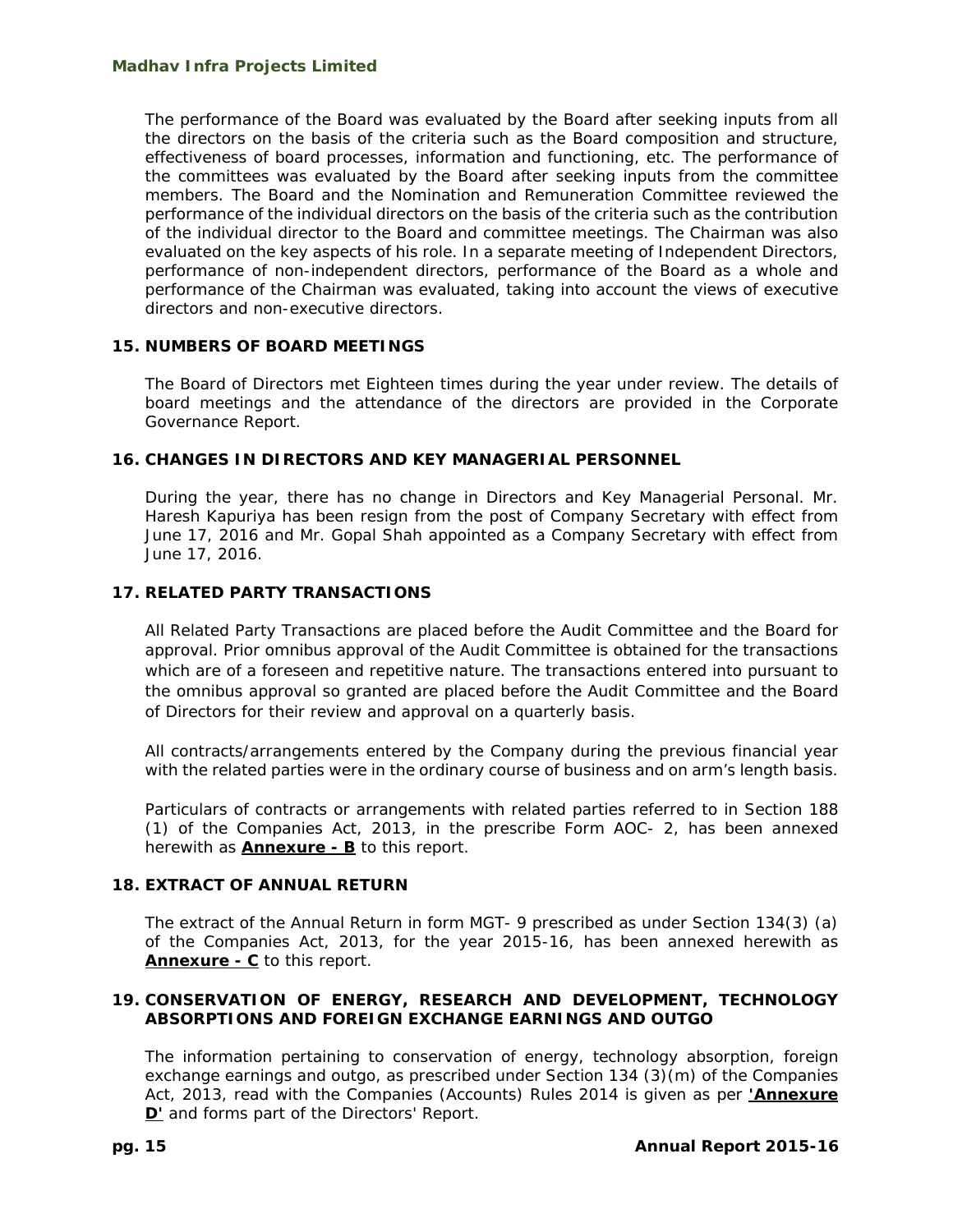#### **20. AUDITOR'S AND THEIR REPORT**

M/s. Bhagat & Co., Chartered Accountants (Registration No.127250W), who were reappointed as Statutory Auditors at the last Annual General Meeting, have completed their consecutive term of four years. Section 139 of the Companies Act, 2013 and the Rules made there under provide that a company can appoint a firm as auditor for maximum two terms of five consecutive years. In other words, a company can make appointment of auditor for five years at a time. Since M/s. Bhagat & Co., have already completed their term of four years, appointment of M/s. Chandrakant & Seventilal & J. K. Shah & Co., Chartered Accountants (Registration No. 101676W) as the Statutory Auditors of the Company has been approved by Audit Committee for the year 2016-17 for their first year, and their appointment is recommended by the Board for approval of shareholders at the ensuing Annual General Meeting for a period of up to five financial years *i.e.*, till the 28<sup>th</sup> AGM.

The Auditors report for financial year ended on March 31, 2016 does not contain any qualification, reservation or adverse remark. The Auditors report enclosed with the financial statements in the Annual Report.

#### **21. SECRETARIAL AUDITORS**

Mr. Hemant Valand of M/s. KH & Associates, Practicing Company Secretaries, was appointed to conduct secretarial audit of the Company for the year ended on March 31, 2016, as required under Section 204 of the Companies Act, 2013 and Rules thereunder. The Secretarial Audit Report given by Secretarial Auditors in Form No. MR-3 has been annexed herewith as **Annexure -E** to this report.

The Board has appointed Mr. Hemant Valand of M/s. KH & Associates, Practicing Company Secretaries, as secretarial auditor of the Company.

#### **22. CORPORATE SOCIAL RESPONSIBILITY**

The Company has formulated CSR policy as provided under Section 135 of the Companies Act, 2013. The Company is committed to discharging its social responsibility as a good corporate citizen. As part of its social responsibility, the Company has conducted health awareness programme and immunization camps in the peripheral slum areas of Vadodara for the poor section of the society. The Corporate Social Responsibility Report has been annexed herewith as **Annexure- F** to this report.

#### **23. CORPORATE GOVERNANCE**

Your Company strives to incorporate the appropriate standards for corporate governance. Report on Corporate Governance and a Certificate from the Statutory Auditors M/s. Bhagat & Co., Chartered Accountants (Registration No. 127250W) regarding compliance of the conditions of Corporate Governance as stipulated in Schedule V of the SEBI (Listing Obligations and Disclosure Requirements) Regulations, 2015 form part of this Annual Report./ has been annexed herewith as **Annexure - G** to this report.

#### **24. SIGNIFICANT AND MATERIAL ORDERS**

There are no significant and material orders passed by any regulator or court or tribunal impacting the going concern status and your Company's operations in future.

#### **25. DECLARATION BY INDEPENDENT DIRECTORS**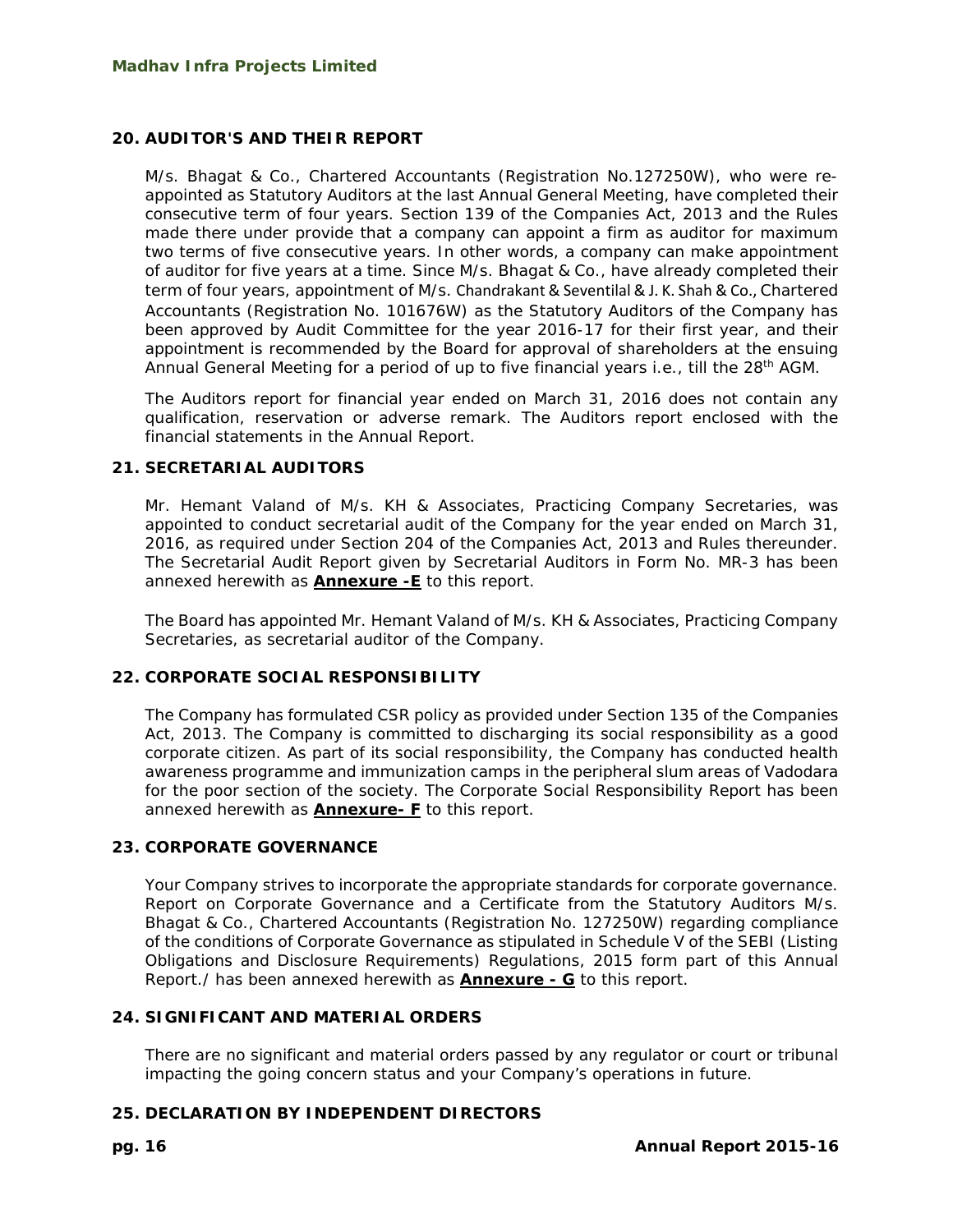The Independent directors have submitted their disclosure to the Board that they fulfil all the requirements as to qualify for their appointment as an Independent Director under Section 149 (7) of the Companies Act, 2013, that he meets the criteria of independence laid down in Section 149(6) of the Companies Act, 2013 and regulation 25 of SEBI (Listing Obligation and Disclosure Requirements) Regulations, 2015.

#### **26. FAMILIARIZATION PROGRAME FOR INDEPENDENT DIRECTORS**

Your company organizing Familiarization programme time to time for Independent Directors newly appointed. Further your Company issue a formal letter of appointment delineation his/her Role, Function, Duties and Responsibilities.

#### **27. PARTICULARS OF EMPLOYEES**

None of the employee was drawing in excess of the limits prescribe under section 197 (12) of the Companies Act, 2013, read with Rule 5(2) of the Companies (Appointment and Remuneration of Managerial Personnel) Rules, 2014 has been annexed herewith as **Annexure - H** to this report.

#### **28. POLICIES**

The SEBI (Listing Obligations and Disclosure Requirements), Regulations, 2015 mandate to formulations of certain policies for all listed Companies. Accordingly, the Company has formulated the Policies for the same as the Company believed to retain and encourage high level of ethical slandered in business transactions. All our Corporate Governance Policies are available on our website www.madhavcorp.com.

#### **29. DISCLOSURES UNDER SEXUAL HARASSMENT OF WOMEN AT WORKPLACE (PREVENTION, PROHIBITION & REDRESSAL) ACT, 2013**

The Company has adopted policy on Prevention of Sexual Harassment of Women at Workplace in accordance with The Sexual Harassment of Women at Workplace (Prevention, Prohibition and Redressal) Act, 2013 and has also created an Internal Complaints Committee headed by Mrs. Neelakshi Khurana, Director of the Company who directly reports to the Chairman & Managing Director. During the financial year ended  $31<sup>st</sup>$  March, 2016, the Company has not received any complaints pertaining to sexual harassment.

#### **30. ACKNOWLEDGEMENT**

Your Directors place on record their appreciation for the overwhelming co-operation and assistance received from investors, customers, business associates, bankers, vendors, as well as regulatory and governmental authorities. Your Directors also thank the employees at all levels, our consistent growth was made possible by their hard work, solidarity, cooperation and support.

#### **For and on behalf of the Board of Directors**

**Date:** August 14, 2016 **Amit Khurana** *Amit Khurana* **Amit Khurana Amit Khurana Place:** Vadodara **Chairman and Managing Director** Chairman and Managing Director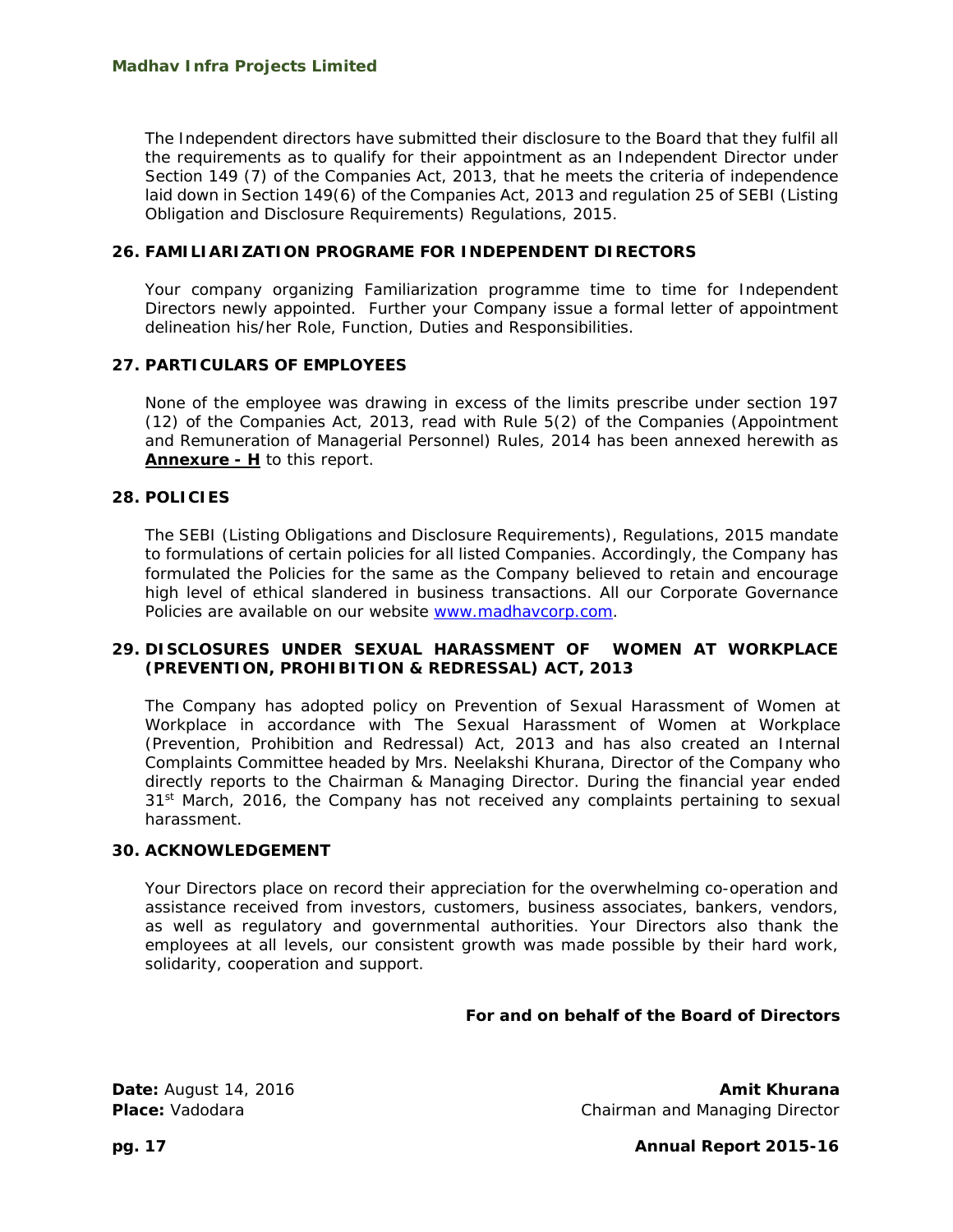#### **Annexure A**

#### **FORM NO. AOC-1**

#### (Pursuant to first proviso to sub-section (3) of section 129 read with rule 5 of Companies (Accounts) Rules, 2014) **Statement containing salient features of the financial statement of subsidiaries/associate companies/joint ventures**

#### **Part "A": Subsidiaries**

| Sr.<br>No.     | <b>Particulars</b>                                                                                                                      | <b>Details</b>                                                                | <b>Details</b>                                                           | <b>Details</b>                                             | <b>Details</b>                               | <b>Details</b>                   |
|----------------|-----------------------------------------------------------------------------------------------------------------------------------------|-------------------------------------------------------------------------------|--------------------------------------------------------------------------|------------------------------------------------------------|----------------------------------------------|----------------------------------|
|                | Name of the subsidiary                                                                                                                  | Madhav (Phoolsagar<br>Niwas Shahpura<br>Corridor) Highways<br>Private Limited | Madhav (Sehora<br>Silodi Corridor)<br><b>Highways Private</b><br>Limited | Madhay Infracon<br>(BK Corridor)<br><b>Private Limited</b> | Madhay Industrial<br>Park Private<br>Limited | MI Solar (I) Private<br>Limited* |
| $\overline{2}$ | Reporting period for the<br>subsidiary concerned,                                                                                       | 31.03.2016                                                                    | 31.03.2016                                                               | 31.03.2016                                                 | 31.03.2016                                   | 31.03.2016                       |
| 3              | Reporting currency and<br>Exchange rate as on the<br>last date of the relevant<br>Financial year in the case<br>of foreign subsidiaries | <b>NA</b>                                                                     | <b>NA</b>                                                                | <b>NA</b>                                                  | <b>NA</b>                                    | NA.                              |
| $\overline{4}$ | Share capital                                                                                                                           | 4164.00                                                                       | 2,759.00                                                                 | 575.00                                                     | 1.00                                         | 1.00                             |
| 5              | Reserves & surplus                                                                                                                      | 38.69                                                                         | 0.51                                                                     | 113.93                                                     | (0.99)                                       | (0.77)                           |
| 6              | Total assets                                                                                                                            | 15,429.72                                                                     | 8,504.31                                                                 | 2,369.38                                                   | 8.18                                         | 102.99                           |
|                | <b>Total Liabilities</b>                                                                                                                | 11,227.03                                                                     | 5744.80                                                                  | 1,680.45                                                   | 8.18                                         | 102.75                           |
| 8              | Investments                                                                                                                             | 1,100.00                                                                      |                                                                          |                                                            | $\overline{\phantom{0}}$                     |                                  |
| 9              | Turnover                                                                                                                                | 2,558.01                                                                      | 1502.64                                                                  | 1,195.35                                                   | $\overline{\phantom{0}}$                     |                                  |
| 10             | Profit before taxation                                                                                                                  | 29.10                                                                         | 0.53                                                                     | 56.26                                                      | (0.07)                                       | (0.73)                           |

14 % of shareholding 99.00% 96.33% 96.33% 51.00% 51.00%

(Information in respect of each subsidiary to be presented with amounts in Rs. Lakhs)

7 | 0.11 | 10.98 | - | 0.04

 $2 | 0.42 | 45.28 | (0.07) | (0.77)$ 

\* MI Solar (I) Private Limited has yet not commence any business.

13 Proposed Dividend - - - - -

11 Provision for taxation 11 5.67

12 Profit after taxation 23.42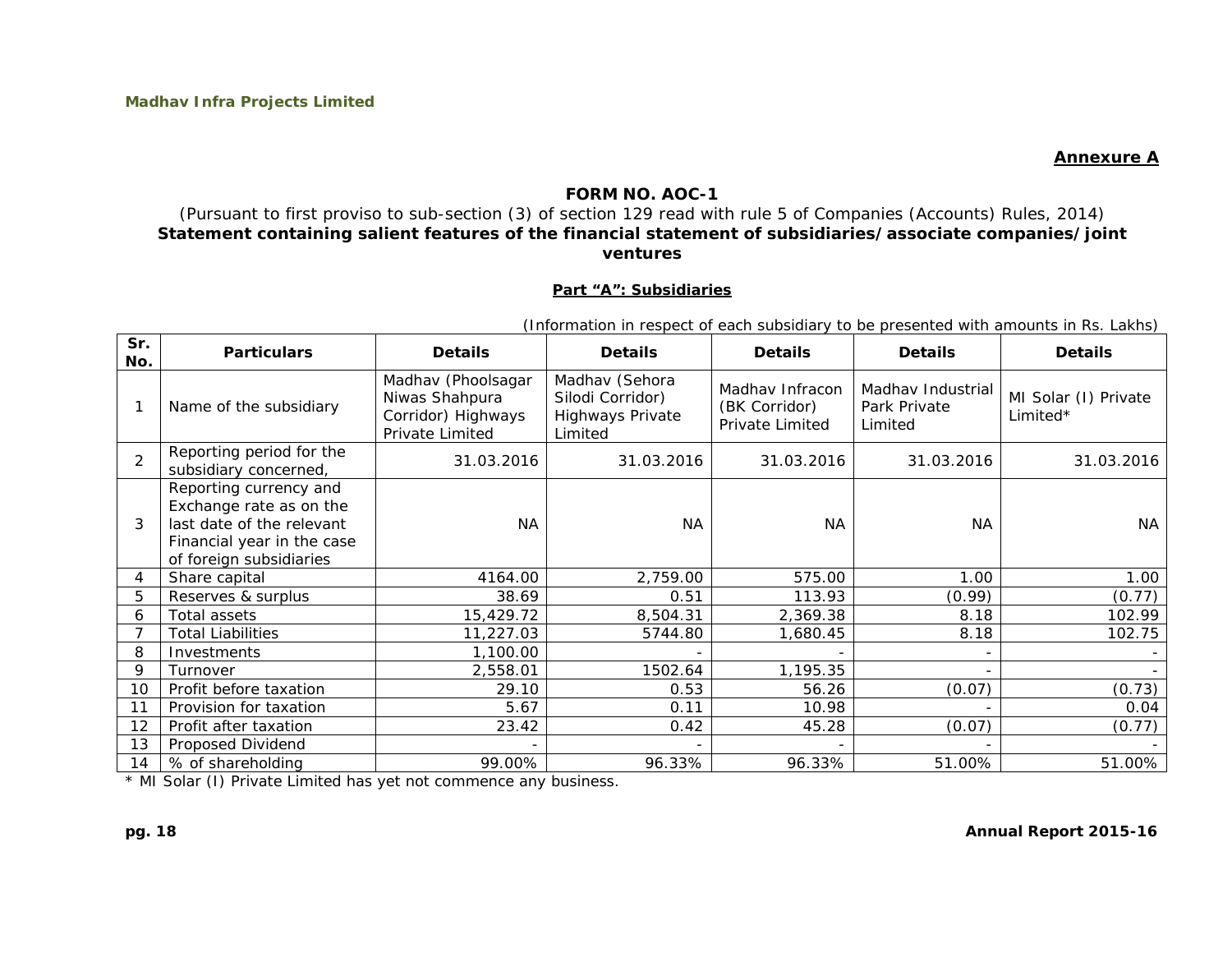#### **Part "B": Joint Ventures**

#### **Statement pursuant to Section 129 (3) of the Companies Act, 2013 related to Joint Ventures**

|   | Name of Joint Ventures                                                        | Madhav Infra Projects<br>Limited-Chetak<br>Enterprises Limited- JV | Madhav Infra Projects<br>Limited-M/S MS<br>Khurana Engineering<br>Limited-JV | M/S Eagle Infra India<br>Limited-M/S Madhav Infra<br>Projects Limited-JV* |
|---|-------------------------------------------------------------------------------|--------------------------------------------------------------------|------------------------------------------------------------------------------|---------------------------------------------------------------------------|
|   | Latest audited Balance Sheet Date                                             | 31/03/2016                                                         | 31/03/2016                                                                   | NA.                                                                       |
|   | Shares of Associate/Joint Ventures held by the<br>company on the year end:    | O                                                                  | 0                                                                            | 0                                                                         |
| 3 | No. of Shares                                                                 | ი                                                                  | $\Omega$                                                                     | 0                                                                         |
| 4 | Amount of Investment in Associates/Joint<br>Venture                           | (17, 637)                                                          | $\Omega$                                                                     | $\Omega$                                                                  |
| 5 | Extend of Holding %                                                           | 50%                                                                | 70%                                                                          | 70%                                                                       |
| 6 | Description of how there is significant influence                             | Common Management                                                  | Common Management                                                            | Common Management                                                         |
|   | Reason why the associate/joint venture is not<br>consolidated                 | Not Applicable                                                     | Not Applicable                                                               | Not Applicable                                                            |
| 8 | Net worth attributable to shareholding as per<br>latest audited Balance Sheet | (17, 637)                                                          | $\Omega$                                                                     | $\Omega$                                                                  |
| 9 | Profit/Loss for the year                                                      | (35, 161)                                                          | $\Omega$                                                                     | 0                                                                         |
|   | Considered in Consolidation                                                   | ∩                                                                  | 0                                                                            | 0                                                                         |
|   | Not Considered in Consolidation                                               | (35, 161)                                                          | $\Omega$                                                                     | 0                                                                         |

\*M/s Eagle Infra India Limited-M/s Madhav Infra Projects Limited JV, which is yet to commence operations.

**For and on behalf of the Board** 

**Place: Vadodara Date: August 14, 2016** 

> **Amit Khurana**  Chairman and Managing Director

**pg. 19 Annual Report 2015-16**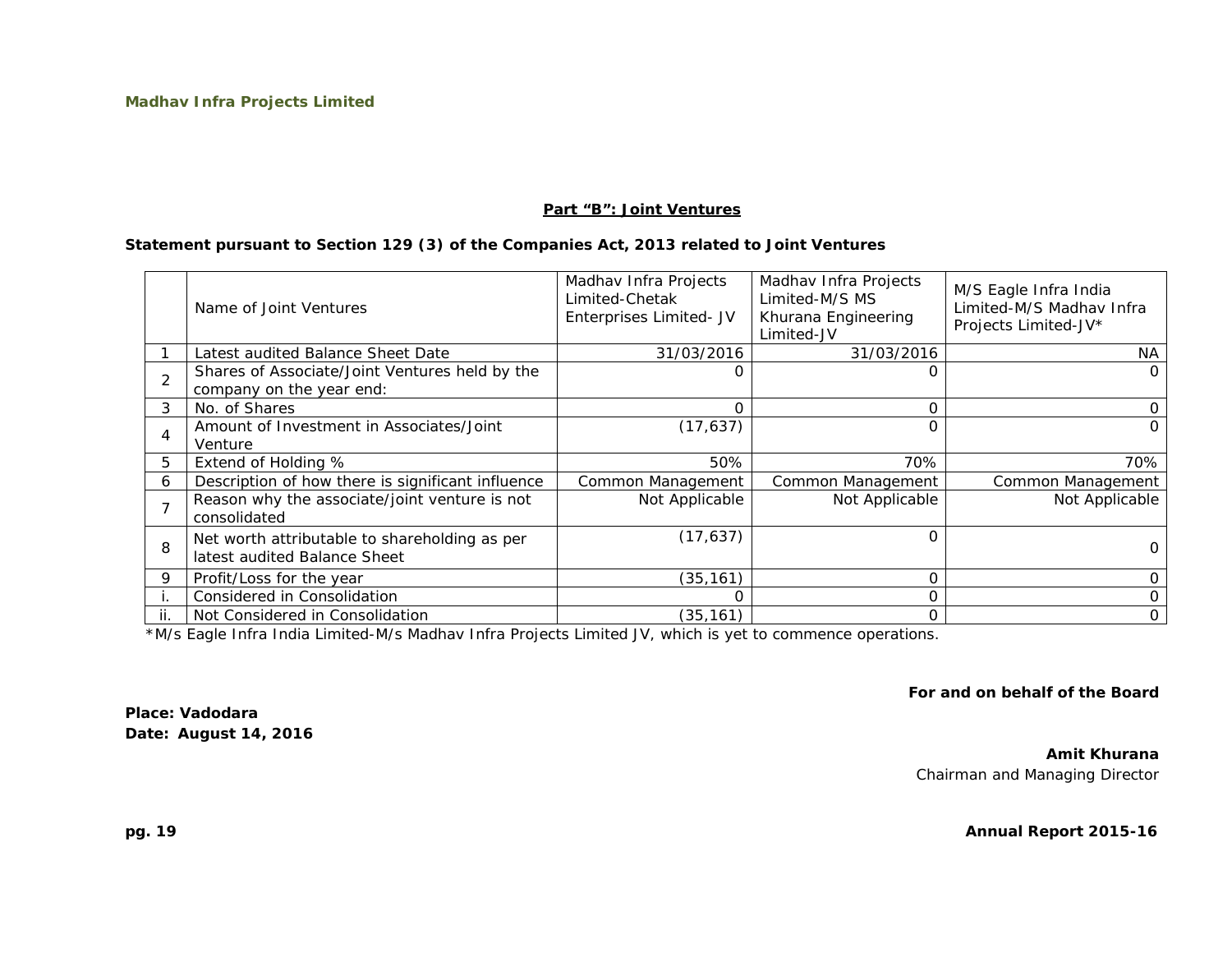**Annexure B** 

#### **FORM NO. AOC-2**

(Pursuant to clause (h) of sub-section (3) of section 134 of the Act and Rule 8(2) of the Companies (Accounts) Rules, 2014)

**Form for disclosure of particulars of contracts/ arrangements entered into by the company with related parties referred to in sub-section (1) of section 188 of the Companies Act, 2013 including certain arms length transactions under third proviso thereto.** 

1. Details of contracts or arrangements or transactions **not at arm's length basis**:

| Name(s) of the    | Nature of contracts/ | Duration of  | Salient terms of the                | Justification for | $date(s)$ of | Amount    | Date of        |
|-------------------|----------------------|--------------|-------------------------------------|-------------------|--------------|-----------|----------------|
| related party and | arrangements/        | the          | contracts or                        | entering into     | approval     | paid as   | special        |
| nature of         | transactions         | contracts/   | arrangements or                     | contracts or      | by the       | advances, | resolution     |
| relationship      |                      |              | arrangemen   transactions including | arrangements or   | Board        | if any    | as per         |
|                   |                      |              | the value, if any                   | transactions      |              |           | first          |
|                   |                      | transactions |                                     |                   |              |           | proviso to     |
|                   |                      |              |                                     |                   |              |           | <b>section</b> |
|                   |                      |              |                                     |                   |              |           | 188            |
|                   |                      |              | N.A.                                |                   |              |           |                |

2. Details of material contracts or arrangement or transactions **at arm's length basis:**

| Name(s) of the related party and                       | Nature of                                         | Duration of                       | Salient terms of the            | $date(s)$ of | Amount   |
|--------------------------------------------------------|---------------------------------------------------|-----------------------------------|---------------------------------|--------------|----------|
| nature of relationship                                 | contracts/                                        | the contracts/                    | contracts or arrangements       | approval by  | paid as  |
|                                                        | arrangements/                                     | arrangement/                      | or transactions including       | the Board    | advances |
|                                                        | transactions                                      | transactions                      | the value, if any               |              | , if any |
| Madhav (Phoolsagar Niwas Shahpura) EPC for Maintaining |                                                   |                                   | The total value of transactions | 14/08/2015   |          |
| Highways Pvt. Ltd.                                     | On-going<br>Road Project<br>was Rs. 19.36 Crores. |                                   |                                 |              |          |
| Silodi<br>Corridor)<br>Madhav<br>(Sehora-              | <b>EPC for Maintaining</b>                        |                                   | The total value of transactions | 03/10/2015   |          |
| Highways Pvt. Ltd.                                     | Road Project                                      | On-going<br>was Rs. 12.63 Crores. |                                 |              |          |
| Madhav<br>Infracon<br>(Astha<br>Kannod                 | <b>EPC for Maintaining</b>                        |                                   | The total value of transactions | 14/08/2015   |          |
| Corridor) Pvt. Ltd.                                    | Road Project                                      | On-going                          | was Rs. 12.22 Crores.           |              |          |
| Madhav Infracon (Vidisha Kurwai Corridor)              | <b>EPC for Maintaining</b>                        |                                   | The total value of transactions |              |          |
| Pvt. Ltd.                                              | Road Project                                      | On-going                          | was Rs. 21.18 Crores.           | 21/12/2015   |          |
| Madhav Infracon (Bhopal Vidisha Corridor)              | <b>EPC for Maintaining</b>                        |                                   | The total value of transactions |              |          |
| Pvt. Ltd.                                              | Road Project                                      | On-going                          | was Rs. 13.68 Crores.           | 14/08/2015   |          |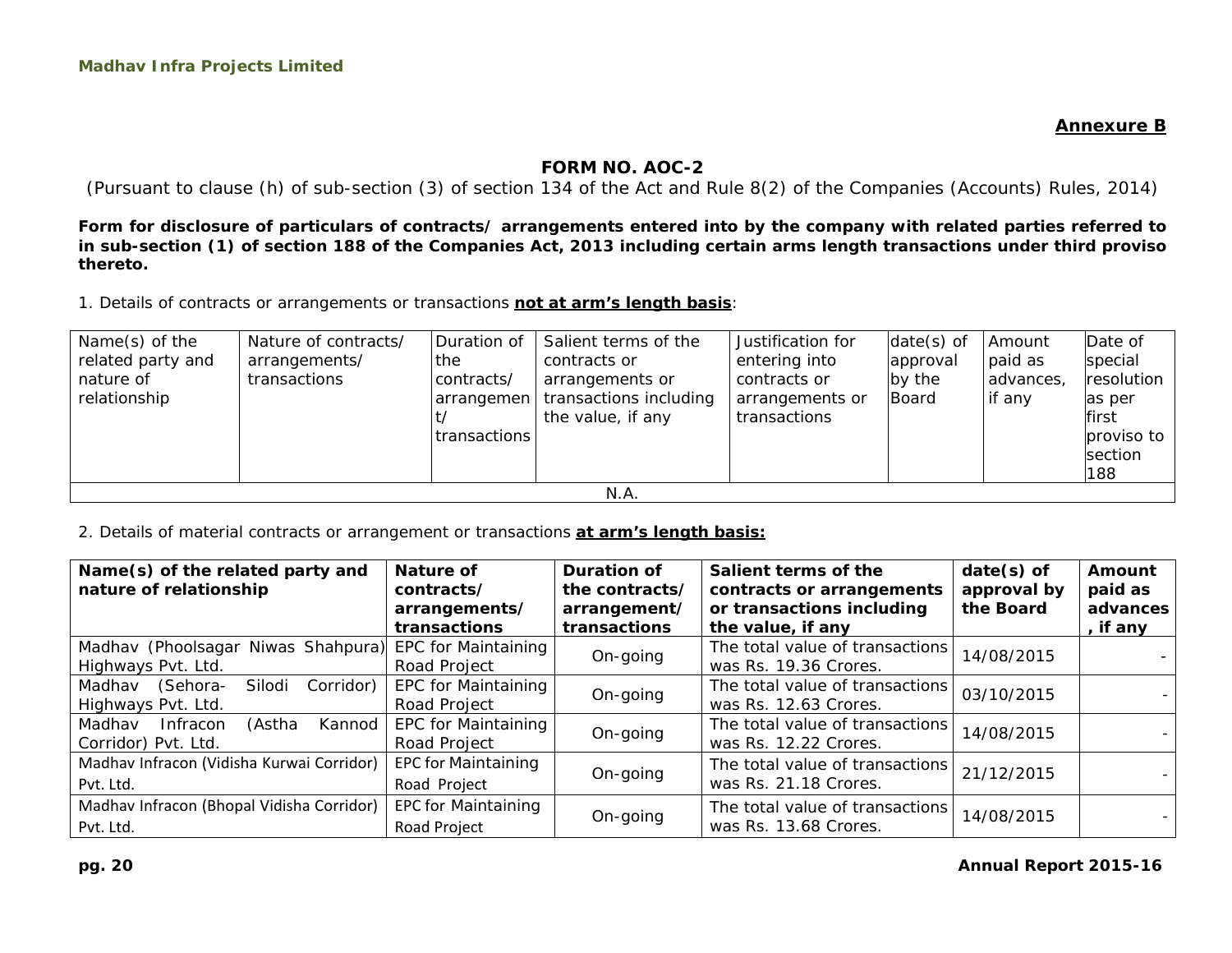| Madhav<br>(Ghansore<br>Infracon<br>Mandla<br>Corridor) Pvt. Ltd.                 | <b>EPC for Maintaining</b><br>Road Project                                                          | On-going                                                             | The total value of transactions<br>was Rs. 12.59 Crores. |            |  |
|----------------------------------------------------------------------------------|-----------------------------------------------------------------------------------------------------|----------------------------------------------------------------------|----------------------------------------------------------|------------|--|
| Madhav Infra Projects<br>Chetak<br>Ltd.<br>$\overline{a}$<br>Enterprises Ltd.-JV | The total value of transactions<br><b>EPC for Road Project</b><br>On-going<br>was Rs. 65.75 Crores. |                                                                      | 12/02/2016                                               |            |  |
| Madhav Infracon (B K Corridor) Pvt. Ltd.                                         | Road maintenance<br>work                                                                            | On-going                                                             | The total value of transactions<br>was Rs. 3.60 Crores.  | 29/06/2015 |  |
| Madhav Solar (Vadodara rooftop) Pvt. Ltd.                                        | The total value of transactions<br><b>EPC for Solar Power</b><br>On-going<br>was Rs. 8.38 Crores.   |                                                                      | 18/04/2015                                               |            |  |
| Madhav Solar (Karnataka) Pvt. Ltd.                                               | <b>EPC for Solar Power</b>                                                                          | On-going                                                             | The total value of transactions<br>was Rs. 14.97 Crores. | 04/09/2015 |  |
| Waa Solar Pvt. Ltd.                                                              | Solar Maintenance                                                                                   | On-going                                                             | The total value of transactions<br>was Rs. 19.02 Crores. | 17/02/2016 |  |
| MI Solar (India) Pvt. Ltd.                                                       | Supply of material                                                                                  | On-going                                                             | The total value of transactions<br>was Rs. 0.89 Crores.  | 17/02/2016 |  |
| Madhav Vasistha Hydro Power Pvt. Ltd.                                            | Hydro Project                                                                                       | The total value of transactions<br>On-going<br>was Rs. 10.40 Crores. |                                                          | 17/02/2016 |  |
| Ashok Khurana                                                                    | Office Rent                                                                                         | The total value of transactions<br>On-going<br>was Rs. 9.00 Lakhs.   |                                                          | 18/04/2015 |  |
| Neelakshi Khurana                                                                | Rent towards office                                                                                 | On-going                                                             | The total value of transactions<br>was Rs. 3.60 Lakhs.   | 18/04/2015 |  |

**Note:** *The terms and conditions of the above contracts are the same as those with others and the transactions are in the ordinary course of business and on arm's length basis.* 

**For and on behalf of the Board** 

**Place: Vadodara Date: August 14, 2016** 

**Amit Khurana Chairman and Managing Director**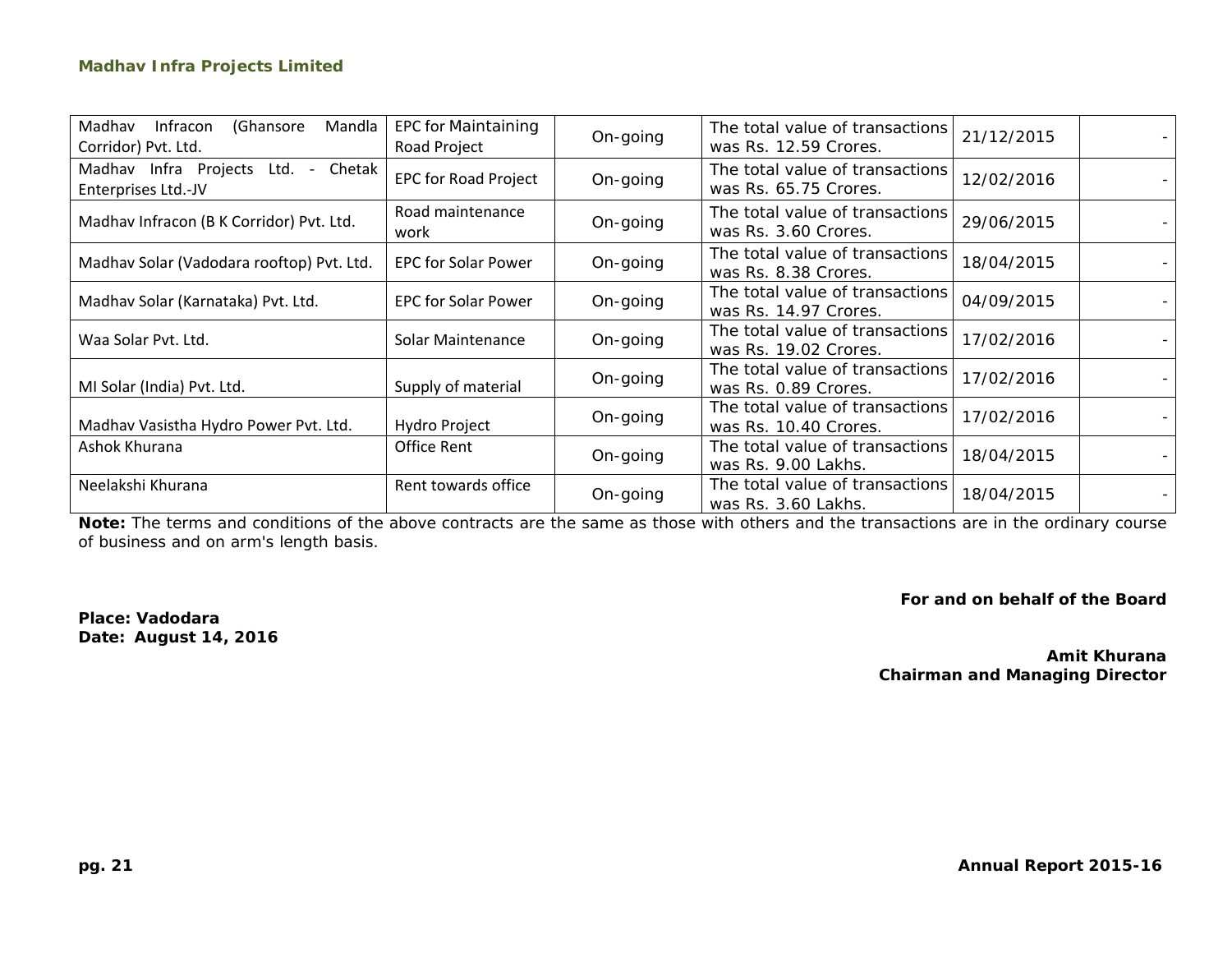#### **FORM NO. MGT-9**

#### EXTRACT OF ANNUAL RETURNAS ON THE FINANCIAL YEAR ENDED ON 31.03.2016

*[Pursuant to section 92(3) of the Companies Act, 2013 and rule 12(1) of the Companies (Management and Administration) Rules, 2014]*

#### **I. REGISTRATION AND OTHER DETAILS**

| i.   | <b>CIN</b>                                                                   | L45200GJ1992PLC018392                                                                                                                                                                                                                     |
|------|------------------------------------------------------------------------------|-------------------------------------------------------------------------------------------------------------------------------------------------------------------------------------------------------------------------------------------|
| ii.  | <b>Registration Date</b>                                                     | October 7, 1992                                                                                                                                                                                                                           |
| iii. | Name of the Company                                                          | Madhav Infra Projects Limited                                                                                                                                                                                                             |
| iv.  | Category / Sub-Category of the Company                                       | Company Limited by Shares/ Indian Non -<br>Government Company                                                                                                                                                                             |
| v.   | Address of the Registered office and contact<br>details                      | 24 Laxmi Chambers, Navjivan Press Road, Near<br>old High Court, Ahmedabad, Gujarat 380009                                                                                                                                                 |
| vi.  | Whether listed company                                                       | Yes                                                                                                                                                                                                                                       |
| vii. | Name, Address and Contact details of<br>Registrar and Transfer Agent, if any | Satellite Corporate Services Pvt. Ltd.<br>B-302, Sony Apartment, Opp. St. Judes High<br>School, Off Andheri Kurla Road, Jarimari<br>Sakinaka, Mumbai - 400072<br>Contact Person: Mr. Michael Monterio<br>Contact Number: 022-28520461/462 |

#### **II. PRINCIPAL BUSINESS ACTIVITIES OF THE COMPANY**

All the business activities contributing 10 % or more of the total turnover of the company shall be stated:-

| <b>Sr</b> | Name and Description of main |                              | NIC Code of the 1% to total turnover of |
|-----------|------------------------------|------------------------------|-----------------------------------------|
| No.       | products / services          | Product/ service the company |                                         |
|           | Civil and EPC Contract       | 421                          | 98.50%                                  |

#### **III. PARTICULARS OF HOLDING, SUBSIDIARY AND ASSOCIATE COMPANIES**

The Company does not have any holding, subsidiary and associate Companies as on March 31, 2016.

| lSr.<br>INo. |                                | Name of the Company                        |                   | <b>CIN</b>            | <b>Relation</b> | % of<br>shareholding | Section |
|--------------|--------------------------------|--------------------------------------------|-------------------|-----------------------|-----------------|----------------------|---------|
|              | Madhav<br>Private Limited      | (Phoolsagar<br>Shahpura Corridor) Highways | Niwas             | U45203GJ2013PTC073810 | Subsidiary      | 99.00%               | 2(87)   |
|              | Madhav<br>Corridor)<br>Limited | (Sehora<br>Highways                        | Silodi<br>Private | U45203GJ2012PTC072233 | Subsidiary      | 96.33%               | 2(87)   |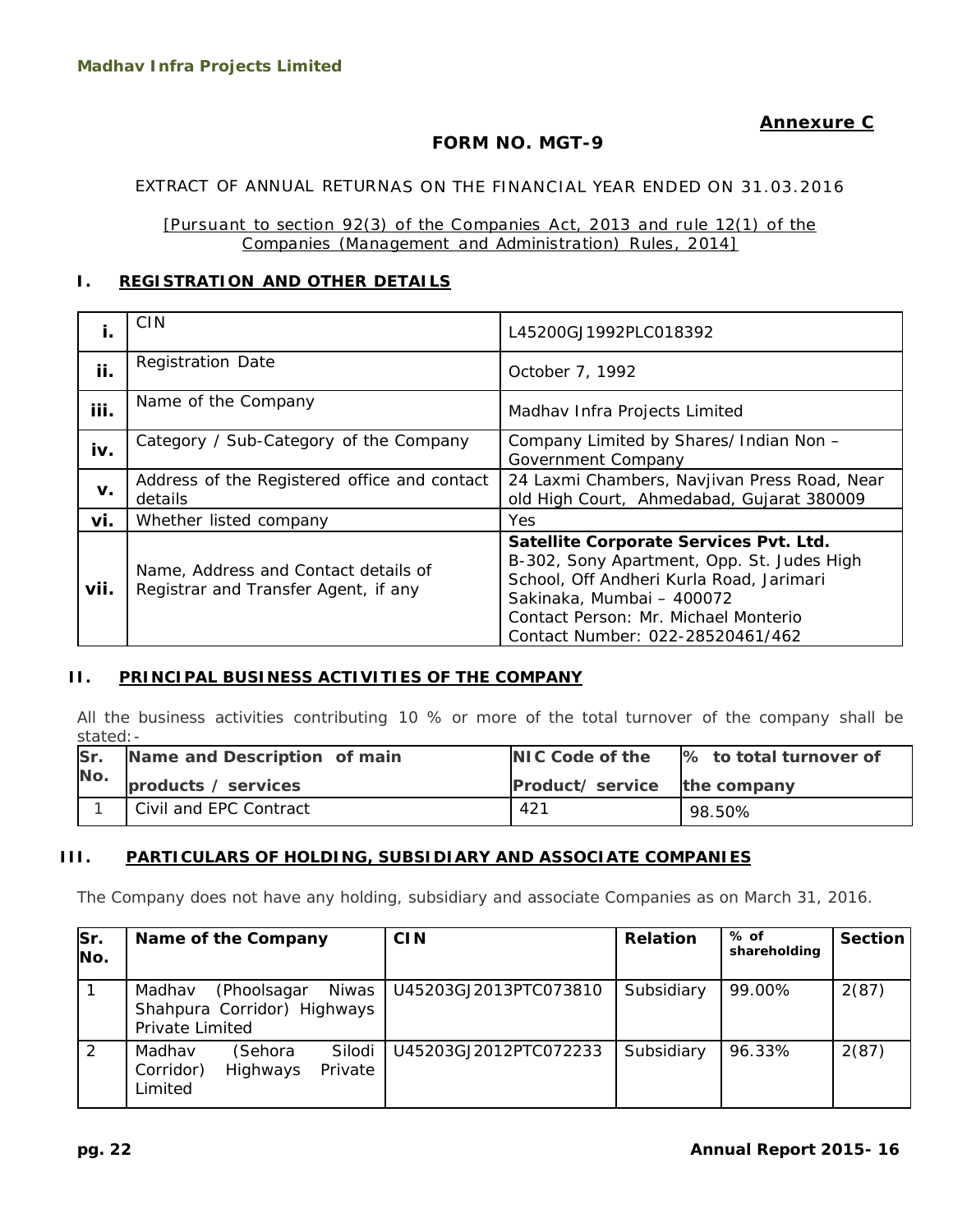| -3 | Madhav Infracon (BK Corridor)<br><b>Private Limited</b> | U45203GJ2013PTC076392 | Subsidiary | 96.33% | 2(87) |
|----|---------------------------------------------------------|-----------------------|------------|--------|-------|
| 4  | Madhay Industrial Park Private<br>Limited               | U45201GJ2012PTC070697 | Subsidiary | 51.00% | 2(87) |
| .5 | MI Solar (I) Private Limited                            | U40106GJ2016PTC086089 | Subsidiary | 51.00% | 2(87) |

### **IV. SHARE HOLDING PATTERN (Equity Share Capital Breakup as percentage of Total Equity)**

### **i.** *Category-wise Share Holding*

| Category of                                                      | No. of Shares held at the<br>No. of Shares held at the end |          |                       |                         | %              |                |                |                         |                       |
|------------------------------------------------------------------|------------------------------------------------------------|----------|-----------------------|-------------------------|----------------|----------------|----------------|-------------------------|-----------------------|
| <b>Shareholders</b>                                              |                                                            |          | beginning of the year |                         |                |                | of the year    |                         | Change                |
|                                                                  | De<br>ma<br>t                                              | Physical | Total                 | % of<br>Total<br>Shares | De<br>mat      | Physical       | Total          | % of<br>Total<br>Shares | during<br>the<br>year |
| A. Promoter                                                      |                                                            |          |                       |                         |                |                |                |                         |                       |
| 1) Indian                                                        |                                                            |          |                       |                         |                |                |                |                         |                       |
| a) Individual/ HUF                                               | $\mathcal{O}$                                              | 2675474  | 2675474               | 41.77%                  | $\mathcal{O}$  | 2675474        | 2675474        | 41.77%                  | 0.00%                 |
| b) Central Govt                                                  | $\Omega$                                                   | $\Omega$ | $\Omega$              | 0.00%                   | $\Omega$       | $\Omega$       | $\Omega$       | 0.00%                   | 0.00%                 |
| State Govt(s)<br>C)                                              | $\Omega$                                                   | 0        | $\Omega$              | 0.00%                   | $\Omega$       | $\Omega$       | $\Omega$       | 0.00%                   | 0.00%                 |
| d) Bodies Corp                                                   | $\overline{O}$                                             | 0        | 0                     | 0.00%                   | $\overline{O}$ | $\overline{O}$ | 0              | 0.00%                   | 0.00%                 |
| Banks / FI<br>e)                                                 | $\mathcal{O}$                                              | 0        | $\Omega$              | 0.00%                   | $\overline{O}$ | $\Omega$       | $\Omega$       | 0.00%                   | 0.00%                 |
| f)<br>Any Other                                                  | $\mathbf 0$                                                | 2034000  | 2034000               | 31.75%                  | $\Omega$       | 2034000        | 2034000        | 31.75%                  | 0.00%                 |
| Sub-total $(A)(1)$ :-                                            | $\Omega$                                                   | 4709474  | 4709474               | 73.52%                  | $\Omega$       | 4709474        | 4709474        | 73.52%                  | 0.00%                 |
| 2) Foreign                                                       |                                                            |          |                       |                         | $\Omega$       |                |                |                         |                       |
| g) NRIS-<br>Individuals                                          | $\Omega$                                                   | $\Omega$ | $\Omega$              | 0.00%                   | $\Omega$       | $\Omega$       | $\Omega$       | 0.00%                   | 0.00%                 |
| h) Other-<br>Individuals                                         | $\mathcal{O}$                                              | $\Omega$ | 0                     | 0.00%                   | $\Omega$       | $\Omega$       | $\Omega$       | 0.00%                   | 0.00%                 |
| i) Bodies Corp.                                                  | $\mathcal{O}$                                              | $\Omega$ | $\Omega$              | 0.00%                   | $\Omega$       | $\Omega$       | $\Omega$       | 0.00%                   | 0.00%                 |
| j) Banks / FI                                                    | $\mathbf 0$                                                | $\Omega$ | 0                     | 0.00%                   | $\Omega$       | $\overline{O}$ | $\mathbf 0$    | 0.00%                   | 0.00%                 |
| k) Any Other                                                     | $\mathbf 0$                                                | 0        | 0                     | 0.00%                   | $\overline{O}$ | 0              | $\mathcal{O}$  | 0.00%                   | 0.00%                 |
| Sub-total $(A)(2)$ : -                                           | $\Omega$                                                   | O        | $\Omega$              | 0.00%                   | $\Omega$       | $\overline{O}$ | $\Omega$       | 0.00%                   | 0.00%                 |
| <b>Total Promoter</b><br>Shareholding<br>$(A) = (A)(1) + (A)(2)$ | $\mathcal{O}$                                              | 4709474  | 4709474               | 73.52%                  | $\Omega$       | 4709474        | 4709474        | 73.52%                  | 0.00%                 |
| <b>B. Public</b><br>Shareholding                                 |                                                            |          |                       |                         |                |                |                |                         |                       |
| 1. Institutions                                                  |                                                            |          |                       |                         |                |                |                |                         |                       |
| a) Mutual Funds                                                  | $\mathcal{O}$                                              | 0        | $\Omega$              | 0.00%                   | $\Omega$       | $\Omega$       | $\mathcal{O}$  | 0.00%                   | 0.00%                 |
| b) Banks / FI                                                    | 0                                                          | 0        | 0                     | 0.00%                   | $\mathbf 0$    | 0              | $\overline{O}$ | 0.00%                   | 0.00%                 |
| Central Govt<br>C)                                               | $\mathcal{O}$                                              | 0        | 0                     | 0.00%                   | $\mathcal{O}$  | 0              | $\circ$        | 0.00%                   | 0.00%                 |
| d)<br>State Govt(s)                                              | $\mathcal{O}$                                              | 0        | 0                     | 0.00%                   | $\overline{O}$ | 0              | $\mathcal{O}$  | 0.00%                   | 0.00%                 |
| e) Venture Capital<br>Funds                                      | $\Omega$                                                   | O        | $\overline{O}$        | 0.00%                   | $\Omega$       | $\overline{O}$ | $\Omega$       | 0.00%                   | 0.00%                 |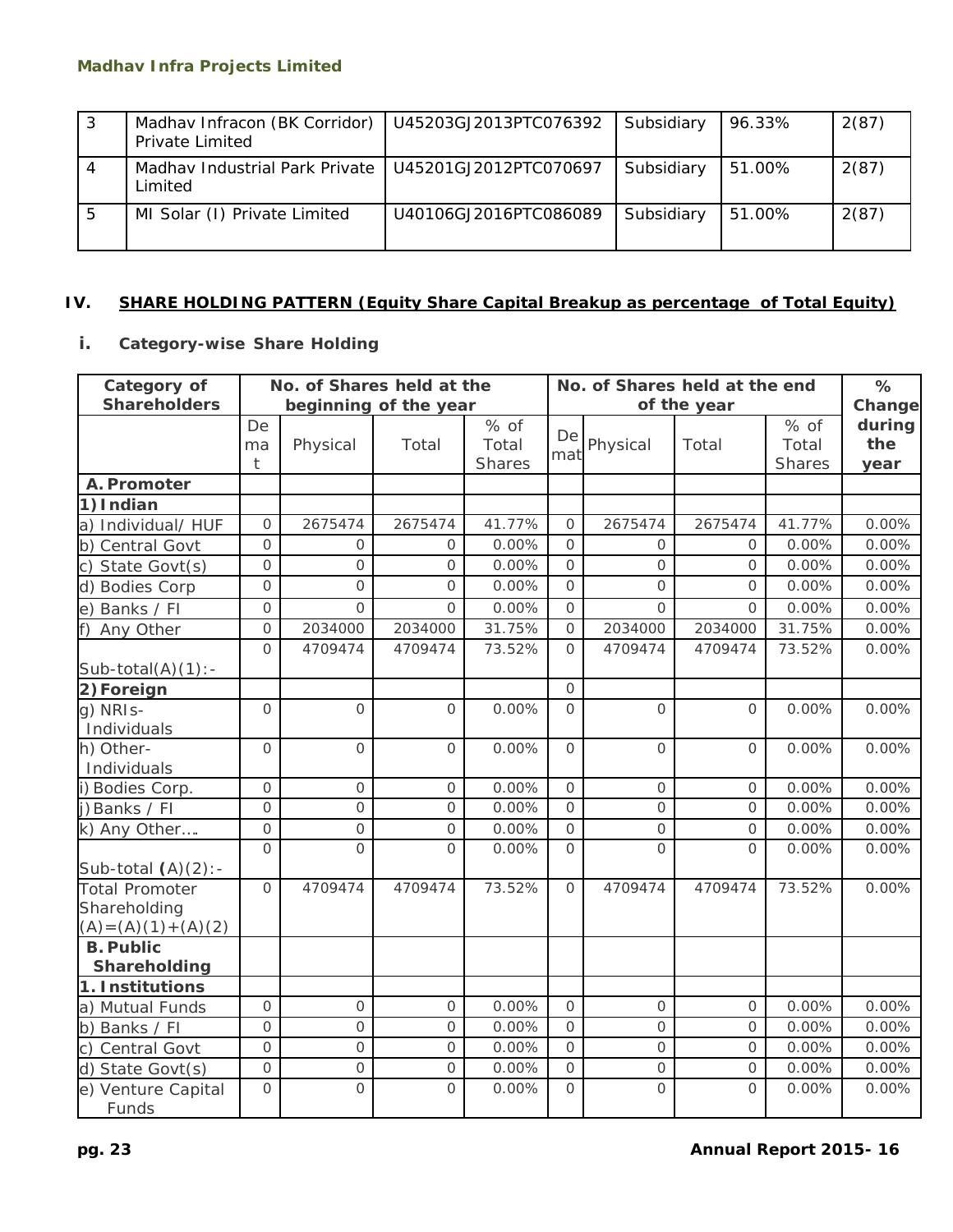| f)<br>Insurance<br>Companies                                                                                                                                                                                | $\Omega$            | $\Omega$         | $\Omega$            | 0.00%           | $\Omega$                        | $\Omega$            | $\Omega$            | 0.00%           | 0.00%             |
|-------------------------------------------------------------------------------------------------------------------------------------------------------------------------------------------------------------|---------------------|------------------|---------------------|-----------------|---------------------------------|---------------------|---------------------|-----------------|-------------------|
| g) FIIs                                                                                                                                                                                                     | $\overline{O}$      | $\mathcal{O}$    | $\Omega$            | 0.00%           | $\overline{O}$                  | $\mathcal{O}$       | $\mathcal{O}$       | 0.00%           | 0.00%             |
| h) Foreign Venture<br>Capital Funds                                                                                                                                                                         | $\overline{O}$      | O                | $\Omega$            | 0.00%           | $\overline{O}$                  | $\mathcal{O}$       | $\Omega$            | 0.00%           | 0.00%             |
| i) Others (specify)                                                                                                                                                                                         | $\overline{O}$      | 0                | 0                   | 0.00%           | $\Omega$                        | $\Omega$            | $\mathcal{O}$       | 0.00%           | 0.00%             |
| Sub-total (B)(1)                                                                                                                                                                                            | $\Omega$            | $\Omega$         | $\Omega$            | 0.00%           | $\Omega$                        | $\Omega$            | $\Omega$            | 0.00%           | 0.00%             |
| 2. Non<br><b>Institutions</b>                                                                                                                                                                               |                     |                  |                     |                 |                                 |                     |                     |                 |                   |
| a) Bodies Corp.<br>(i) Indian<br>(ii) Overseas                                                                                                                                                              | 0<br>$\Omega$       | 1170950<br>0     | 1170950<br>$\Omega$ | 18.28%<br>0.00% | $\mathcal{O}$<br>$\overline{O}$ | 1170950<br>$\Omega$ | 1170950<br>$\Omega$ | 18.28%<br>0.00% | 0.00%<br>$0.00\%$ |
| b) Individuals<br>(i) Individual<br>shareholders<br>holding nominal<br>share capital upto<br>Rs. 1 lakh<br>(ii) Individual<br>shareholders<br>holding nominal<br>share capital in<br>excess of Rs 1<br>lakh | $\mathbf{O}$<br>0   | 275300<br>250000 | 275300<br>250000    | 4.30%<br>3.90%  | $\mathbf{O}$<br>$\overline{O}$  | 275300<br>250000    | 275300<br>250000    | 4.30%<br>3.90%  | 0.00%<br>0.00%    |
| c) Others (Specify)                                                                                                                                                                                         | $\mathcal{O}$       | $\Omega$         | 0.00%               | $\Omega$        | $\mathcal{O}$                   | $\Omega$            | $\Omega$            | 0.00%           | 0.00%             |
| Sub-total $(B)(2)$                                                                                                                                                                                          | $\mathsf{O}\xspace$ | 1696250          | 1696250             | 26.48%          | $\mathcal{O}$                   | 1696250             | 1696250             | 26.48%          | 0.00%             |
| <b>Total Public</b><br>Shareholding<br>$(B) = (B)(1) + (B)(2)$                                                                                                                                              | $\Omega$            | 1696250          | 1696250             | 26.48%          | $\Omega$                        | 1696250             | 1696250             | 26.48%          | 0.00%             |
| C. Shares held by<br>Custodian for<br><b>GDRs &amp; ADRs</b>                                                                                                                                                | $\overline{O}$      | $\mathcal{O}$    | 0.00%               | $\circ$         | $\Omega$                        | $\mathcal{O}$       | $\mathcal{O}$       | 0.00%           | $0.00\%$          |
| <b>Grand Total</b><br>$(A+B+C)$                                                                                                                                                                             | 0                   | 6405724          | 6405724             | 100.00%         | $\overline{O}$                  | 6405724             | 6405724             | 100.00%         | 0.00%             |

#### **ii.** *Shareholding of Promoters*

|                  |                           | Shareholding at the end of<br>Shareholding at the<br>beginning of the year<br>the year |            |               |               |            | $\%$<br>change<br>ın |          |
|------------------|---------------------------|----------------------------------------------------------------------------------------|------------|---------------|---------------|------------|----------------------|----------|
| Sr.<br><b>No</b> | <b>Shareholder's Name</b> | No. of                                                                                 | % of total | % of          | No. of        | % of total | % of                 | sharehol |
|                  |                           | <b>Shares</b>                                                                          | Shares of  | <b>Shares</b> | <b>Shares</b> | Shares of  | <b>Shares</b>        | ding     |
|                  |                           |                                                                                        | the        | Pledged       |               | the        | Pledged              | during   |
|                  |                           |                                                                                        | company    |               |               | company    |                      | the year |
|                  | Ashok Khurana             | 1958802                                                                                | 30.58%     | 0.00%         | 1958802       | 30.58%     | 0.00%                | 0.00%    |
| 2.               | Amit Khurana              | 119781                                                                                 | 1.87%      | 0.00%         | 119781        | 1.87%      | 0.00%                | 0.00%    |
| 3.               | Manju Khurana             | 330300                                                                                 | 5.16%      | $0.00\%$      | 330300        | 5.16%      | 0.00%                | 0.00%    |
| 4.               | Neelakshi Khurana         | 201078                                                                                 | 3.14%      | 0.00%         | 201078        | 3.14%      | 0.00%                | 0.00%    |
| 5.               | Ashok Khurana (HUF)       | 61513                                                                                  | 0.96%      | 0.00%         | 61513         | 0.96%      | 0.00%                | 0.00%    |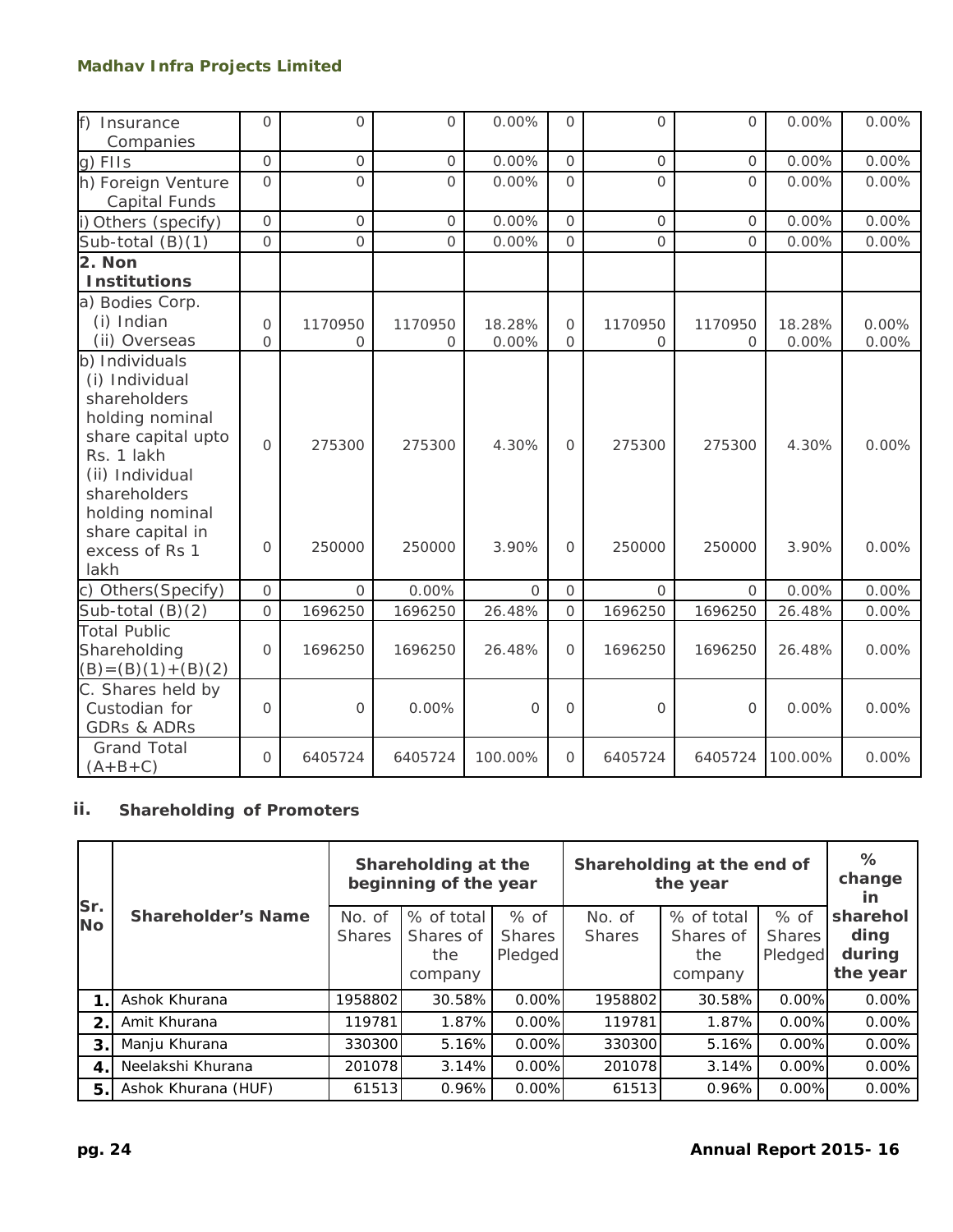| Bindiya Khurana      | 2000    | $0.03\%$ | $0.00\%$ | 2000    | 0.03%  | $0.00\%$ | $0.00\%$ |
|----------------------|---------|----------|----------|---------|--------|----------|----------|
| . Rashika Chauhan    | 2000    | 0.03%    | $0.00\%$ | 2000    | 0.03%  | $0.00\%$ | $0.00\%$ |
| 8. Armaan Amit Trust | 2034000 | 31.75%   | $0.00\%$ | 2034000 | 31.75% | $0.00\%$ | $0.00\%$ |
| Total                | 4709474 | 73.52%   | $0.00\%$ | 4709474 | 73.52% | $0.00\%$ | 0.00%    |

#### **iii.** *Change in Promoters' Shareholding ( please specify, if there is no change )*

| Sr.<br>no |                                                                                                                                                                                            | Shareholding at the<br>beginning of the year |                          | <b>Cumulative Shareholding</b><br>during the year |                          |  |
|-----------|--------------------------------------------------------------------------------------------------------------------------------------------------------------------------------------------|----------------------------------------------|--------------------------|---------------------------------------------------|--------------------------|--|
|           |                                                                                                                                                                                            | No. of shares % of total                     | shares of the<br>company | No. of shares % of total                          | shares of the<br>company |  |
|           | At the beginning of the year                                                                                                                                                               | 4709474                                      | 73.52%                   | 6405724                                           | 100.00%                  |  |
|           | Date wise Increase / Decrease in<br>Promoters Shareholding during the<br>year specifying the reasons for<br>increase / decrease (e.g. allotment /<br>transfer / bonus/ sweat equity etc.): | No Change                                    | No Change                | No Change                                         | No Change                |  |
|           | At the End of the year                                                                                                                                                                     | 4709474                                      | 73.52%                   | 6405724                                           | 100.00%                  |  |

#### **iv.** *Shareholding Pattern of top ten Shareholders (other than Directors, Promoters and Holders of GDRs and ADRs)*

| Sr. | For each of the Top Ten                |               | Shareholding at the beginning of | Shareholding at the end of year |                      |  |
|-----|----------------------------------------|---------------|----------------------------------|---------------------------------|----------------------|--|
| no  | Shareholders                           | the year      |                                  |                                 |                      |  |
|     |                                        | No. of Shares | %<br>of<br>total                 | No. of Shares                   | %<br>of<br>total     |  |
|     |                                        |               | the<br>shares of                 |                                 | shares<br>the<br>of. |  |
|     |                                        |               | Company                          |                                 | Company              |  |
|     | Nillmesh Infrabuild Pvt. Ltd.          | 1057950       | 16.52%                           | 1057950                         | 16.52%               |  |
| 2   | Rupa Shah                              | 100000        | 1.56%                            | 100000                          | 1.56%                |  |
| 3   | Chandrakala Jain                       | 100000        | 1.56%                            | 100000                          | 1.56%                |  |
| 4   | Punjab Lease Financing Ltd             | 100000        | 1.56%                            | 78000                           | 1.22%                |  |
| 5   | Bharti Duhlani                         | 25000         | 0.39%                            | 25000                           | 0.39%                |  |
| 6   | Mohan Duhlani                          | 25000         | 0.39%                            | 25000                           | 0.39%                |  |
|     | Sarit Chokshi                          | 12900         | 0.20%                            | 12900                           | 0.20%                |  |
| 8   | $\mathcal{R}$<br>Eartha<br>Investments | 10000         | 0.16%                            | 10000                           | 0.16%                |  |
|     | <b>Finstock Limited</b>                |               |                                  |                                 |                      |  |
| 9   | Sandhya Joshi                          | 5000          | 0.08%                            | 5000                            | 0.08%                |  |
| 10  | <b>Bimladevi Mittal</b>                | 3000          | 0.05%                            | 3000                            | 0.05%                |  |

#### **v.** *Shareholding of Directors & Key Managerial Personnel:*

| Sr | Name              |               | Shareholding at the beginning of | Shareholding at the end of year |                     |  |
|----|-------------------|---------------|----------------------------------|---------------------------------|---------------------|--|
| no |                   | the year      |                                  |                                 |                     |  |
|    |                   | No. of Shares | %<br>total l<br>0f               | No. of Shares                   | %<br>total<br>0f    |  |
|    |                   |               | 0f<br>the<br>shares              |                                 | the<br>0f<br>shares |  |
|    |                   |               | Company                          |                                 | Company             |  |
|    | Amit Khurana      | 119781        | 1.87%                            | 119781                          | 1.87%               |  |
|    | Neelakshi Khurana | 201078        | 3.14%                            | 201078                          | 3.14%               |  |
|    | Vineet Rathi      | -             | -                                | -                               |                     |  |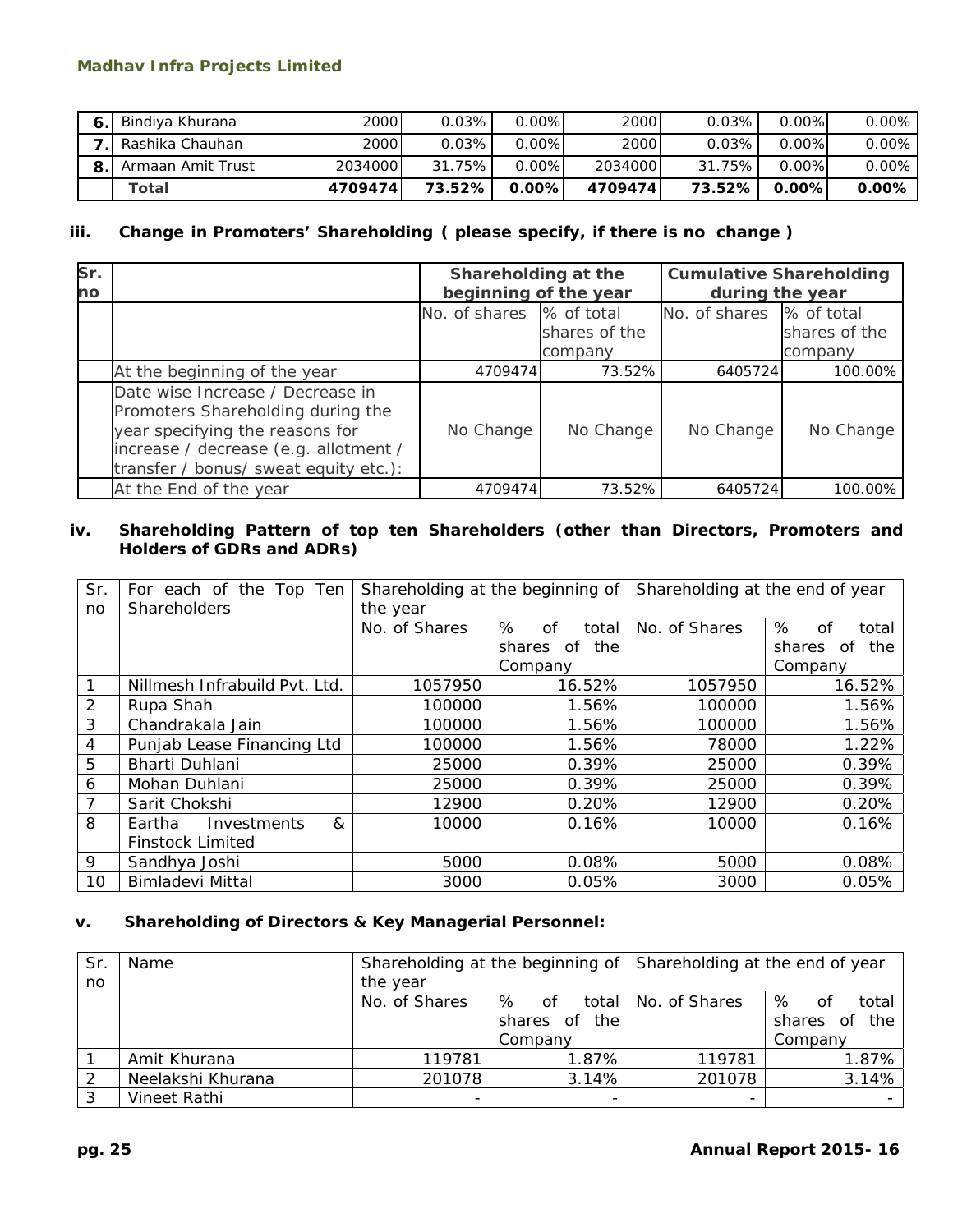| Mayur Parikh    | $\overline{\phantom{0}}$ |   |   |  |
|-----------------|--------------------------|---|---|--|
| Devendra Shah   | -                        |   | - |  |
| Nevil Savjani   | -                        | - | - |  |
| Haresh Kapuriya | $\overline{\phantom{0}}$ |   | - |  |

#### **V. INDEBTEDNESS**

Indebtedness of the Company including interest outstanding/accrued but not due for payment

|                                                                                           | <b>Secured</b><br>Loans | <b>Unsecured</b><br>Loans | <b>Deposits</b> | <b>Total</b><br><b>Indebtedness</b> |
|-------------------------------------------------------------------------------------------|-------------------------|---------------------------|-----------------|-------------------------------------|
|                                                                                           | excluding<br>deposits   |                           |                 |                                     |
| Indebtedness at the beginning of<br>the financial year                                    |                         |                           |                 |                                     |
| i) Principal Amount<br>ii) Interest due but not paid<br>iii) Interest accrued but not due | 668207042               | 45093600                  |                 | 713300642                           |
| Total (i+ii+iii)                                                                          | 668207042               | 45093600                  |                 | 713300642                           |
| Change in Indebtedness during the<br>financial year<br>- Addition<br>Reduction            | 1336830020              | 36285800                  |                 | 1336830020<br>36285800              |
| Net Change                                                                                | 1336830020              | 36285800                  |                 | 1300544220                          |
| Indebtedness at the<br>end of the financial year                                          |                         |                           |                 |                                     |
| i) Principal Amount<br>ii) Interest due but not paid<br>iii) Interest accrued but not due | 2005037062              | 8807800                   |                 | 2013844862                          |
| Total $(i+ii+iii)$                                                                        | 2005037062              | 8807800                   |                 | 2013844862                          |

#### **VI. REMUNERATION OF DIRECTORS AND KEY MANAGERIAL PERSONNEL**

#### *A. Remuneration to Managing Director, Whole-time Directors and/or Manager*

| Sr.<br>No. | <b>Particulars of Remuneration</b>                                                                                                                                                                                                                    | <b>Amit Khurana</b><br>(Managing Director) | <b>Total</b><br>Amount (Rs.) |
|------------|-------------------------------------------------------------------------------------------------------------------------------------------------------------------------------------------------------------------------------------------------------|--------------------------------------------|------------------------------|
| 1.         | Gross salary<br>(a) Salary as per provisions contained in<br>section 17(1) of the Income-tax Act,<br>1961<br>(b) Value of perquisites u/s<br>17(2) Income-tax Act, 1961<br>(c) Profits in lieu of salary under section<br>17(3) Income- tax Act, 1961 | 42,00,000<br>5,00,000                      | 42,00,000<br>5,00,000        |
| 2.         | Stock Option                                                                                                                                                                                                                                          |                                            |                              |
| 3.         | Sweat Equity                                                                                                                                                                                                                                          |                                            |                              |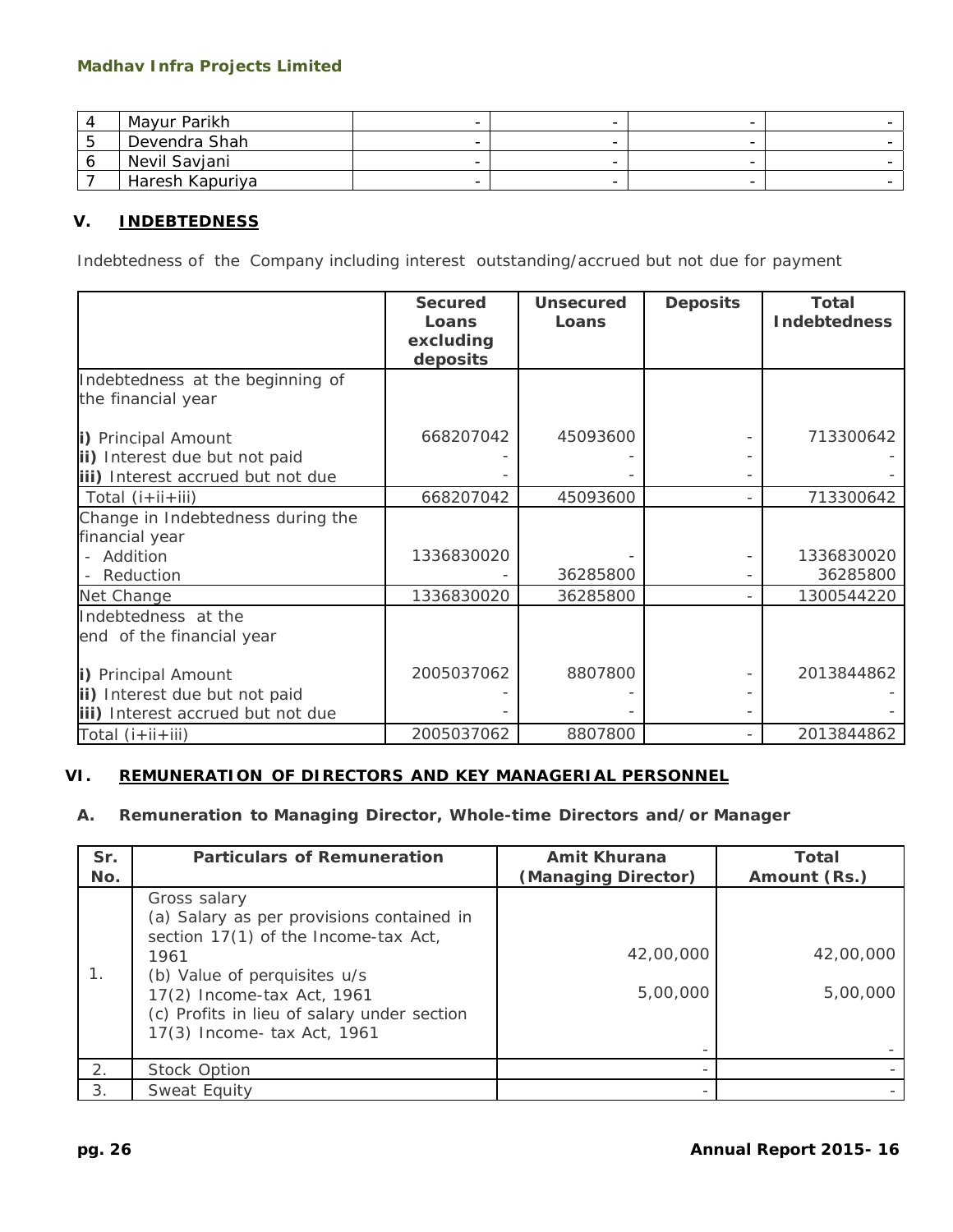|      | Commission<br>- as % of profit     |           |           |
|------|------------------------------------|-----------|-----------|
|      | Others, specify                    |           |           |
| - 5. | Others, please specify - Incentive | 3,00,000  | 3,00,000  |
| 6.   | Total (A)                          | 50,00,000 | 50,00,000 |

### *B. Remuneration to other Directors*

| Sr.<br>No. | <b>Particulars of Remuneration</b>                                                                   | Name of MD/WTD/<br><b>Manager</b> |                      |                      | <b>Total</b><br>Amount (Rs.) |
|------------|------------------------------------------------------------------------------------------------------|-----------------------------------|----------------------|----------------------|------------------------------|
| 1.         | <b>Independent Directors</b>                                                                         | Mr. Mayur<br>Parikh               | Mr. Devendra<br>Shah | Mr. Nevil<br>Savjani |                              |
|            | · Fee for attending board committee<br>meetings<br>Commission<br>Others, please specify<br>$\bullet$ | 30,000                            | 30,000               | 30,000               | 90,000                       |
|            | Total (1)                                                                                            | 30,000                            | 30,000               | 30,000               | 90,000                       |
|            | Other Non-Executive Directors                                                                        |                                   | Mr. Vineet Rathi     |                      |                              |
|            | · Fee for attending board committee<br>meetings<br>Commission<br>Others, please specify              |                                   |                      | 30,000               |                              |
|            | Total $(2)$                                                                                          |                                   |                      | 30,000               | 30,000                       |
|            | Total $(B)=(1+2)$                                                                                    |                                   |                      |                      | 120,000                      |
|            | Total Managerial Remuneration (A+B)                                                                  |                                   |                      |                      | 51,20,000                    |
|            | Overall Ceiling as per the Act                                                                       |                                   |                      |                      |                              |

### *C. Remuneration to Key Managerial Personnel Other Than MD /Manager /WTD*

|            |                                                                                                           | <b>Key Managerial Personnel</b>        |             |  |
|------------|-----------------------------------------------------------------------------------------------------------|----------------------------------------|-------------|--|
| Sr.<br>No. | <b>Particulars of Remuneration</b>                                                                        | Haresh Kapuriya<br>(Company Secretary) | Total (Rs.) |  |
| 1.         | Gross salary<br>(a) Salary as per provisions contained<br>in section 17(1) of the Income-tax Act,<br>1961 | 522,492                                | 522,492     |  |
|            | (b) Value of perquisites u/s<br>17(2) Income-tax Act, 1961                                                |                                        |             |  |
|            | (c) Profits in lieu of salary under section                                                               |                                        |             |  |
|            | 17(3) Income-tax Act, 1961                                                                                |                                        |             |  |
| 2.         | Stock Option                                                                                              |                                        |             |  |
| 3.         | Sweat Equity                                                                                              |                                        |             |  |
| 4.         | Commission<br>as % of profit                                                                              |                                        |             |  |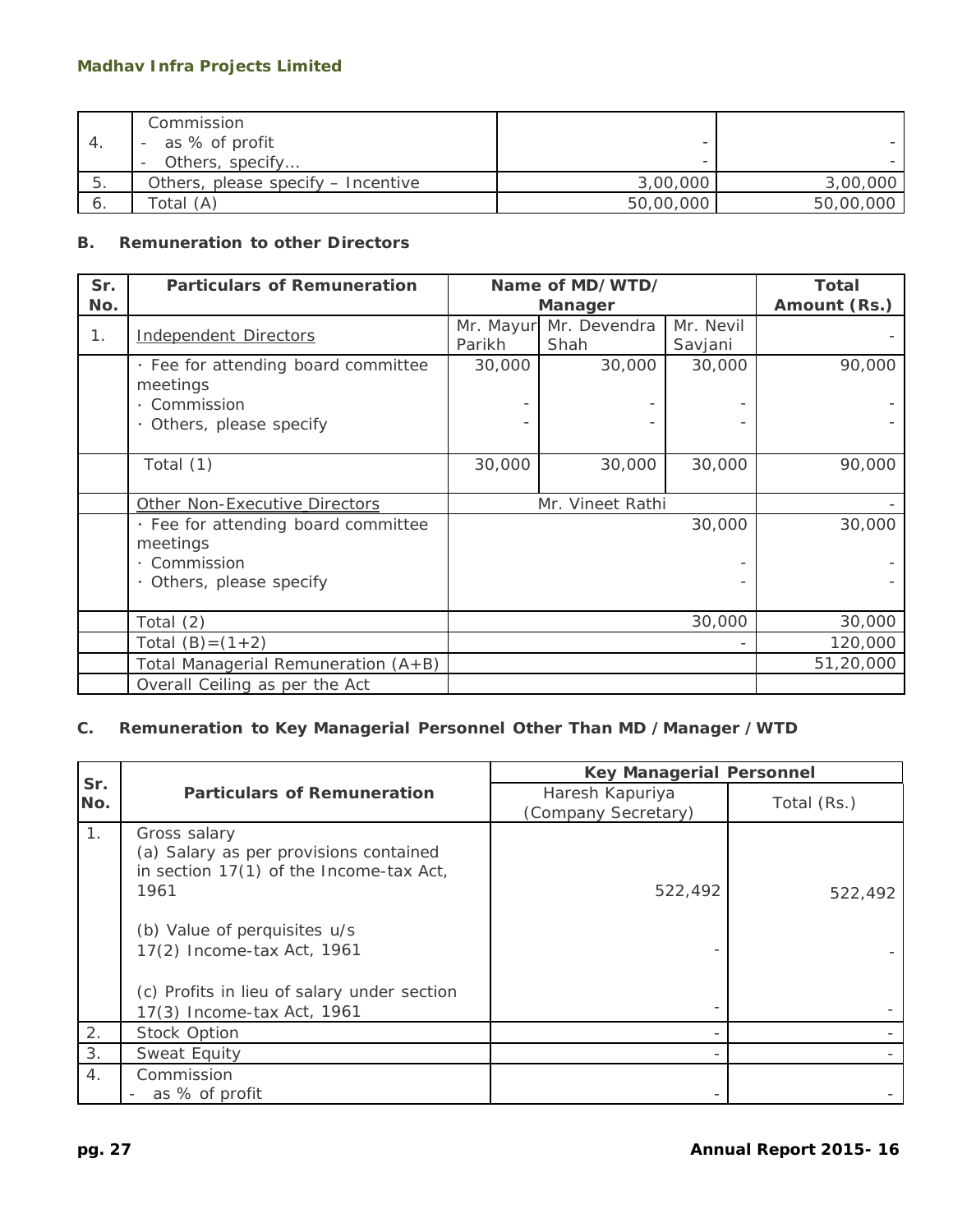|                                | $\sim$ specify<br>- Others, | $\overline{\phantom{0}}$  |                 |
|--------------------------------|-----------------------------|---------------------------|-----------------|
| $\overline{\phantom{0}}$<br>ၪ. | please specify<br>Others,   | -                         |                 |
| U.                             | (Rs.<br>otal                | $\Delta$ 92<br>こつつ<br>ے ے | AO'<br>، ے بے ب |

#### **VII. PENALTIES / PUNISHMENT/ COMPOUNDING OF OFFENCES**

| <b>Type</b>                  | Section of<br>the<br>companies<br>Act | <b>Brief</b><br>description | Details of<br>Penalty/<br>Punishment/<br>Compounding<br>fees imposed | Authority[RD<br>/NCLT/Court] | Appeal<br>made. If<br>any(give<br>details) |  |
|------------------------------|---------------------------------------|-----------------------------|----------------------------------------------------------------------|------------------------------|--------------------------------------------|--|
| A. Company                   |                                       |                             |                                                                      |                              |                                            |  |
| Penalty                      | N.A.                                  | N.A.                        | N.A.                                                                 | N.A.                         | N.A.                                       |  |
| Punishment                   | N.A.                                  | N.A.                        | N.A.                                                                 | N.A.                         | N.A.                                       |  |
| Compounding                  | N.A.                                  | N.A.                        | N.A.                                                                 | N.A.                         | N.A.                                       |  |
| <b>B. Directors</b>          |                                       |                             |                                                                      |                              |                                            |  |
| Penalty                      | N.A.                                  | N.A.                        | N.A.                                                                 | N.A.                         | N.A.                                       |  |
| Punishment                   | N.A.                                  | N.A.                        | N.A.                                                                 | N.A.                         | N.A.                                       |  |
| Compounding                  | N.A.                                  | N.A.                        | N.A.                                                                 | N.A.                         | N.A.                                       |  |
| C. Other Officers In Default |                                       |                             |                                                                      |                              |                                            |  |
| Penalty                      | N.A.                                  | N.A.                        | N.A.                                                                 | N.A.                         | N.A.                                       |  |
| Punishment                   | N.A.                                  | N.A.                        | N.A.                                                                 | N.A.                         | N.A.                                       |  |
| Compounding                  | N.A.                                  | N.A.                        | N.A.                                                                 | N.A.                         | N.A.                                       |  |

#### **For and on behalf of the Board of Directors**

**Date:** August 14, 2016<br> **Place:** Vadodara **Amit Khurana Amit Khurana Amit Khurana Place:** Vadodara **Amit Khurana Amit Shairman** and Managing Director **Chairman and Managing Director**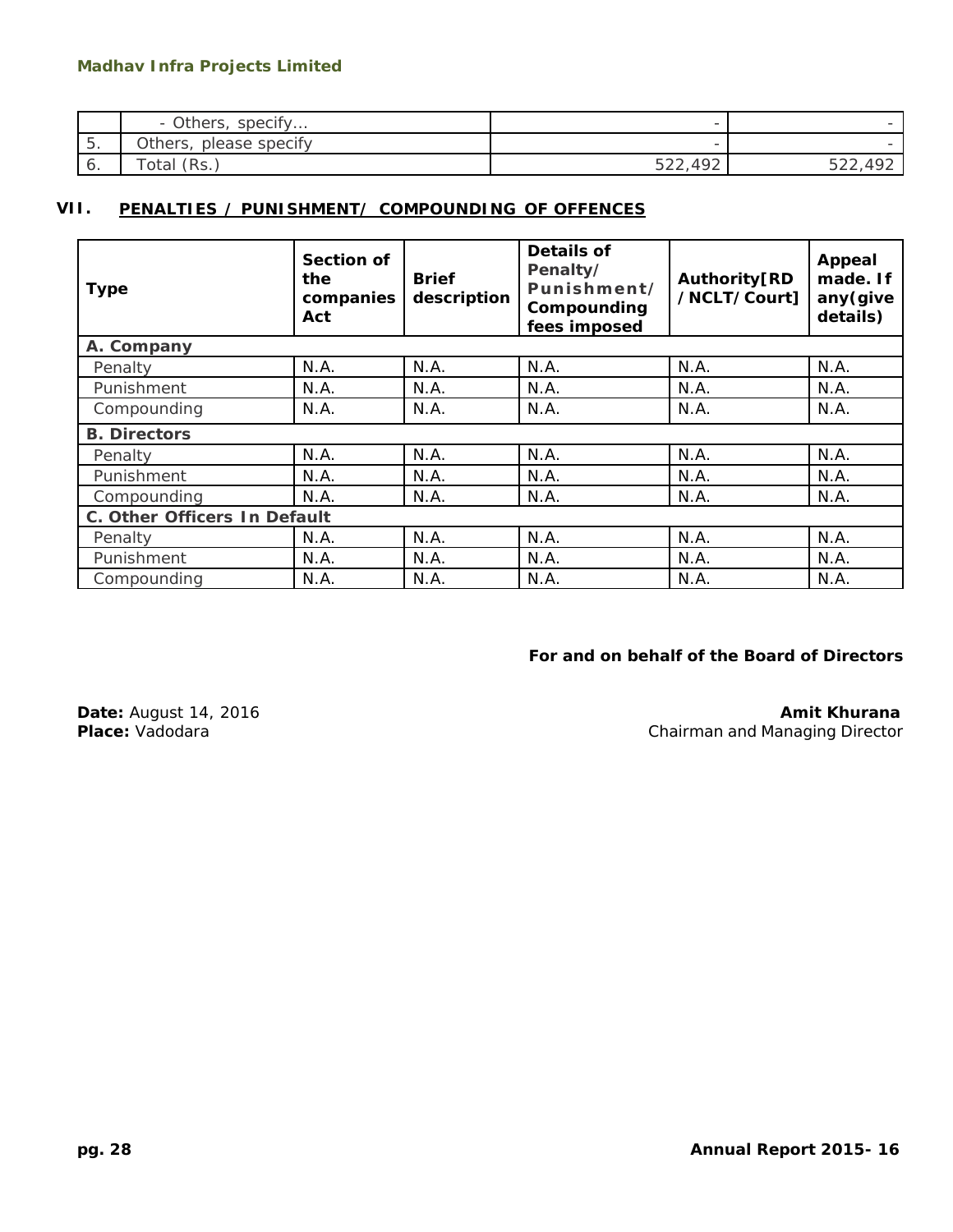#### **CONSERVATION OF ENERGY, TECHNOLOGY ABSORPTION AND FOREIGN EXCHANGE EARNINGS AND OUTGO**

Information as required under Section 134 of the Companies Act, 2013 read with the Companies (Accounts) Rules, 2014 is set out hereunder.

#### **1) CONSERVATION OF ENERGY**

#### **a) Steps taken for conservation of energy**

Utilization of energy is the one of the core area used during the construction. Total cost of construction includes large part of energy consumption. Energy conservation continues to be the key focus area of your Company. The Company is making continuous effort for energy conservation. Effective measures have been taken to monitor consumption of energy during the process of construction. Continuous monitoring and awareness amongst employees has helped to avoid wastage of energy. Major steps taken for energy conservation for FY 2015-16 including some of the proposed steps are as under:

- Your company's head office, corporate office and toll booths are so well constructed which required minimum power consumption during daylights.
- Your company has acquired highly efficient machinery/equipment which gives maximum output by using optimum resources.
- Continuously we take necessary activities to educate and encourage employees to establish energy efficient practices.

#### **b) Steps taken by the Company for Utilizing alternative source of energy**

Solar panels turn energy from the sun's rays directly into useful energy that can be used in homes and businesses. There are two main types: solar thermal and photovoltaic, or PV. Solar thermal panels use the sun's energy to heat water that can be used in washing and heating. PV panels use the photovoltaic effect to turn the sun's energy directly into electricity, which can supplement or replace a building's usual supply.

Your Company has set up solar panel at your corporate office which generate photovoltaic electricity from sunlight/sun heat.

#### **c) The capital investment on energy conservation equipment**

Your Company has invested Rs. 13.98 Crore towards energy conservation equipment.

#### **2) TECHNOLOGY ABSORPTION**

#### **a) Efforts made towards technology absorption**

Your Company has made efforts towards utilization of best technology available in the market to curb cost. Your Company lays considerable emphasis on quality maintenance and product enhancement. Your Company has spent money towards technology absorption as when required.

#### **b) Expenditure on R & D**

Your Company has not been spend any money towards research and development.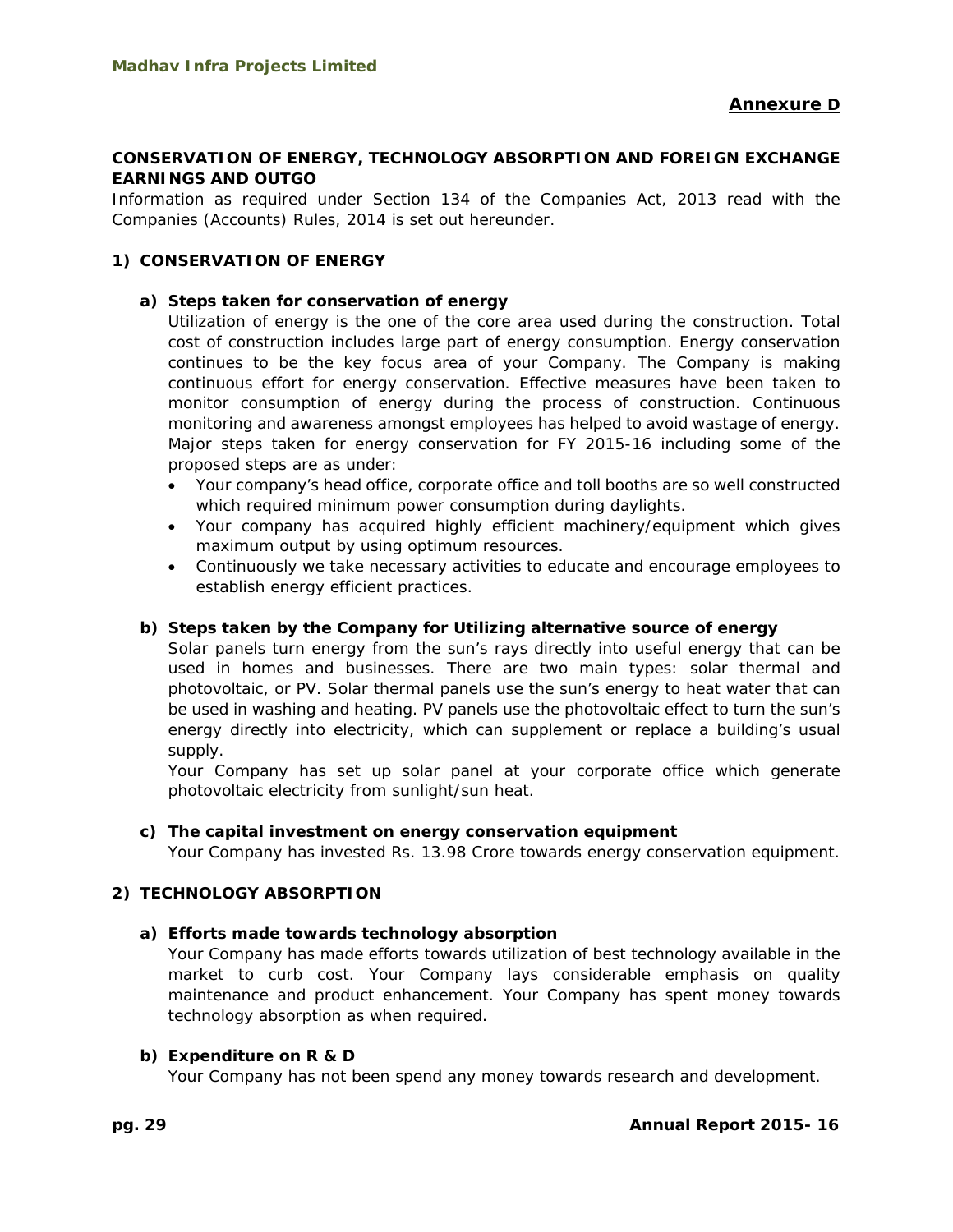#### **3) FOREIGN EXCHANGE EARNINGS AND OUTGO**

|                                              |         | (Rs. In Lacs) |
|----------------------------------------------|---------|---------------|
| <b>Particulars</b>                           | 2015-16 | 2014-15       |
| a) Total Foreign Exchange Used in Import     | 3221.66 | 5777.76       |
| b) Total Foreign Exchange Earned from Export | Nil     | Nil           |

**For and on behalf of the Board of Directors** 

**Date:** August 14, 2016 **Amit Khurana Amit Khurana Place:** Vadodara **Chairman and Managing Director**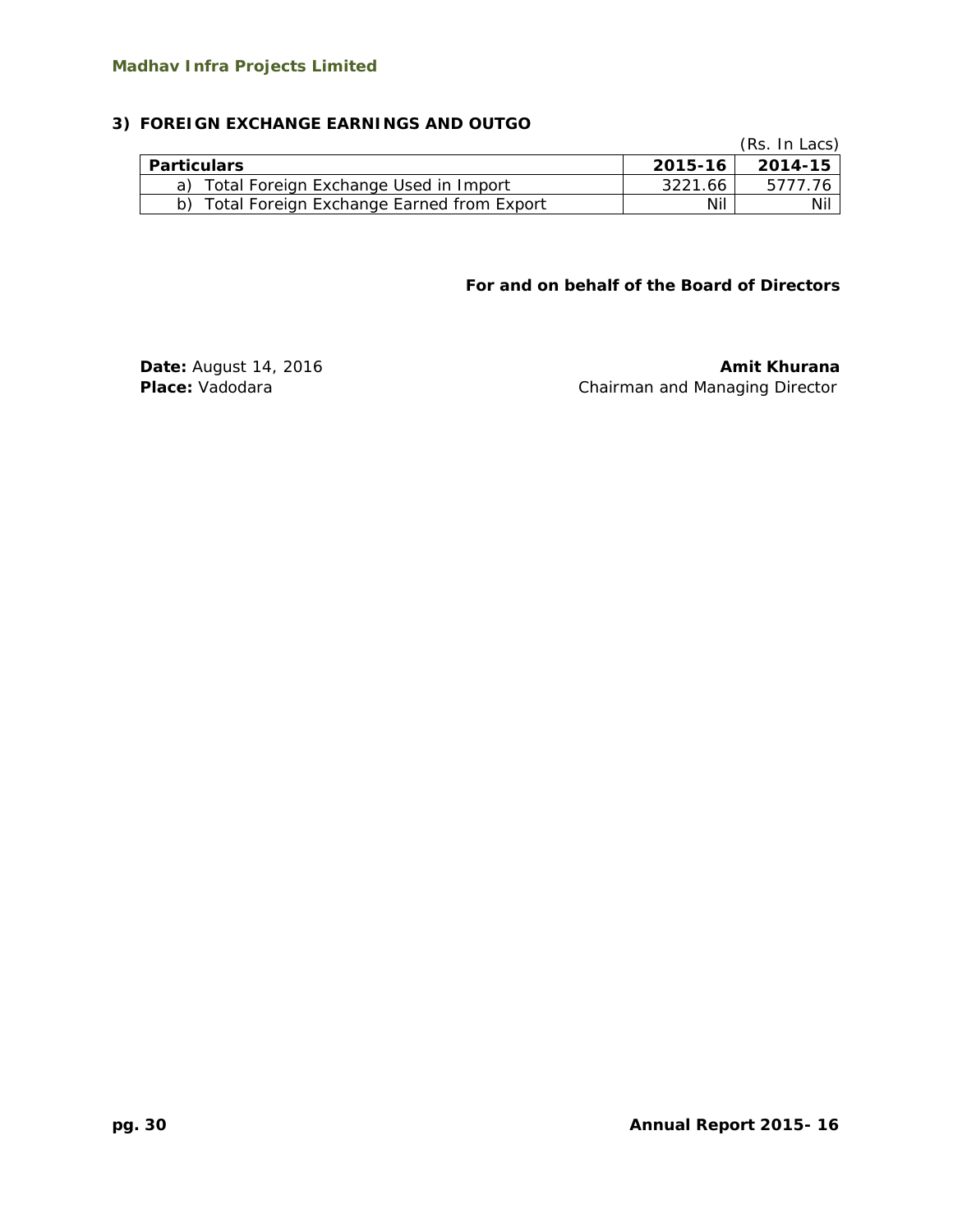#### **Annexure E**

#### **FORM NO. MR -3 SECRETARIAL AUDIT REPORT**

(For the Financial year ended on 31st March, 2016) [Pursuant to section 204(1) of the Companies Act, 2013 and Rule No. 9 of the Companies (Appointment and Remuneration of Managerial Personnel) Rules, 2014]

To,

The Members, MADHAV INFRA PROJECTS LIMITED 24 Laxmi Chembers, Navjivanpress Road, Near High Court, Ahmedabad-380009,

We have conducted the secretarial audit of the compliance of applicable statutory provisions and the adherence to good corporate practice by **MADHAV INFRA PROJECTS LIMITED** (hereinafter called "the Company"). Secretarial Audit was conducted in a manner that provided us a reasonable basis for evaluating the corporate conducts/ statutory compliances and expressing our opinion thereon.

Based on our verification of the Company's books, papers, minutes books, forms and returns filed and other records maintained by the Company and also the information provided by the Company, its officers, agents and authorized representatives during the conduct of secretarial audit, we hereby report that in our opinion, the Company has, during the audit period covering the financial year ended on 31<sup>st</sup> March, 2016, complied with the statutory provisions listed hereunder and also that the Company has proper Board processes and compliance mechanism in place to the extent, in the manner and subject to the reporting made hereinafter:

We have examined the books, papers, minute books, forms and returns filed and other records maintained by the Company, for the financial year ended on 31<sup>st</sup> March, 2016, according to the provisions of:

- 1. The Companies Act, 2013 (the Act) and the rules made thereunder.
- 2. The Securities Contracts (Regulation) Act, 1956 ('SCRA') and the rules made thereunder;
- 3. The Depositories Act, 1996 and the Regulations and Bye-laws framed thereunder;
- 4. Foreign Exchange Management Act, 1999 and the rules and regulations made thereunder to the extent of Foreign Direct Investment and Overseas Direct Investment and External Commercial Borrowings. – Not Applicable to the Company during the Audit period;
- 5. The following Regulations and Guidelines prescribed under the Securities and Exchange Board of India Act, 1992 ('SEBI Act').
	- A. The Securities and Exchange Board of India (Substantial Acquisition of Shares and Takeovers) Regulations, 2011;
	- B. The Securities and Exchange Board of India (Prohibition of Insider Trading) Regulations, 1992;
	- C. The Securities and Exchange Board of India (Issue of Capital and Disclosure Requirements) Regulations, 2009. - Not Applicable to the Company during the Audit Period;
	- D. The Securities and Exchange Board of India (Employee Stock Option Scheme and Employee Stock Purchase Scheme) Guidelines, 1999. - Not Applicable to the Company during the Audit Period;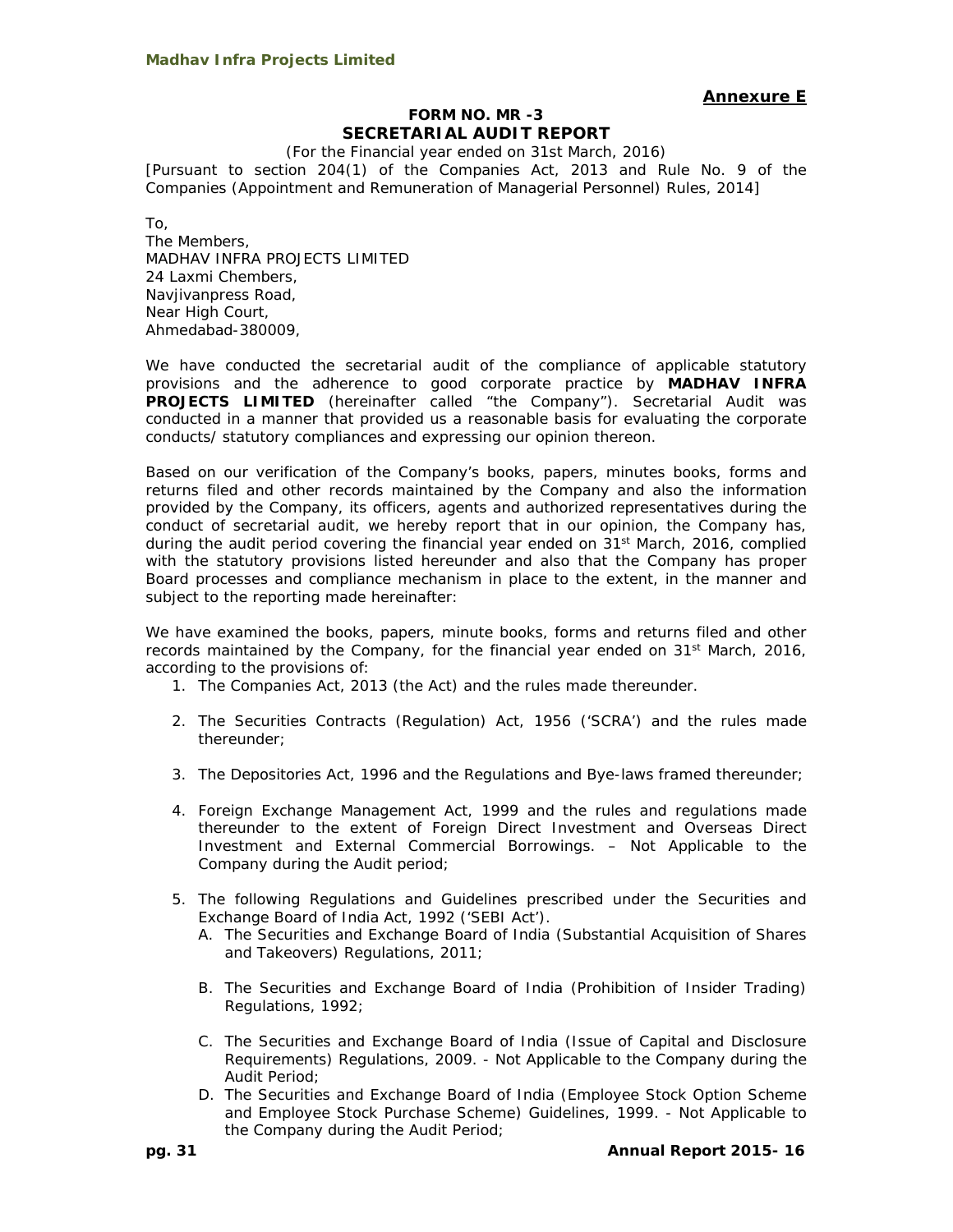- E. The Securities and Exchange Board of India (Issue and Listing of Debt Securities) Regulations, 2008. - Not Applicable to the Company during the Audit Period;
- F. The Securities and Exchange Board of India (Registrars to an Issue and Share Transfer Agents) Regulations, 1993 regarding the Companies Act and dealing with client:
- G. The Securities and Exchange Board of India (Delisting of Equity Shares) Regulations, 2009. - Not Applicable to the Company during the Audit Period; and
- H. The Securities and Exchange Board of India (Buyback of Securities) Regulations, 1998. - Not Applicable to the Company during the Audit Period;

We have also examined compliance with the applicable clauses of the following:

- (i) Secretarial Standards issued by The Institute of Company Secretaries of India. -
- (ii) The Listing Agreements entered into by the Company with BSE Ltd.

During the period under review, the Company has complied with the provisions of the Act, Rules, Regulations, Guidelines, Standards etc. mentioned above.

Further, as per representation of management letter, the company has complied with all the clauses of the contractual agreement entered by it and all relevant industry specific provisions of laws are compiled by the company.

#### **We further report that;**

The Board of Directors of the Company is duly constituted with proper balance of Executive Directors, Non-Executive Directors and Independent Directors. *However Company has not appointed a Chief Financial Officer as per the requirement of Section - 203 of Companies Act, 2013*. The changes in the composition of the Board of Directors that took place during the year under review were carried out in compliance with the provisions of the Act.

Adequate notice is given to all directors to schedule the Board Meetings, agenda and detailed notes on agenda were sent at least 7 days in advance, and a system exists for seeking and obtaining further information and clarifications on the agenda items before the meeting and for meaningful participation at the meeting.

During the Audit period, all the decisions were taken by the Board of Directors or Committee of the Board without any dissent by any of the Directors of the Company as recorded in the minutes of the meetings of the Board of Directors or Committee of the Board, as the case may be.

We further report that there are adequate systems and processes in the Company commensurate with the size and operations of the Company to monitor and ensure compliance with applicable laws, rules, regulations and guidelines.

**Place: Vadodara Date: 14th August, 2016** 

**For K H & Associates Company Secretaries**

**(Hemant Valand) ACS No. 24697; CP No. 8904**

**Note:** This report is to be read with our letter of even date which is annexed as Annexure and forms an integral part of this report.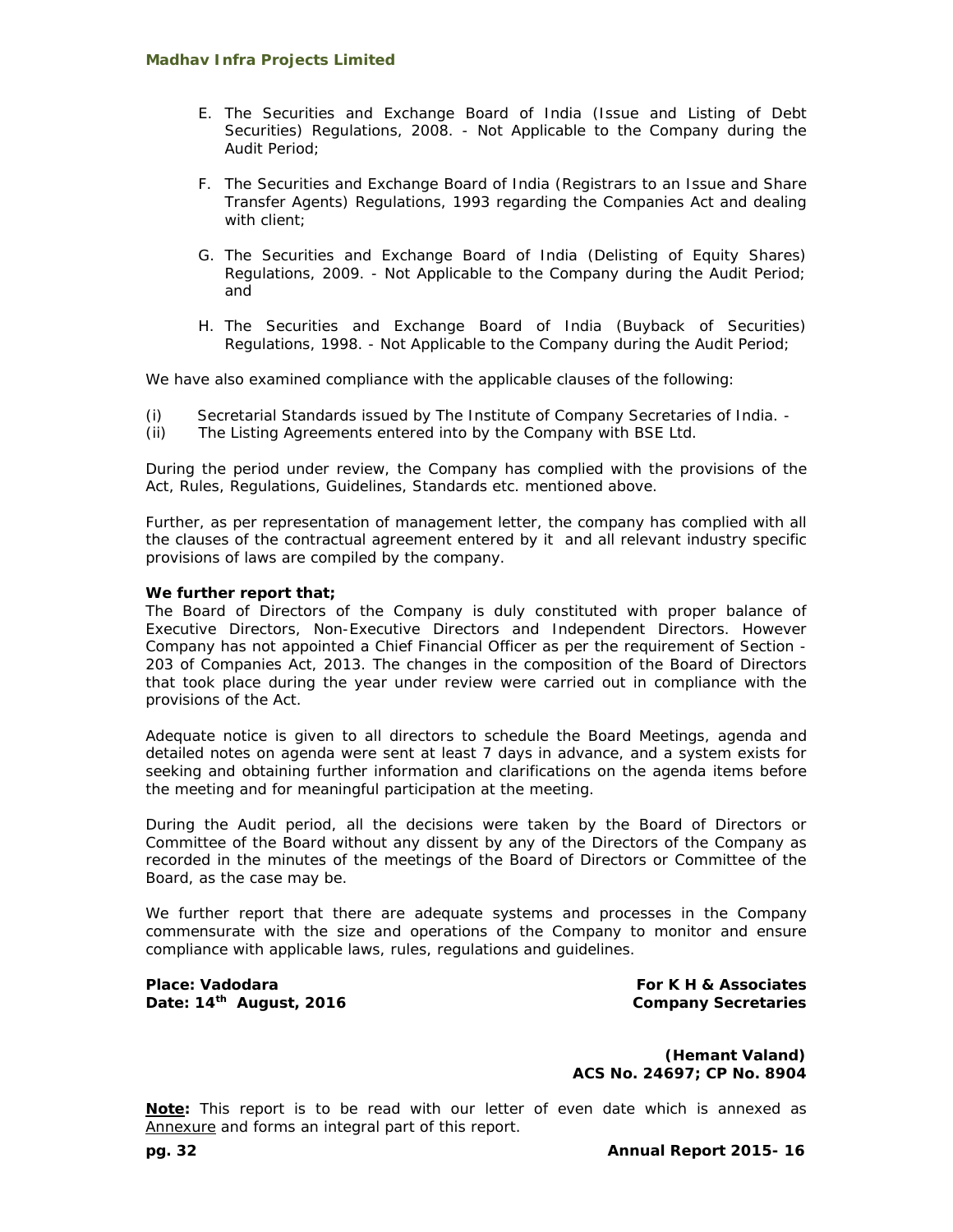## **Annexure to Secretarial Audit Report**

Date: 14<sup>th</sup> August, 2016

To, The Members, MADHAV INFRA PROJECTS LIMITED 24 Laxmi Chembers, Navjivanpress Road, Near High Court, Ahmedabad-380009

Our report of even date is to be read along with this letter.

- 1. Maintenance of secretarial record is the responsibility of the management of the company. Our responsibility is to express an opinion on these secretarial records based on our audit.
- 2. We have followed the audit practices and the processes as were appropriate to obtain reasonable assurance about the correctness of the contents of the secretarial records. The verification was done on test basis to ensure that correct facts are reflected in secretarial records. We believe that the processes and the practices, we followed provided a reasonable basis for our opinion.
- 3. We have not verified the correctness and appropriateness of financial records and Books of Accounts of the company.
- 4. Wherever required, we have obtained the Management representation about the compliance of laws, rules and regulations and happening of events etc.
- 5. The compliance of the provisions of corporate and other applicable laws, rules, regulations, standards is the responsibility of management. Our examination was limited to the verification of procedures on test basis.
- 6. The Secretarial Audit report is neither an assurance as to the future viability of the company nor of the efficacy or effectiveness with which the management has conducted the affairs of the company.

**Place: Vadodara Date: 14th August, 2016** 

**For K H & Associates Company Secretaries**

**(Hemant Valand) ACS No. 24697; CP No. 8904**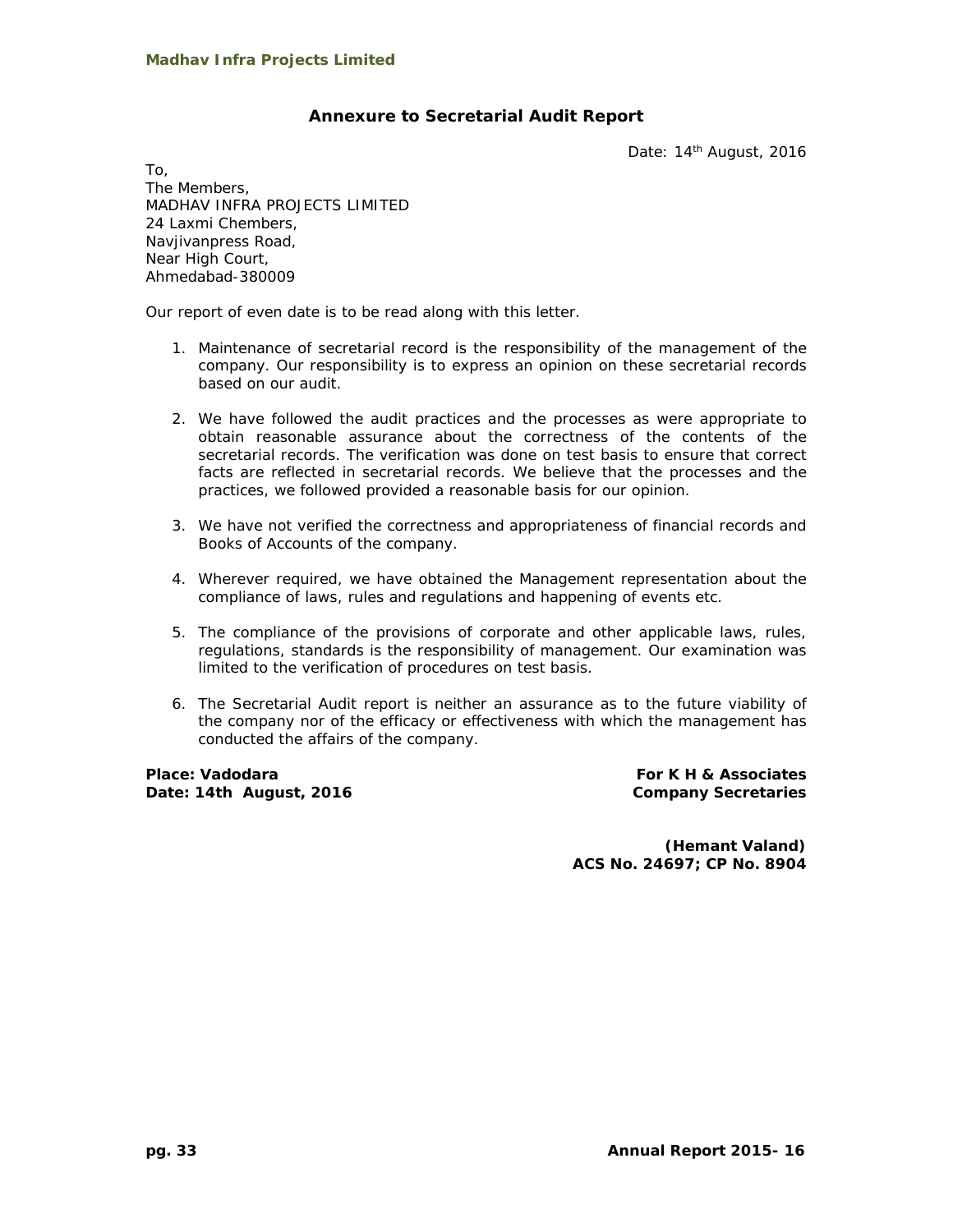## **Annexure F**

## **REPORT ON CORPORATE SOCIAL RESPONSIBILITY**

**1. A brief outline of the Company's CSR policy, including overview of projects or programs proposed to be undertaken and a reference to the web-link to the CSR policy and projects or programs** 

In adherence to section 135 of the Companies Act, 2013 read with the Companies (Corporate Social Responsibility Policy) Rules, 2014, the Board of Directors upon the recommendation of CSR Committee, in its Meeting held on February 27, 2014, approved a CSR Policy of the Company. The Policy available on the website of the Company www.madhavcorp.com.

CSR policy of the Company encompasses the Company's philosophy for describing its responsibility as a corporate citizen and lays down the guidelines and mechanism for undertaking socially useful programmes for welfare & sustainable development of the community at large.

## **2. The Composition of CSR Committee**

The Company's CSR Committee comprises three members of which two are Non-Executive Director of the Company, and is chaired by an independent Director. The composition of the Committee is set out below:

| <b>Name</b>            | Category                      |          |  |  |
|------------------------|-------------------------------|----------|--|--|
| Mr. Mayur Parikh       | Non-Executive Independent     | Chairman |  |  |
| Mrs. Neelakshi Khurana | Executive Non - Independent   | Member   |  |  |
| Mr. Vineet Rathi       | Non-Executive Non-Independent | Member   |  |  |

#### **3. Average net profit of the Company for last three financial years**

The Average Net Profit of three financial years preceding the reporting financial year (i.e. 2014-15, 2013-14, 2012-13) calculated in accordance with section 135 of the Companies Act, 2013 is Rs. 520.72 Lakhs.

**4. Prescribed CSR Expenditure (two percent of amount stated in item 3 above)**  The prescribed CSR Expenditure to be incurred during the financial year i.e. 2015-16 is Rs. 10.41 Lakhs.

#### **5. Details of CSR spent during financial year**

- **(a) Total amount to be spent for Financial Year:** 15.41 Lakhs
- **(b) Amount unspent, if any:** Nil
- **(c) Manner in which amount spent during the financial year:** Details given below: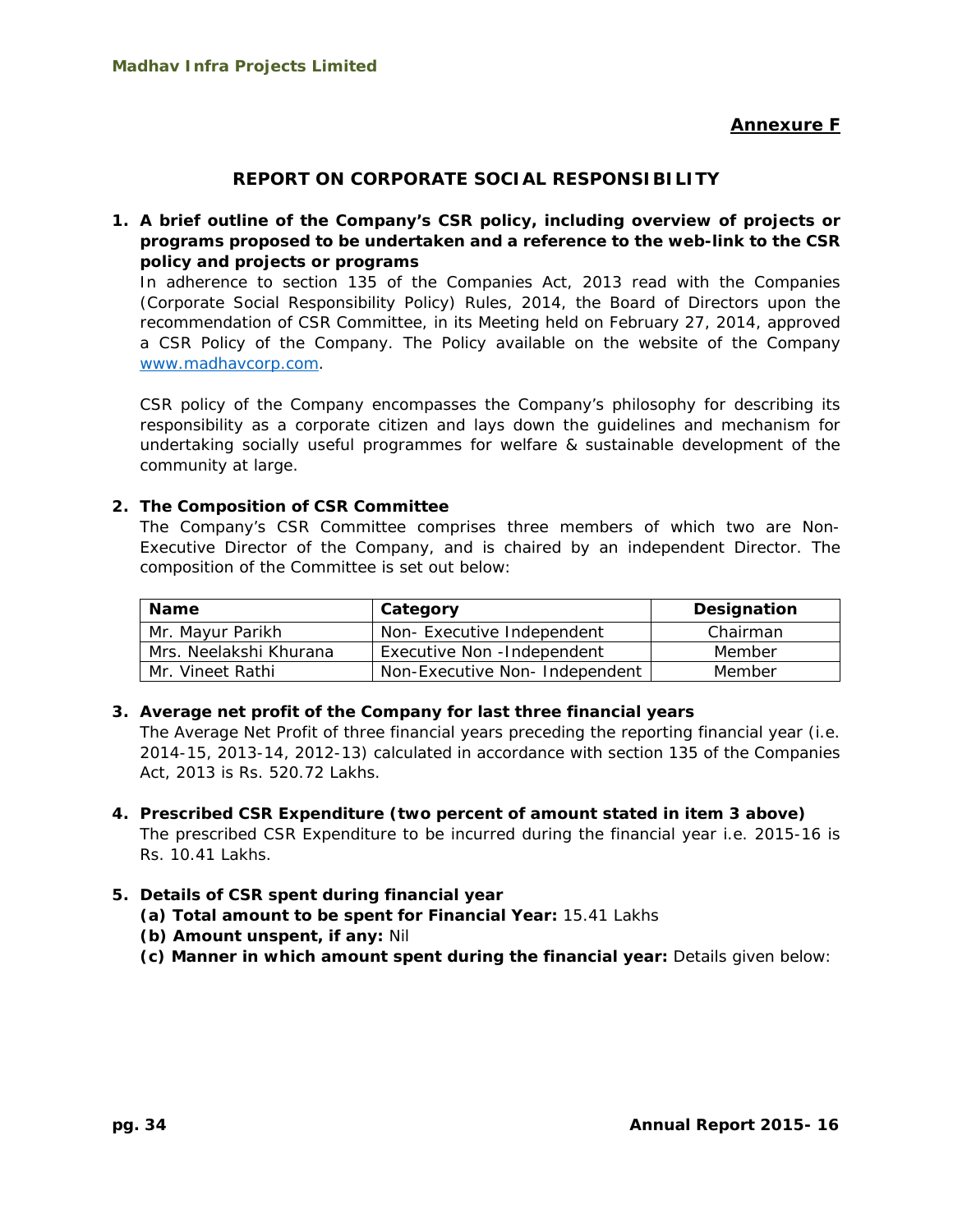| (1)            | (2)                                                | (3)                                                                                                  | (4)                                                                                                     | (5)                                                              | (6)                                                               |                | (7)                                                                              | (8)                                                                                    |
|----------------|----------------------------------------------------|------------------------------------------------------------------------------------------------------|---------------------------------------------------------------------------------------------------------|------------------------------------------------------------------|-------------------------------------------------------------------|----------------|----------------------------------------------------------------------------------|----------------------------------------------------------------------------------------|
| Sr.<br>No.     | <b>CSR</b><br>project<br>or activity<br>identified | <b>Sector</b><br>in<br>which<br>the<br>project is<br>covered<br>(As per<br><b>Schedule</b><br>VII of | Projects or<br>programs<br>1)<br>Local<br>area or<br>other<br>2)<br><b>Specify</b><br>the<br>states and | Amount<br>outlay<br>(budget)<br>project<br>or<br>program<br>wise | <b>Amount spent</b><br>on the projects<br>or programs<br>(Rupees) |                | Cumulati<br>ve<br>expendit<br>ure<br>upto the<br>reporting<br>period<br>(Rupees) | Amount<br>spent<br><b>Direct</b><br><b>or</b><br>through<br>impleme<br>nting<br>agency |
|                |                                                    | Companie<br>s Act<br>2013)                                                                           | district<br>where<br>the project<br>was<br>undertaken                                                   | (Rupees)                                                         | <b>Direct</b><br>expenditure<br>project<br>on<br>or<br>program    | overhead       |                                                                                  |                                                                                        |
| 1              | Contribution<br>to United<br>Way of<br>Baroda      | Health &<br>Educations                                                                               | Local Area                                                                                              | 25000                                                            | 25000                                                             | $\overline{a}$ | 25000                                                                            | through<br>implemen<br>ting<br>agency                                                  |
| $\overline{2}$ | Contribution<br>to Hindu<br>Anath<br>Ashram        | Hostels<br>for<br>orphans                                                                            | Local Area                                                                                              | 11000                                                            | 11000                                                             | $\overline{a}$ | 11000                                                                            | through<br>implemen<br>ting<br>agency                                                  |
| 3              | Contribution I<br>to AIIMS                         | Health<br>Care                                                                                       | Other at<br>Delhi                                                                                       | 5000                                                             | 5000                                                              |                | 5000                                                                             | through<br>implemen<br>ting<br>agency                                                  |
| $\overline{4}$ | Contribution<br>to Rama<br>Memorial<br>Foundation  | Health.<br>Education<br>s & relief<br>to poor                                                        | Local Area                                                                                              | 1500000                                                          | 1500000                                                           | $\overline{a}$ | 1500000                                                                          | through<br>implemen<br>ting<br>agency                                                  |
|                | Total                                              |                                                                                                      |                                                                                                         | 1541000                                                          | 1541000                                                           |                | 1541000                                                                          |                                                                                        |

- **6. In case the Company has failed to spend the two per cent of the average net profit of the last three financial years or any part thereof, the company shall provide the reasons for not spending the amount in its Board report.**  Not applicable.
- **7. A responsibility statement of the CSR Committee that the implementation and monitoring of CSR Policy, is in compliance with CSR objectives and Policy of the company.**

The CSR Committee hereby confirms that the implementation and monitoring of CSR activities is in compliance with CSR objectives and the CSR Policy of the Company.

**(Mr. Mayur Parikh) (Mr. Amit Khurana)**  Chairman of CSR Committee Chairman & Managing Director

**Date:** August 14, 2016 **Place:** Vadodara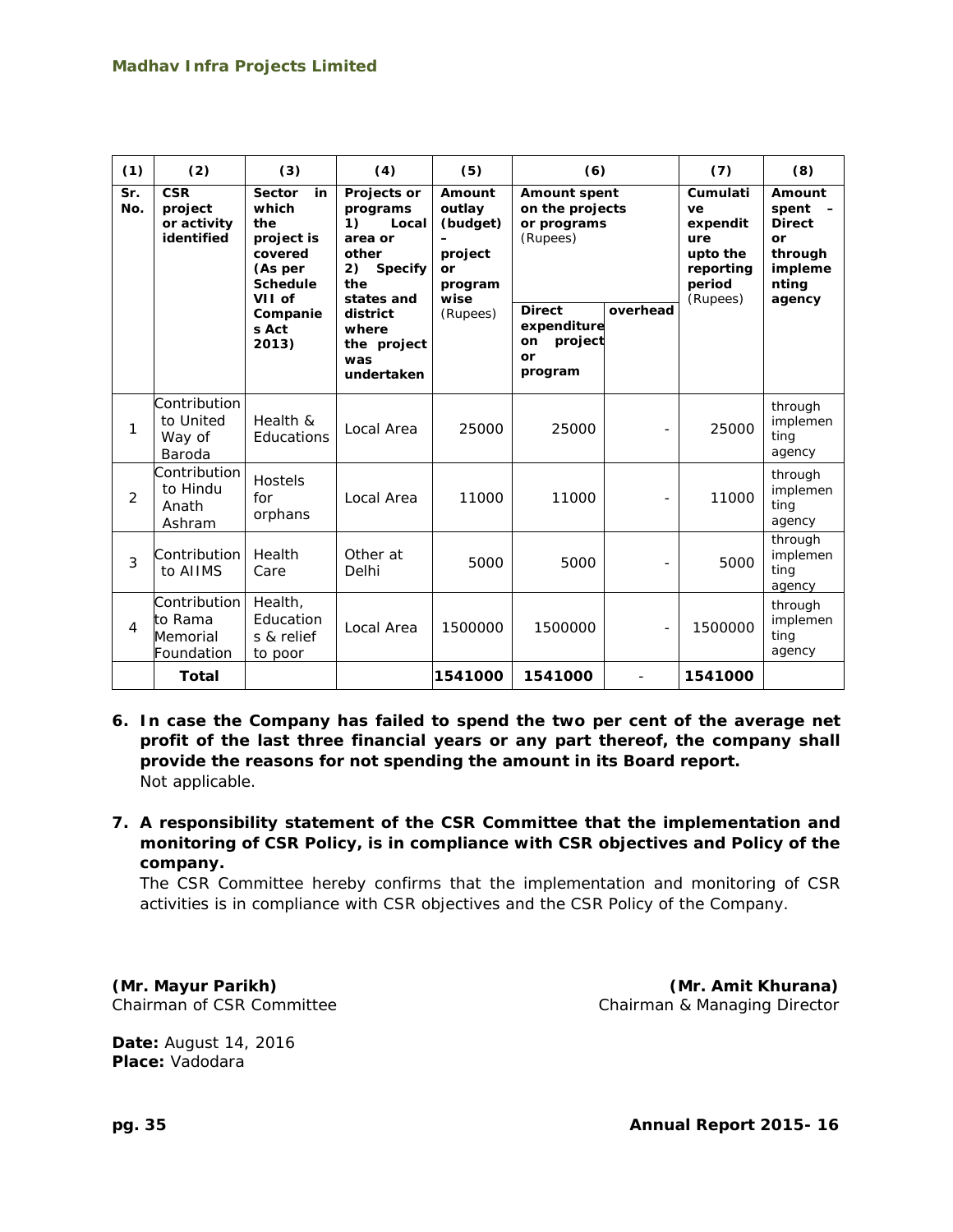#### **Annexure G**

#### **AUDITOR'S CERTIFICATE ON CORPORATE GOVERNANCE**

To the Members Madhav Infra Projects Limited

We have examined the compliance with corporate governance by Madhav Infra Projects Limited ('the Company') for the year ended March 31, 2016, as specified in regulations 17 to 27 and clauses (b) to (i) of sub-regulation (2) of regulation 46 and paragraph C, D and E of Schedule V of the Securities and Exchange Board of India (Listing Obligations and Disclosure requirements) Regulations, 2015 ('the Regulations').

#### **Management's responsibility**

The Company's management also takes full responsibility of the compliance of conditions of corporate governance as stipulated in the Regulations.

#### **Auditors' responsibility**

Our examination was limited to procedures and implementation thereof, adopted by the Company for ensuring the compliance of the conditions of the Corporate Governance. It is neither an audit nor an expression of opinion on the financial statements of the Company. We conducted our engagement in accordance with the 'Guidance Note on Audit Reports and Certificates for Special Purposes' issued by the Institute of Chartered Accountants of India. Our responsibility is to certify based on the work done.

#### **Conclusion**

In our opinion, and to the best of our information and according to the explanations given to us, we certify that the Company has complied with the conditions of Corporate Governance as specified in regulations 17 to 27, clauses (b) to (i) of sub-regulation (2) of regulation 46 and paragraph C, D and E of Schedule V of the aforementioned Regulations.

We further state that such compliance is neither an assurance as to the future viability of the Company nor the efficiency or effectiveness with which the management has conducted the affairs of the Company.

#### **Restrictions on use**

This certificate is issued solely for the purposes of complying with the aforesaid Regulations and may not be suitable for any other purpose.

**Place:** Vadodara **Date:** August 14, 2016

> For**, Bhagat & Co., Chartered Accountants**

**CA Shankar Bhagat**  Partner Mem. No. 52725 (FRN: 127250W)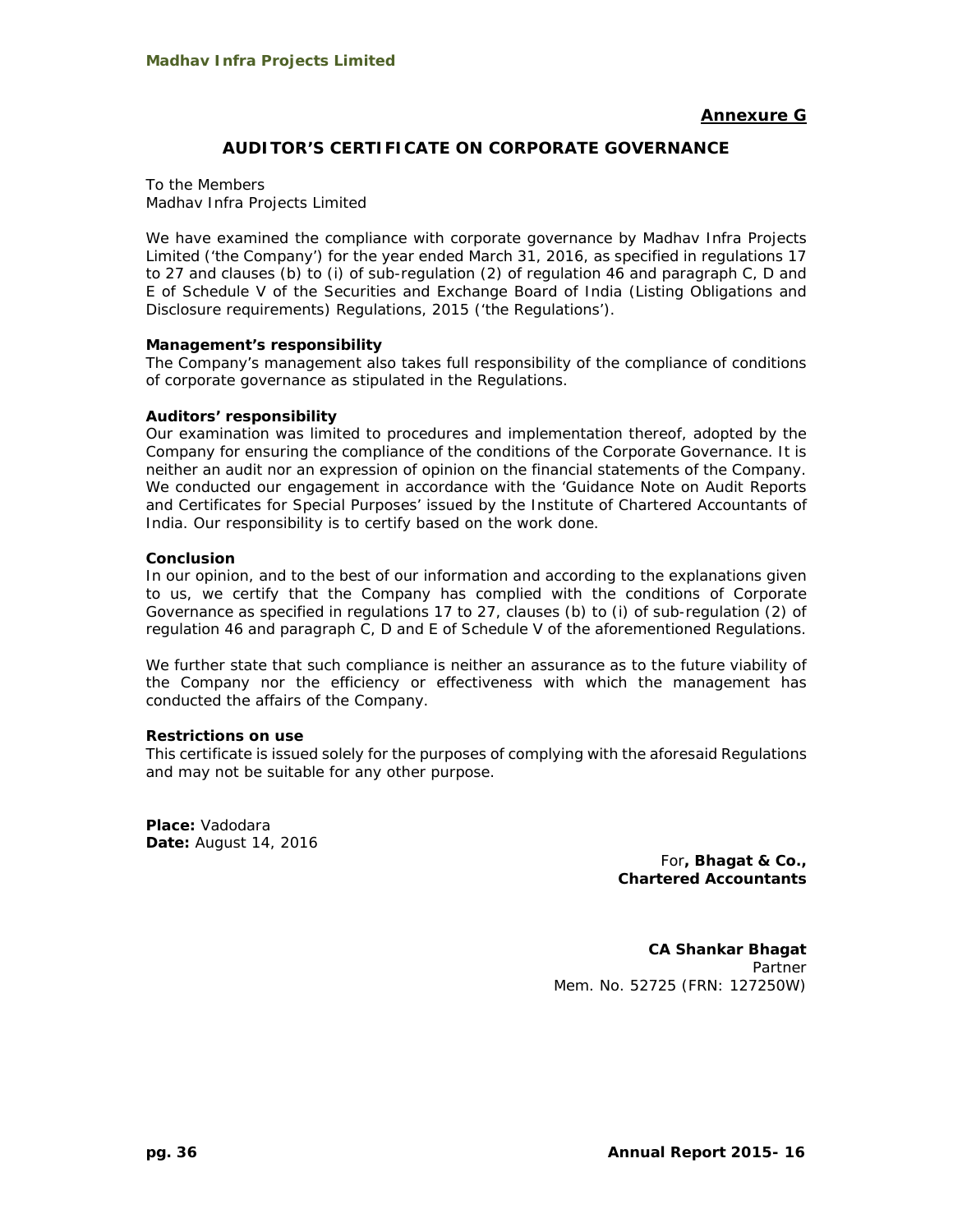# **DISCLOSURE IN THE BOARD'S REPORT UNDER RULE 5 OF THE COMPANIES (APPOINTMENT & REMUNERATION) RULES, 2014**

| Sr.<br>No.     | <b>Particulars</b>                                                                                                                                                                                                | <b>Directors Name</b>                                                                                                                                                                                                                                                                                                                                  | Ratio to median<br>Remuneration             |  |
|----------------|-------------------------------------------------------------------------------------------------------------------------------------------------------------------------------------------------------------------|--------------------------------------------------------------------------------------------------------------------------------------------------------------------------------------------------------------------------------------------------------------------------------------------------------------------------------------------------------|---------------------------------------------|--|
|                | The ratio of the remuneration of each<br>Director to the median remuneration of                                                                                                                                   | Mr. Amit Khurana                                                                                                                                                                                                                                                                                                                                       | 7.78:1                                      |  |
| 1              | the employees of the Company for the<br>financial year 2015-2016                                                                                                                                                  | Mrs. Neelakshi Khurana                                                                                                                                                                                                                                                                                                                                 | 3.33:1                                      |  |
|                |                                                                                                                                                                                                                   | Directors'/CFO/CEO<br>/CS/Manager Name                                                                                                                                                                                                                                                                                                                 | % increase in<br>Remuneration               |  |
| $\overline{2}$ | The<br>percentage<br>increase<br>in<br>remuneration of each Director, Chief<br>Chief<br>Financial<br>officer,<br>Executive                                                                                        | Amit<br>Khurana,<br>Mr.<br><b>Managing Director</b>                                                                                                                                                                                                                                                                                                    | 75.00%                                      |  |
|                | Officer,<br>Company<br>Secretary<br>or<br>Manager if any in the financial year                                                                                                                                    | Mrs. Neelakshi Khurana,<br><b>Executive Director</b>                                                                                                                                                                                                                                                                                                   | 50.00%                                      |  |
|                |                                                                                                                                                                                                                   | Haresh Kapuriya,<br>Mr.<br><b>Company Secretary</b>                                                                                                                                                                                                                                                                                                    | 12.85%                                      |  |
| 3              | Percentage increase in the median<br>remuneration of employees<br>in<br>the<br>financial year 2015-2016                                                                                                           | 9.15%                                                                                                                                                                                                                                                                                                                                                  |                                             |  |
| 4              | Number of employees on the rolls of<br>the Company                                                                                                                                                                | As on 31.03.2016<br>580                                                                                                                                                                                                                                                                                                                                | As on 31.03.2015<br>360                     |  |
| 5              | relationship<br>Explanation<br>the<br>on<br>between<br>increase<br>average<br>in<br>remuneration<br>and<br>Company<br>performance                                                                                 | The Profit Before Tax for the year ended on<br>31.03.2016 increased by 20.03 % whereas<br>the increase in the median remuneration<br>was 9.15%. The average increase in<br>median remuneration was in line with the<br>performance of the Company.                                                                                                     |                                             |  |
| 6              | Comparison of the remuneration of the<br>Key Managerial Personnel against the<br>performance of the Company                                                                                                       | Remuneration of Key Managerial Personnel<br>has increased by 12.85% in comparison to<br>of<br>20.03%<br>rise<br>a<br>extraordinary items                                                                                                                                                                                                               | <b>PBT</b><br>in<br>before                  |  |
|                | Variation In                                                                                                                                                                                                      | 31.03.2016                                                                                                                                                                                                                                                                                                                                             | 31.03.2015                                  |  |
| 7              | Market Price (Rs. Per Share)<br><b>Market Capitalization</b><br>Earnings Per Share (Rs.)<br><b>Price Earning Ration</b>                                                                                           | Company Listed on<br>May, 2016, Hence Not<br>Applicable.                                                                                                                                                                                                                                                                                               | N.A.                                        |  |
|                | % Increase over/ Decrease of Market<br>quotation of shares as compared to last<br>public offer                                                                                                                    | The Company had come out with IPO in<br>1996 at Rs. 10 per share at par. The<br>Company get listed on BSE on May, 2016.                                                                                                                                                                                                                                |                                             |  |
| 8              | Average percentile increase in the<br>of employees other than<br>salaries<br>Managerial Personnel in last financial<br>year and its comparison with the<br>percentile increase in the managerial<br>remuneration. | The average increase in employees' salary<br>during the year 2015-16 is 9.15% and the<br>average<br>increase<br>remuneration is 45.95%.<br>The Profit Before Tax for the year ended<br>31.03.2016 increased by 20.03%. Normal<br>industry standards are followed for increase<br>in Managerial Remuneration. Increase of<br>Managerial<br>Remuneration | $\mathsf{in}$<br>managerial<br>by<br>45.95% |  |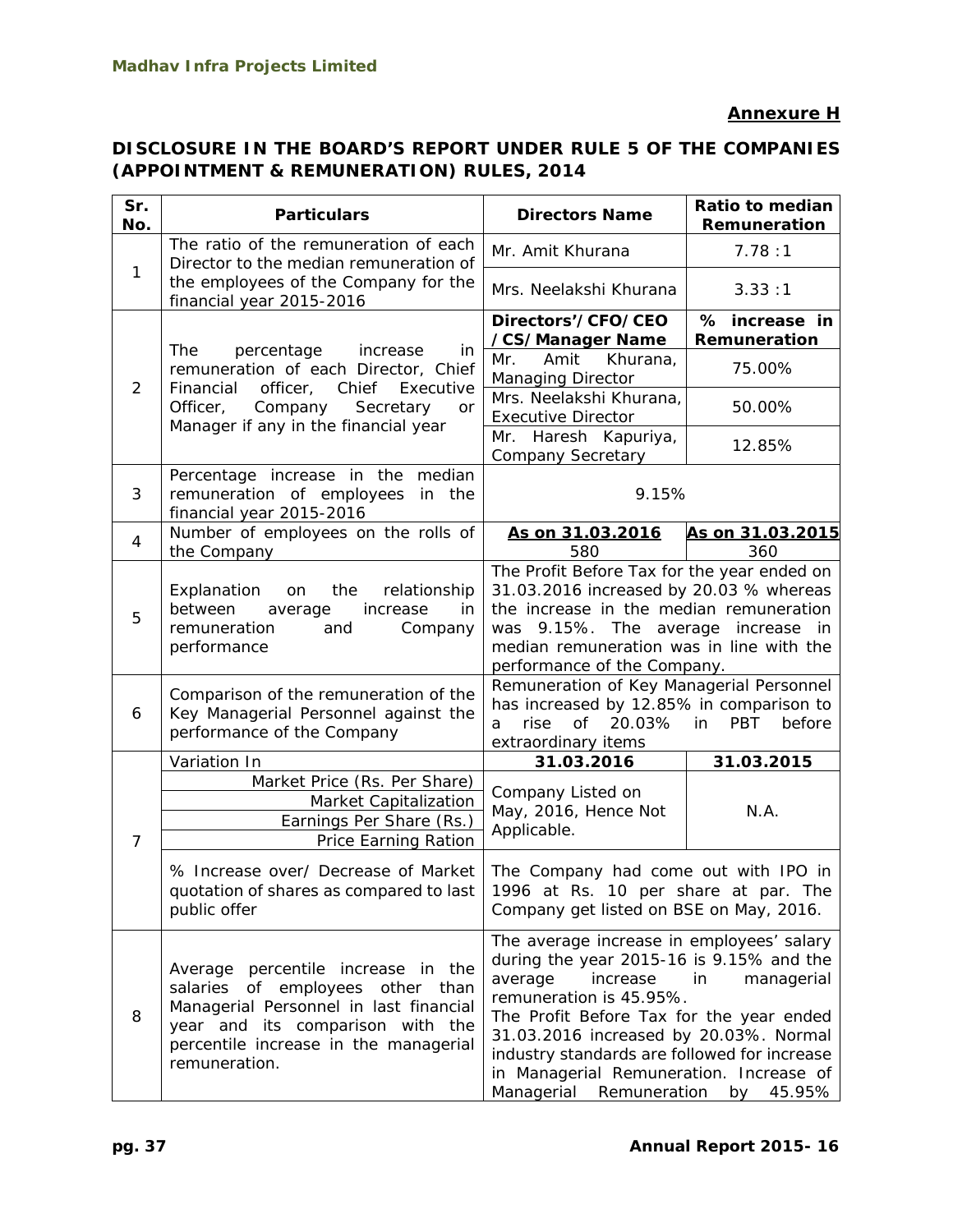|    |                                                                                   | includes 12.50% increment on account of      |                    |  |  |  |
|----|-----------------------------------------------------------------------------------|----------------------------------------------|--------------------|--|--|--|
|    |                                                                                   | salaries whereas the<br>fixed                | remaining          |  |  |  |
|    |                                                                                   | for<br>profit<br>accounts                    | linked<br>variable |  |  |  |
|    |                                                                                   | component given to Directors.                |                    |  |  |  |
|    | Comparison of Remuneration of each of                                             | Name of KMP                                  | Increment in       |  |  |  |
|    | the Key Managerial Personnel against                                              |                                              | Remuneration       |  |  |  |
|    | the Performance of the Company. (The                                              | Mr. Amit Khurana                             |                    |  |  |  |
| 9  | total revenue of the Company has                                                  | (Managing Director)                          | 75.00 %            |  |  |  |
|    | increased to Rs. 308.76 Crores from                                               | Mrs. Neelakshi Khurana                       |                    |  |  |  |
|    | Rs. 277.73 Crores and increase in                                                 | (Executive Director)                         | 50.00 %            |  |  |  |
|    | Profits Before Tax is 20.03% in F.Y.                                              | Mr. Haresh Kapuriya                          |                    |  |  |  |
|    | 2015-16)                                                                          | (Company Secretary)                          | 12.85 %            |  |  |  |
|    | Key<br>Parameter for any<br>variable                                              | The variable component of remuneration of    |                    |  |  |  |
| 10 | component of remuneration availed by                                              | Directors is as % of Profits and is based on |                    |  |  |  |
|    | the Directors                                                                     | performance                                  |                    |  |  |  |
|    | Ratio of the remuneration of the                                                  |                                              |                    |  |  |  |
|    | highest paid Director to that of the                                              |                                              |                    |  |  |  |
| 11 | employees who are not directors but                                               | Not Applicable                               |                    |  |  |  |
|    | receive remuneration in excess of the                                             |                                              |                    |  |  |  |
|    | highest paid director during the year                                             |                                              |                    |  |  |  |
|    | The Board of Directors of the Company affirms that the remuneration is as per the |                                              |                    |  |  |  |
|    | remuneration policy of the Company.                                               |                                              |                    |  |  |  |
|    |                                                                                   |                                              |                    |  |  |  |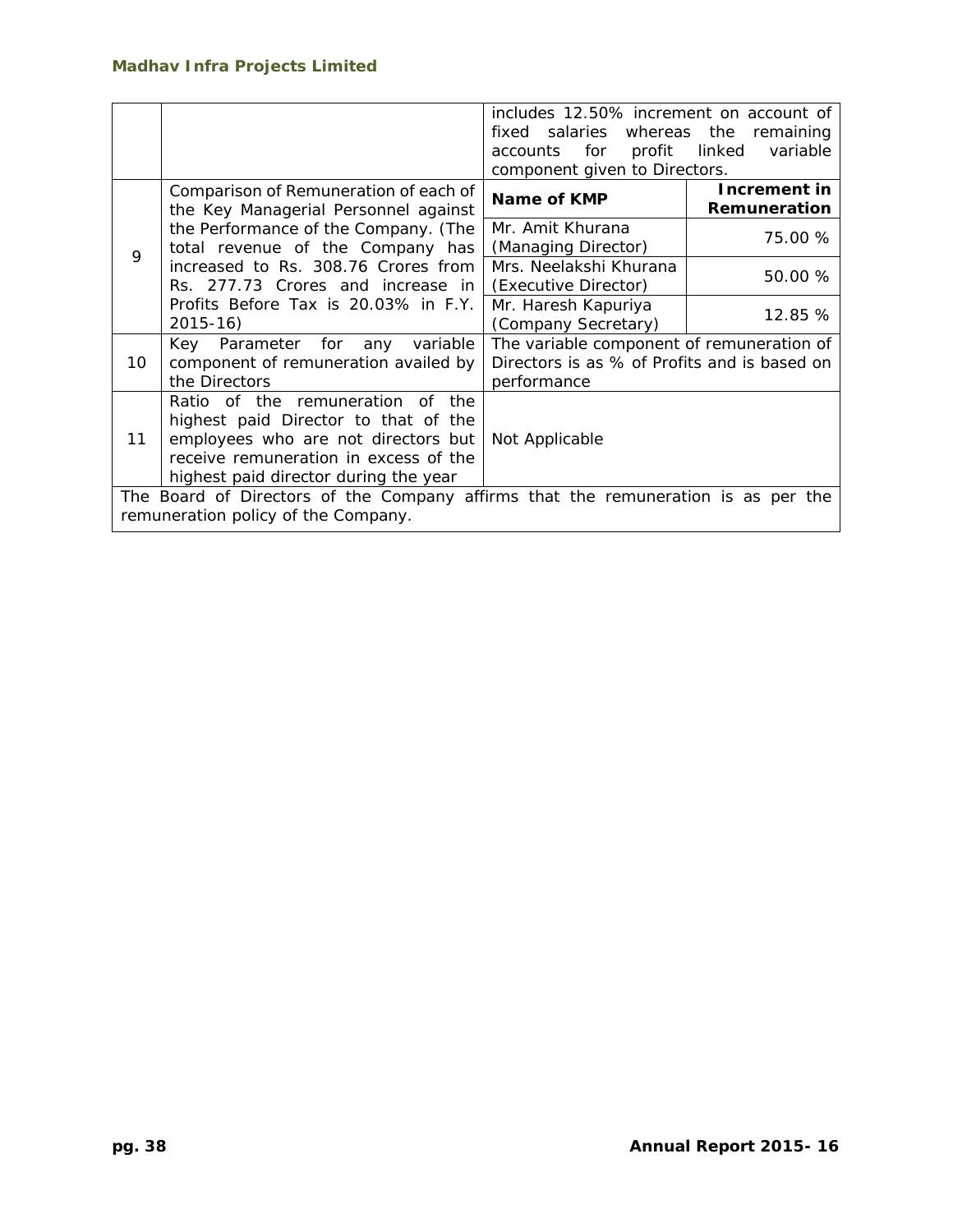# **Management Discussion and Analysis Report**

## **FORWARD-LOOKING STATEMENTS**

This Report contains statements that constitute 'forward looking statements' including, without restraint, statements relating to the expectations, projections and implementation of strategic initiatives and other statements relating to the future business growth/ developments and economic performance. This statements based on certain expectations, believes, projections and future expectations concerning, the development of strategic growth, market risks, uncertainties and other factors depends on the management's thoughts. It could be differ from actual performance and results, to differ significantly from Management's thoughts / expectations.

## **INDUSTRY STRUCTURE AND DEVELOPMENTS**

The Indian economy is the bright spot in the global landscape, becoming one of the fastestgrowing big emerging market economies in the world. The Indian infrastructure Research report provides a realistic estimate of investment opportunity in infrastructure amid the stiff challenges facing the sector. Infrastructure is the second largest economic activity in India after agriculture, and has been growing rapidly. The production of industrial machinery has also been on the rise – and the increasing flow of goods has spurred increases in rail, road and port traffic, necessitating further infrastructure improvements.

The government estimates that US\$1 trillion of investments will be required for developing India's infrastructure in the 12th plan period. Also to boost urban infrastructure across the country, the government has initiated multiple measures to lift the infrastructure and construction sectors from the ongoing slowdown. The funds aimed at integrated development of urban infrastructure and services in rural areas and urban cities to boost allied sectors including construction material, steel and cement. While the country is well placed to cope with external shocks, there are possible risks on the horizon, both external and domestic such as spillovers from weak global growth and potential global financial market volatility that could prove disruptive.

## **Road Infrastructure**

Road Infrastructure is vital to India's economy. Roads are a major mode of Transportation in India today. India has the second largest road network in the world at 4.7 million km. This network transports more than 60 per cent of all goods in the country and 85 per cent of India's total passenger traffic. Road movement has gradually increased over the years with the improvement in connectivity between cities, towns and villages in the country.

With automobiles and freight movement also growing at a rapid rate, the necessity for a road network good enough to carry the traffic is paramount. Understanding this need, the Government of India has set aside 20 per cent of the investment of US\$ 1 trillion reserved for infrastructure during the 12th Five-Year Plan (2012–2017) to develop the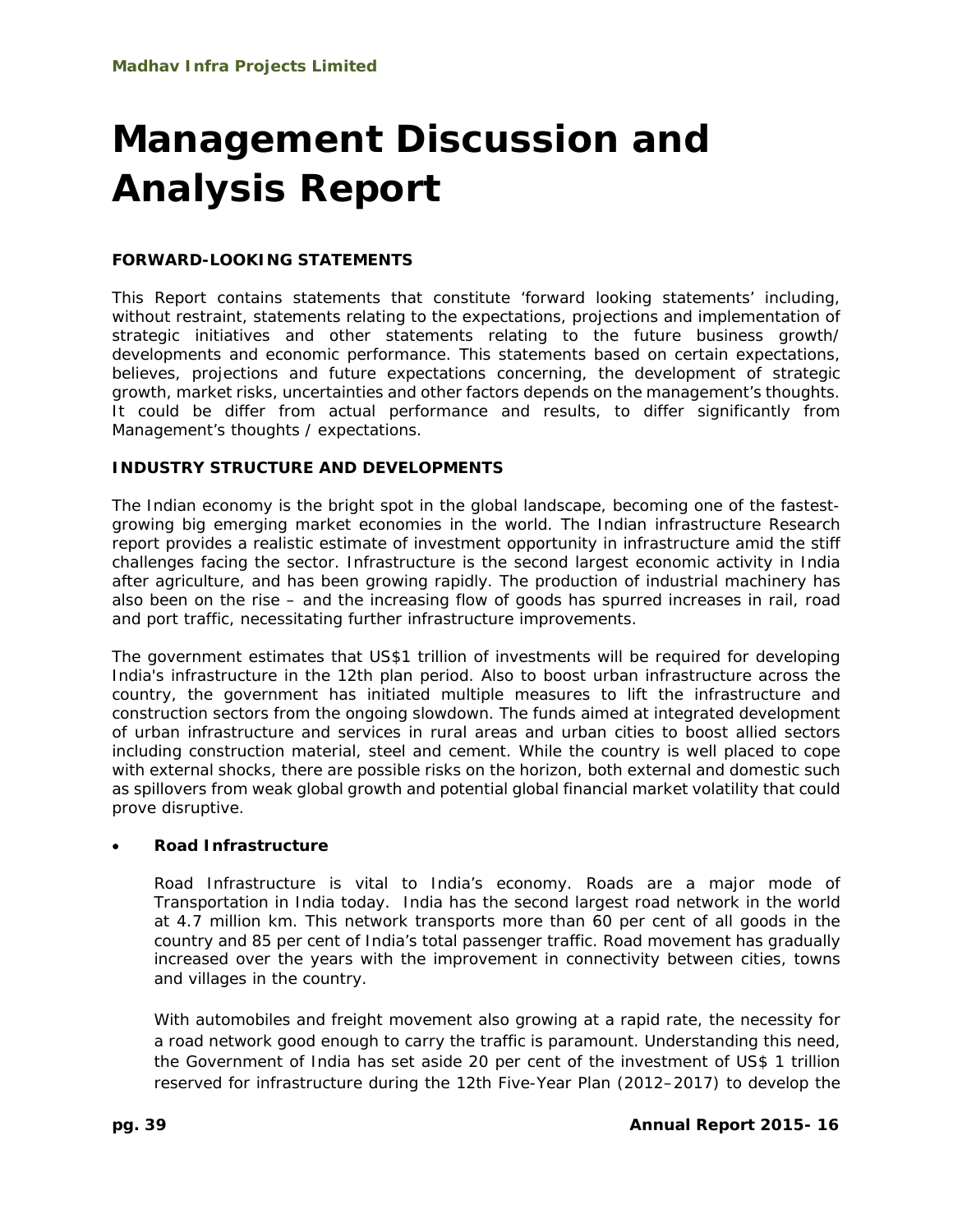country's roads. Projects awarded under build-operate-transfer (BOT) mode is 50.56 per cent of the total awarded projects in the year 2015.

The value of roads and bridges infrastructure in India is projected to grow at a compound annual growth rate (CAGR) of 17.4 per cent over FY 2012–2017. The country's roads and bridges infrastructure, which was valued at US\$ 6.9 billion in 2009 is expected to touch US\$ 19.2 billion by 2017. The financial outlay for road transport and highways grew at a CAGR of 19.4 per cent in the period FY 2009-14. For FY 2016, India's Planning Commission provided an outlay of US\$ 6.9 billion for the roads segment.

## **SOLAR ENERGY**

The Indian Solar Industry has immense potential for a tropical country like India where around 45% of households, mainly rural ones, do not have access to electricity, according to the "Indian Solar Energy Market Outlook 2012". The industry has witnessed rapid growth over the past few years and is projected to grow further in future. As India is blessed with ample solar radiation and most part of the country receives 300 to 330 sunny days in a year. India today receives solar energy equivalent to more than 5,000 Trillion kWh per year, which is far more than its total annual energy consumption. India's geographical location, large population and government support are assisting it to become one of the most rapidly emerging solar energy markets in the world.

The Indian Solar energy sector has been growing rapidly, in the past few years, majority due to Governments initiatives such as tax exemptions and subsidies, with technical potential of 5000 trillion KWh per year to minimize the operating cost, solar power is considered is the best suited energy source for India. Today the Solar power has an installed capacity of 9.84 MW which is about less than 0.1% currently total installed renewable energy stands at 13,242.41 MW as per MNRE. The model of Power Production in India as mentioned:



India consumes 3.7% of the World's commercial energy making it has the 5<sup>th</sup> largest consumer of energy globally. Total Installed Capacity of 144,912 MW. As on May 31, 2016, total installed grid connected solar power capacity is 7.5 GW and a total of 100,000 MW is expected by 2022 from the Indian Solar Industry. The Solar projects in pipeline have crossed 22 GW with 13 GW are under construction and another 9 GW are proposed. During the year solar cells and solar modules manufacturing capacity in India is 1212 MW and 5620 MW respectively.

India's rooftop solar capacity grew 66 percent from last year to reach 525 MW and has the potential to grow up to 6.5 GW. The Cumulative Solar capacity in India has crossed 4 GW as of June, 2016.

Many states have started promoted Solar based applications by giving incentives and tax savings. In order to boost the Solar Industry state like Gujarat and Rajasthan have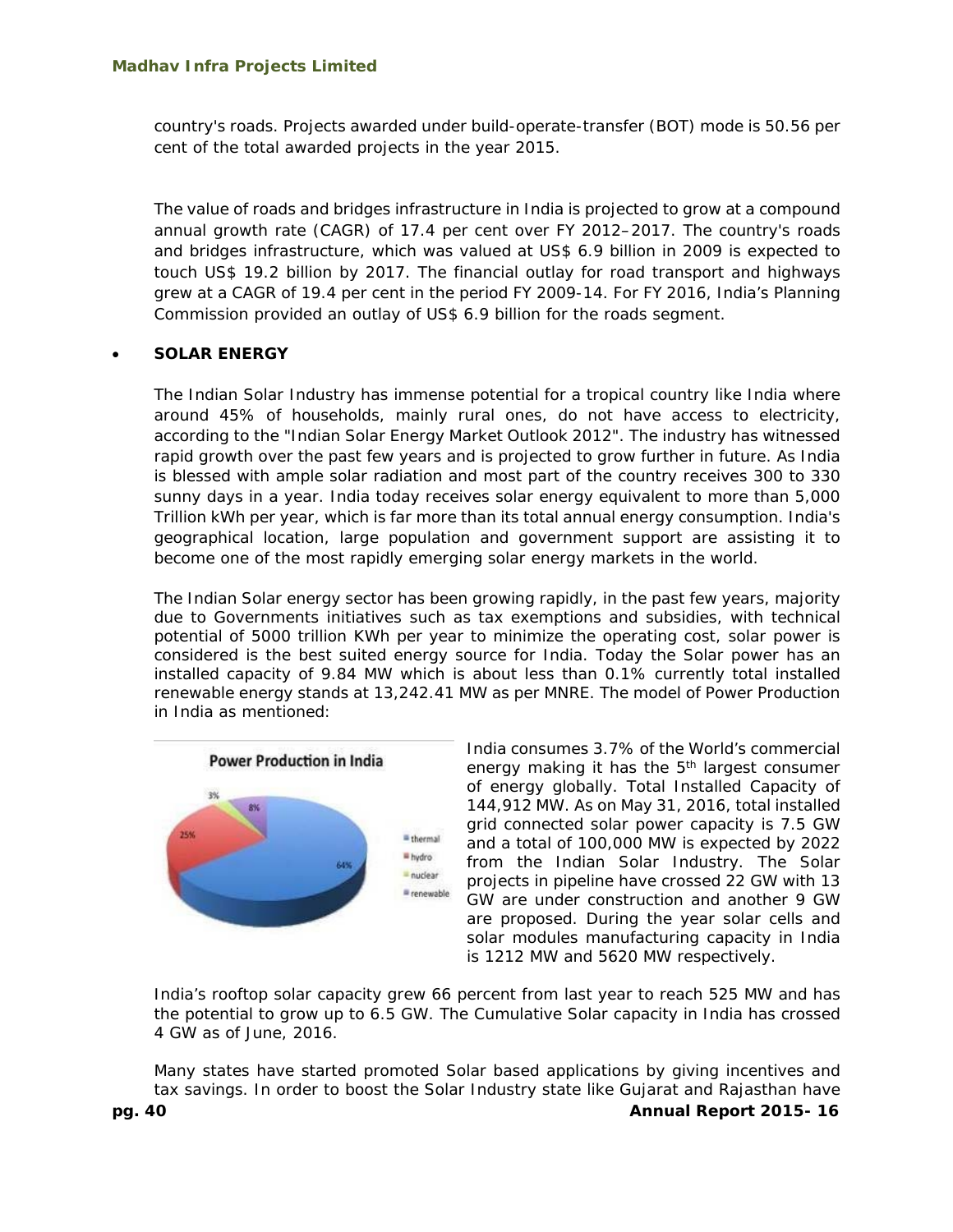formulated transparent and progressive regulatory framework. Besides, state like Delhi, Uttar Pradesh, West Bengal, Maharashtra and Chandigarh are promoting solar energy in rural, urban and semi urban areas.

## **OPPORTUNITIES**

In order to keep pace with the expected trade growth, the demand for the provision of power, transportation and logistics will grow likewise. India requires investment to the tune of US\$ 1 trillion in the 12th Five Year Plan ending March 2017 for development of various infrastructure projects. The share of infrastructure investment in GDP is planned to be increased to more than 10 percent by the end of the 12th Plan. Indian government has recently set up a Cabinet Committee on Investment (CCI) for speedy clearance of large infrastructure projects. CCI has already cleared investments to the tune of USD 27 billion during this year.

The Indian government has significantly increased allocation of funds in investments in infrastructure in recent union budget. Public Sector projects through Public Private Partnership will bring further opportunities. Ambitious project plans have been developed for various sectors to bridge the infrastructure gap. These measures have opened up various opportunities for private participation in the provision of infrastructure and services.

#### **THREATS**

Factors, which can threaten the business model and the Company's market standing, emerge from changes in government policies, safety and security concerns and so on. Some possible threats include:

- Market competition**:** The Company competes with a number of Indian and international infrastructure operators in acquiring concessions for both new and existing road projects. The competition, which had increased manifold in the past decade, has now eased out relatively in the last two years with market players turning cautious, leading to more rational bids. For NHAI bids, 2015 saw 3-4 bidders vying for BOT highway projects, compared to 20 bidders in 2011. Considering the ever-changing market competition, the Company adapts its policies and procedures to ensure a sustained business model. With the government keen on promoting EPC contracts, the duplicity of participants in both the EPC and the PPP sector are expected to reduce considerably, with very few and established players remaining in the PPP sector. There are also giant companies in the competition with highly technologic equipment which make hurdles to your Company to get tender at best price. These are like Gammon India Limited, PNC Infratech, Reliance Infrastructure Limited, L&T IDPL, IVRCL, Ramky Infra, PIPL etc.
- Our profitability and result of operations may be adversely affected in the event of increases in the prices of raw materials, sub-contracting costs, and costs of consumables and spares or other inputs, or a delay in the supply of raw materials.
- Working capital cycle has been lengthened mainly due to overextended receivables, which has affected the cash flow position of companies in the sector. The Sector continues to face rising material and labour costs. High inflations have diminished private sector investments in capital expenditure. These along with the high interest rates have led to drops in margins.
- Infrastructure financing has been a major problem particularly in the roads sector and banks needs to make modifications to meet financing needs of road sector. Long-term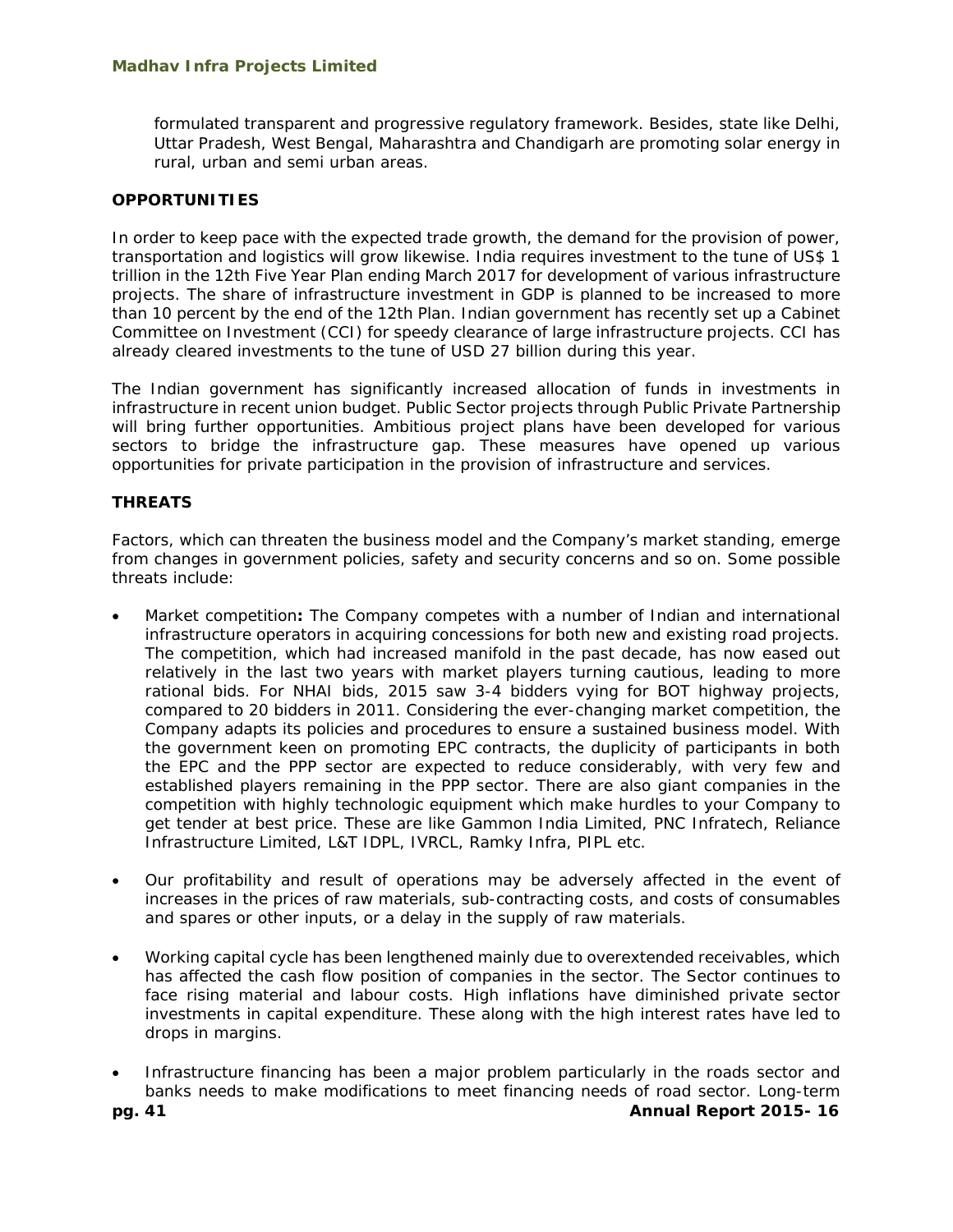funding has been a problem for banks as it has to borrow short-term to lend long-term projects. Funds are required and so is innovation. Long term market instability and uncertainty may damage the opportunities and prevent the expansion.

## **OUTLOOK**

The history of infrastructure Industry in India has witnessed higher growth and will continue to be so because of the following reasons.

The value of roads and bridges infrastructure in India is projected to grow at a compound annual growth rate (CAGR) of 17.4 per cent over FY12–17, your Company's growth has been much higher than that of the Industry (CAGR  $30\%$  +)

New Government is committed to rapid economic growth of the country. Some of the initiatives taken by the government like "SMART CITIES", "REIT", "FDI – in real-estate" etc. will have a favorable impact on the growth of the industry in which your falls.

The Construction industry in India is the second largest employer and contributes more than 10% of India's GDP. 50% of the demand for construction activity in India is for infrastructure, and the rest comes from industrial activities, residential and commercial development etc. Its accept that, in India, investments during 12th five year plan (2012-2017) for infrastructure development in country, would need to be of the order about US\$ 1025 billion to achieve share of 9.95 % as a proportion of GDP.

#### **FOREIGN EXCHANGE RISK**

Being significantly dependent on imports raw material i.e. around 30% in previous Financial Year 2015-16 in foreign currency, your Company is exposed to the risk of fluctuations in exchange rate of foreign currency. In order to manage the Company's Foreign Exchange exposure, the Company has Foreign Exchange Management team for the management of corporate foreign exchange risk by defining its exposures, measuring them and defining appropriate actions to control the risk. Hence, appropriate decisions are taken for hedging the exposure from time to time based on the market scenario. However, the volatility is increasing day by day which has elevated the risk.

#### **FINANCIAL PERFORMANCE**

An overview of the financial performance is given in the Directors' Report. The Audit Committee constituted by the Board of Directors periodically reviews the financial performance and reporting systems.

#### **SUBSIDIARIES COMPANY**

The Company having mainly five Subsidiaries.

## *Madhav Infracon (BK Corridor) Private Limited*

The Company is engaged in Design, Build, Operate and Maintenance of Budhni- Rahti-Nasrullaganj- Khategaon, Major District Road (SH-22, approx. 87.40 KM), in state of Madhya Pradesh.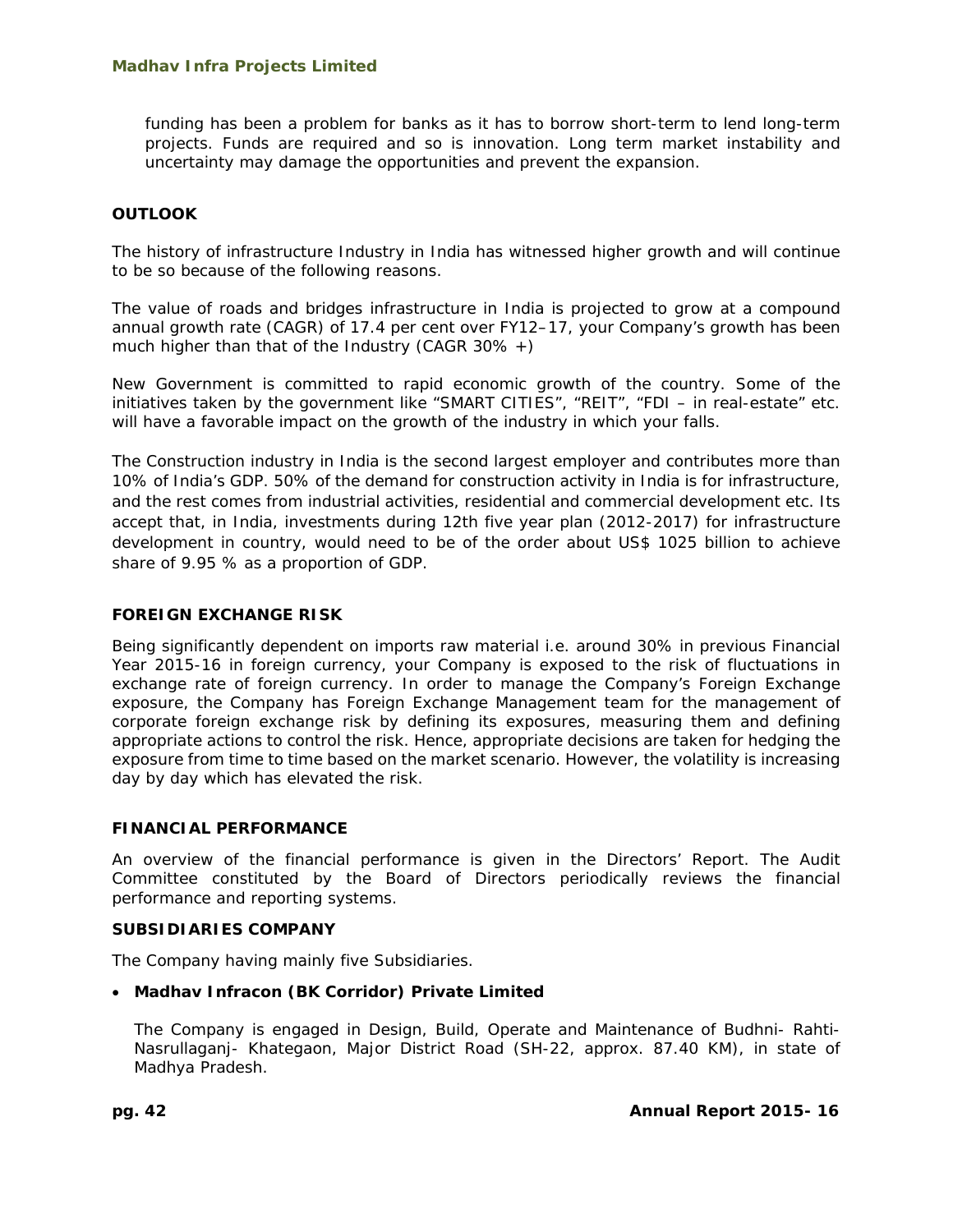## *Madhav (Sehora Silodi Corridor) Highway Private Limited*

The Company is primarily engaged in Designing, Building, Operation and Maintenance of Sehora- Majhgawan – Silodi, Major District Road (NH-7, approx. 39.85 KM), in state of Madhya Pradesh.

## *Madhav (Phoolsagar Niwas Shahpura Corridor) Highway Private Limited*

The Company is engaged in Design, Build, Operate and Maintenance of Phoolsagar- Niwas –Shahpura, Major District Road (approx. 83.70 KM), in state of Madhya Pradesh.

## *Madhav Industrial Park Private Limited*

The Company is engaged in Developing, Maintaining and Operating Industrial Parks, Power Promotion Park, Solar Park with association as infrastructure facility provided by the State Government and/or the Government of India or any other appropriate Authority or body.

#### *MI Solar (I) Private Limited*

The Company is engaged in generating power and trading, purchasing, marketing, selling, importing, exporting, producing, manufacturing, transmitting, commissioning, distributing, supplying, exchanging or otherwise dealing in all aspects of thermal, Hydro, Nuclear, Solar, Solar Rooftop, Wind power and power generated through Nonconventional/ Renewable Energy sources including construction, generation, operation and to provide for all type of services for Engineering Construction and Procurement [EPC] services to generate power from solar and renewable energy resources and for installation, and maintenance of solar power plant, roof tops and any kind of equipment system related to solar and to provide services for maintenance, renovation and modernization of all kinds of equipment required for Solar Power and Renewable Energy.

## **RISK AND CONCERNS**

The company's main business is construction of Infrastructure Projects. In every projects there are various type of Risk involved, such as non-availability/ shortage of Resources viz., raw material, steals, and cements etc., Projects not completed in time due to various reasons viz., cost overruns, force majeure etc., sometime legal encumbrances and technical problems. The Failure of BID competitively may adverse effects to its operations. Bidding high will mean it doesn't win contracts and bidding too low will mean incurring loss or operating at very thin margins.

Your Company has taken a number of initiatives such as deployment of risk mitigations strategies, cost management and also improve its operational efficiencies.

#### **HUMAN RESOURCES**

Human Resources continued to be one of the biggest assets of the Company. The management has been paying special attention to various aspects like training, welfare and safety and thereby further strengthening the human resources. Presently, our company has over 580 employees at various levels under its direct employment.

Your Company knows the value of manpower and continues to maintain constructive relationship with its employees with a positive environment so as to improve efficiency. Your Company places great value on the commitment, competence and potency shown by its employees in all aspects of business. Your Company confirms its commitment to take initiative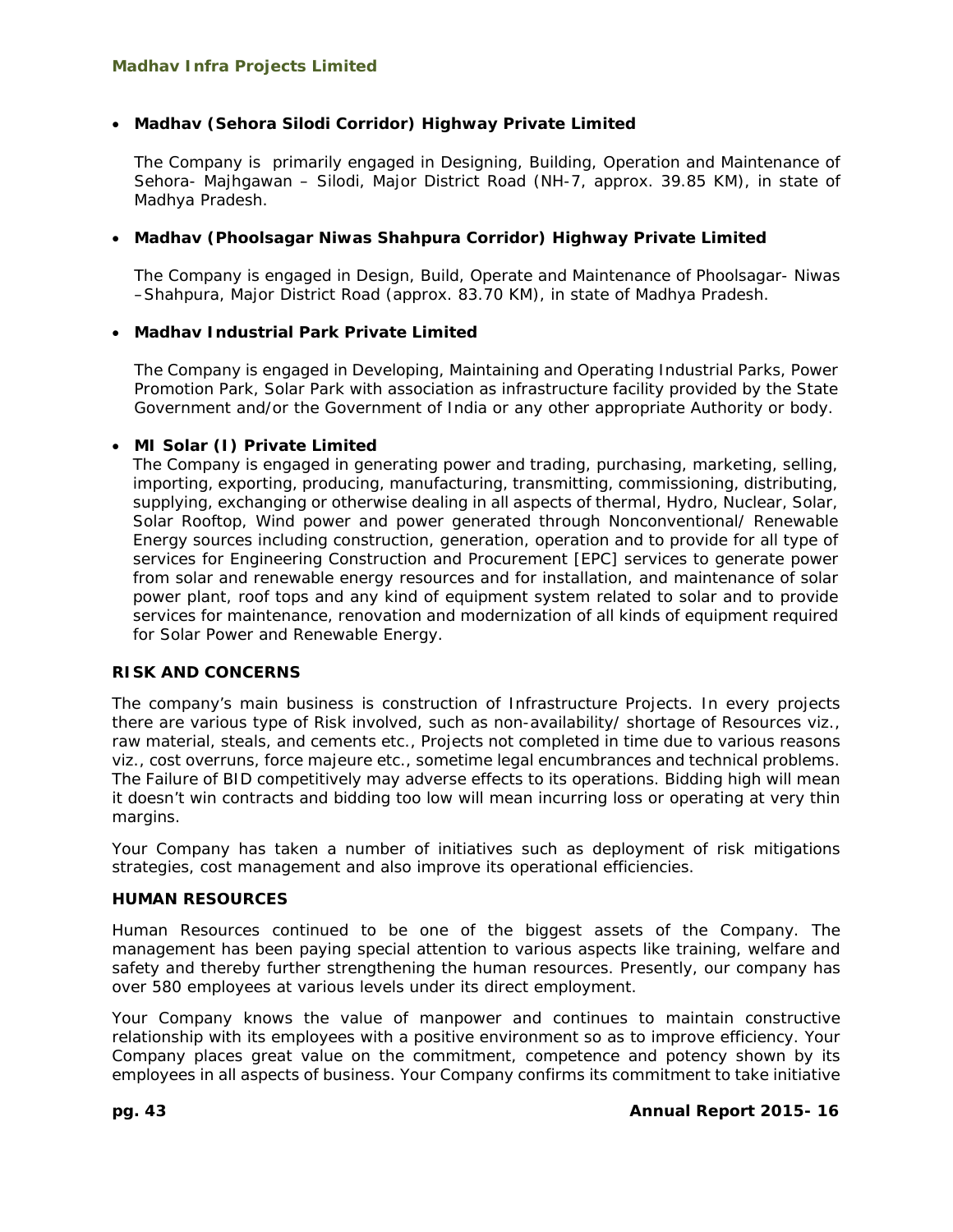to further align its HR policies in order to meet the growing needs of the business. Your Company has employee focus in the sense that it provides fulfillment, stretch and opportunity for development of its employees at all levels. It is because of the considerable skill and motivation of the employees, that your Company is able to deliver performance satisfaction. Your Board would like to express its sincere appreciation and gratitude to all employees on behalf of the stakeholders of your Company, who benefit from their hard work.

#### **INTERNAL CONTROLS AND THEIR ADEQUACY**

Your Company has adequate internal control systems to monitor business processes, financial reporting and compliance with applicable regulations. It has documented procedures covering all financial, operating and management functions. These controls have been designed to provide a reasonable assurance with regard to maintaining proper accounting controls, monitoring of operations, protecting assets from unauthorized use or losses, compliances with regulations and for ensuring reliability of financial reporting. The Company has continued its efforts to align all its processes and controls with best practices in these areas as well. The systems are periodically reviewed for identification of control deficiencies and formulation of time bound action plans to improve efficiency at all the levels.

The Audit committee of the Board reviews internal control systems and their adequacy, significant risk areas, observations made by the internal auditors on control mechanism and the operations of the company, recommendations made for corrective action and the internal audit reports. The committee reviews with the statutory auditors and the management, key issues, significant processes and accounting policies. The company continues its efforts in strengthening internal controls to enable better management and controls over all processes.

#### **CAUTIONARY STATEMENT**

Some of the statements in this Management Discussion and Analysis, describing the Company's objectives, projections, estimates and expectations may be 'forward looking statements' within the meaning of applicable Laws and Regulations. Actual results might differ substantially from those expressed or implied. Important developments that could affect the Company's operations include changes in economic conditions affecting demand, supply and price movements in the domestic and overseas markets in which your Company operates, changes in the Government regulations, Tax Laws and other Statutes or other incidental factors. Market data and products information contained in this Report have been based on information accumulated from various published and unpublished reports and their accuracy, reliability and completeness cannot be assured.

The Company assumes no responsibility in respect of forward looking statements which may be amended or modified in future.

\*\*\*\*\*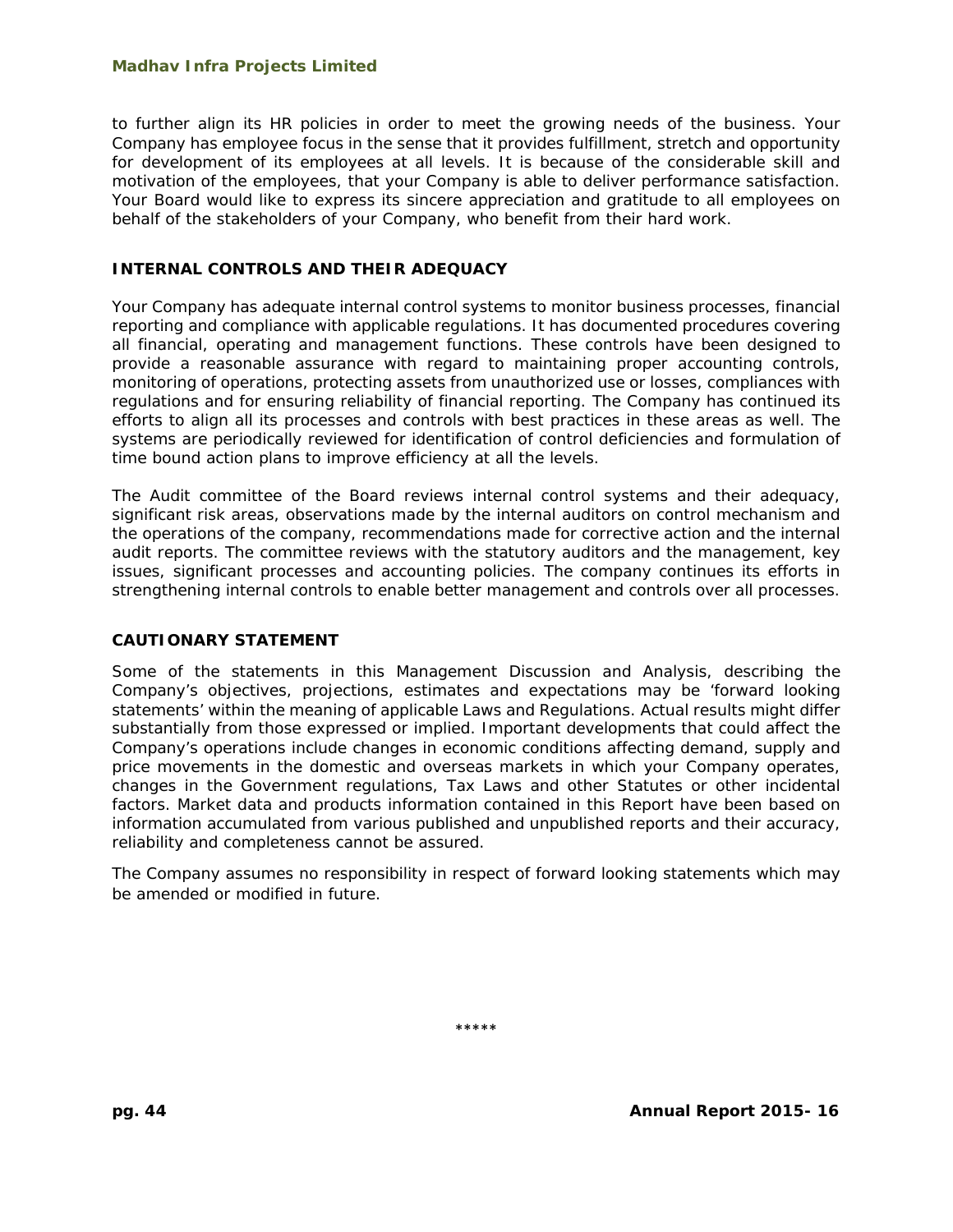# **Corporate Governance Report**

## **1. CORPORATE GOVERNANCE PHILOSOPHY**

Your Company believes in adopting the best corporate governance practices, based on the following principles in order to maintain transparency, accountability and ethics:

- Recognition of the respective roles and responsibilities of the management;
- Independent verification and assured integrity of financial reporting;
- Protection of Shareholders' right and priority for investor relations; and
- Timely and accurate disclosure on all material matters concerning operations and performance of your Company.

Keeping the above in mind, your Company is fully committed to conduct its affairs in a fair and transparent manner and to enhance shareholders value while complying with the applicable Rules and Regulations. Also, the Securities and Exchange Board of India (SEBI) has notified SEBI (Listing Obligations and Disclosure Requirements) Regulations, 2015 (LODR) on September 2, 2015, replacing the earlier listing agreement (w.e.f. December 1, 2015) and is aimed to consolidate and streamline the provisions of earlier listing agreements for different segments of the capital market viz. equity, debentures, debt instruments, etc. We are in compliance with all the requirements of the Corporate Governance Code, enshrined in SEBI (Listing Obligations and Disclosure Requirements) Regulations, 2015.

## **2. BOARD OF DIRECTORS**

## **(a)Composition**

The Board of your Company consists of 6 (Six) Directors as on March 31, 2016, out of which 2(Two) are Executive Directors and 4 (Four) are Non-executive Directors. The Chairman of the Board is an Executive Director and 2/3rd of the Board consists of Independent Directors. The Composition of the Board is in compliance with the requirements of Companies Act, 2013 and SEBI (Listing Obligations and Disclosure Requirements) Regulations, 2015 with Listing Agreement as amended entered into with Stock Exchanges. All the Directors have certified that they are not members of more than 10 (Ten) Committees and do not act as Chairman of more than 5 (Five) Committees across all the Companies in which they are Directors.

| Sr.           | <b>Name of Director</b> | Category             | Total No. of | Details of<br>Committee # |               |
|---------------|-------------------------|----------------------|--------------|---------------------------|---------------|
| No.           |                         |                      | Directorship | Chair                     | <b>Member</b> |
|               |                         |                      |              | man                       |               |
|               | Mr. Amit Khurana        | Chairman & Managing  | 14           |                           |               |
|               |                         | Director             |              |                           |               |
| $\mathcal{P}$ | Neelakshi<br>Mrs.       | Director (Executive) | 14           |                           |               |
|               | Khurana                 |                      |              |                           |               |
| 3             | Mr. Vineet Rathi        | Executive<br>Non-    | 04           |                           |               |
|               |                         | <b>Director</b>      |              |                           |               |
| 4             | Mr. Mayur Parikh        | Independent Director | 08           | っ                         |               |

The composition of the Board of Directors as on March 31, 2016 is as follows: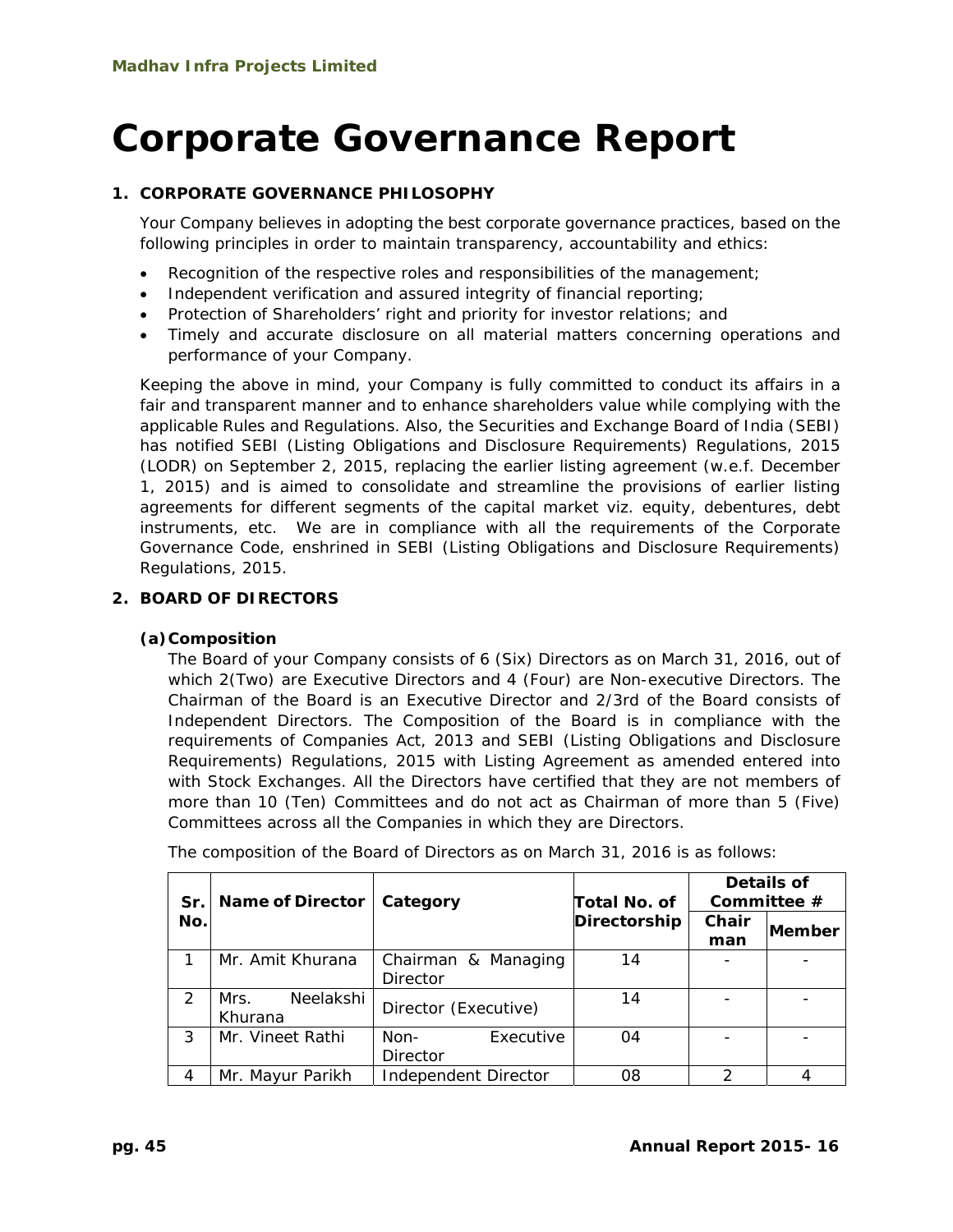| Mr.               | Devendra   Independent Director | - |  |
|-------------------|---------------------------------|---|--|
| Shah              |                                 |   |  |
| Mr. Nevil Saviani | Independent Director            |   |  |

# Membership/chairmanship in committees include membership/chairmanship of Audit Committee and Stakeholders' Relationship Committee of Boards are reported for listed companies including Madhav Infra Projects Limited.

## **(b)Dates of Board Meetings and Attendance at the Board Meetings and AGM**

The details of attendance of each Directors at Board Meetings and the Annual General Meeting (AGM) held in the Financial Year ended March 31, 2016 are as follow: -

| Sr.<br>No.     | <b>Name of Director</b>      | No. of Board<br><b>Meetings Held</b> | <b>Board Meetings</b><br><b>Attended</b> | <b>Previous AGM</b><br><b>Attended</b> |
|----------------|------------------------------|--------------------------------------|------------------------------------------|----------------------------------------|
|                | Mr. Amit Khurana             | 18                                   | 18                                       | Yes                                    |
| $\mathcal{P}$  | Neelakshi<br>Mrs.<br>Khurana | 18                                   | 18                                       | Yes                                    |
| 3              | Mr. Vineet Rathi             | 18                                   | 18                                       | Yes                                    |
| $\overline{4}$ | Mr. Mayur Parikh             | 18                                   | 06                                       | Yes                                    |
| 5              | Mr. Devendra Shah            | 18                                   | 06                                       | Yes                                    |
| 6              | Mr. Nevil Savjani            | 18                                   | 06                                       | Yes                                    |

During the Financial Year 2015-16, the Board of Directors of your Company met 18 (Eighteen) times on 18/04/2015, 18/05/2015, 27/05/2015, 29/06/2015, 17/07/2015, 25/07/2015, 14/08/2015, 04/09/2015, 18/09/2015, 03/10/2015, 10/10/2015, 25/10/2015, 28/10/2015, 30/10/2015, 21/12/2015, 21/01/2016, 12/02/2016 and 17/02/2016.

## **(c)Disclosure of relationships between Directors inter-se**

Mrs. Neelakshi Khurana, Executive Director on the Board is the spouse of Mr. Amit Khurana, Chairman & Managing Director.

## **(d)Code of Conduct for Board & Senior Management Personnel**

Your Company has adopted a Code of Conduct for Board Members & Senior Management Personnel and the declaration from the Managing Director, stating that all the Directors and the Senior Management Personnel of your Company have affirmed compliance with the Code of Conduct has been included in this Report. The Code has been posted on your Company's website www.madhavcorp.com.

## **(e)Separate Meeting of the Independent Directors**

During the reporting financial year, a separate Meeting of the Independent Directors of the Company, was held on February 12, 2016, at the Corporate Office of the Company situated at Madhav House, Plot No -04, Nr. Panchratna Building, Subhanpura, Vadodara – 390 023, GJ, whereat the following items as enumerated under Schedule IV to the Companies Act, 2013 and Regulation 25 of the SEBI (Listing Obligations and Disclosure Requirements) Regulations, 2015 were discussed:

- a) Review of performance of Non-Independent Directors and the Board as a whole
- b) Review of performance of the Chairperson of the Company, taking into account the views of Executive Directors and Non-Executive Directors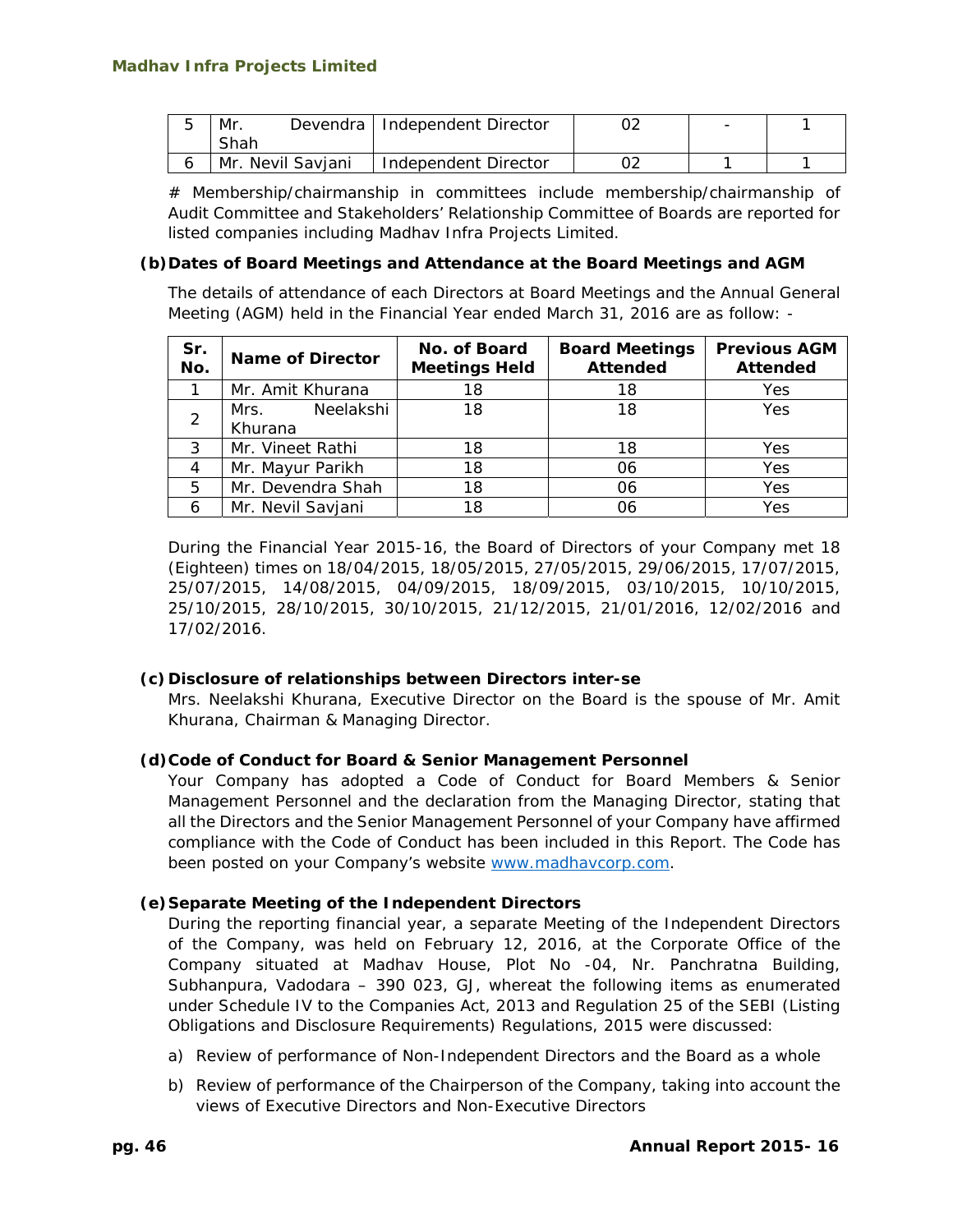c) Assessment of the quality, quantity and timeliness of flow of information between the Company management and the Board that is necessary for the Board to effectively and reasonably perform their duties.

## **(f) Company's Policy on Prohibition of Insider Trading**

The Company has also formulated a Code of Conduct to Regulate, Monitor, and Report Trading by Insiders to deter the insider trading in the securities of the Company based on the unpublished price sensitive information. The Code envisages procedures to be followed and disclosures to be made while dealing in the securities of the Company. The Code is available on the website of Company at www.madhavcorp.com.

## **(g)Profile of Directors seeking appointment / re-appointment**

Mrs. Neelakshi Khurana is a Commerce Graduate with Post Graduate in Computer Application. Her prior work experience includes working based software firm as a Team Lead of Technical Writing Department. She is in-charge of administration and spearheads the group IT (Information Technology) and HR Policies. She has excellent management and information skills and has been the driving force in implementation of ERP and stream lining HR policies in the group. She is also director of other 13 companies. She holds 201078 equity shares of the Company.

## **(h)Materially significant related party transactions**

The Board of Directors has approved a Policy on materiality of related party transactions and also on dealing with related party transactions. The Policy is available on the website of the Company at www.madhavcorp.com Detailed information on materially significant related party transactions is enclosed as *Annexure B* to the Director's report.

## **3. SUBSIDIARY**

The Company has 5 (Five) Subsidiary Companies, all of which are incorporated in India. The Board has approved a Policy statement for determining Material Subsidiaries of the Company *viz*., Madhav Infra Projects Limited and the same is available on the website of the Company at www.madhavcorp.com.

## **4. COMMITTEES OF THE BOARD**

## **A. AUDIT COMMITTEE**

## **(a)Composition, Meetings and Attendance**

The Audit Committee of your Company has been constituted as per the requirements of Section 177 of the Companies Act, 2013 and the SEBI (Listing Obligations and Disclosure Requirements) Regulations, 2015 (specified in Part C of Schedule II).

The Audit Committee comprises 3 (Three) Non-Executive Directors as members. All members are financially literate and possess sound knowledge of accounts, finance and audit matters. The Company Secretary of the Company acts as Secretary to the Audit Committee. The Auditors of the Company attend the Meetings of the Audit Committee on invitation of the Chairman of the Committee. The Composition, Meeting and Attendance of Audit Committee as on March 31, 2016, is given below: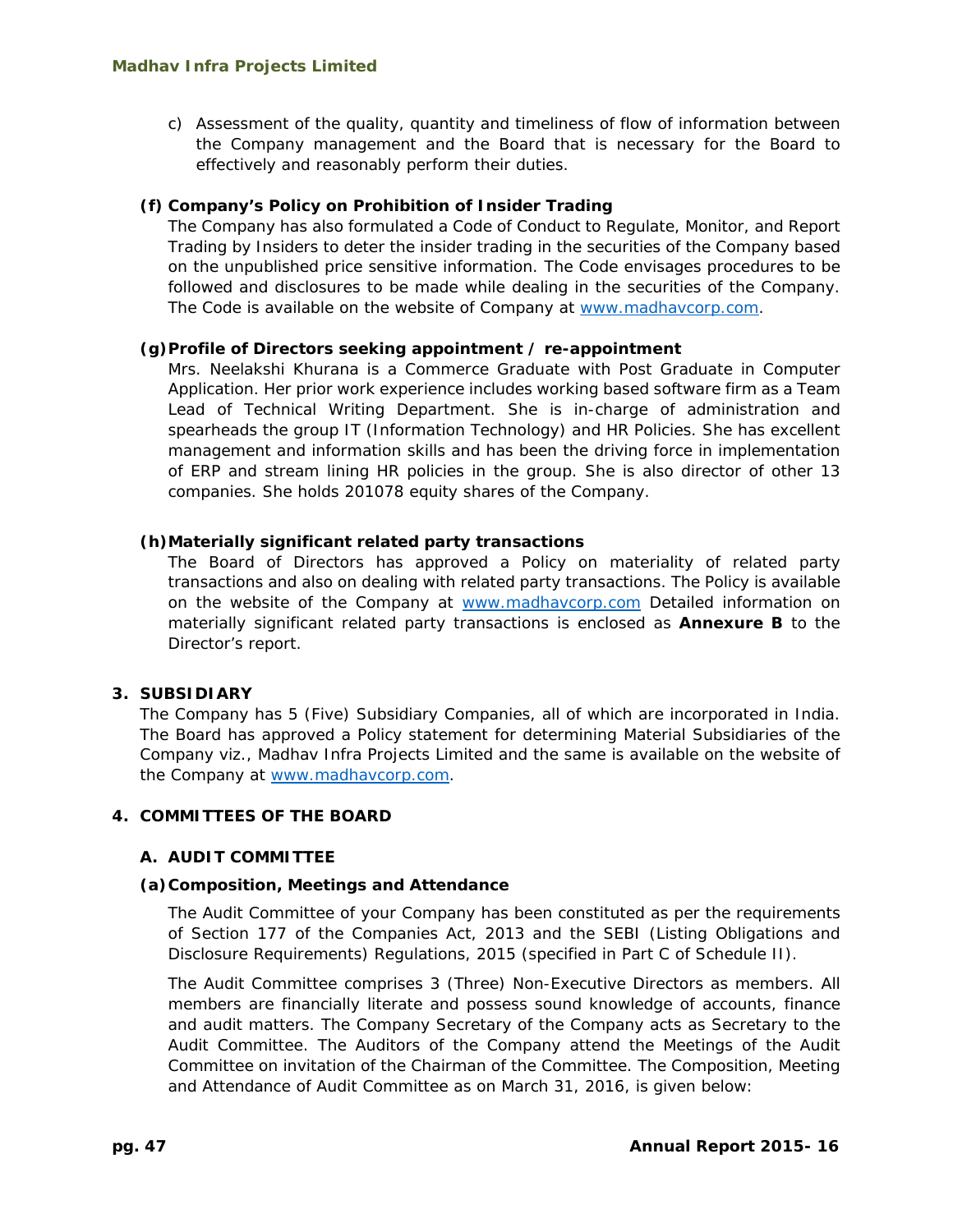| Sr.<br>No. | Name of the<br><b>Director</b> | Designation | Category                     | No. of<br><b>Meetings</b><br><b>Held</b> | <b>Meetings</b><br><b>Attended</b> |
|------------|--------------------------------|-------------|------------------------------|------------------------------------------|------------------------------------|
|            | Mr. Mayur<br>Parikh            | Chairman    | Non-Executive<br>Independent | 06                                       | 06                                 |
| 2          | Mr. Devendra<br>Shah           | Member      | Non-Executive<br>Independent | 06                                       | 06                                 |
|            | Mr. Nevil<br>Savjani           | Member      | Non-Executive<br>Independent | 06                                       | 06                                 |

During the Financial Year 2015-16, the Audit Committee met 6 (Six) times on 17/07/2015, 14/08/2015, 10/10/2015, 30/10/2015, 21/12/2015, and 12/02/2016.

## **(b)Terms of Reference**

- 1) Overseeing the Company's financial reporting process and the disclosure of its financial information to ensure that the financial statement is correct, sufficient and credible.
- 2) Recommending to the Board, the appointment, re-appointment and, if required, the replacement or removal of the Statutory Auditors and the fixation of audit fees.
- 3) Approval of payment to Statutory Auditors for any other services rendered by the Statutory Auditors.
- 4) Appointment, removal and terms of remuneration of Internal Auditors.
- 5) Reviewing, with the Management, the annual financial statements before submission to the Board for approval, with particular reference to:
- a) Matters required to be included in the Directors' Responsibility Statement to be included in the Board's Report in terms of clause (c) of sub section 3 of section 134 of the Companies Act, 2013;
- b) Changes, if any, in Accounting Policies and practices and reasons for the same;
- c) Major accounting entries involving estimates based on the exercise of judgment by the Management;
- d) Significant adjustments made in the financial statements arising out of Audit findings;
- e) Compliance with Listing and other Legal requirements relating to the financial statements;
- f) Disclosure of any related party transactions;
- g) Qualifications in the draft Audit Report;
- 6) Reviewing with the Management, the quarterly financial statements before submission to the Board for approval;
- 7) Reviewing, with the management, the statement of uses / application of funds raised through an issue (public issue, rights issue, preferential issue, etc.), the statement of funds utilized for purposes other than those stated in the offer document / prospectus / notice and the report submitted by the monitoring agency monitoring the utilization of proceeds of a public or rights issue, and making appropriate recommendations to the Board to take up steps in this matter;
- 8) Review and monitor the auditor's independence and performance, and effectiveness of audit process;
- 9) Approval or any subsequent modification of transactions of the company with related parties;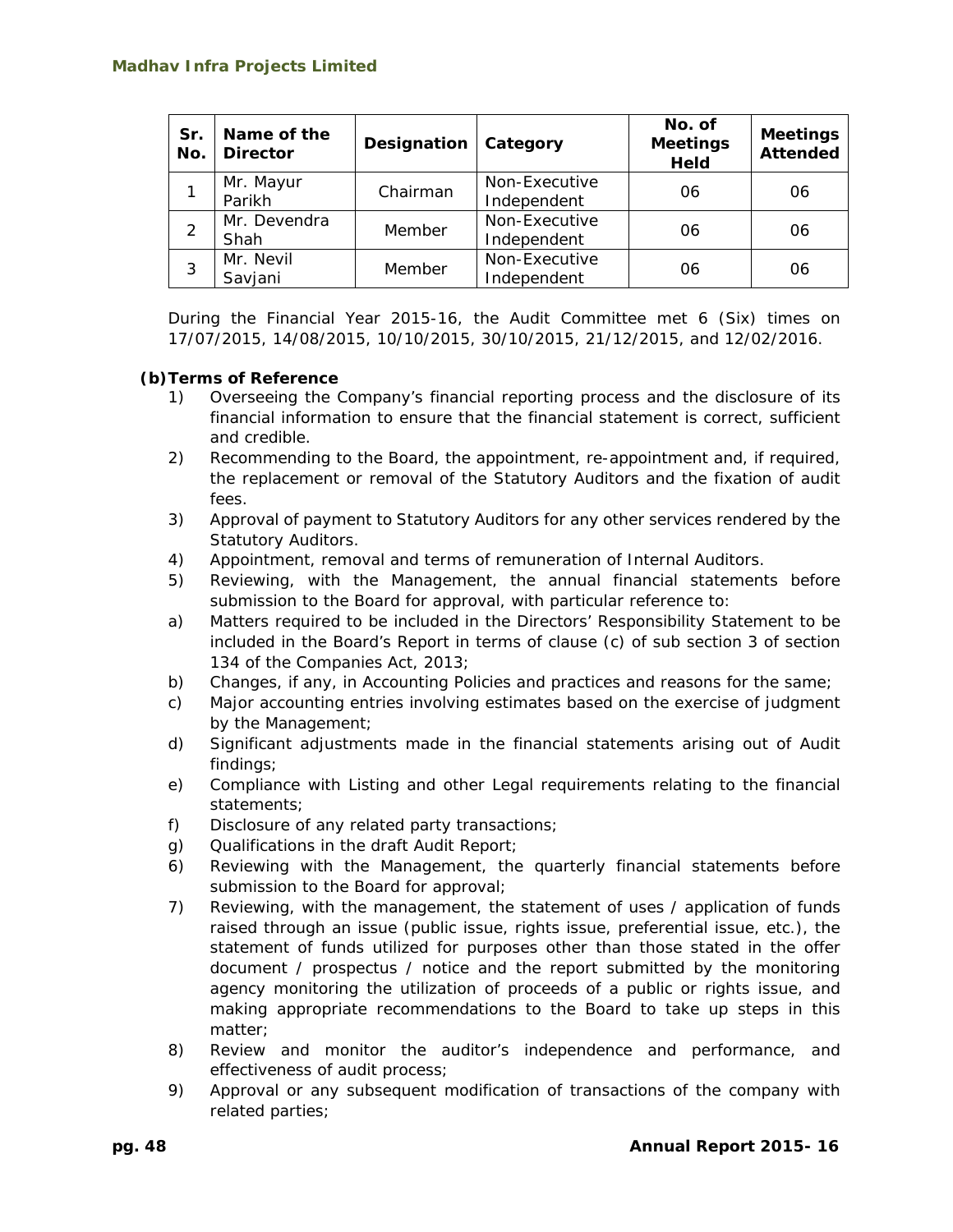- 10) Scrutiny of inter-corporate loans and investments;
- 11) Valuation of undertakings or assets of the company, wherever it is necessary;
- 12) Evaluation of internal financial controls and risk management systems;
- 13) Reviewing, with the Management, performance of Statutory and Internal Auditors, and adequacy of the internal control systems;
- 14) Reviewing the adequacy of Internal Audit function, if any, including the structure of the Internal Audit department, staffing and seniority of the official heading the department, reporting structure, coverage and frequency of Internal Audit;
- 15) Discussions with Internal Auditors on any significant findings and follow up thereon;
- 16) Reviewing the findings of any internal investigations by the internal auditors into matters where there is suspected fraud or irregularity or a failure of internal control systems of a material nature and reporting the matter to the board;
- 17) Discussion with statutory auditors before the audit commences, about the nature and scope of audit as well as post-audit discussion to ascertain any area of concern;
- 18) To look into the reasons for substantial defaults in the payment to the depositors, debenture holders, shareholders (in case of non-payment of declared dividends) and creditors;
- 19) To review the functioning of the Whistle Blower mechanism;
- 20) Approval of appointment of CFO (i.e., the whole-time Finance Director or any other person heading the finance function or discharging that function) after assessing the qualifications, experience and background, etc. of the candidate;
- 21) Management discussion and analysis of financial condition and results of operations;
- 22) Statement of significant related party transactions (as defined by the Audit Committee), submitted by management ;
- 23) Management letters / letters of internal control weaknesses issued by the statutory auditors;
- 24) Internal audit reports relating to internal control weaknesses;
- 25) The appointment, removal and terms of remuneration of the Chief Internal Auditor.

## **B. STAKEHOLDERS' RELATIONSHIP COMMITTEE**

#### **(a)Composition, Meetings and Attendance**

The Stakeholders' Relationship Committee of your Company has been constituted as per the requirements of Section 178 of the Companies Act 2013 the SEBI (Listing Obligations and Disclosure Requirements) Regulations, 2015 (specified in Part D of Schedule II).

The Stakeholder's Relationship Committee comprises 3 (Three) Non-Executive Directors as members. The Composition, Meeting and Attendance of Stakeholder's Relationship Committee as on March 31, 2016, is given below:

| Sr.<br>No. | Name of the<br><b>Director</b> | Designation   Category |                              | No. of<br><b>Meetings</b><br><b>Held</b> | <b>Meetings</b><br>Attended |
|------------|--------------------------------|------------------------|------------------------------|------------------------------------------|-----------------------------|
|            | Mr. Nevil<br>Savjani           | Chairman               | Non-Executive<br>Independent | 04                                       | 04                          |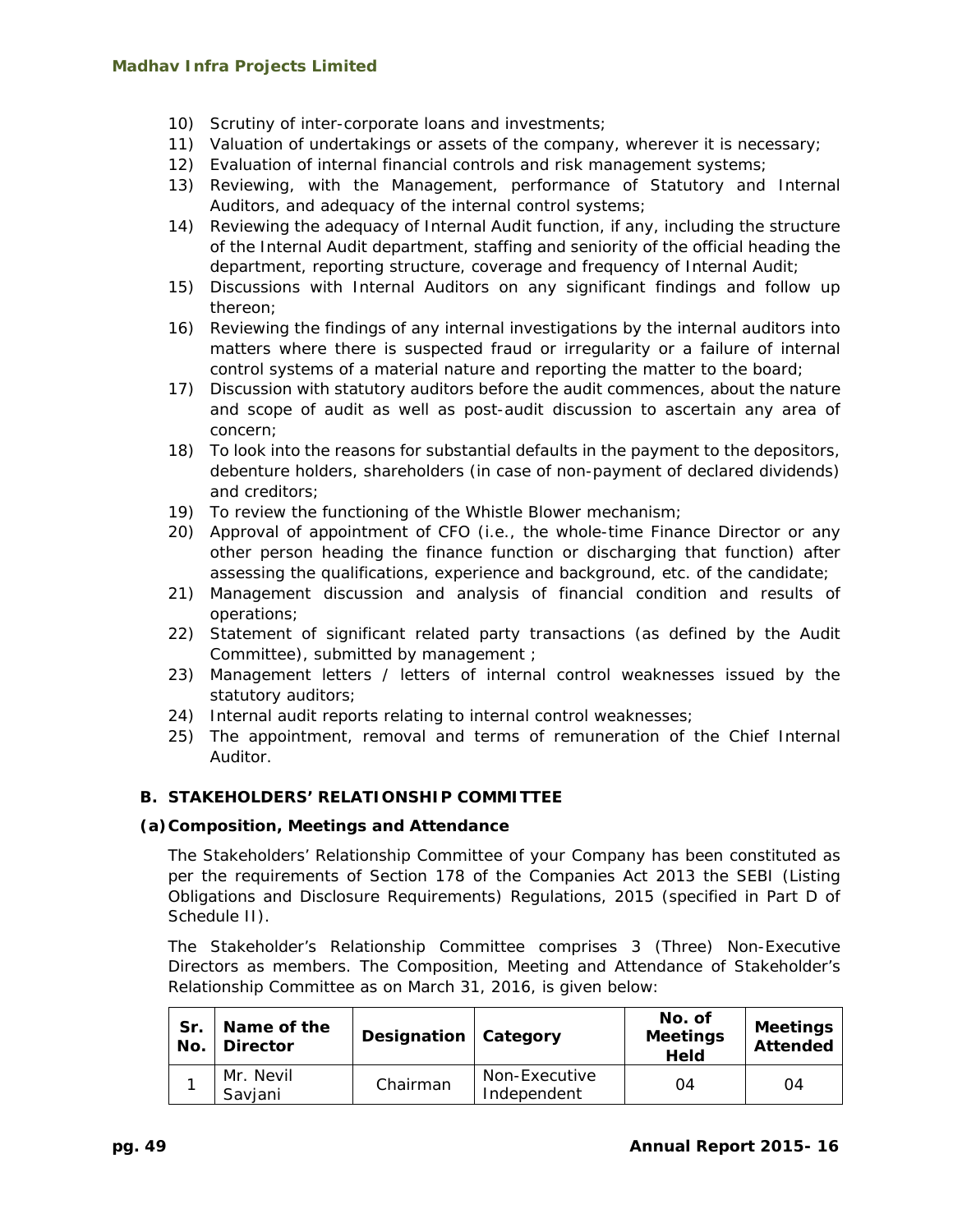|   | Mr. Devendra<br>Shah | Member | Non-Executive<br>Independent | Ω4 | 04 |
|---|----------------------|--------|------------------------------|----|----|
| ີ | Mr. Mayur<br>Parikh  | Member | Non-Executive<br>Independent | ገ4 | 94 |

During the Financial Year 2015-16, the Stakeholder's Relationship Committee met 4 (Four) times on 17/07/2015, 14/08/2015, 10/10/2015, and 12/02/2016.

#### **(b)Terms of Reference**

- 1) Efficient transfer of shares, including review of cases for refusal of transfer/ transmission of Shares and Debentures, demat/ remat of shares;
- 2) Redressal of Shareholder and Investor complaints like transfer of shares, nonreceipt of Balance Sheet, non-receipt of declared dividends etc.;
- 3) Issue of new / duplicate / split / consolidated Share Certificates;
- 4) Allotment of Shares;
- 5) Review of cases for refusal of transfer / transmission of Shares and Debentures;
- 6) Reference to Statutory and Regulatory authorities regarding Investor Grievances; and
- 7) To otherwise ensure proper and timely attendance and redressal of Investor's queries and Grievances.

#### **(c)Status of Investors' complaints**

The status of Investor's complaints as on March 31, 2016 is as follows:

| Number of complaints as on April 01, 2015                                | -  |
|--------------------------------------------------------------------------|----|
| Number of complaints received during the year ended on March 31,<br>2016 | 05 |
| Number of complaints resolved up to March 31, 2016                       | 05 |
| Number of complaints pending as on March 31, 2016                        | -  |

The complaints received were mainly in the nature of delay in Share Transfer Process and non-receipt of Annual Report. There were no pending requests for transfer of shares of the Company as on March 31, 2016.

## **(d)Name and Designation of Compliance Officer**

Mr. Gopal Shah, Company Secretary is the Compliance Officer of the Company with effect from June 17, 2016.

## **C. NOMINATION AND REMUNERATION COMMITTEE**

#### **(a)Composition, Meetings and Attendance**

The Nomination and Remuneration Committee of your Company has been constituted as per the requirements of Section 178 of the Companies Act 2013 and the SEBI (Listing Obligations and Disclosure Requirements) Regulations, 2015 (specified in Part D of Schedule II). The Chairman of the Committee is an Independent Director.

The Nomination and Remuneration Committee comprises 3 (Three) Non-Executive Directors as members. The Composition, Meeting and Attendance of Nomination and Remuneration Committee as on March 31, 2016, is given below: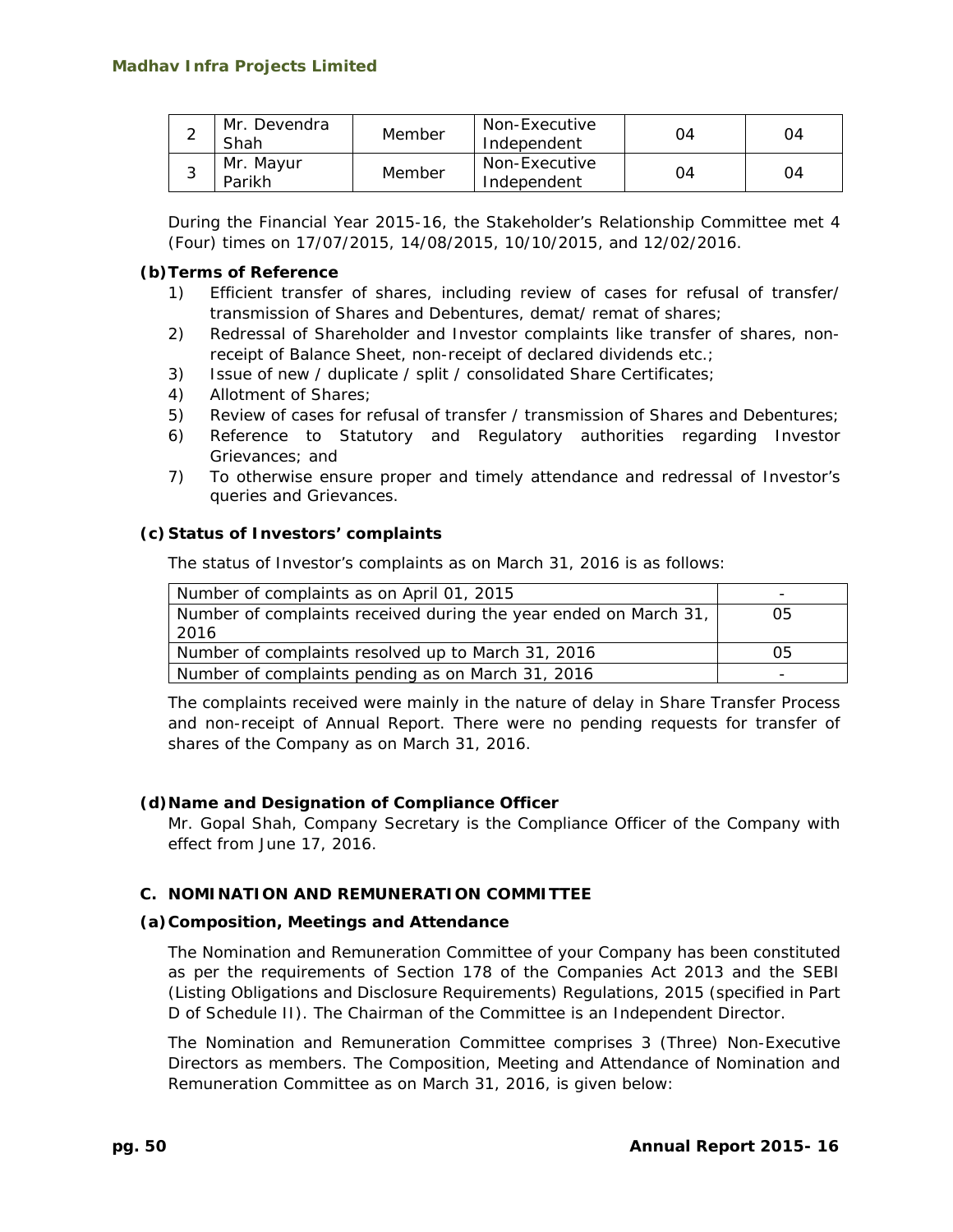| Sr.<br>No. | Name of the<br><b>Director</b> | Designation | Category                     | No. of<br><b>Meetings</b><br><b>Held</b> | <b>Meetings</b><br><b>Attended</b> |
|------------|--------------------------------|-------------|------------------------------|------------------------------------------|------------------------------------|
|            | Mr. Devendra<br>Shah           | Chairman    | Non-Executive<br>Independent | 02                                       | 02                                 |
|            | Mr. Nevil<br>Savjani           | Member      | Non-Executive<br>Independent | 02                                       | 02                                 |
| 3          | Mr. Mayur<br>Parikh            | Member      | Non-Executive<br>Independent | 02                                       | 02                                 |

During the Financial Year 2015-16, the Nomination and Remuneration Committee met 2 (Two) times on 17/07/2015 and 12/02/2016.

## **(b)Terms of Reference**

- 1) Formulation of the criteria for determining qualifications, positive attributes and independence of a director and recommend to the Board a policy, relating to the remuneration of the directors, key managerial personnel and other employees and carry our evaluation of every director's performance;
- 2) Formulation of criteria for evaluation of Independent Directors and the Board;
- 3) Devising a policy on Board diversity;
- 4) Identifying persons who are qualified to become directors and who may be appointed in senior management in accordance with the criteria laid down, and recommend to the Board their appointment and removal.

## **(c)Remuneration Policy**

Remuneration Policy of your Company has been designed to ensure that the level and composition of remuneration is reasonable and sufficient to attract, retain and motivate Directors/Employees of the quality required to run the Company successfully and Relationship of remuneration to performance is clear and meets appropriate performance bench marks. Remuneration policy of the Company has been uploaded on the Company's website and can be accessed at www.madhavcorp.com. Salient features of the policy on remuneration of executive and non-executive directors are as under:

## **1) Executive Directors:**

The Board of Directors in consultation with the Nomination and Remuneration Committee decides on the remuneration payable to the Managing Director / Whole Time Director. The total remuneration to the Managing Director comprises fixed component consisting of salary and perquisites in accordance with Company's policy and a profit linked incentive. The said remuneration is approved by the members in the Annual General Meeting the Company.

## **2) Non – Executive Directors:**

Non-Executive Directors are paid sitting fees for attending the Board and Committee meetings, plus the reimbursement of actual expense directly related to the travel and out of pocket expenses, if any, incurred by them.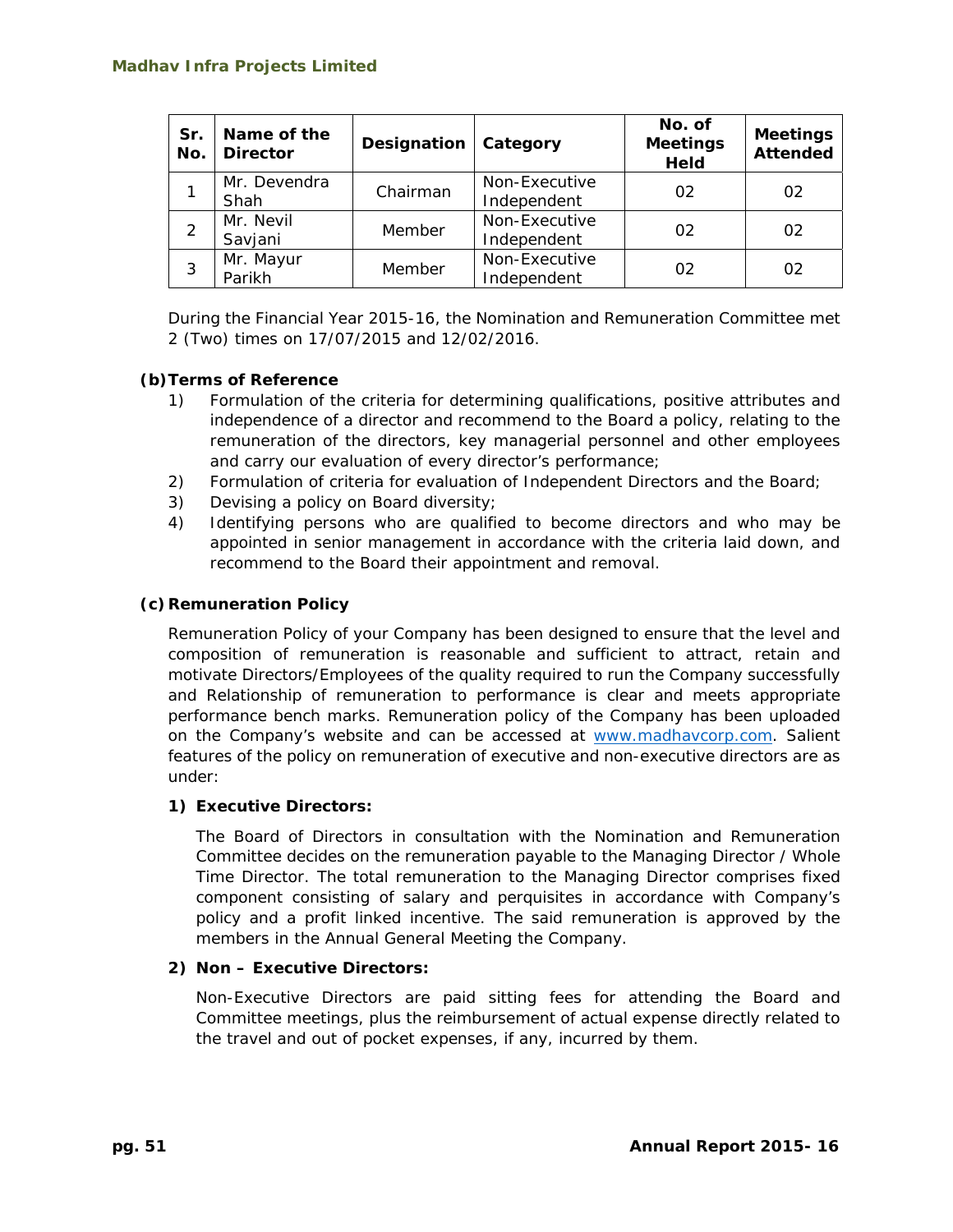| Name of<br>the<br><b>Director</b> | Salary/<br>Remuneration | Perquisites              | <b>Sitting</b><br><b>Fees</b> | Incent-<br>ive. | Total (Rs.) |
|-----------------------------------|-------------------------|--------------------------|-------------------------------|-----------------|-------------|
| Mr.<br>Amit                       | 42,00,000               | 500,000                  |                               | 300,000         | 50,00,000   |
| Khurana                           |                         |                          |                               |                 |             |
| Mrs.                              | 18,00,000               | 400,000                  |                               | 200,000         | 24,00,000   |
| Neelakshi                         |                         |                          |                               |                 |             |
| Khurana                           |                         |                          |                               |                 |             |
| Vineet<br>Mr.                     |                         | $\overline{\phantom{a}}$ | 30,000                        |                 | 30,000      |
| Rathi                             |                         |                          |                               |                 |             |
| Mr.<br>Mayur                      |                         | $\overline{\phantom{a}}$ | 30,000                        |                 | 30,000      |
| Parikh                            |                         |                          |                               |                 |             |
| Devendra<br>Mr.                   |                         | $\overline{\phantom{a}}$ | 30,000                        |                 | 30,000      |
| Shah                              |                         |                          |                               |                 |             |
| <b>Nevil</b><br>Mr.               |                         |                          | 30,000                        |                 | 30,000      |
| Savjani                           |                         |                          |                               |                 |             |
| Total (Rs.)                       | 60,00,000               | 9,00,000                 | 1,20,000                      | 500,000         | 75,20,000   |

**Details of remuneration and pecuniary benefits to the Directors during financial year 2015-16** 

The Company does engage Mr. Vineet Rathi for availing his professional services. The service provided by him are purely of professional nature and any professional fees paid are not considered material.

## **(d)Performance Evaluation**

In adherence of SEBI (Listing Obligations and Disclosure Requirements) Regulations, 2015, the Committee, in its Meeting held on February 12, 2016, has carried out the annual performance evaluation of Directors and Key Managerial Personnel. The Board of Directors also carried out annual performance evaluation of Independent Directors and Committees of the Board. Performance evaluation was carried out based on approved criteria such as adherence to ethical standards and code of conduct, constructive participation in Board Meetings, implementing good corporate governance practices etc. The Directors expressed their satisfaction with the evaluation process. *The independent directors also held separate meeting to review the performance of Non-independent Directors and overall performance of the board.* 

## **D. CORPORATE SOCIAL RESPONSIBILITY (CSR) COMMITTEE**

## **(a)Composition, Meetings and Attendance**

The Corporate Social Responsibility Committee of your Company has been constituted as per the requirements of Section 135 of the Companies Act 2013 read with the Companies (Corporate Social Responsibility Policy) Rules, 2014. The Chairman of the Committee is an Independent Director. The Corporate Social Responsibility policy of the Company is available on the website of the Company at www.madhavcorp.com.

The Corporate Social Responsibility Committee comprises 3 (Three) members of which 2 (Two) are Non-Executive Directors. The Company Secretary of the Company acts as Secretary to the Corporate Social Responsibility Committee. The Composition, Meeting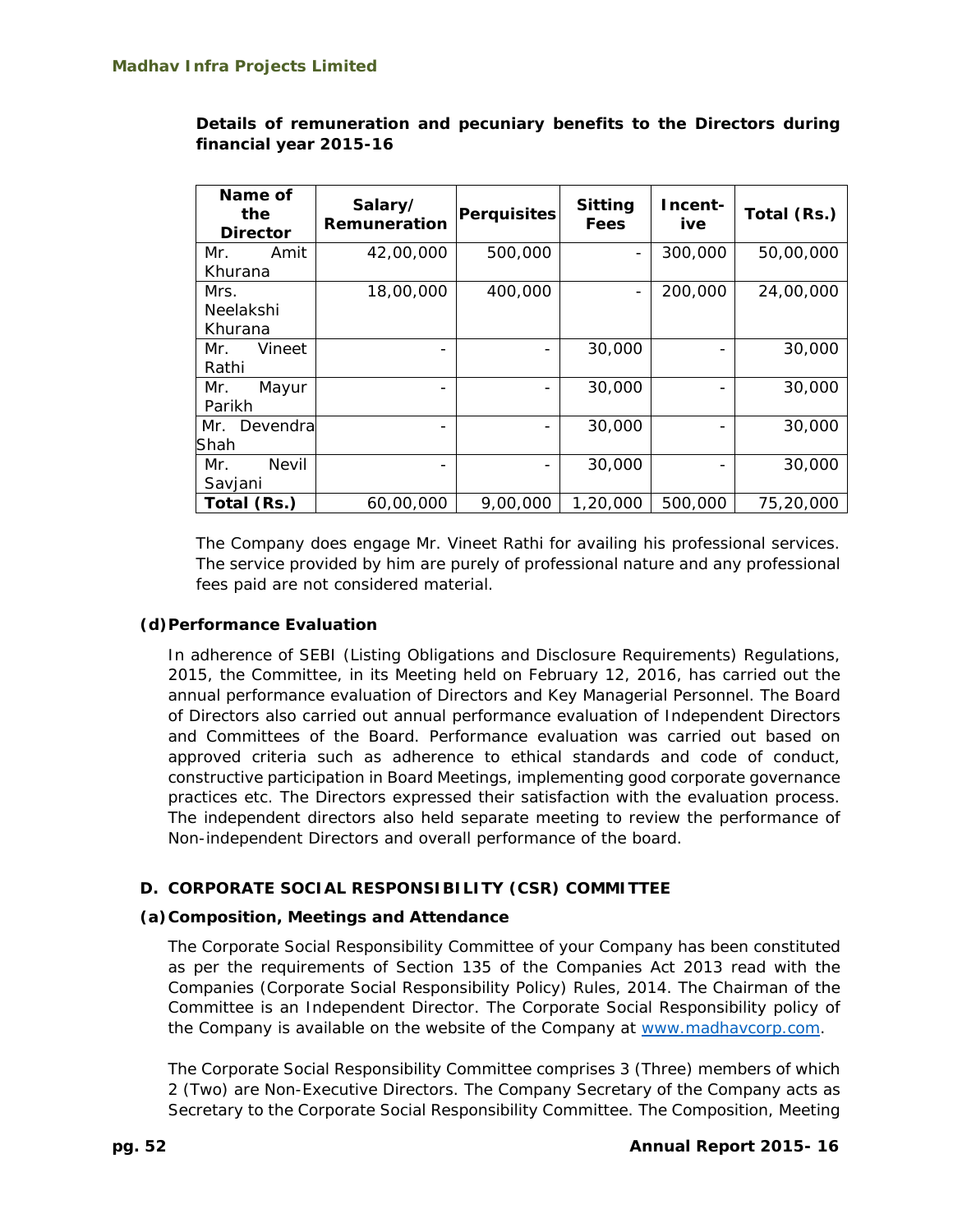and Attendance of Corporate Social Responsibility Committee as on March 31, 2016, is given below:

| Sr.<br>No. | Name of the<br><b>Director</b> | Designation | Category                               | No. of<br><b>Meetings</b><br>Held | <b>Meetings</b><br><b>Attended</b> |
|------------|--------------------------------|-------------|----------------------------------------|-----------------------------------|------------------------------------|
|            | Mr. Mayur<br>Parikh            | Chairman    | Non-Executive<br>Independent           | 01                                | 01                                 |
|            | Mrs. Neelakshi<br>Khurana      | Member      | Executive<br><b>Non</b><br>Independent | 01                                | 01                                 |
| 3          | Mr. Vineet<br>Rathi            | Member      | Non-Executive Non<br>-Independent      |                                   | 01                                 |

During the Financial Year 2015-16, the Corporate Social Responsibility Committee met 1 (One) times on 12/02/2016.

## **(b)Terms of Reference**

- 1) To review the existing CSR Policy and to make comprehensive so as to indicate the activities to be undertaken by the Company as specified in Schedule VII of the Companies Act, 2013
- 2) To provide guidance on various CSR activities to be undertaken by the Company and to monitor process.

## **5. GENERAL BODY MEETINGS**

The details of last three Annual General Meetings of the Company are as follows:

| <b>Financial</b> | Date-Time-Venue                                               |
|------------------|---------------------------------------------------------------|
| Year             |                                                               |
| 2014-15          | September 30, 2015 at 11.30 AM at Registered Office, Vadodara |
| 2013-14          | September 30, 2014 at 10.00 AM at Corporate Office, Vadodara  |
| 2012-13          | September 30, 2013 at 10.30 AM at Corporate Office, Vadodara  |

#### **Details of special resolutions passed in Previous Three AGMs.**

Details of the Special Resolutions passed in last three Annual General Meetings are as follow:

| <b>Financial</b> | <b>Particulars of Special Resolutions passed</b>                                                                             |  |  |
|------------------|------------------------------------------------------------------------------------------------------------------------------|--|--|
| Year             |                                                                                                                              |  |  |
| 2014-15          | 1. Appointment of Mr. Amit Khurana as Managing Director<br>2. To offer & Issue up to authorized Preference Shares Capital on |  |  |
|                  | preferential basis through Private Placement                                                                                 |  |  |
| 2013-14          | No Special Resolutions Passed                                                                                                |  |  |
| 2012-13          | No Special Resolutions Passed                                                                                                |  |  |

#### **6. MEANS OF COMMUNICATIONS**

#### **(a)Quarterly Results**

The Company publishes limited reviewed Un-audited financial results on a quarterly basis. In respect of the fourth quarter the Company publishes the Audited Financial results for the complete financial year. The results are published in Free Press and Lok Mitra in English and Gujarati Respectively.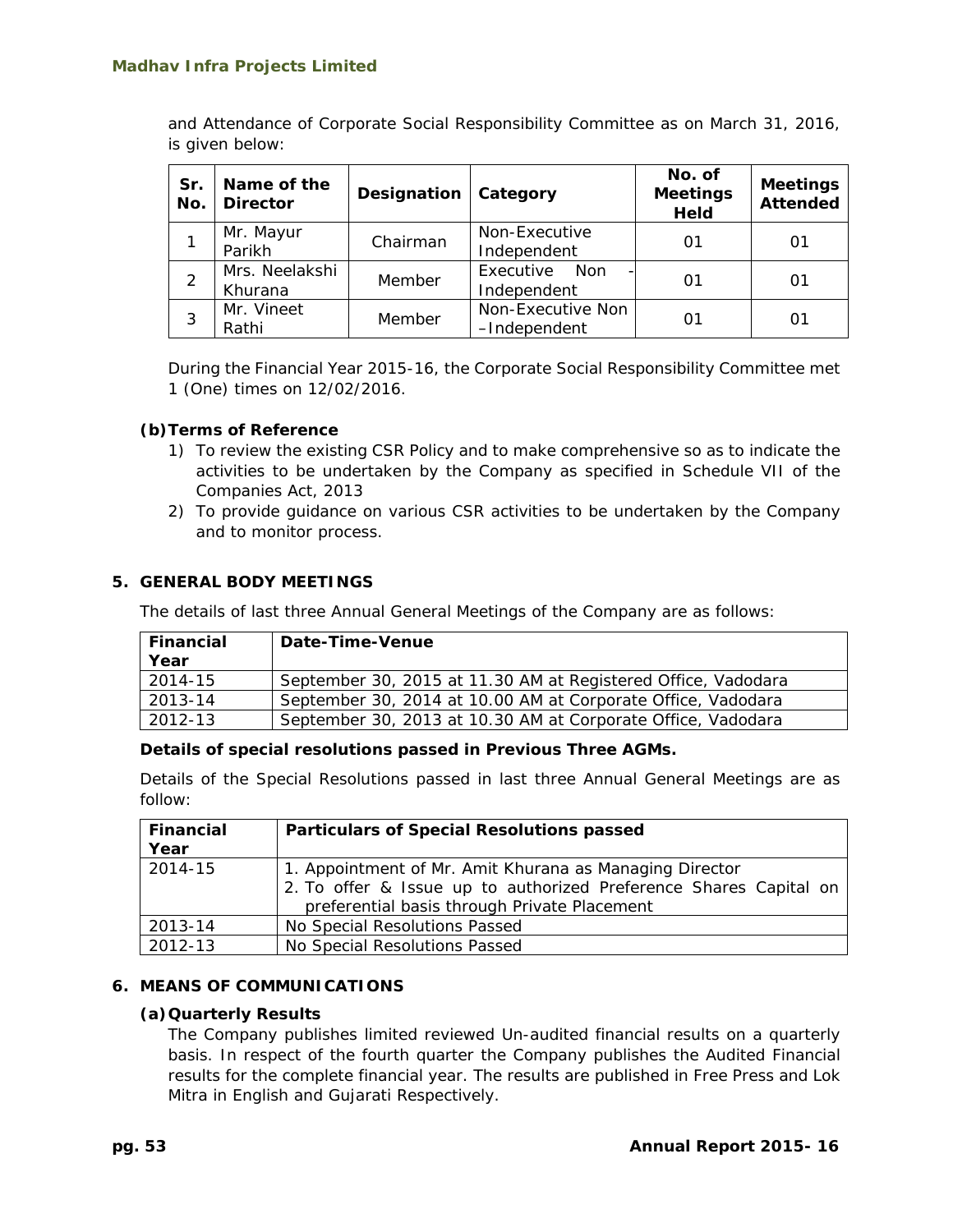#### **(b)Website, where displayed**

The Financial results and the official news releases are also placed on the website of the Company at www.madhavcorp.com in the "Investor" Section.

#### **(c)Official news release**

The Company regularly publishes an information update on its financial results and also displays official news releases in the "Investor" Sections.

#### **7. GENERAL SHAREHOLDER INFORMATION**

**(a)Annual General Meeting:** Date: September 30, 2016 Time: 05:00 P.M. Venue: S-2, B Wing, ICSI, Chinubhai Tower, Ashram Road, Ahmedabad – 380 009

#### **(b)Financial Year**

The Financial year of the Company starts from April 01 of a year and ends on March 31 of the following year.

#### **(c)Dividend**

The Board of Directors feel that it is prudent to plough back the profits for future growth of the Company and do not recommend any dividend for the year ended March 31, 2016.

The Company issued 1% Non – Cumulative Preference Shares during the year 2015- 16. Your Directors not recommended dividend for the period ended March 31, 2016.

#### **(d)Listing of Securities**

The Shares of the Company got listed on BSE from May 24, 2016.

#### **(e)Name and Address of Stock Exchanges at which the Company securities are listed**

The equity shares of the Company Listed at:

#### **1. Bombay Stock Exchange (BSE) Limited**

Phiroz Jeejeebhoy Towers, Dalal Street, Mumbai -400 001 Scrip Code: 539894, ISIN: INE631R01018

#### **2. Ahmedabad Stock Exchanges (ASE) Limited**

A-2, Kamdhenu Complex, Opp. Sahajanand College, Panjara Pol, Ambawadi, Ahmedabad, Gujarat – 380015

#### **(f) Payment of Listing Fees**

The Company has paid the annual listing fees for the year 2016-17.

**(g)In case the securities are suspended from trading, the Directors Report shall explain the reason thereof:**  Not Applicable

**(h)Registrar and Share Transfer Agents:** Satellite Corporate Services Private Limited B-302, Sony Apartment, Opp. ST. Jude High School, Off. Andheri- Kurla Road,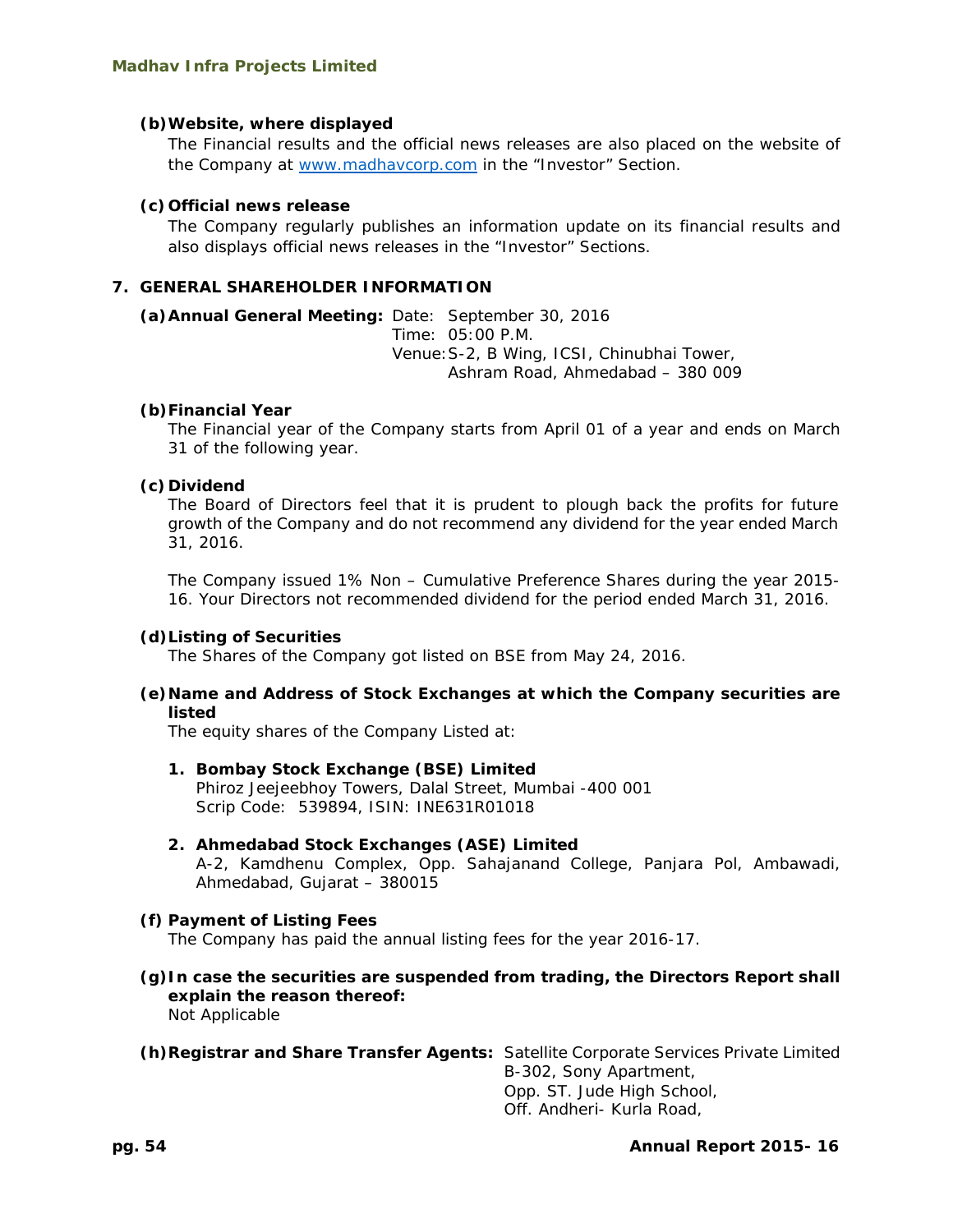Mumbai -400 072 Ph. 022 – 28520461/462 Email: service@satellitecorporate.com

#### **(i) Share Transfer System**

Trading in equity shares of the Company through recognized Stock Exchanges can be done only in dematerialized form. In case of shares held in physical form, the transferred share certificates duly endorsed are dispatched within 15 days from the date of receipt of documents, provided documents are valid and complete in all respects. In compliance of the relevant provisions of SEBI (Listing Obligations and Disclosure Requirements) Regulations, 2015, the share transfer system of the Company is audited every six months by a Practicing Company Secretary and a certificate to that effect is issued by him/her.

In case of request for dematerialization of shares, confirmation of dematerialization is sent to the respective depository *i.e.* National Securities Depository Limited (NSDL) or Central Depository Services (India) Limited (CDSL), expeditiously.

| Shareholding of<br><b>Nominal Value</b><br>of Rs. 10/-<br>each | Share-<br>holders        | ℅<br>Οf<br>Total<br><b>Share</b><br>$\blacksquare$<br>holders | No. of<br><b>Shares</b> | <b>Nominal</b><br>Value (Rs.) | $\%$<br>Οf<br><b>Nominal</b><br>Value |
|----------------------------------------------------------------|--------------------------|---------------------------------------------------------------|-------------------------|-------------------------------|---------------------------------------|
| Up to 5000                                                     | 539                      | 97.82                                                         | 292,300                 | 29,23,000                     | 4.57                                  |
| $5,001 - 10,000$                                               | $\overline{\phantom{0}}$ |                                                               |                         |                               |                                       |
| $10,001 - 50,000$                                              | 2                        | 0.36                                                          | 50,000                  | 500,000                       | 0.78                                  |
| 50,001 -100,000                                                | 4                        | 0.73                                                          | 361,513                 | 36, 15, 130                   | 5.64                                  |
| 100,001 & above                                                | 6                        | 1.09                                                          | 57,01,911               | 5,70,19,110                   | 89.01                                 |
| Total                                                          | 551                      | 100.00                                                        | 64,05,724               | 6,40,57,240                   | 100.00                                |

## **(j) Distribution of Shareholding as on March 31, 2016**

## **(k)Shareholding Pattern as on March 31, 2016**

| Category                | No. of              | <b>No. of Shares</b> | % of Total   |
|-------------------------|---------------------|----------------------|--------------|
|                         | <b>Shareholders</b> | Held                 | Shareholding |
| Promoter                | 8                   | 4709474              | 73.52        |
| Banks/FI                | -                   | -                    |              |
| Insurance               |                     |                      |              |
| Companies               |                     |                      |              |
| Mutual Funds            |                     |                      |              |
| <b>Bodies Corporate</b> | 4                   | 1170950              | 18.28        |
| Resident<br><b>Non</b>  |                     |                      |              |
| Indians                 |                     |                      |              |
| Public                  | 539                 | 525300               | 8.20         |
| Total                   | 551                 | 6405724              | 100.00       |

## **(l) The shareholding of Directors as on the March 31, 2016 is as under:**

| Sr. No. | Name of the Director  | Shareholding | Percentage<br>$\%$ |
|---------|-----------------------|--------------|--------------------|
|         | Nr. Amit Khurana      | 119781       |                    |
|         | Mr. Neelakshi Khurana | 201078       |                    |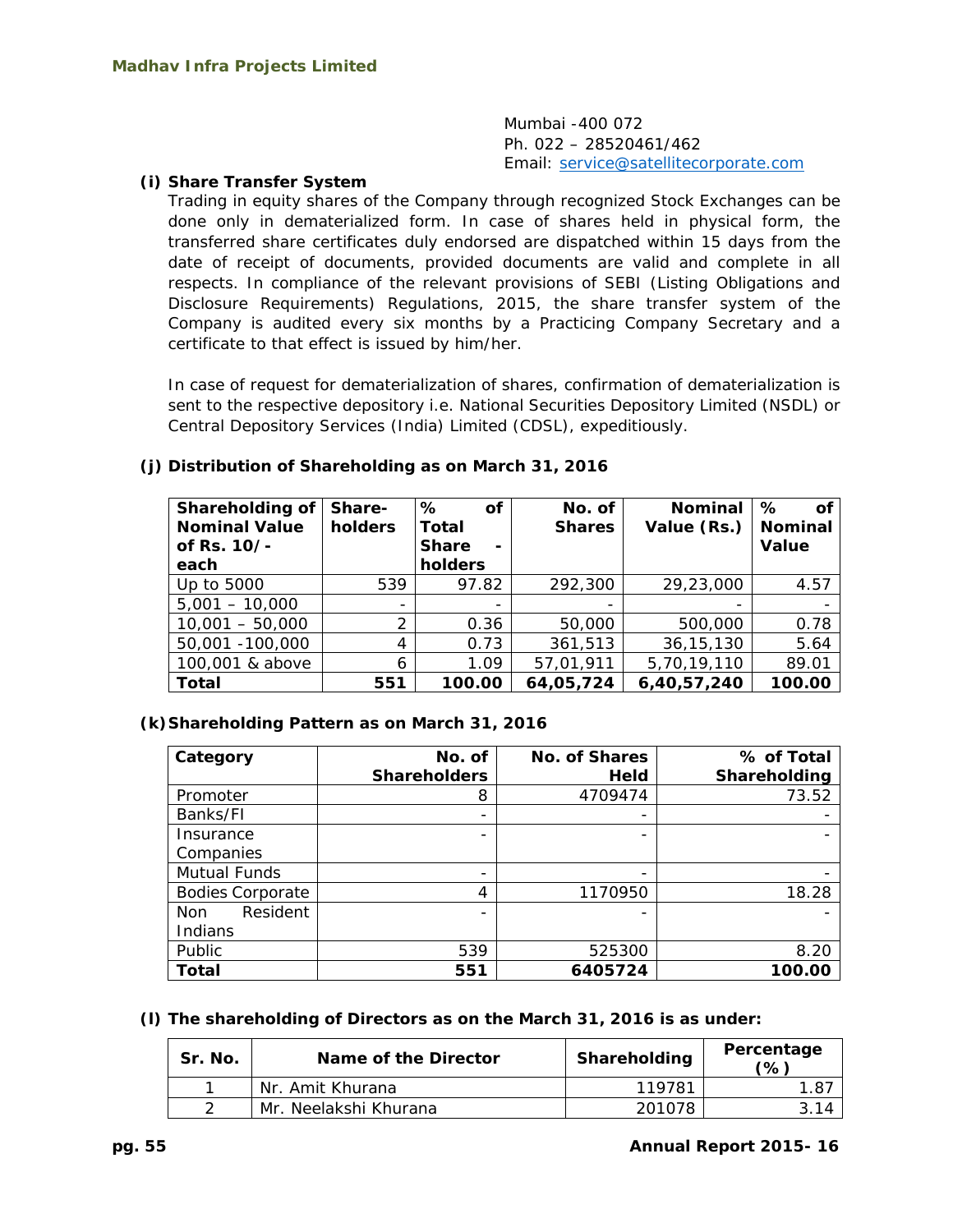| ີ | Mr. Vineet Rathi  | Nil | Nil |
|---|-------------------|-----|-----|
|   | Mr. Mavur Parikh  | Nil | Nil |
| 5 | Mr. Devendra Shah | Nil | Nil |
|   | Mr. Nevil Saviani | Nil | Nil |

#### **(m)Dematerialization status as on March 31, 2016**

The shares of the Company was in physical form, as the Securities has been listed in BSE on May 24, 2016. The Dematerialization of Shares under process by your Company.

#### **(n)Outstanding GDRs/ADRs/Warrants or any Convertible instruments**

There are no Outstanding GDRs/ADRs/Warrants or any Convertible instruments as on March 31, 2016.

#### **(o)Address for Correspondence with the Company :**

The Company Secretary **Madhav Infra Projects Limited**  Madhav House, Plot No.-04, Nr. Panchratna Building, Subhanpura, Vadodara – 390 023, GJ. Tel. Fax – 0265 -2290722 Email – gopal.shah@madhavcorp.com

## **(p)Nomination Facility**

Provision of Section 72 of the Companies Act, 2013 read with rule 19(1) of the rules made thereunder extends nomination facility to individuals holding shares in the physical form. To help the legal heirs/ successors get the shares transmitted in their favour, shareholder(s) are requested to furnish the particulars of their nomination in the prescribed Nomination Form. Shareholder(s) holding shares in Dematerialized form are requested to register their nominations directly with their respective DPs.

#### **8. OTHER DISCLOSURES**

#### **(a)Disclosure on materially significant related party transactions**

There were some related party transactions during the Financial Year 2015-16 and the same do not have potential conflict with the interest of the Company at large. The details of related party transactions as per AS – 18 are included in the notes to the accounts.

## **(b)Details of non-compliance with regard to capital markets during last three years**

The Company has complied with all the requirements of Listing Regulations and Guidelines prescribed by the Securities and Exchange Board of India (SEBI) as amended time to time.

There were no penalties imposed nor strictures passed on the Company by the Stock Exchanges, SEBI or any other Statutory Authority on any matter related to Capital Markets during last year.

#### **(c)Disclosure of Accounting Treatment**

There is no deviation in following the treatments prescribed in any Accounting Standard in preparation of financial statements for the year 2015-16.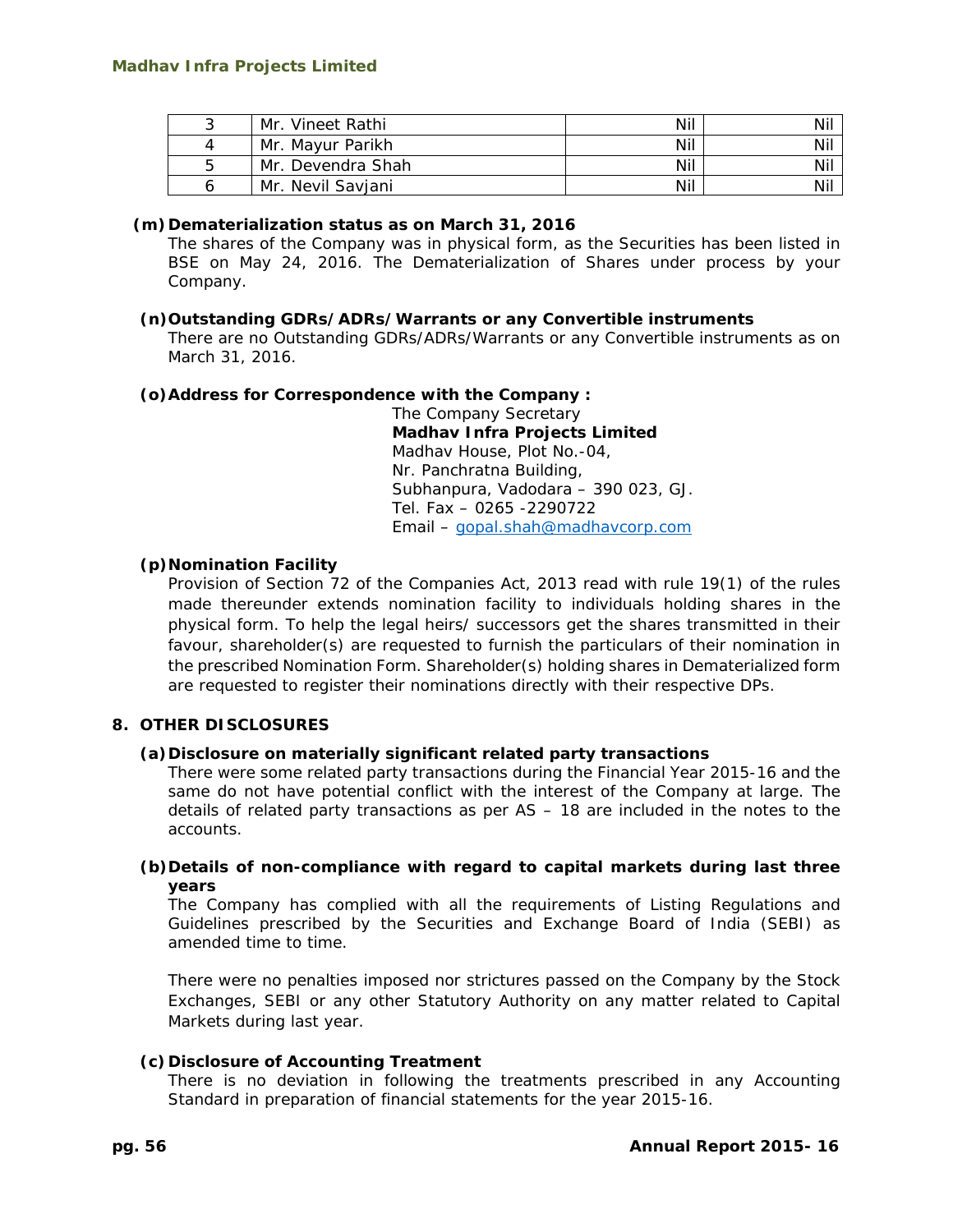**(d)Details of establishment of vigil mechanism, Whistle Blower Policy and affirmation that no personnel has been denied access to the Audit Committee**  The Company has adopted Whistle Blower Policy. The details in this regard have been mentioned in the Board's Report forming part of this Annual Report.

No person has been denied access to the Audit Committee for any grievance.

**(e)Details of compliance with mandatory requirements and adoption of the nonmandatory requirements** 

The Company has fully complied with the mandatory requirements of SEBI (Listing Obligations and Disclosure Requirements) Regulations, 2015.

**(f) Disclosure of compliance of regulation 17 to 27 and clauses (b) to (i) of sub regulation (2) of regulation 46** 

The Company has complied with all the mandatory requirements specified in Regulations 17 to 27 and clauses (b) to (i) of sub–regulation (2) of Regulation 46 of the SEBI (Listing Obligations and Disclosure Requirements) Regulations, 2015.

**(g)Disclosures with respect to Demat suspense account/ unclaimed suspense account** 

The Company does not have any shares in the Demat suspense account or unclaimed suspense account.

**(h)Compliance certificate from either the auditors or practicing company secretaries regarding compliance of conditions of corporate governance**  The Certificate from the Statutory Auditors of the Company regarding compliance of conditions of corporate governance is annexed with the Directors' Report and forms an integral part of the Annual Report.

## **For and on behalf of the Board of Directors**

**Date:** August 14, 2016 **Amit Khurana** *Amit Khurana* **Amit Khurana Amit Khurana Place:** Vadodara **Chairman and Managing Director** Chairman and Managing Director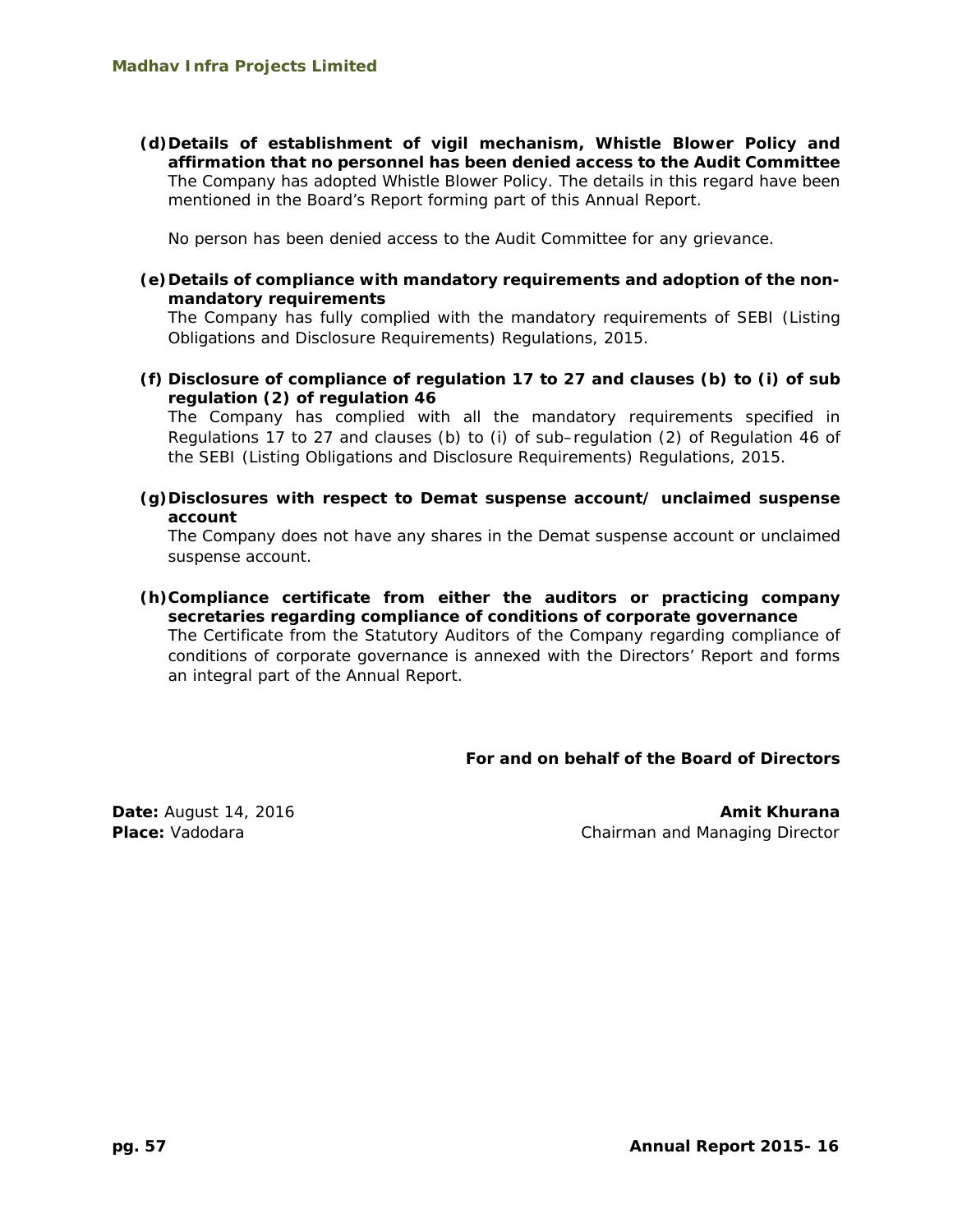## **CEO AND CFO CERTIFICATE**

We hereby certify that:

- a) We have reviewed financial statements and the cash flow statement for the Financial Year ended March 31, 2016 and that to the best of our knowledge and belief:
	- i. these statements do not contain any materially untrue statement or omit any material fact or contain statements that might be misleading;
	- ii. these statements together present a true and fair view of the Company's affairs and are in compliance with existing accounting standards, applicable laws and regulations.
- b) There are, to the best of our knowledge and belief no transactions entered into by the Company during the year which are fraudulent, illegal or violation of the Company's code of conduct.
- c) We accept responsibility for establishing and maintaining internal controls for financial reporting and that we have evaluated the effectiveness of internal control systems of the company pertaining to financial reporting and we have disclosed to the auditors and the Audit Committee, deficiencies in the design or operation of such internal controls, if any, of which we are aware and the steps we have taken or propose to take to rectify these deficiencies.
- d) We have indicated to the Auditors and the Audit Committee that there are no:
	- iii. significant changes in internal control over financial reporting during the year;
	- iv. significant changes in accounting policies during the year and that the same have been disclosed in the notes to the financial statements; and
	- v. instances of significant fraud of which we have become aware and the involvement therein, if any, of the management or an employee having significant role in the company's internal control system over financial reporting.
- *e) We further declare that all Board Members and senior management personal have affirmed compliance with the Code of Conduct and Ethics for the year ended on March 31, 2016.*

**Date:** August 14, 2016 **Amit Khurana** *Amit Khurana* **Amit Khurana Amit Khurana Place:** Vadodara **CEO & Chairman and Managing Director**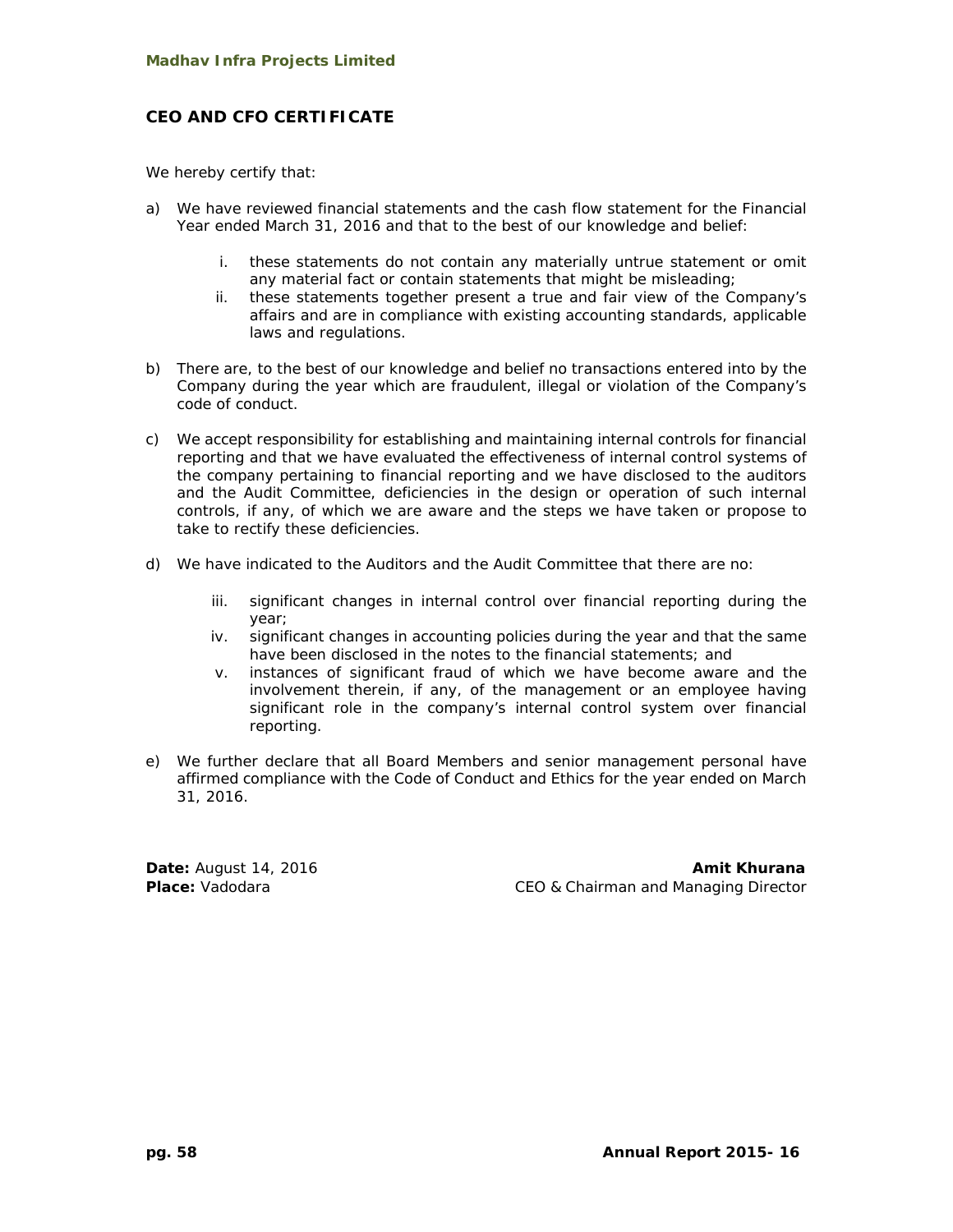# **Independent Auditor's Report**

## **To, The Members of Madhav Infra Projects Ltd.**

## **Report on the Standalone Financial Statements**

We have audited the accompanying standalone financial statements of M/s Madhav Infra Projects Limited ("the company"), which comprise the Balance Sheet as at 31st March 2016, the Statement of Profit and Loss for the year then ended, and a summary of the significant accounting policies and other explanatory information.

## **Management's Responsibility for the Standalone Financial Statements**

The Company's Board of Directors is responsible for the matters stated in section 134(5) of the Companies Act, 2013 ("the Act") with respect to preparation of these standalone financial statements that give a true and fair view of financial position, financial performance of the company in accordance with the accounting principles generally accepted in India, including Accounting Standards specified under section 133 of the Act, read with Rule 7 of the Companies (Accounts) Rules, 2014. This responsibility also includes maintenance of adequate accounting records in accordance with the provisions of the Act for safeguarding the assets of the company and for preventing and detecting frauds and other irregularities; selection and application of appropriate accounting policies; making judgments and estimates that are reasonable and prudent; and design, implementation and maintenance of adequate internal financial controls, that were operating effectively for ensuring the accuracy and completeness of the accounting records, relevant to the preparation and presentation of financial statements that give a true and fair view and are free from material misstatement, whether due to fraud or error.

## **Auditors' Responsibility**

Our responsibility is to express an opinion on these standalone financial statements based on our audit.

We have taken into account the provision of the Act, the accounting and auditing standards and the matters which are required to be included in the audit report under provision of the Act and Rules made thereunder.

We conducted our audit in accordance with the Standards on Auditing specified under Section 143(10) of the Act. Those Standards require that we comply with the ethical requirements and plan and perform the audit to obtain reasonable assurance about whether the financial statements are free from material misstatement. An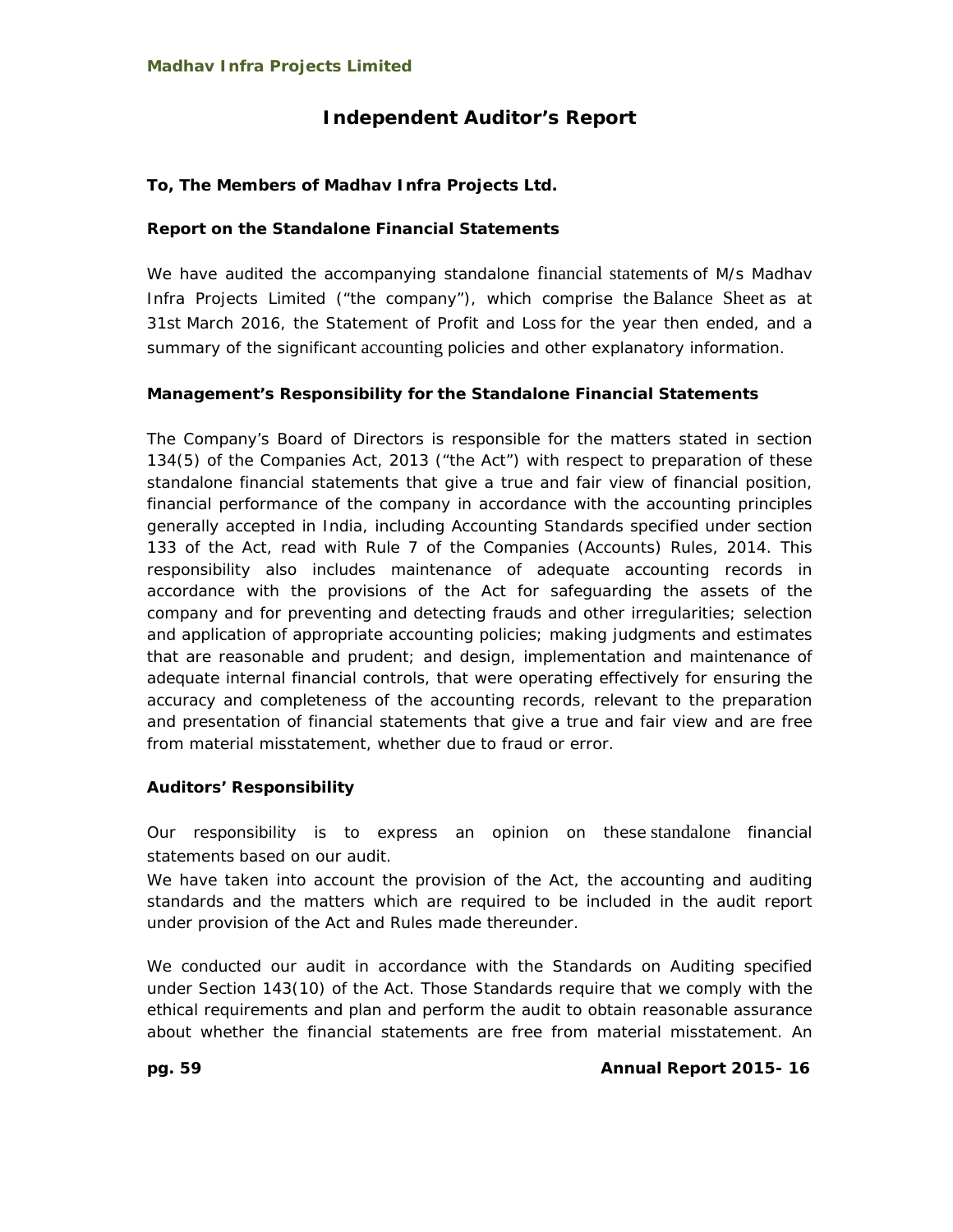audit involves performing procedures to obtain audit evidence about the amounts and the disclosures in the financial statements. The procedures selected depend on the auditor's judgment, including the assessment of the risks of material misstatement of the financial statements, whether due to fraud or error. In making those risk assessments, the auditor considers the internal financial control relevant to the Company's preparation and fair presentation of the financial statements that give a true and fair view in order to design audit procedures that are appropriate in the circumstances, An audit also includes evaluating the appropriateness of accounting policies used and the reasonableness of the accounting estimates made by the Company's Director, as well as evaluating the overall presentation of the financial statement.

We believe that the audit evidence we have obtained is sufficient and appropriate to provide a basis for our audit opinion on the standalone financial statements.

## **Opinion**

In our opinion and to the best of our information and according to the explanations given to us, the aforesaid standalone financial statements give the information required by the Act in the manner so required and give true and fair view in conformity with the accounting principles generally accepted in India, of the state of affairs of the Company as at 31st March 2016 and its profit and its cash flow for the year ended on that date.

## **Report on Other Legal and Regulatory Requirements**

As required by the Companies (Auditor's Report) Order, 2016 ("the Order") issued by the Central Government of India in terms of sub-section (11) of section 143 of the Act, we give in the Annexure A, a statement on the matters specified in the paragraph 3 and 4 of the order.

As required by Section 143 (3) of the Act, we report that:

We have sought and obtained all the information and explanations which to the best of our knowledge and belief were necessary for the purposes of our audit.

In our opinion, proper books of account as required by law have been kept by the Company so far as it appears from our examination of those books.

The Balance Sheet, the Statement of Profit and Loss dealt with by this report are in agreement with the books of account.

(a) In our opinion, the aforesaid standalone financial statements comply with the Accounting Standards specified under Section 133 of the Act, read with Rule 7 of the Companies (Accounts) Rules, 2014;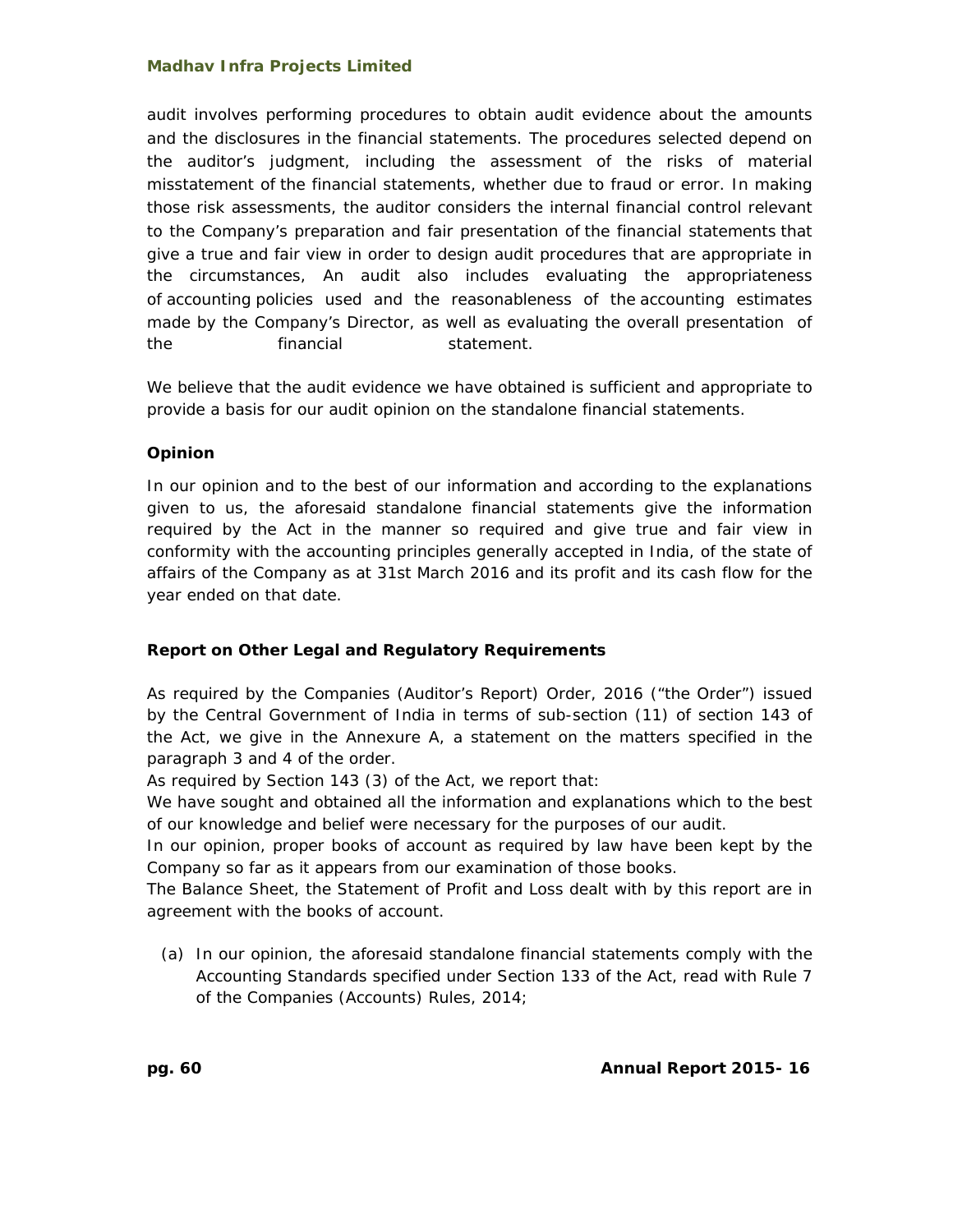- (b) On the basis of the written representations received from the directors as on 31<sup>st</sup> March, 2016 taken on record by the Board of Directors, none of the directors is disqualified as on 31 March 2016 from being appointed as a director in terms of Section 164 (2) of the Act; and
- (c) With respect to the adequacy of the internal financial controls over financial reporting of the company and operating effectiveness of such controls, refer to our separate report in "Annexure B" and
- (d) With respect to the other matters to be included in the Auditor's Report in accordance with Rule 11 of the Companies (Audit and Auditors) Rules, 2014, in our opinion and to the best of our information and according to the explanations given to us:
	- i. The Company has disclosed the impact of pending litigations on its financial position in its financial statements.
	- ii. The Company has made provision, as required under the applicable law or accounting standards, for material foreseeable losses, if any, on long-term contracts including derivative contracts.
- iii. The Company does not have any unclaimed/unpaid dividend outstanding for more than seven years. Hence, there is no liability to transfer such funds to the Investor Education and Protection Fund by the Company.

For, **Bhagat & Co. Chartered Accountants**  Firm Reg. No.127250W

PLACE: Ahmedabad **PLACE: Partner** 

 Shankar Bhagat DATE: 10/06/2016 Membership No.: 52725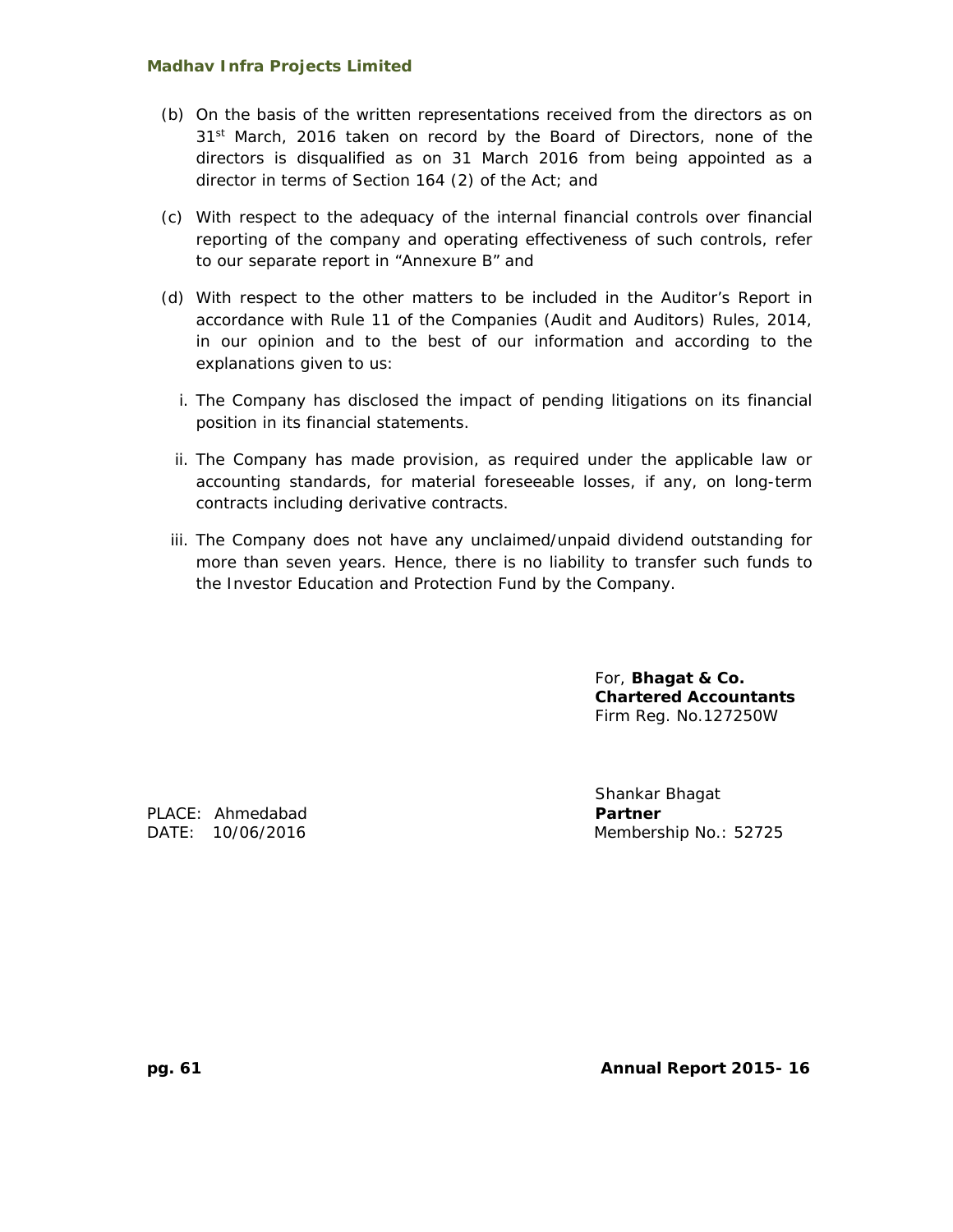The Annexure referred to in our Independent Auditors' Report to the members of the Company on the standalone financial statements for the year ended 31<sup>st</sup> March 2016, we report that:

- (i) (a) The Company has maintained proper records showing full particulars, including quantitative details and situation of fixed assets.
	- (b) Fixed assets have been physically verified by the management during the year and as informed, material discrepancies were not identified on such verification.
	- (c) The title deeds of immovable properties of the company are in name of the company.
- (ii) (a) As explained to us, the inventories of finished and semi-finished goods and raw material at works (except stocks lying with the third parties and in transit, confirmation / subsequent receipt have been obtained in respect of such inventory) have been physically verified by the Management at reasonable intervals.
	- (b) In our opinion, the procedures of physical verification of Inventory followed by the Management are reasonable and adequate in relation to the size of the company and the nature of its business.
	- (c) On the basis of our examination of the inventory records, in our opinion, the Company is maintaining proper records of Inventory. The discrepancies noticed on physical verification of inventory as compared to book records were not material.
- (iii) Company has not granted any loans, secured or unsecured to companies, firms or other parties covered in the register maintained under section 189 of Companies Act.
	- (a) Not Applicable
	- (b) Not Applicable
- (iv) The company has complied with the provisions of section 185 and 186 of the companies Act, 2013, in respect of loans, investments, guarantee and security.
- (v) In our opinion and according to information and explanation given to us, the company has complied with the provision of section 73 to 76 or any other relevant provisions of the Companies Act, 2013 and Companies (Acceptance of Deposits) Rules, 2014 with regard to deposits from public. No order has been passed by Company Law Board or national company law tribunal or Reserve Bank of India or any court or any tribunal in this regard.
- (vi) We have broadly reviewed the books of accounts relating to materials, labor and other items of cost maintained by company pursuant to rules made by Central Government for the maintenance of cost record under sub-section (I) of section 148 of the Companies Act, 2013 and we are of the opinion that prima facie the prescribed accounts and records have been made and maintained.
- (vii) (a) According to the information and explanations given to us and on the basis of our examination of the records of the Company, no undisputed amount payable in respect of provident fund, employees' state insurance, income tax, sales-tax, wealth tax, service tax, duty of customs, duty of excise, value added tax or cess and any other statutory dues with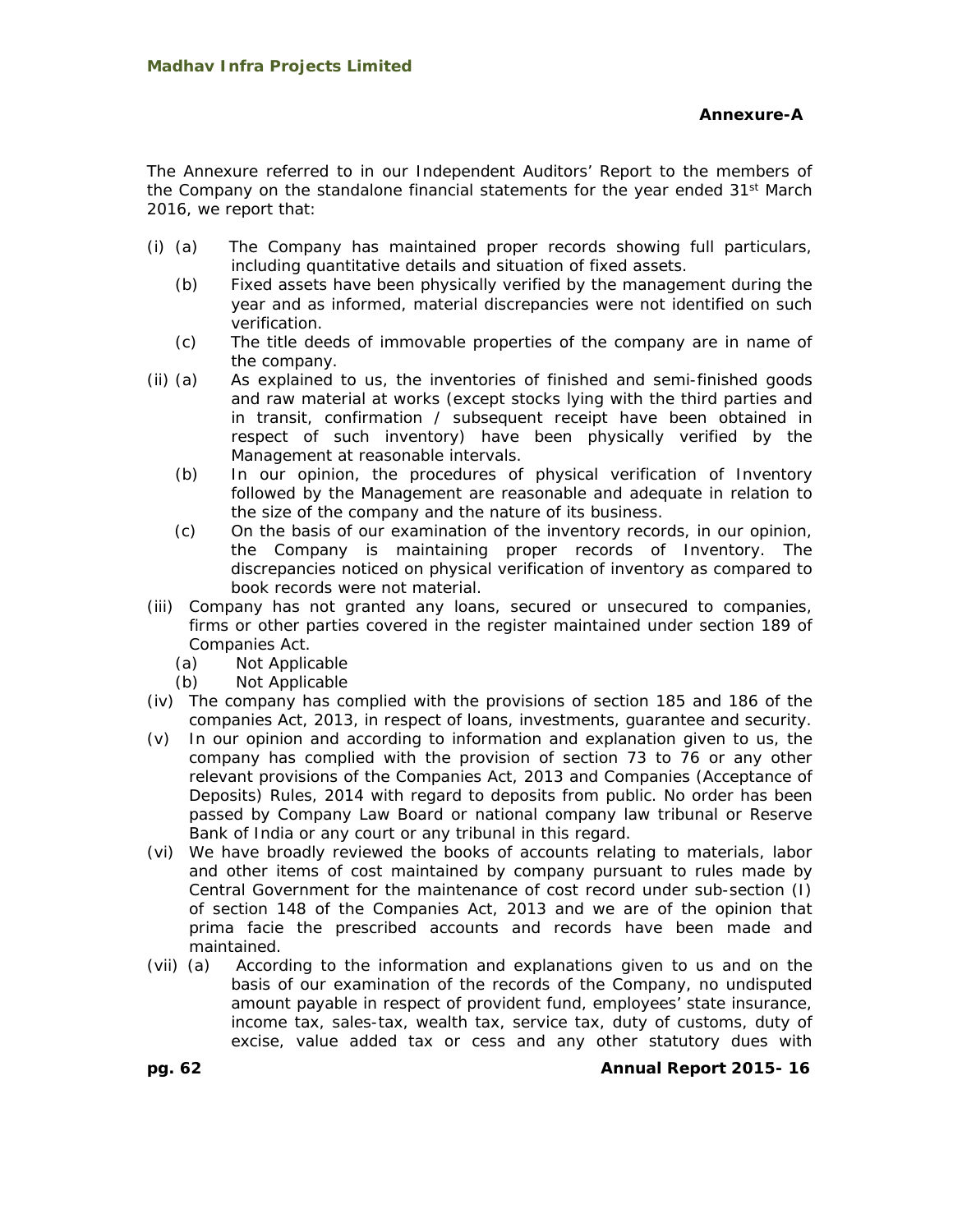appropriate authorities were in arrears as at 31st March 2016 for period of more than six months from the date they become payable.

(b) The details of dues of income tax or sales tax or service tax or duty of custom or duty of excise or value added tax ,not deposited on account of dispute are tabulated below:

| <b>Statute</b> | Name of the   Nature of the   Amount (Rs.)<br>Dues |  | Period to which   Forum<br>the<br>amount | where<br>dispute<br>pending | the |  |  |
|----------------|----------------------------------------------------|--|------------------------------------------|-----------------------------|-----|--|--|
|                |                                                    |  | relates                                  |                             |     |  |  |
| <b>NIL</b>     |                                                    |  |                                          |                             |     |  |  |

- (viii) In our opinion and according to the information and explanations given to us, the Company has not defaulted in repayment of loans or borrowing to financial institution, bank, Government.
- (ix) In our opinion and according to the information given to us, the term loan raised by company during the year has been applied for the purpose for which it was raised.
- (x) According to the information and explanations given to us, no material fraud on or by the Company has been noticed or reported during the course of our audit.
- (xi) In our opinion and according to the information and explanations given to us, the Company has paid managerial remuneration in accordance with the requisite approvals mandated by the provisions of section 197 read with Schedule V to the company Act.
- (xii) In our opinion and according to the information and explanations given to us, the Company has disclosed the details of all transactions with the related parties, in compliance with sections 177 and 188 of Companies Act, 2013, in the financial statements, as required by the applicable accounting standard.
- (xiii) In our opinion and according to the information given to us, the company has made preferential allotment during the year under review, in compliance with section 42 of the Companies Act, 2013. The fund raised by the company during the year has been applied for the purpose for which it was raised.
- (xiv) The company has not entered into any non-cash transactions with directors or persons connected with him.
- (xv) The company is not required to be registered under section 45-IA of the Reserve Bank of India Act, 1934.

For, **Bhagat & Co. Chartered Accountants** Firm Reg. No.127250W

 Shankar Bhagat DATE: 10/06/2016 Membership No.: 52725

PLACE: Ahmedabad **PLACE: Partner** 

**pg. 63 Annual Report 2015- 16**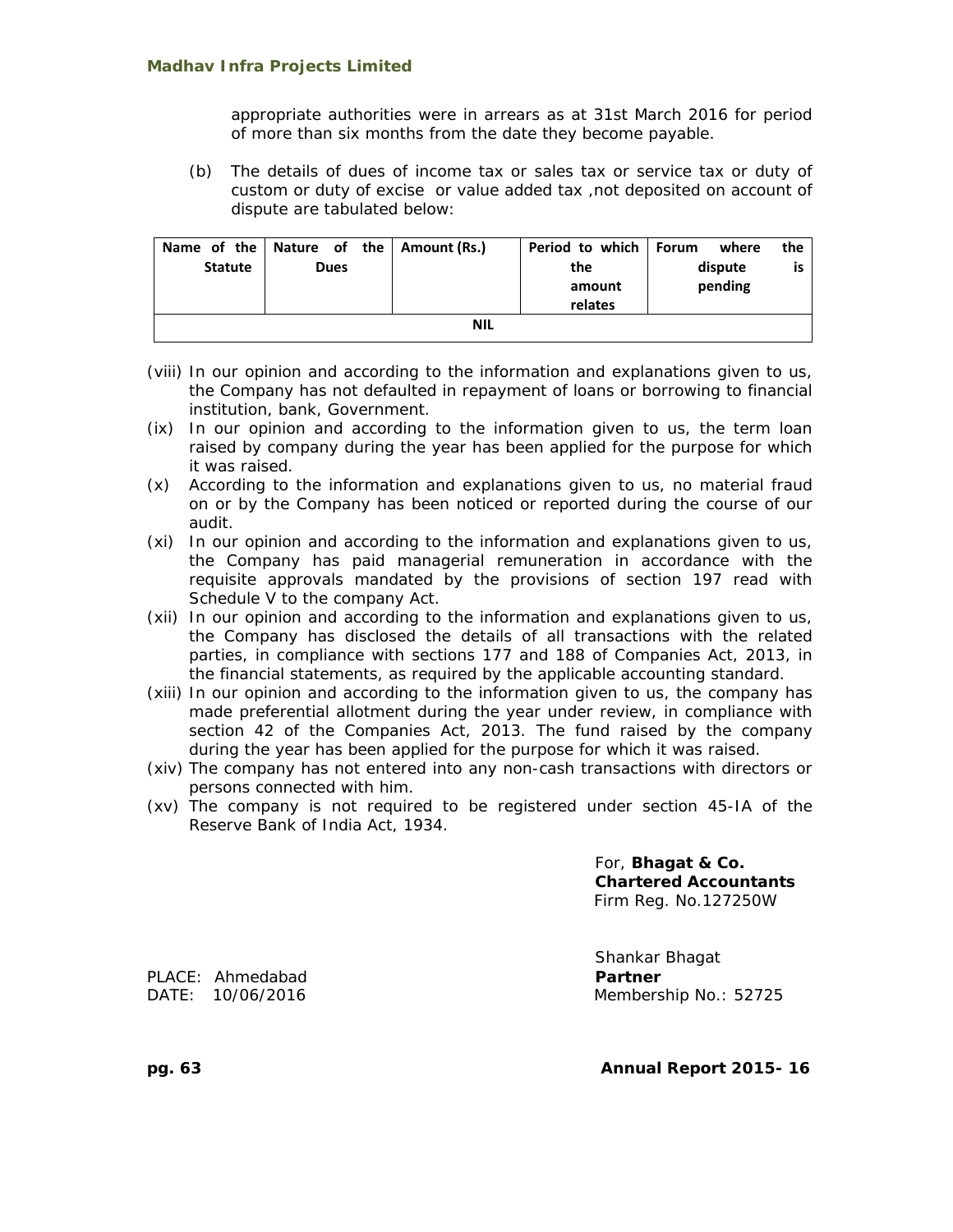## **Report on the Internal Financial Controls under Clause (i) of Sub-section 3 of Section 143 of the Companies Act, 2013 ("the Act")**

We have audited the internal financial controls over financial reporting of Madhav Infra Projects Ltd. ("the Company") as of 31 March 2016 in conjunction with our audit of the standalone financial statements of the Company for the year ended on that date.

## **Management's Responsibility for Internal Financial Controls**

The Company's management is responsible for establishing and maintaining internal financial controls based on the internal control over financial reporting criteria established by the Company considering the essential components of internal control stated in the Guidance Note on Audit of Internal Financial Controls over Financial Reporting issued by the Institute of Chartered Accountants of India ('ICAI'). These responsibilities include the design, implementation and maintenance of adequate internal financial controls that were operating effectively for ensuring the orderly and efficient conduct of its business, including adherence to company's policies, the safeguarding of its assets, the prevention and detection of frauds and errors, the accuracy and completeness of the accounting records, and the timely preparation of reliable financial information, as required under the Companies Act, 2013.

## **Auditors' Responsibility**

Our responsibility is to express an opinion on the Company's internal financial controls over financial reporting based on our audit. We conducted our audit in accordance with the Guidance Note on Audit of Internal Financial Controls over Financial Reporting (the "Guidance Note") and the Standards on Auditing, issued by ICAI and deemed to be prescribed under section 143(10) of the Companies Act, 2013, to the extent applicable to an audit of internal financial controls, both applicable to an audit of Internal Financial Controls and, both issued by the Institute of Chartered Accountants of India. Those Standards and the Guidance Note require that we comply with ethical requirements and plan and perform the audit to obtain reasonable assurance about whether adequate internal financial controls over financial reporting was established and maintained and if such controls operated effectively in all material respects.

Our audit involves performing procedures to obtain audit evidence about the adequacy of the internal financial controls system over financial reporting and their operating effectiveness. Our audit of internal financial controls over financial reporting included obtaining an understanding of internal financial controls over financial reporting, assessing the risk that a material weakness exists, and testing and evaluating the design and operating effectiveness of internal control based on the assessed risk.

The procedures selected depend on the auditor's judgment, including the assessment of the risks of material misstatement of the financial statements, whether due to fraud or error. We believe that the audit evidence we have obtained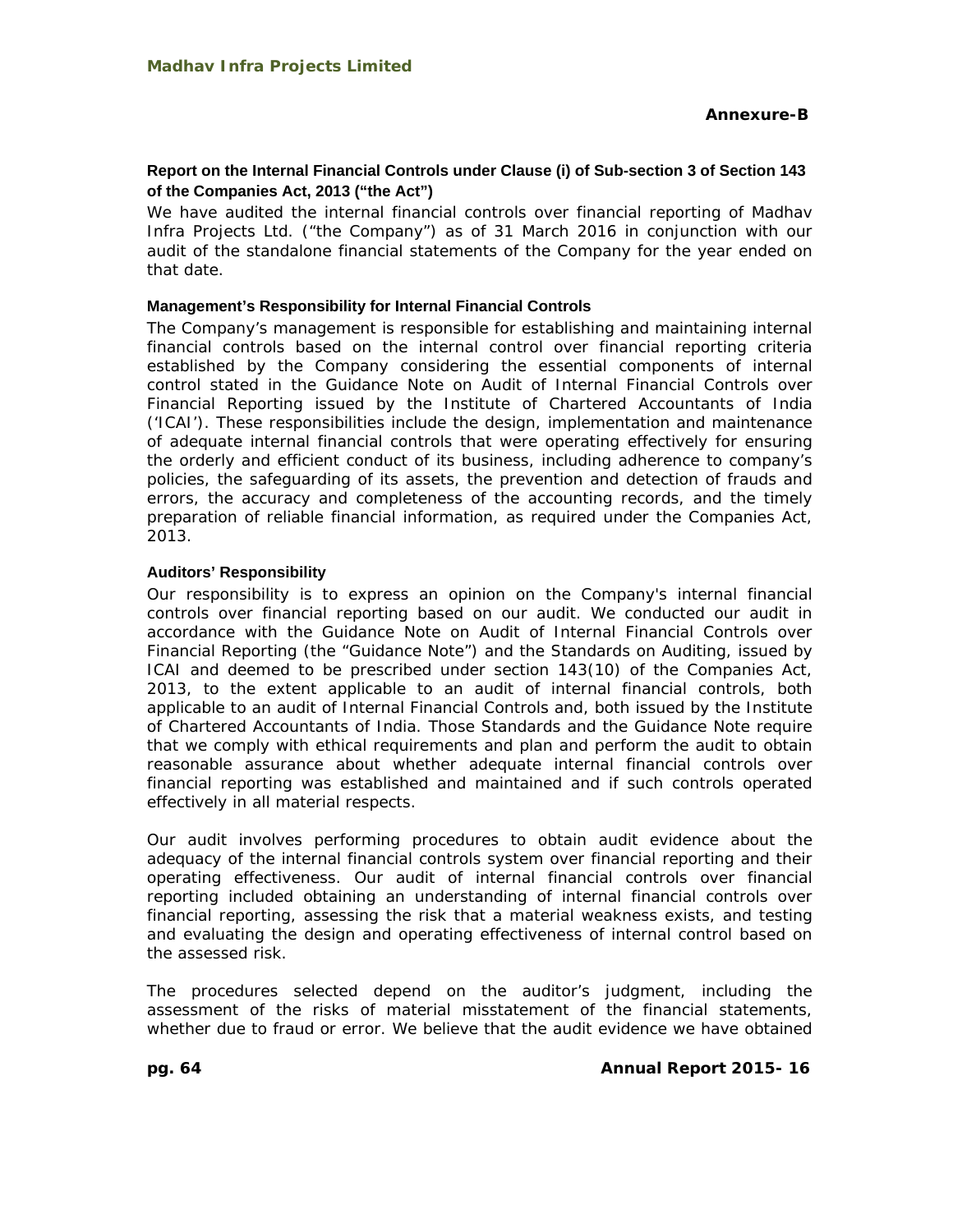is sufficient and appropriate to provide a basis for our audit opinion on the Company's internal financial controls system over financial reporting.

#### **Meaning of Internal Financial Controls over Financial Reporting**

A company's internal financial control over financial reporting is a process designed to provide reasonable assurance regarding the reliability of financial reporting and the preparation of financial statements for external purposes in accordance with generally accepted accounting principles. A company's internal financial control over financial reporting includes those policies and procedures that (1) pertain to the maintenance of records that, in reasonable detail, accurately and fairly reflect the transactions and dispositions of the assets of the company; (2) provide reasonable assurance that transactions are recorded as necessary to permit preparation of financial statements in accordance with generally accepted accounting principles, and that receipts and expenditures of the company are being made only in accordance with authorisations of management and directors of the company; and (3) provide reasonable assurance regarding prevention or timely detection of unauthorised acquisition, use, or disposition of the company's assets that could have a material effect on the financial statements.

#### **Inherent Limitations of Internal Financial Controls over Financial Reporting**

Because of the inherent limitations of internal financial controls over financial reporting, including the possibility of collusion or improper management override of controls, material misstatements due to error or fraud may occur and not be detected. Also, projections of any evaluation of the internal financial controls over financial reporting to future periods are subject to the risk that the internal financial control over financial reporting may become inadequate because of changes in conditions, or that the degree of compliance with the policies or procedures may deteriorate.

#### **Opinion**

Opinion In our opinion, the Company has, in all material respects, an adequate internal financial controls system over financial reporting and such internal financial controls over financial reporting were operating effectively as at 31 March 2016, based on the internal control over financial reporting criteria established by the Company considering the essential components of internal control stated in the Guidance Note on Audit of Internal Financial Controls Over Financial Reporting issued by the Institute of Chartered Accountants of India.

> For, **Bhagat & Co. Chartered Accountants**  Firm Reg. No.127250W

PLACE: Vadodara **Partner**

Shankar Bhagat DATE: 10/06/2016 Membership No. 52725

**pg. 65 Annual Report 2015- 16**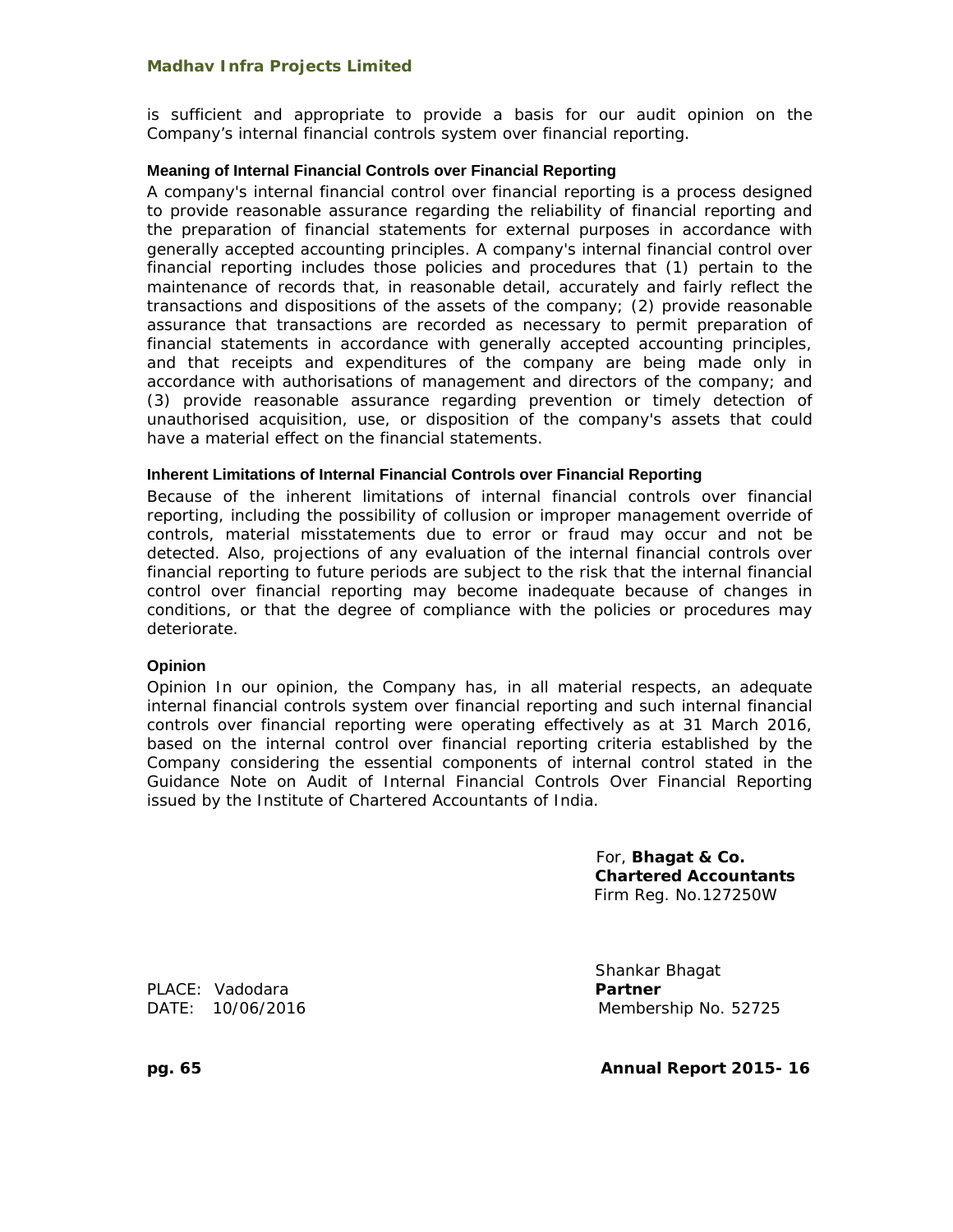**(Formerly known as Myraj Consultancy Limited) BALANCE SHEET AS AT 31ST MARCH 2016** 

|              | <b>PARTICUALRS</b>                                                      | <b>NOTE</b><br><b>NO</b> |                                   | <b>AS AT</b><br>31-03-2016        |                           | <b>AS AT</b><br>31-03-2015           |
|--------------|-------------------------------------------------------------------------|--------------------------|-----------------------------------|-----------------------------------|---------------------------|--------------------------------------|
| J.           | <b>EQUITY AND LIABILITIES</b>                                           |                          |                                   |                                   |                           |                                      |
|              |                                                                         |                          |                                   |                                   |                           |                                      |
| 1            | Shareholders' funds<br>Share capital<br>(a)                             | 3                        | 413583240                         |                                   | 64057240                  |                                      |
|              | (b)<br>Reserves and surplus                                             | $\overline{4}$           | 572787684                         | 986,370,924                       | 481800743                 | 545,857,983                          |
|              |                                                                         |                          |                                   |                                   |                           |                                      |
| 2            | <b>Non-current liabilities</b>                                          |                          |                                   |                                   |                           |                                      |
|              | (a) Long-term borrowings                                                | 5                        | 1515584112                        |                                   | 334180152                 |                                      |
|              | (b) Deferred tax liabilities (Net)<br>(c) Other Non-current liabilities | 6                        | 13461657<br>41873769              | 1,570,919,537                     | 65913682                  | 400,093,834                          |
|              |                                                                         |                          |                                   |                                   |                           |                                      |
|              |                                                                         |                          |                                   |                                   |                           |                                      |
|              | 3 Current liabilities<br>(a) Short-term borrowings                      | 7                        | 498260750                         |                                   | 379120489                 |                                      |
|              | (b) Trade payables                                                      | 8                        | 507296769                         |                                   | 834647941                 |                                      |
|              | (c) Other current liabilities                                           | 9                        | 169725970                         |                                   | 326360829                 |                                      |
|              | (d) Short-term provisions                                               | 10                       | 27610755                          | 1,202,894,244                     | 45179823                  | 1,585,309,082                        |
|              |                                                                         |                          |                                   |                                   |                           |                                      |
|              | TOTAL (Rs.)                                                             |                          |                                   | 3,760,184,705                     |                           | 2,531,260,899                        |
| Ш.           | <u>ASSETS</u>                                                           |                          |                                   |                                   |                           |                                      |
| 1            | <b>Non-current assets</b>                                               |                          |                                   |                                   |                           |                                      |
|              | Fixed assets<br>(a)                                                     |                          |                                   |                                   |                           |                                      |
|              | Tangible assets<br>(i)                                                  | 11                       | 1478161098                        |                                   | 281145978                 |                                      |
|              | (ii)<br>Intangible assets                                               |                          | 154325623                         |                                   | 154599214                 |                                      |
|              | Capital work-in-pgoress<br>(iii)                                        |                          |                                   | 1,632,486,721                     |                           | 435,745,192                          |
|              | Non-current investment<br>(b)                                           | 12                       |                                   | 749,209,252                       |                           | 257,444,752                          |
|              | (c)<br>Deferred tax Assets (Net)                                        |                          |                                   |                                   |                           | 5,940,947                            |
|              |                                                                         |                          |                                   |                                   |                           |                                      |
| $\mathbf{2}$ | <b>Current assets</b>                                                   |                          |                                   |                                   |                           |                                      |
|              | (a) Current Investments                                                 | 13                       | 122160000                         |                                   | 268654681                 |                                      |
|              | (b) Inventories                                                         | 14                       | 83829548                          |                                   | 478700000                 |                                      |
|              | (c) Trade receivables<br>(d) Cash and Bank Balances                     | 15<br>16                 | 533947995<br>441205886            |                                   | 71972102<br>376760492     |                                      |
|              | Short-term loans and advances<br>(e)                                    | 17                       | 88965121                          |                                   | 549499649                 |                                      |
|              | Other current assets<br>(f)                                             | 18                       | 108380183                         | 1,378,488,732                     | 86543084                  | 1,832,130,008                        |
|              |                                                                         |                          |                                   |                                   |                           |                                      |
|              | TOTAL (Rs.)                                                             |                          |                                   | 3,760,184,705                     |                           | 2,531,260,899                        |
|              |                                                                         |                          |                                   |                                   |                           |                                      |
|              | <b>Significant Accounting Policies</b>                                  |                          |                                   |                                   |                           |                                      |
|              | Notes on Financial Statements                                           | 1 TO 42                  |                                   |                                   |                           |                                      |
|              | As per our Report of even date                                          |                          |                                   |                                   |                           |                                      |
|              | For Bhagat & Co<br><b>Chartered Accountants</b>                         |                          |                                   | For Madhav Infra Projects Limited |                           |                                      |
|              | Firm Registration No.127250W                                            |                          |                                   |                                   |                           |                                      |
|              |                                                                         |                          | Amit Khurana<br>Managing Director | Neelakshi Khurana<br>Director     | Veenit Rathi<br>Director  | Haresh Kapuriya<br>Company Secretary |
|              |                                                                         |                          |                                   |                                   |                           |                                      |
|              | (S.Bhagat - Partner)                                                    |                          |                                   |                                   |                           |                                      |
|              | Membership No.52725<br>Date: June 10, 2016                              |                          | Mayur Parikh<br>Director          | Devendra Shah<br>Director         | Nevil Savjani<br>Director |                                      |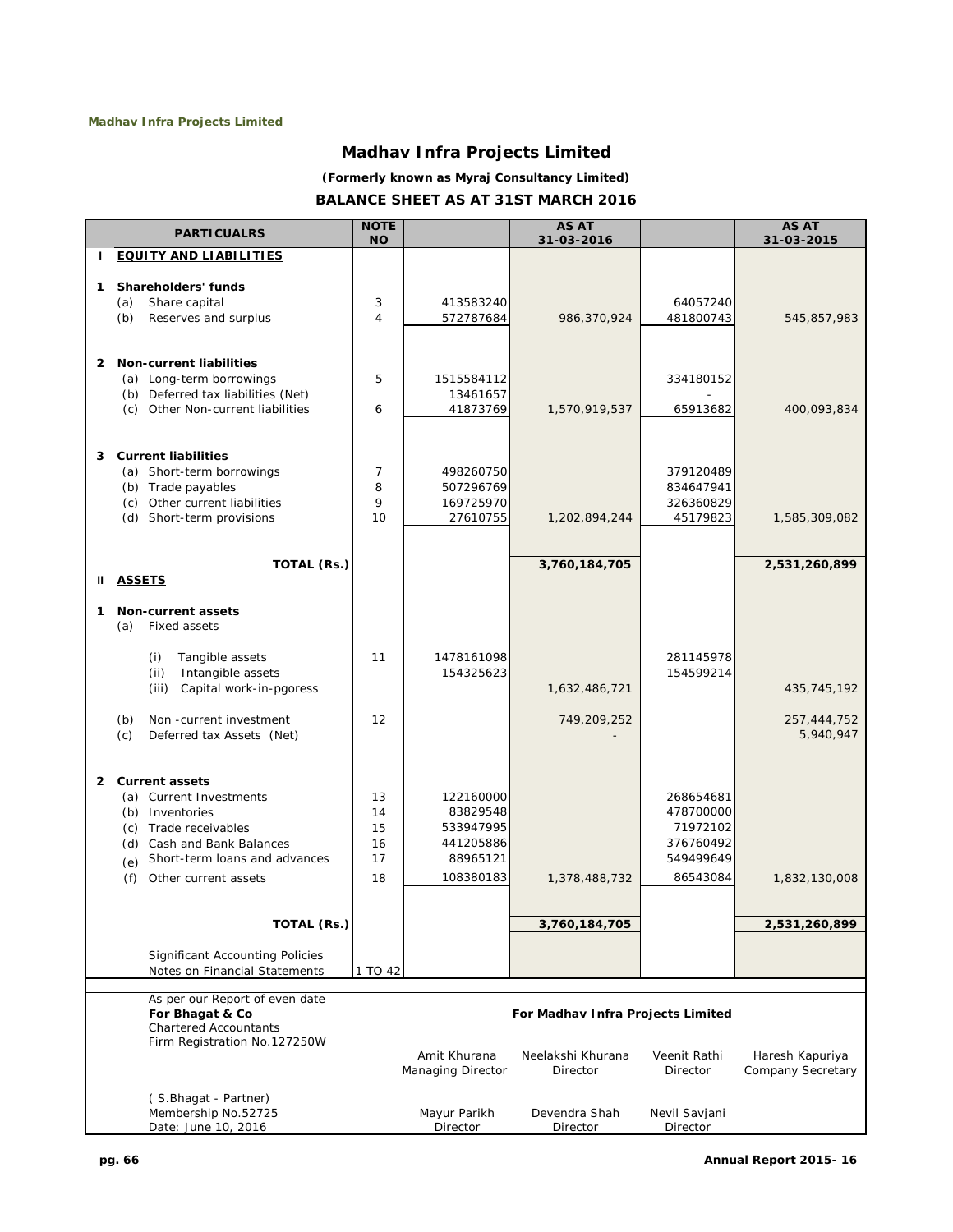**(Formerly known as Myraj Consultancy Limited)**

# **STATEMENT OF PROFIT AND LOSS FOR THE YEAR ENDED 31ST MARCH, 2016**

|              |                                            |             |                   | For the year                      |                          | For the year                         |
|--------------|--------------------------------------------|-------------|-------------------|-----------------------------------|--------------------------|--------------------------------------|
|              | <b>PARTICUALRS</b>                         | <b>NOTE</b> |                   | ended                             |                          | ended<br>31-03-2015                  |
|              |                                            | <b>NO</b>   |                   | 31-03-2016                        |                          |                                      |
|              | <b>INCOME</b>                              |             |                   |                                   |                          |                                      |
|              | Revenue from operation                     |             | 2151942596        |                                   | 2612975992               |                                      |
| $\mathbf{H}$ | Cost of BOT / Owned Projects implemented   |             |                   |                                   |                          |                                      |
|              | by the company capitalised                 |             | 912598619         |                                   | 149199990                |                                      |
| Ш            | Other income                               | 19          | 23055917          |                                   | 15110068                 |                                      |
| IV           | <b>Total Revenue</b>                       |             |                   | 3,087,597,133                     |                          | 2,777,286,051                        |
| V            | <b>EXPENDITURE</b>                         |             |                   |                                   |                          |                                      |
|              | Cost of materials consumed                 | 20          | 1762634544        |                                   | 1874017367               |                                      |
|              | Changes in Construction Work in Progress   | 21          | 221000000         |                                   | (162520402)              |                                      |
|              | <b>Construction Expenses</b>               | 22          | 387072254         |                                   | 571196178                |                                      |
|              | Other Operating expenses                   | 23          | 108323336         |                                   | 82007977                 |                                      |
|              | Employee benefits expenses                 | 24          | 157001256         |                                   | 116930038                |                                      |
|              | Finance costs                              | 25          | 181359607         |                                   | 67876696                 |                                      |
|              | Depreciation and amortisation expense      |             | 93715422          |                                   | 87921906                 |                                      |
|              | Other expenses                             | 26          | 38490415          |                                   | 24881582                 |                                      |
|              | Total expenses                             |             |                   |                                   |                          |                                      |
|              |                                            |             |                   | 2,949,596,833                     |                          | 2,662,311,343                        |
| VI           | Profit before tax                          |             |                   | 138,000,300                       |                          | 114,974,708                          |
|              |                                            |             |                   |                                   |                          |                                      |
| VII          | Tax expense:                               |             |                   |                                   |                          |                                      |
|              | 1 Current tax                              |             |                   |                                   | 45129823                 |                                      |
|              | 2 Minimum Alternative Tax                  |             | 27610755          |                                   |                          |                                      |
|              | 3 Deferred tax                             |             | 19402604          | 47,013,359                        | (7831915)                | 37,297,908                           |
| VIII         | Profit for the period                      |             |                   | 90,986,941                        |                          | 77,676,800                           |
|              |                                            |             |                   |                                   |                          |                                      |
|              | Earnings per equity share of face value of |             |                   |                                   |                          |                                      |
| 1X           | Rs.10 each                                 |             |                   |                                   |                          |                                      |
|              | 1 Basic                                    |             |                   | 14.20                             |                          | 12.13                                |
|              | 2 Diluted                                  |             |                   |                                   |                          |                                      |
|              |                                            |             |                   |                                   |                          |                                      |
|              |                                            |             |                   |                                   |                          |                                      |
|              | <b>Significant Accounting Policies</b>     |             |                   |                                   |                          |                                      |
|              | Notes on Financial Statements              | 1 TO 42     |                   |                                   |                          |                                      |
|              |                                            |             |                   |                                   |                          |                                      |
|              | As per our Report of even date             |             |                   |                                   |                          |                                      |
|              | For Bhagat & Co                            |             |                   | For Madhav Infra Projects Limited |                          |                                      |
|              | <b>Chartered Accountants</b>               |             |                   |                                   |                          |                                      |
|              | Firm Registration No.127250W               |             | Amit Khurana      |                                   |                          |                                      |
|              |                                            |             | Managing Director | Neelakshi Khurana<br>Director     | Veenit Rathi<br>Director | Haresh Kapuriya<br>Company Secretary |
|              |                                            |             |                   |                                   |                          |                                      |
|              | (S.Bhagat - Partner)                       |             |                   |                                   |                          |                                      |
|              | Membership No.52725                        |             | Mayur Parikh      | Devendra Shah                     | Nevil Savjani            |                                      |
|              | Date: June 10, 2016                        |             | Director          | Director                          | Director                 |                                      |

 **pg. 67 Annual Report 2015- 16**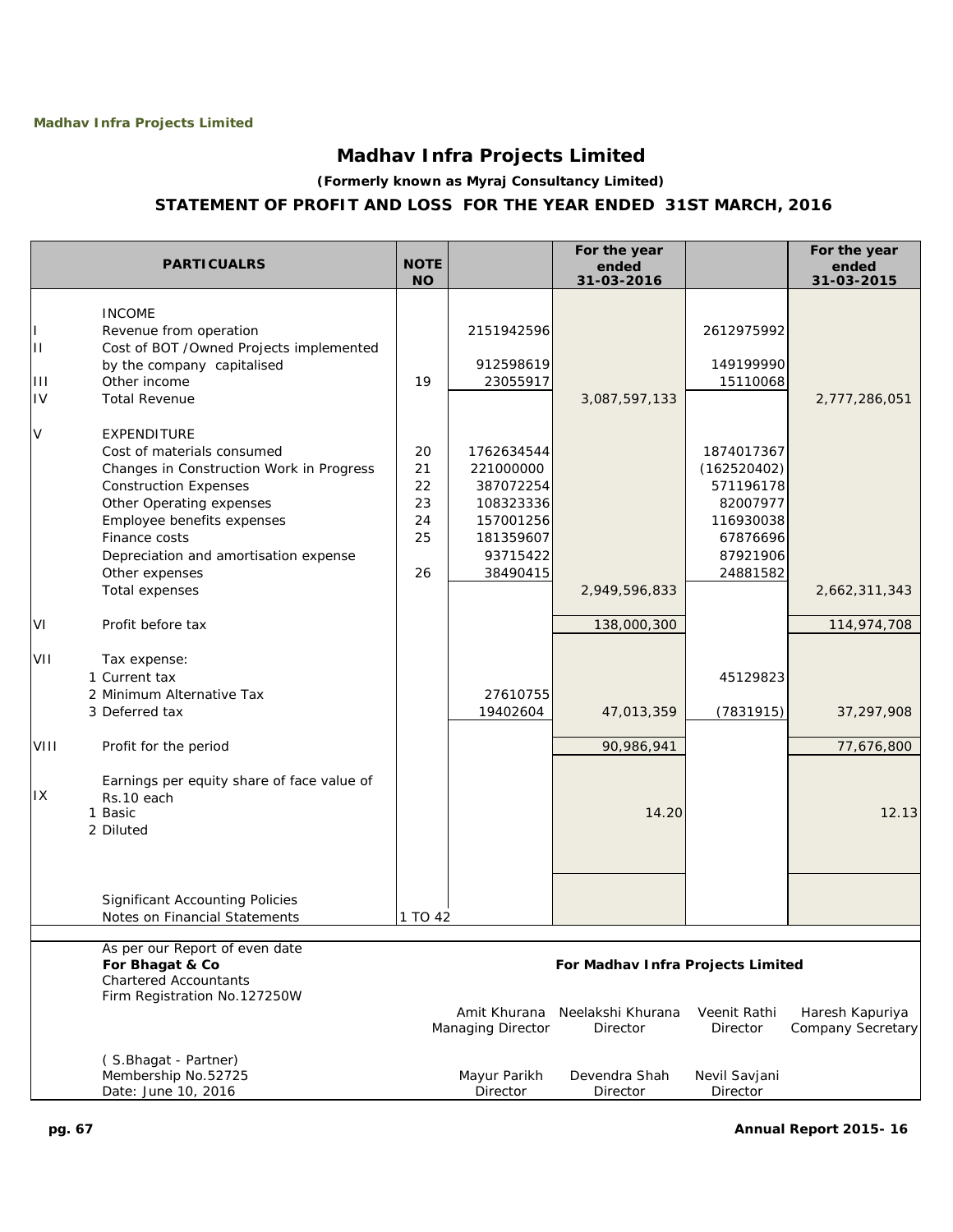**(Formerly known as Myraj Consultancy Limited)**

#### **CASH FLOW STATEMENT FOR THE YEAR ENDED ON 31ST MARCH,2016**

|   | <b>PARTICUALRS</b>                                                                                                       |                                   |                                   | <b>AS AT</b><br>31-03-2016   | <b>AS AT</b><br>31-03-2015           |
|---|--------------------------------------------------------------------------------------------------------------------------|-----------------------------------|-----------------------------------|------------------------------|--------------------------------------|
| A | CASH FLOW FROM OPERATING ACTIVITIES:                                                                                     |                                   |                                   |                              |                                      |
|   | (Loss)/ Net Profit After Tax and Extraordinary Items<br>Adjustments for:                                                 |                                   |                                   | 90,986,941                   | 77,676,800                           |
|   | - Depreciation and amortisation expenses                                                                                 |                                   |                                   | 93,715,422                   | 87,921,906                           |
|   | - Income Tax                                                                                                             |                                   |                                   | 27,610,755                   | 45,129,823                           |
|   | - Interest paid                                                                                                          |                                   |                                   | 181,359,607                  | 67,876,696                           |
|   | Deferred Tax Adjustment<br>- Interest Received                                                                           |                                   |                                   | 19,402,604<br>(19, 203, 650) | (7,831,915)<br>(8, 777, 055)         |
|   | Dividend Received                                                                                                        |                                   |                                   |                              | (6,057,190)                          |
|   | - Profit on Sales of Assets                                                                                              |                                   |                                   |                              |                                      |
|   |                                                                                                                          |                                   |                                   | 302,884,737                  | 178,262,265                          |
|   | OPERATING PROFIT BEFORE WORKING CAPITAL CHANGES                                                                          |                                   |                                   | 393,871,678                  | 255,939,065                          |
|   | Adjustments for:                                                                                                         |                                   |                                   |                              |                                      |
|   | - Trade and Other Receivable                                                                                             |                                   |                                   | 371,591,988                  | (384, 142, 060)                      |
|   | - Trade Payables & Other liabilities                                                                                     |                                   |                                   | (525, 595, 012)              | 586, 173, 497                        |
|   |                                                                                                                          |                                   |                                   | (154,003,024)                | 202,031,437                          |
|   | <b>CASH GENERATED FROM OPERATION</b>                                                                                     |                                   |                                   | 239,868,654                  | 457,970,502                          |
|   | - Income Tax                                                                                                             |                                   |                                   | (27,610,755)                 | (45, 129, 823)                       |
|   | NET CASH FROM OPERATING ACTIVITIES                                                                                       |                                   |                                   | 212,257,899                  | 412,840,679                          |
| В | <b>CASH FLOW FROM INVESTING ACTIVITIES</b>                                                                               |                                   |                                   |                              |                                      |
|   |                                                                                                                          |                                   |                                   |                              |                                      |
|   | - Purchase of Fixed Assets<br>Purchase of Investments                                                                    |                                   |                                   | (1, 290, 456, 950)           | (172, 366, 745)<br>(235, 180, 500)   |
|   | Sales of Fixed Assets                                                                                                    |                                   |                                   | (345, 269, 819)              |                                      |
|   | - Interest Received                                                                                                      |                                   |                                   | 19,203,650                   | 8,777,055                            |
|   | Dividend Received                                                                                                        |                                   |                                   |                              | 6,057,190                            |
|   | NET CASH USED IN INVESTING ACTIVITIES                                                                                    |                                   |                                   | (1,616,523,119)              | (392, 713, 000)                      |
| C | <b>CASH FLOW FROM FINANCING ACTIVITIES</b>                                                                               |                                   |                                   |                              |                                      |
|   | - Non Cumulative Preference share                                                                                        |                                   |                                   | 349,526,000                  |                                      |
|   | Borrowings (Long term & Short term)                                                                                      |                                   |                                   | 1,300,544,221                | 53,886,710                           |
|   | Interest paid                                                                                                            |                                   |                                   | (181, 359, 607)              | (67, 876, 696)                       |
|   | NET CASH IN FINANCING ACTIVITIES                                                                                         |                                   |                                   | 1,468,710,614                | (13,989,986)                         |
|   | NET INCREASE IN CASH AND CASH EQUIVALENTS                                                                                |                                   |                                   | 64,445,394                   | 6,137,693                            |
|   | CASH AND CASH EQUIVALENTS AS AT 31ST, March (Opening Bal.)<br>CASH AND CASH EQUIVALENTS AS AT 31ST, March (Closing Bal.) |                                   |                                   | 376,760,492<br>441,205,886   | 370,622,799<br>376,760,492           |
|   |                                                                                                                          |                                   |                                   |                              |                                      |
|   |                                                                                                                          |                                   |                                   |                              |                                      |
|   | As per our Report of even date<br>For Bhagat & Co                                                                        |                                   | For Madhav Infra Projects Limited |                              |                                      |
|   | <b>Chartered Accountants</b>                                                                                             |                                   |                                   |                              |                                      |
|   | Firm Registration No.127250W                                                                                             |                                   |                                   |                              |                                      |
|   |                                                                                                                          | Amit Khurana<br>Managing Director | Neelakshi Khurana<br>Director     | Vineet Rathi<br>Director     | Haresh Kapuriya<br>Company Secretary |
|   |                                                                                                                          |                                   |                                   |                              |                                      |
|   | (S.Bhagat - Partner)                                                                                                     |                                   |                                   |                              |                                      |
|   | Membership No.52725<br>Date: June 10, 2016                                                                               | Mayur Parikh<br>Director          | Devendra Shah<br>Director         | Nevil Savjani<br>Director    |                                      |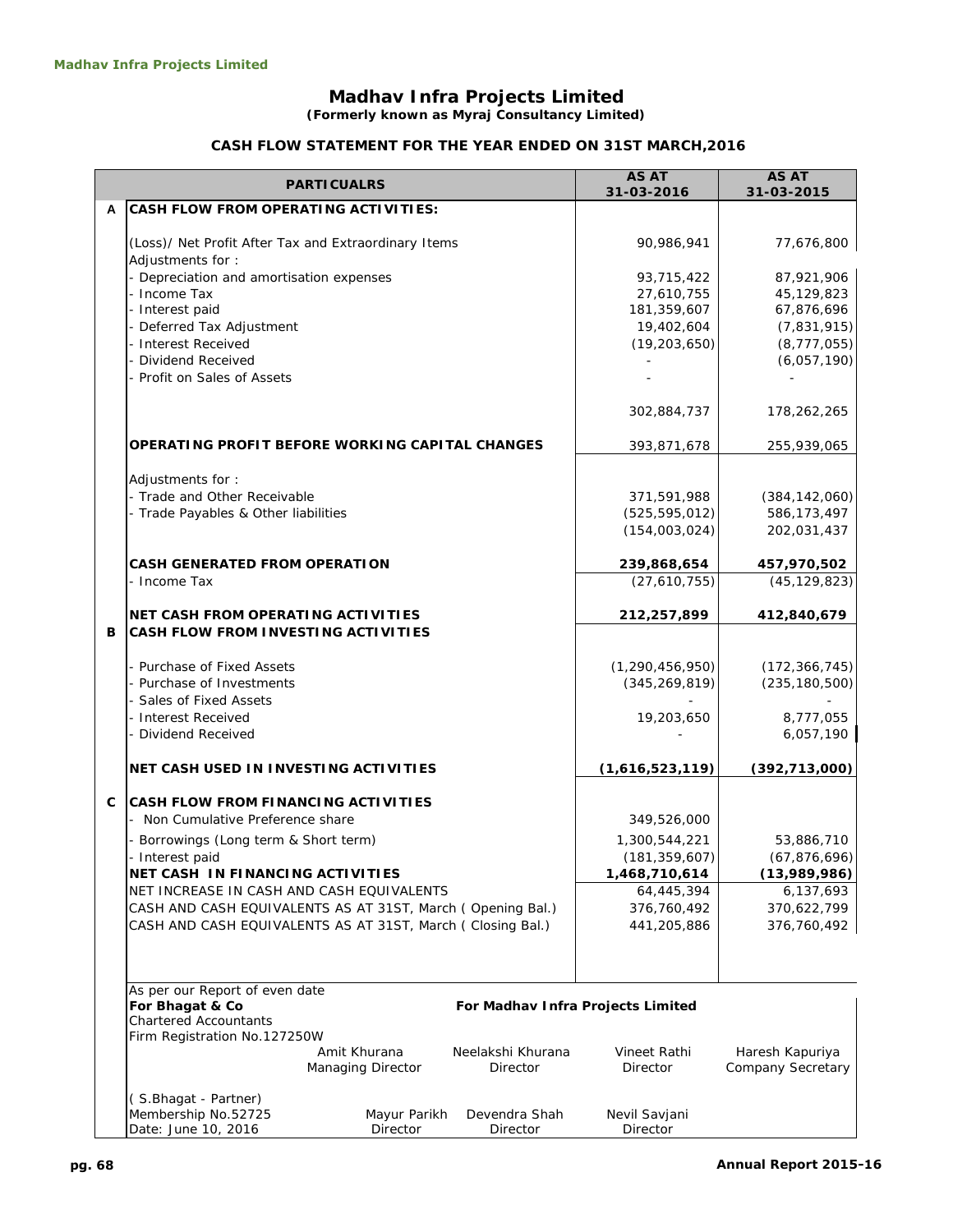i)

#### **1 Notes forming part of financial statements.**

- **A** Summary Significant accounting policies and notes on accounts.
	- (a) System of Accounting
		- The accounts have been prepared under historical cost convention, as a going concern and generally in accordance with applicable accounting standards.
		- ii) The Company follows the mercantile system of accounting and recognizes income and expenditure on accrual basis unless otherwise stated hereinafter.
	- (b) Fixed Assets and Depreciation
		- i) Fixed Assets are stated at cost of acquisition less accumulated depreciation and additions to fixed
		- ii) Depreciation on fixed assets has been provided using the Useful life Method at the new rates prescribed in the Schedule II of Companies Act, 2013.
		- iii) Depreciation on additions to / deletions from fixed assets is provided on pro-rata basis from/up to the date of such addition / deletion, as the case may be.
	- (c) Valuation of Inventories
		- i) Raw Materials are carried at lower of cost or net realisable value.
		- ii) Consumable Stores
		- iii) Work-in-progress is carried out at the raw materials cost up to the stage of completion of the relevant work and increase by the overheads.
	- (d) Employee Benefits :
		- i) Defined contribution plan : The Company's contribution paid / payable during the year to provident fund are recognized in the Profit and Loss Account on accrual basis.
		- ii) Defined benefits plan :
			- Gratuity liability is accounted as and when paid.
			- Leave encashment liability is accounted as and when paid.
	- (e) Sales / Other Income

Sales are accounted for net of VAT tax and Service Tax. Revenue in respect of insurance / other claims, overdue interest etc. is recognized only when it is reasonably certain that the ultimate collection will be made. VAT credit set off claim is accounted on submision of returns.

(f) Purchases

Purchases are accounted net of value added tax credit and cenvat of service tax.

#### B OTHER NOTES

- (a) Balance of Sundry Debtors, Sundry Creditors, advances to suppliers, advances to customers and Loans and Advances accounts are subject to confirmation, reconciliation and consequential adjustments, if any.
- (b) Provision for Income Tax has been made for Rs.27610755 (P.Y. Rs.45129823)is made after considering the deductions available of the company on payments to be made before due date for filing of Income Tax return for the year.
- (c) Deferred Income Tax is provided using the assets / liability method, on all temporary differences at the balance sheet date between the tax base of assets and liabilities and their carrying amounts for financial reporting purposes.
- (d) In the opinion of the Board of Directors of the Company and to their best of knowledge and belief all the Current Assets and Loans & Advnaces have value at which they are stated in the Balance Sheet, if realized in the ordinary course of business.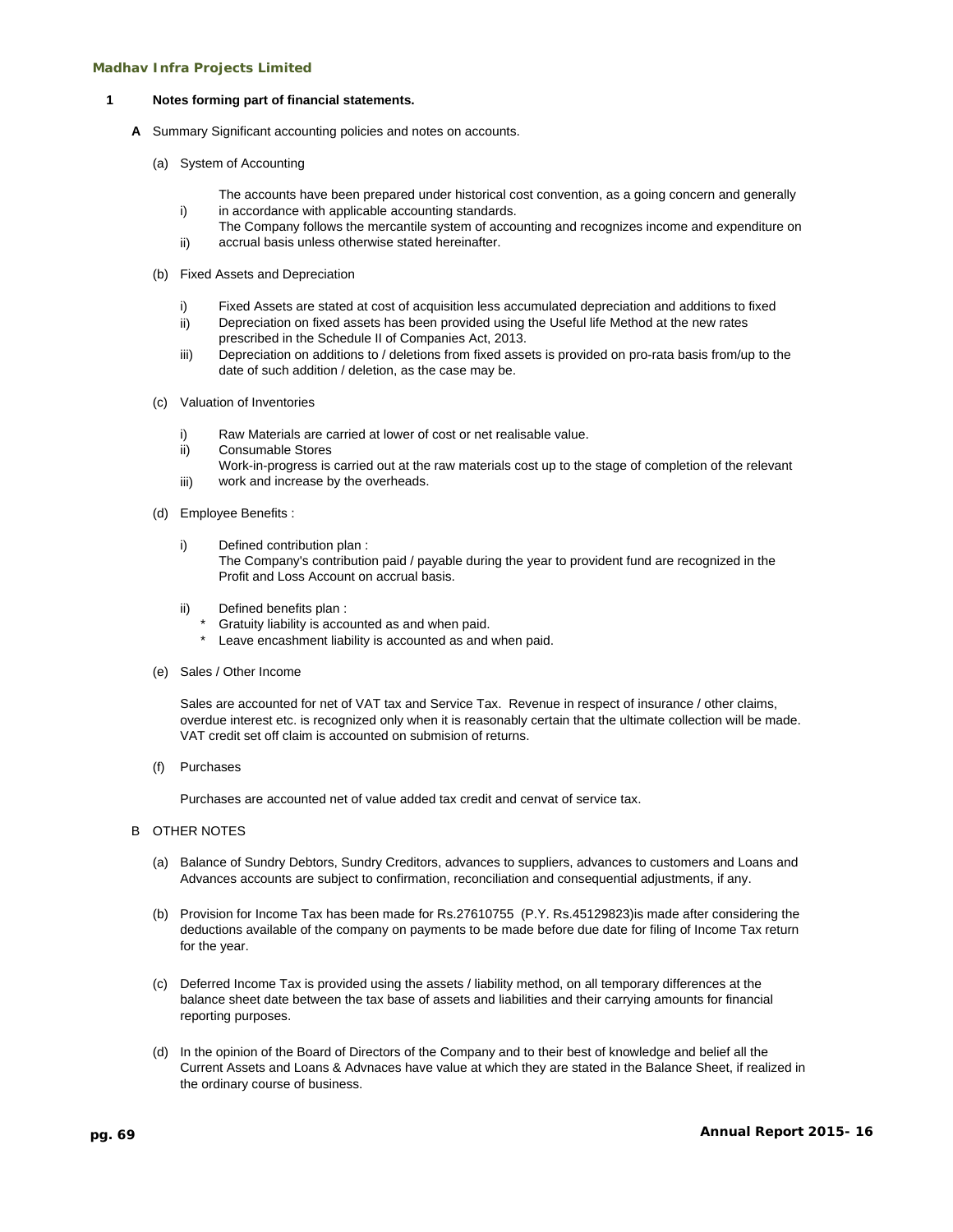# **NOTES OF THE BALANCE SHEET**

#### **3 SHARE CAPITAL**

| <b>Particulars</b>                                                                                     | <b>AS AT</b><br>31-03-2016 | <b>AS AT</b><br>31-03-2015 |
|--------------------------------------------------------------------------------------------------------|----------------------------|----------------------------|
| <b>AUTHORISED CAPITAL</b>                                                                              |                            |                            |
| 6500000 (P.Y.13231800) Equity Shares of Rs.10/-<br>3,55,00,000 (P.Y. Nil) Preference Shares of Rs.10/- | 65000000<br>355000000      | 132318000                  |
|                                                                                                        | 420000000                  | 132318000                  |
| ISSUED, SUBSCRIBED, AND PAID-UP CAPITAL                                                                |                            |                            |
| 64,05,724 (64,05,724) Equity Shares of Rs. 10/- Each fully paid<br>Up                                  | 64057240                   | 64057240                   |
| 2260200 Equity Shares issued to Share Holders of Aashka<br>Construction Pvt.Ltd. on amalgamation.      |                            |                            |
| 831750 Equity Shares issued to Share Holders of Elia Construction<br>Pvt.Ltd. on amalgamation.         |                            |                            |
| 129414 Equity Shares issued to Share Holders of Madhav Infra<br>Projects Pvt.Ltd. on amalgamation.     |                            |                            |
| 174360 Equity Shares issued to Share Holders of MSK Finance<br>Ltd. on amalgamation.                   |                            |                            |
| 3,49,52,600 (P.Y. Nil) 1% non-Cumulative Preference Shares of<br>Rs.10/- each fully paid up            | 349526000                  |                            |
| <b>TOTAL</b>                                                                                           | 413583240                  | 64057240                   |

**3.1** The reconciliation of the number of shares outstanding is set out below.

| <b>Particulars</b>                   | <b>AS AT</b><br>$31 -$<br>03-2016<br><b>No.of Shares</b> | <b>AS AT</b><br>31-03-2015<br><b>No.of Shares</b> |
|--------------------------------------|----------------------------------------------------------|---------------------------------------------------|
| <b>Equity Share</b>                  |                                                          |                                                   |
| Number of shares at the beginning    | 6405724                                                  | 6405724                                           |
| Add: - Shares issued during the year |                                                          |                                                   |
| Number of shares at the end          | 6405724                                                  | 6405724                                           |
| <b>Preference Share</b>              |                                                          |                                                   |
| Number of shares at the beginning    |                                                          |                                                   |
| Add: - Shares issued during the year | 34952600                                                 |                                                   |
| Number of shares at the end          | 34952600                                                 |                                                   |

**3.2** Details of the share holders holding more than 5% shares in company

|                              | <b>AS AT</b>        | <b>AS AT</b>          |
|------------------------------|---------------------|-----------------------|
| Name of Share holders        | 31-03-2016          | 31-03-2015            |
|                              | <b>No.of Shares</b> | <b>No.of Shares</b>   |
|                              | % of Holding        | % of Holding          |
| Ashok Khurana                | 1958802             | 1958802               |
|                              | 30.58%              | 30.58%                |
| Armaan Amit Trust            | 2034000             | 2034000               |
|                              | 31.75%              | 31.75%                |
| Nilmesh Infrabuild Pyt. Ltd. | 1057950             | 1057950               |
|                              | 16.52%              | 16.52%                |
| Manju Khurana                | 330300              | 330300                |
|                              | 5.16%               | 5.16%                 |
| pg. 70                       |                     | Annual Report 2015-16 |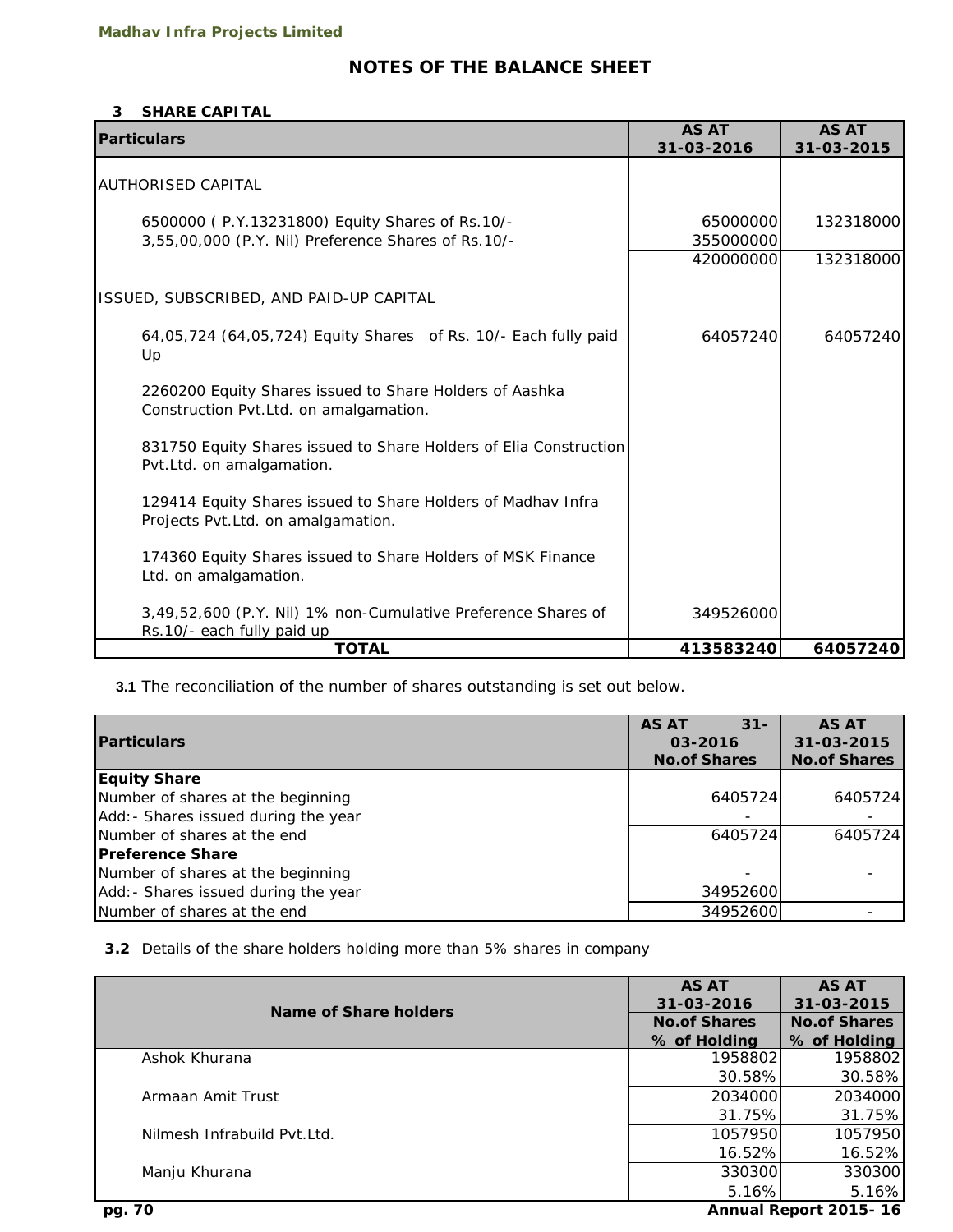#### **4 RESERVES AND SURPLUS**

| <b>Particulars</b>                                                     | <b>AS AT</b><br>31-03-2016 | <b>AS AT</b><br>31-03-2015 |
|------------------------------------------------------------------------|----------------------------|----------------------------|
| Surplus-Opening balance                                                | 206333241                  | 128656441                  |
| Add: - Net profit after tax transferred from Profit and Loss statement | 90986941                   | 77676800                   |
|                                                                        | 297320182                  | 206333241                  |
| Share Premium Account                                                  | 233155000                  | 233155000                  |
| Reserve on Amalgamation                                                | 42312502                   | 42312502                   |
| <b>TOTAL</b>                                                           | 572787684                  | 481800743                  |

#### **5 LONG TERM BORROWINGS**

| <b>Particulars</b>                                                                                                                                                                                                                                                                                                                            |                    | <b>AS AT</b><br>31-03-2016 | <b>AS AT</b>                     |                |
|-----------------------------------------------------------------------------------------------------------------------------------------------------------------------------------------------------------------------------------------------------------------------------------------------------------------------------------------------|--------------------|----------------------------|----------------------------------|----------------|
| <b>SECURED</b>                                                                                                                                                                                                                                                                                                                                | <b>Non Current</b> | Current                    | 31-03-2015<br><b>Non Current</b> | <b>Current</b> |
| Bajaj Finance Ltd<br>Security : - (i) a pari passu first charge by way of<br>hypothication of the company's assets (<br>Construction Equipments) for Loan sought (ii) Joint<br>& several Personal Guarantee of Directors (iii) The<br>loan shall be repayable in 35 monthly instalments,<br>commencing from April 5,2011                      |                    | 10152                      | $\mathbf{O}$                     | 290742         |
| Srei Equipment Finance (P) Ltd<br>Security :- (i) first charge by way of hypothication<br>of the company's assets (Construction<br>Equipments) for Loan sought (ii) Joint & several<br>Personal Guarantee of Directors (iii) The Ioan shall<br>be repayable in 36 monthly instalments,<br>commencing from March 15,2011                       | 30561220           | 19412599                   | 14690848                         | 22266783       |
| State Bank of India<br>Security : - (i) a pari passu first charge by way of<br>hypothication of the company's assets (Vehicle)<br>for Loan sought (ii) Joint & several Personal<br>Guarantee of Directors (iii) The loan shall be<br>repayable in 36 monthly instalments, commencing<br>from May 5 2011                                       |                    | 12574                      | 22415                            | 134252         |
| SIDBI- Term Loan<br>Security : - (i) a pari passu first charge by way of<br>hypothication of Plant, Machinery<br>, Equipment, tools, spares, accessories and all other<br>assets which hav been or proposed to be acquired<br>under the Project. (ii) Joint & several Personal<br>Guarantee of Directors (iii) The loan shall be              | 66300000           | 1200000                    | 0                                | 0              |
| ranavabla in 100 manthiv inatalmanta, aa<br>State Bank of India- Term Loan<br>Security : - (i) a pari passu first charge by way of<br>hypothication of Gross Margin of the Chambal<br>Project (ii) Joint & several Personal Guarantee of<br>Directors (iii) The loan shall be repayable in 160<br>monthly instalments, commencing from Dec'15 | 108059425          | 9000000                    | 0                                | 0              |
| Axis Bank Ltd.<br>Security : - (i) a pari passu first charge by way of<br>hypothication of the company's assets (Vehicle &<br>Plant & Machinery) for Loan sought (ii) Joint &<br>several Personal Guarantee of Directors (iii) The<br>loan shall be repayable in 36 monthly instalments,<br>commencing from                                   | 52545736           | 18761248                   | 9917104                          | 17982735       |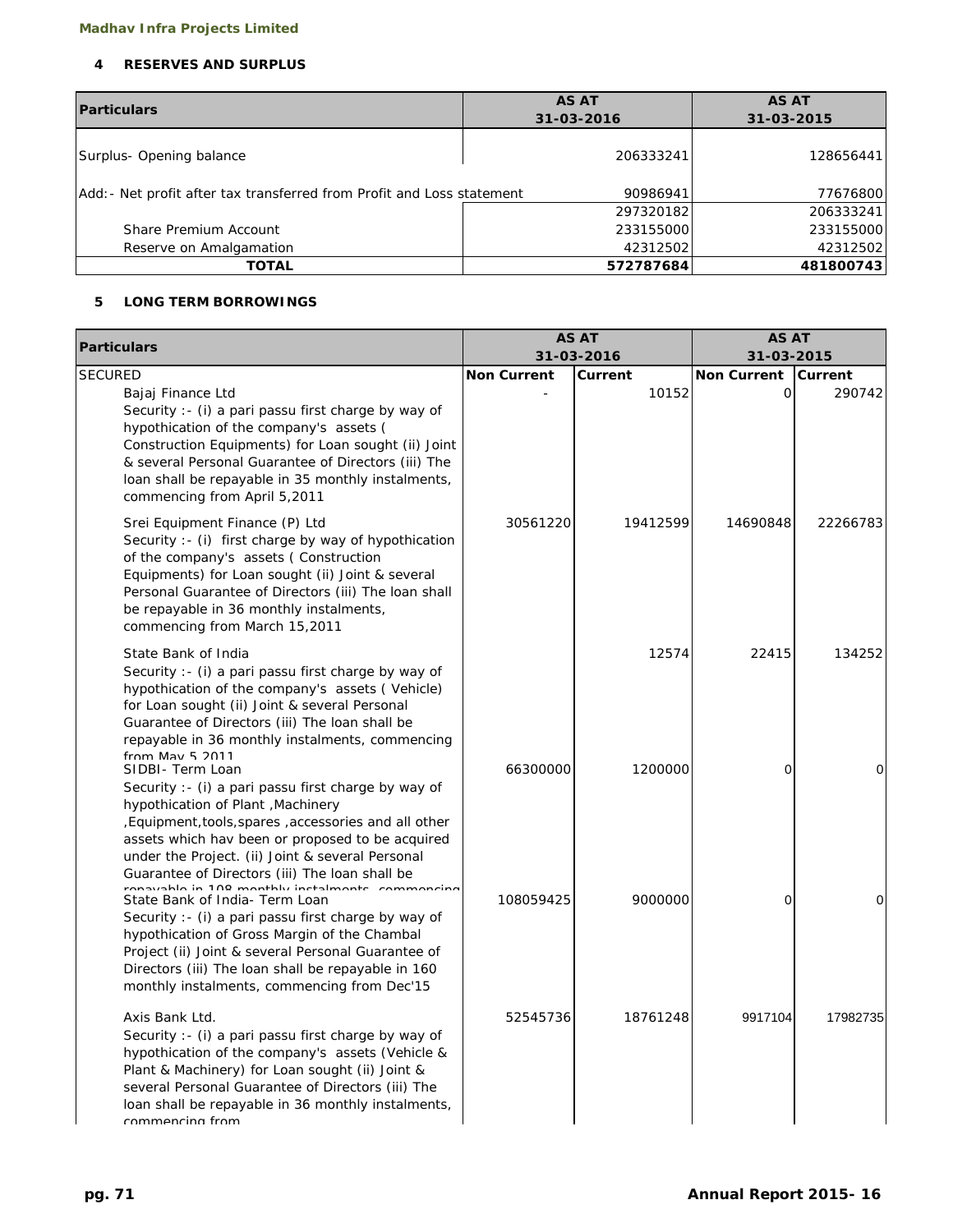| HDFC Bank Ltd.                                                                                                                                           | 59230715   | 36161566  | 38977690  | 22159108.39 |
|----------------------------------------------------------------------------------------------------------------------------------------------------------|------------|-----------|-----------|-------------|
| Security : - (i) a pari passu first charge by way of<br>hypothication of the company's assets (Vehicle)<br>for Loan sought (ii) Joint & several Personal |            |           |           |             |
| <b>Guarantee of Directors</b>                                                                                                                            |            |           |           |             |
| <b>ICICI Bank Ltd.</b><br>Security : - (i) a pari passu first charge by way of                                                                           | 33653208   | 16161862  | 8659009.4 | 19016787.6  |
| hypothication of the company's assets (Vehicle &                                                                                                         |            |           |           |             |
| Plant & Machinery) for Loan sought (ii) Joint &                                                                                                          |            |           |           |             |
| several Personal Guarantee of Directors                                                                                                                  |            |           |           |             |
| L & T Finance Ltd.                                                                                                                                       | 19447      | 1735492   | 1786913.6 | 1556482     |
| Security : - (i) a pari passu first charge by way of                                                                                                     |            |           |           |             |
| hypothication of the company's assets (Vehicle &                                                                                                         |            |           |           |             |
| Plant & Machinery) for Loan sought (ii) Joint &<br>several Personal Guarantee of Directors                                                               |            |           |           |             |
|                                                                                                                                                          |            |           |           |             |
| Tata Capital Finance Ltd.                                                                                                                                |            | 733318    | 746857.64 | 663184.85   |
| Security : - (i) a pari passu first charge by way of<br>hypothication of the company's assets (Vehicle &                                                 |            |           |           |             |
| Plant & Machinery) for Loan sought (ii) Joint &                                                                                                          |            |           |           |             |
| several Personal Guarantee of Directors                                                                                                                  |            |           |           |             |
| Kotak Mahindra Bank Ltd                                                                                                                                  | 36749453   | 10495931  |           |             |
| Security : - (i) a pari passu first charge by way of                                                                                                     |            |           |           |             |
| hypothication of the company's assets (Vehicle &                                                                                                         |            |           |           |             |
| Plant & Machinery) for Loan sought (ii) Joint &                                                                                                          |            |           |           |             |
| several Personal Guarantee of Directors                                                                                                                  |            |           |           |             |
| <b>IDBI Bank Ltd.</b>                                                                                                                                    | 700199964  |           |           |             |
| (i) Secured by way of an exclusive charge, on all                                                                                                        |            |           |           |             |
| immovable assets of the company, both present                                                                                                            |            |           |           |             |
| and future ; (ii) an Exclusive charge by way of                                                                                                          |            |           |           |             |
| hypothication of the company's entire movable,<br>including movable machinery, machinery spares,                                                         |            |           |           |             |
| tools and accessories, furniture and fixtures,                                                                                                           |            |           |           |             |
| vehicles and all other movable assets both,                                                                                                              |            |           |           |             |
| present and future; (iii) an exclusive charge on the                                                                                                     |            |           |           |             |
| company's book-debts, operating cash flows,                                                                                                              |            |           |           |             |
| receivables, commission, revenues of whatsoever<br>nature and wherever arising from intangible assets                                                    |            |           |           |             |
| including goodwill, uncalled capital, present and                                                                                                        |            |           |           |             |
| future; and (iv) Joint & Several personally                                                                                                              |            |           |           |             |
| guaranted by Shri Ashok Khurana, Shri Amit                                                                                                               |            |           |           |             |
| Khurana & Smt. Neelakshi Khurana Repayment :-                                                                                                            |            |           |           |             |
| Term Loan shall be payable in 168 structured                                                                                                             |            |           |           |             |
| Monthly instalments, commencing from April<br>30,2017.                                                                                                   |            |           |           |             |
| <b>IFCI Ltd.</b>                                                                                                                                         | 419457144  | 57142856  | 214285714 | 10714286    |
| Security : - (i) Exclusive charge on immovable                                                                                                           |            |           |           |             |
| properties of M/S. R B Realestate Pvt.Ltd.&                                                                                                              |            |           |           |             |
| Approx.25293 Sq.mtr.NA Land at Chapad,                                                                                                                   |            |           |           |             |
| Vadodara (ii) Joint & several Personal Guarantee of<br>Promoters                                                                                         |            |           |           |             |
| <b>UNSECURED</b>                                                                                                                                         |            |           |           |             |
| INTERCORPOATE LOAN                                                                                                                                       | 8807800    |           | 45093600  |             |
| <b>TOTAL</b>                                                                                                                                             | 1515584112 | 170827598 | 334180152 | 94784361    |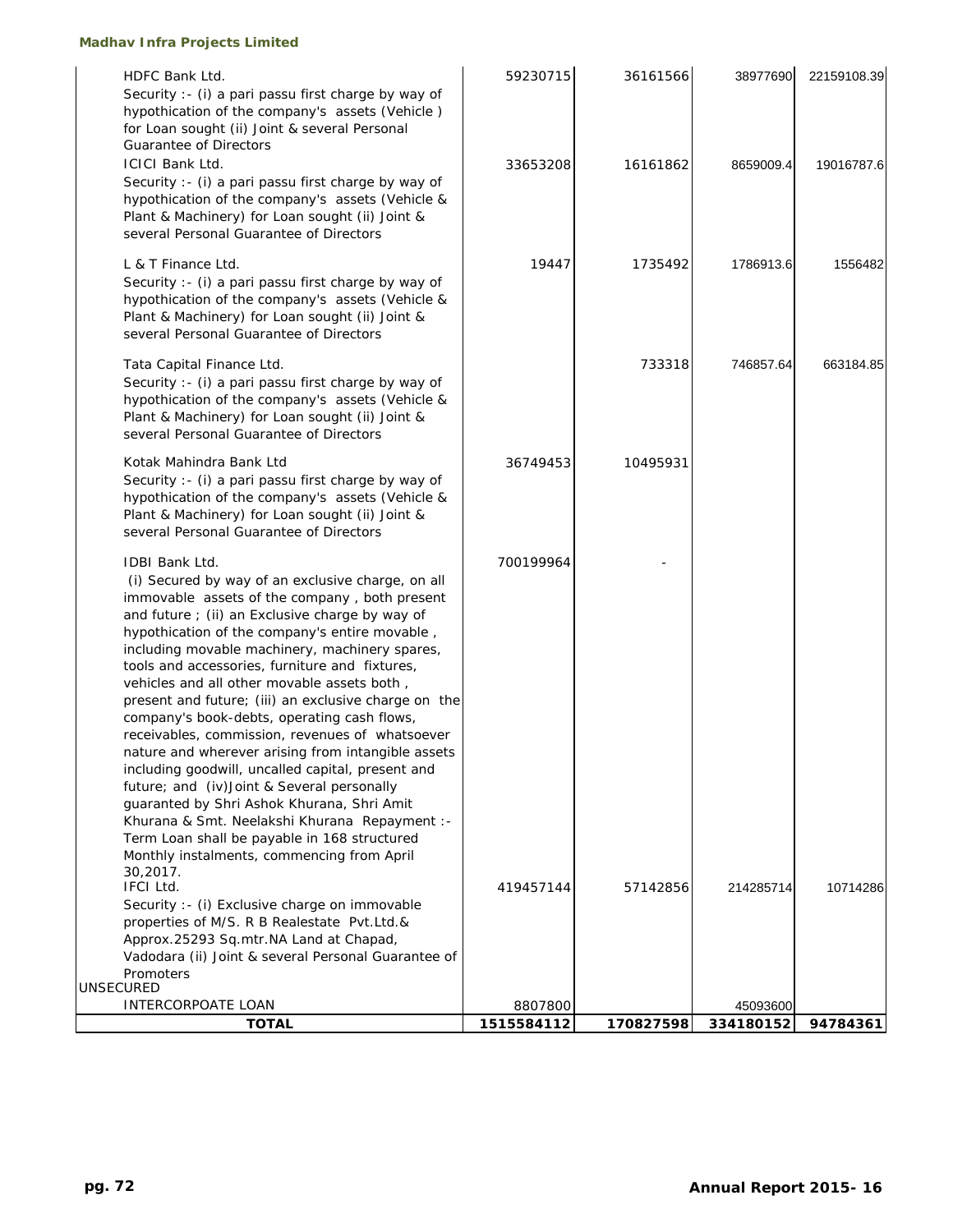# **6 OTHER NON CURRENT LIABILITIES**

| <b>Particulars</b>                   | <b>AS AT</b> | <b>AS AT</b> |
|--------------------------------------|--------------|--------------|
|                                      | 31-03-2016   | 31-03-2015   |
| Security deposit from sub contractor | 7074177      | 11581089     |
| <b>Mobilisation Advance</b>          | 23118495     | 15942482     |
| Other advances long term             | 11681097     | 38390111     |
| <b>TOTAL</b>                         | 41873769     | 65913682     |

# **7 SHORT TERM BORROWINGS**

| <b>Particulars</b>                                                  | <b>AS AT</b><br>31-03-2016 | <b>AS AT</b><br>31-03-2015 |
|---------------------------------------------------------------------|----------------------------|----------------------------|
| <b>SECURED</b>                                                      |                            |                            |
| TERM LOAN FROM :-                                                   |                            |                            |
| Bajaj Finance Ltd                                                   | 10152                      | 290742                     |
| Srei Equipment Finance (P) Ltd                                      | 19412599                   | 22266783                   |
| State Bank of India                                                 | 12574                      | 134252                     |
| Axis Bank Ltd.                                                      | 18761248                   | 17982735                   |
| HDFC Bank Ltd.                                                      | 36161566                   | 22159108                   |
| <b>ICICI Bank Ltd.</b>                                              | 16161862                   | 19016788                   |
| <b>IDBI Bank Ltd.</b>                                               |                            |                            |
| $L$ & T Finance Ltd.                                                | 1735492                    | 1556482                    |
| Kotak Mahindra Bank Ltd                                             | 10495931                   |                            |
| <b>IFCI Ltd</b>                                                     | 57142856                   | 10714286                   |
| <b>SIDBI</b>                                                        | 1200000                    |                            |
| State Bank of India                                                 | 9000000                    |                            |
| Tata Capital Finance Ltd.                                           | 733318                     | 663185                     |
| <b>SECURED</b>                                                      |                            |                            |
| LOAN REPAYABLE ON DEMAND                                            |                            |                            |
| <b>CASH CREDIT LOAN FROM: -</b>                                     |                            |                            |
| CORPORATION BANK, ALKAPURI BRANCH                                   |                            | 0                          |
| DENA BANK,                                                          | 35511111                   | 39811952                   |
| SBI, IFB                                                            | 47815577                   | 37752449                   |
| IDBI BANK LTD., AHMEDABAD BRANCH                                    | 220127397                  | 206771728                  |
| (Secured by (i) Exclusive charge on the current assets of the       |                            |                            |
| company. (ii) Collaterally secured by (a) Extension of first charge |                            |                            |
| on immovable properties owned by the Mr. Ashok Khurana              |                            |                            |
| valuing minimum Rs.3.46 crore.9b) First charge on open land         |                            |                            |
| owned by the company valuing minimum Rs.2.83 crore. (iii)           |                            |                            |
| Secured by personal Guarantees given by Mr. Ashok Khurana, Mr.      |                            |                            |
| Amit Khurana & Mrs. Neelakshi Khurana.                              |                            |                            |
| Buyer's Credit Bank of Baroda-London                                | 23979067                   |                            |
| UNSECURED LOAN FROM                                                 |                            |                            |
| Other                                                               |                            | $\overline{O}$             |
| <b>TOTAL</b>                                                        | 498260750                  | 379120489                  |

#### **8 TRADE PAYABLES**

| <b>Particulars</b>          | <b>AS AT</b><br>31-03-2016 | <b>AS AT</b><br>31-03-2015 |
|-----------------------------|----------------------------|----------------------------|
| SUNDRY CREDITOR             |                            |                            |
| <b>Against Supplies</b>     | 352931174                  | 762191217                  |
| Against expenses            | 132797522                  | 63547559                   |
| Against Capital Expenditure | 21568073                   | 8909165                    |
| <b>TOTAL</b>                | 507296769                  | 834647941                  |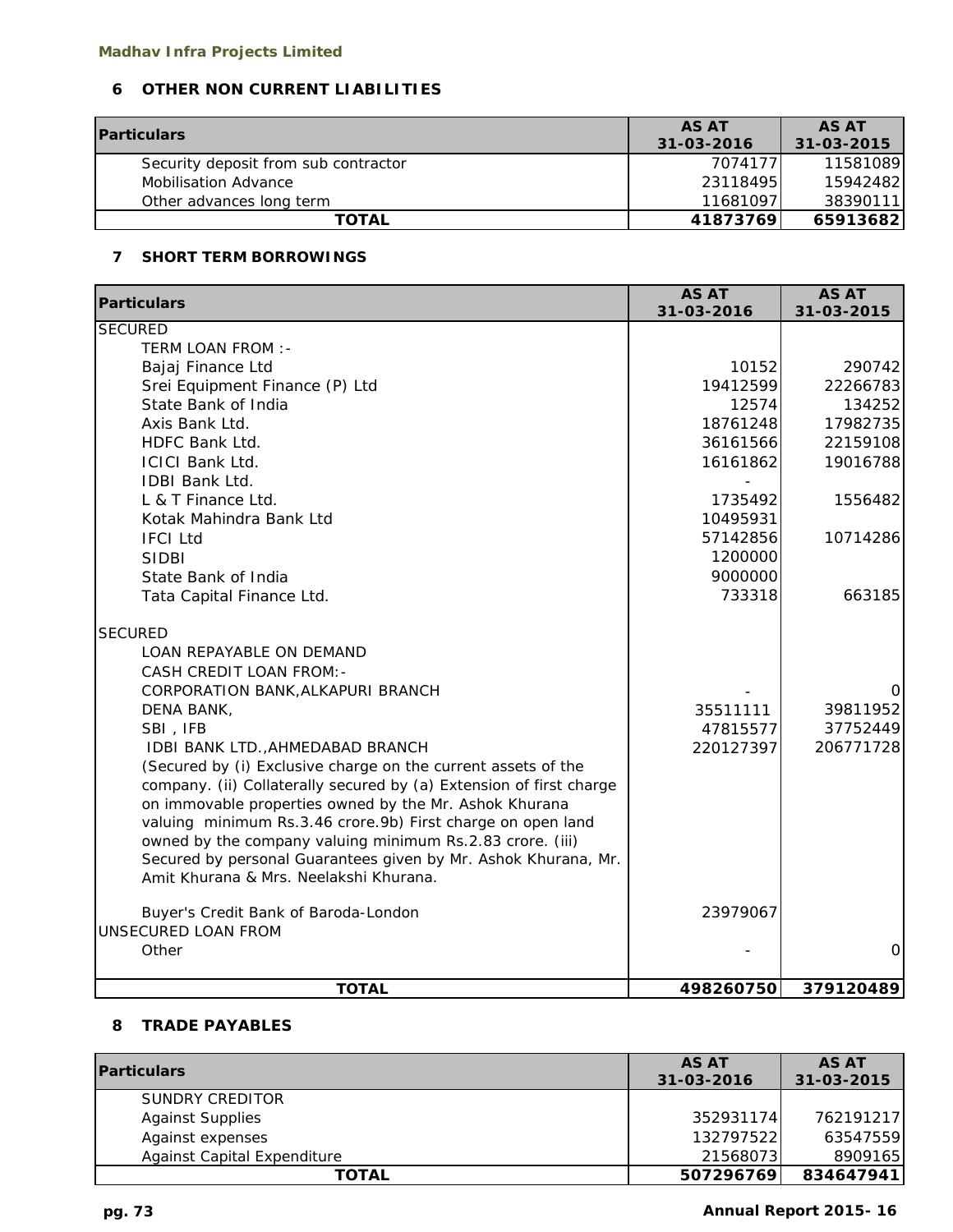## **9 OTHER CURRENT LIABILITIES**

| <b>Particulars</b>          | <b>AS AT</b> | <b>AS AT</b> |  |
|-----------------------------|--------------|--------------|--|
|                             | 31-03-2016   | 31-03-2015   |  |
| TDS payable                 | 6471546      | 8653705      |  |
| NET Indirect Tax Payable    | 12492233     | 2034         |  |
| <b>Mobilisation Advance</b> | 138398583    | 31319678     |  |
| Other Advance               | 12015321     | 286385413    |  |
| PF Payable                  | 348287       |              |  |
|                             |              |              |  |
|                             |              |              |  |
| TOTAL                       | 169725970    | 326360829    |  |

#### **10 SHORT TERM PROVISION**

| <b>Particulars</b>                                    | <b>AS AT</b><br>31-03-2016           | <b>AS AT</b><br>31-03-2015 |
|-------------------------------------------------------|--------------------------------------|----------------------------|
| Provision for<br>Income tax<br>Auditor's remuneration | 27610755<br>$\overline{\phantom{0}}$ | 45129823<br>50000          |
| <b>TOTAL</b>                                          | 27610755                             | 45179823                   |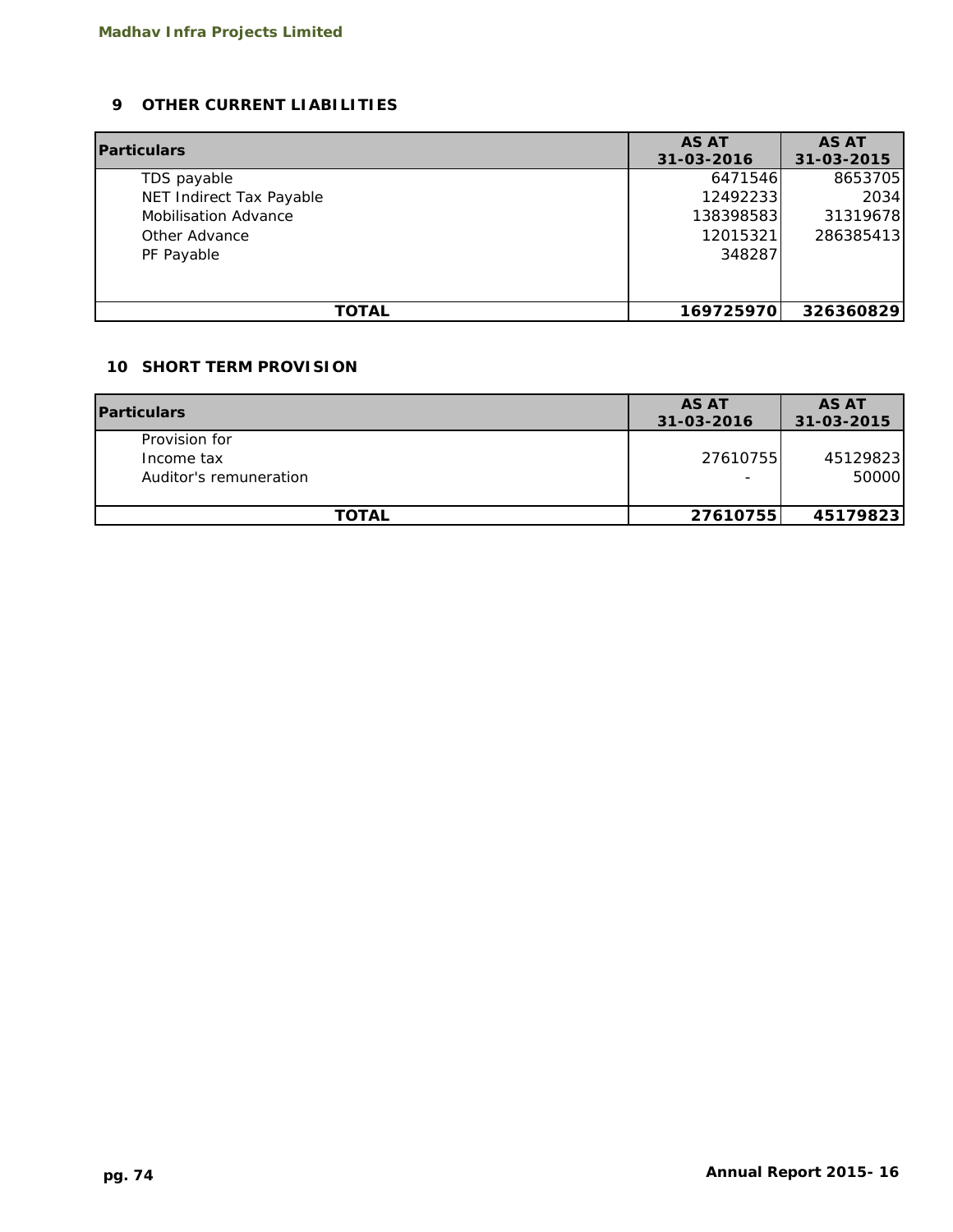#### **11 FIXED ASSETS**

#### **NOTE NO.11 OF THE BALANCE SHEET AS ON 31.03.2016**

|                                                                                   |                              |                            |                                        | <b>GROSS BLOCK</b>                      |                     |                            | <b>DEPRECIATION</b>                    |                                                   |                     | <b>NET BLOCK</b>     |                     |
|-----------------------------------------------------------------------------------|------------------------------|----------------------------|----------------------------------------|-----------------------------------------|---------------------|----------------------------|----------------------------------------|---------------------------------------------------|---------------------|----------------------|---------------------|
| <b>NAME OF THE ASSETS</b>                                                         | <b>RATE OF</b><br><b>DEP</b> | <b>AS ON</b><br>01-04-2015 | <b>ADDITION</b><br><b>FOR THE YEAR</b> | <b>DEUDCTION</b><br><b>FOR THE YEAR</b> | AS ON<br>31-03-2016 | <b>AS ON</b><br>01-04-2015 | <b>ADDITION</b><br><b>FOR THE YEAR</b> | <b>DEUDCTION</b><br><b>FOR THE</b><br><b>YEAR</b> | AS ON<br>31-03-2016 | AS ON<br>31-03-2016  | AS ON<br>31-03-2015 |
| Tangible assets:                                                                  |                              |                            |                                        |                                         |                     |                            |                                        |                                                   |                     |                      |                     |
| LAND: Free hold                                                                   |                              | 10332075                   | 621360                                 |                                         | 10953435            |                            |                                        |                                                   |                     | 10953435             | 10332075            |
| <b>PLANT &amp; MACHINERIES</b>                                                    |                              | 253222688                  | 210831296                              |                                         | 464053984           | 79260175                   | 46068590                               |                                                   | 125328765           | 338725219            | 173962512           |
| OFFICE EQUIPMENT                                                                  |                              | 3124886                    | 996858                                 |                                         | 4121744             | 1797671                    | 1053923                                |                                                   | 2851593             | 1270151              | 1327215             |
| <b>FURNITURE</b>                                                                  |                              | 14680989                   | 4404145                                |                                         | 19085134            | 5273781                    | 2747411                                |                                                   | 8021192             | 11063942             | 9407208             |
| <b>COMPUTER &amp; PRINTERS</b>                                                    |                              | 3531895                    | 2337305                                |                                         | 5869200             | 2686852                    | 1328047                                |                                                   | 4014900             | 1854300              | 845043              |
| <b>VEHICLE</b>                                                                    |                              | 35557235                   | 13614418                               |                                         | 49171653            | 18410133                   | 5151922                                | $\sim$                                            | 23562055            | 25609598             | 17147101            |
| COMMERCIAL VEHICLE                                                                |                              | 112459852                  | 79958864                               |                                         | 192418716           | 44335028                   | 24646310                               |                                                   | 68981338            | 123437378            | 68124824            |
| SOLAR POWER GENERATION ROOF TOP<br><b>PROJECT AT DELHI</b>                        |                              |                            |                                        |                                         |                     |                            |                                        |                                                   |                     |                      |                     |
| PLANT & MACHINERIES                                                               |                              |                            | 61378157                               |                                         | 61378157            |                            | 5772025                                |                                                   | 5772025             | 55606132             |                     |
| SOLAR POWER GENERATION PROJECT<br>AT UTTARAKHAND                                  |                              |                            |                                        |                                         |                     |                            |                                        |                                                   |                     |                      |                     |
| LAND : Free hold                                                                  |                              |                            | 78445409                               |                                         | 78445409            |                            |                                        |                                                   | 0                   | 78445409             |                     |
| <b>BUILDING</b>                                                                   |                              |                            | 63827163                               |                                         | 63827163            |                            | 83063                                  |                                                   | 83063               | 63744100             |                     |
| PLANT & MACHINERIES                                                               |                              |                            | 769418315                              |                                         | 769418315           |                            | 1966881                                |                                                   | 1966881             | 767451434            |                     |
| <b>TOTAL</b>                                                                      |                              | 432909619                  | 1285833291                             | O                                       | 1718742910          | 151763641                  | 88818171                               | οI                                                | 240581811           | 1478161098 281145978 |                     |
| PREVIOUS YEAR                                                                     |                              | 415742017                  | 17167602                               | $\Omega$                                | 432909619           | 64441663                   | 87321977                               | $\Omega$                                          | 151763641           | 281145978            |                     |
| Intangible assets:                                                                |                              |                            |                                        |                                         |                     |                            |                                        |                                                   |                     |                      |                     |
| MINI HYDRO POWER GENERATION<br>PROJECT AT CHAMBAL ON BOT BASIS<br><b>BUILDING</b> |                              | 14094827                   | ∩                                      |                                         | 14094827            | 69749                      | 424535                                 |                                                   | 494284              | 13600543             | 14025078            |
| PLANT & MACHINERIES                                                               |                              | 141104316                  | 4623660                                |                                         | 145727976           | 530180                     | 4472716                                |                                                   | 5002896             | 140725080            | 140574136           |
| <b>TOTAL</b>                                                                      |                              | 155199143                  | 4623660                                | 0                                       | 159822803           | 599929                     | 4897251                                | $\Omega$                                          | 5497180             | 154325623            | 154599214           |
| PREVIOUS YEAR                                                                     |                              |                            | 155199143                              | $\Omega$                                | 155199143           |                            | 599929                                 |                                                   | 599929              | 154599214            |                     |
|                                                                                   |                              |                            |                                        |                                         |                     |                            |                                        |                                                   |                     |                      |                     |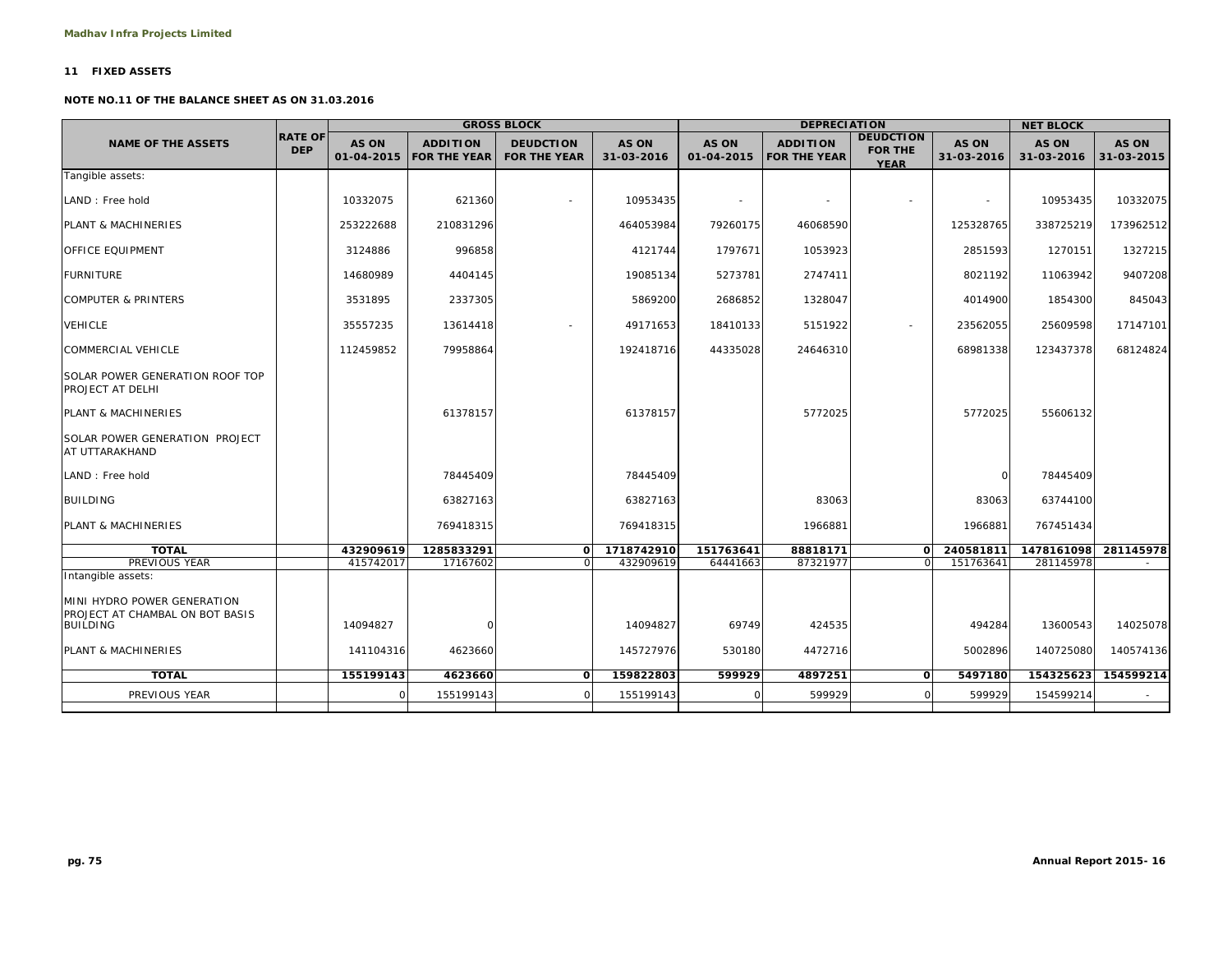## **12 NON CURRENT INVESTMENT**

| <b>Particulars</b>                                                    | <b>AS AT</b><br>31-03-2016 | <b>AS AT</b><br>31-03-2015 |
|-----------------------------------------------------------------------|----------------------------|----------------------------|
| <b>INVESTMENT IN EQUITY</b>                                           |                            |                            |
| IN QUOTED SHARE                                                       |                            |                            |
| 100 Equity Shares (Previous year 100) of MSK Projects (I)             | 1000                       | 1000                       |
| Ltd. Of Rs.10 Fully Paid up                                           |                            |                            |
| 130000 Equity Shares ( Previous year 130000 ) of Pressure             | 1300000                    | 1300000                    |
| Sensitive Systems(I) Ltd. Of Rs.10/- each Fully Paid up               |                            |                            |
| 118 Equity Shares (Previous year 118) of Reliance Industries          | 25252                      | 25252                      |
| Ltd. Of Rs.214/-each Fully Paid up                                    |                            |                            |
| 200000 Equity Shares ( Previous year 200000 ) of Punjab               | 2000000                    | 2000000                    |
| Lease Financing Ltd. Of Rs.10/- each Fully Paid up                    |                            |                            |
| Less: - Provision for Diminution of Value of Investment               | (3300000)                  | (3300000)                  |
| IN UN QUOTED SHARE                                                    |                            |                            |
| 5100 Equity Shares ( Previous year Nil) of Madhav Ind Park            | 51000                      |                            |
| Pvt. Ltd. Of Rs. 10 Fully Paid up                                     |                            |                            |
| 5100 Equity Shares (Previous year Nil) of MI Solar (India)            | 51000                      |                            |
| Pvt. Ltd. Of Rs. 10 Fully Paid up                                     |                            |                            |
| Nil- Equity Shares (Previous year -202500) of Madhav Power            |                            | 192767500                  |
| Pvt. Ltd. Of Rs.10/-each Fully Paid up                                |                            |                            |
| 10000 Equity Shares (Previous year -10000) of Mansha                  | 1000000                    | 1000000                    |
| Textiles Pvt. Ltd. Of Rs. 100/-each Fully Paid up                     |                            |                            |
| 10000 Equity Shares (Previous year -10000) of New                     | 100000                     | 100000                     |
| Millenium Mica Ltd. Of Rs.10/-each Fully Paid up                      |                            |                            |
| 5539000 Reedemable Preference Shares (Previous year-                  | 55390000                   | 55390000                   |
| 5539000) of Madhav Infracon (B K Corridor) Pvt. Ltd. Of               |                            |                            |
| Rs.10 Fully Paid up                                                   |                            |                            |
| 41332000 Reedemable Preference Shares (Previous year-Nil)             | 413320000                  |                            |
| of Madhav (PNS Corridor) Highways Pvt. Ltd. Of Rs. 10 Fully           |                            |                            |
| Paid up                                                               |                            |                            |
| 27111000 Reedemable Preference Shares (Previous year-Nil)             | 271110000                  |                            |
| of Madhav (Sehora-Silodi Corridor) Highways Pvt. Ltd. Of              |                            |                            |
| Rs.10 Fully Paid up<br>181000 Equity Shares (Previous year 181000) of | 1810000                    | 1810000                    |
| Gadhidham Developers (P) Ltd. Of Rs. 10 Fully Paid up                 |                            |                            |
| 3000 Equity Shares (Previous year-3000) of Baroda Slim                | 600000                     | 600000                     |
| Easy Pvt. Itd. Of Rs. 10 each, Fully Paid up                          |                            |                            |
| 15000 Equity Shares (Previous year-15000) of R B Real                 | 3000000                    | 3000000                    |
| estate Pvt. Itd. Of Rs. 10 each, Fully Paid up                        |                            |                            |
| 100 Equity Shares (Previous year-100) of Prestige                     | 1000                       | 1000                       |
| Infrastructure Pvt. Itd. Of Rs. 10 each, Fully Paid up                |                            |                            |
| IN PARTNERSHIP FIRM                                                   |                            |                            |
| <b>Aarav Developer</b>                                                | 2750000                    | 2750000                    |
| <b>TOTAL</b>                                                          | 749209252                  | 257444752                  |

# **13 CURRENT INVESTMENT**

| <b>Particulars</b>                                       | <b>AS AT</b><br>31-03-2016 | <b>AS AT</b><br>31-03-2015 |
|----------------------------------------------------------|----------------------------|----------------------------|
| UNSECURED, CONSIDERED GOOD<br>Advance against Investment | 1221600001                 | 268654681                  |
| <b>TOTAL</b>                                             | 122160000                  | 268654681                  |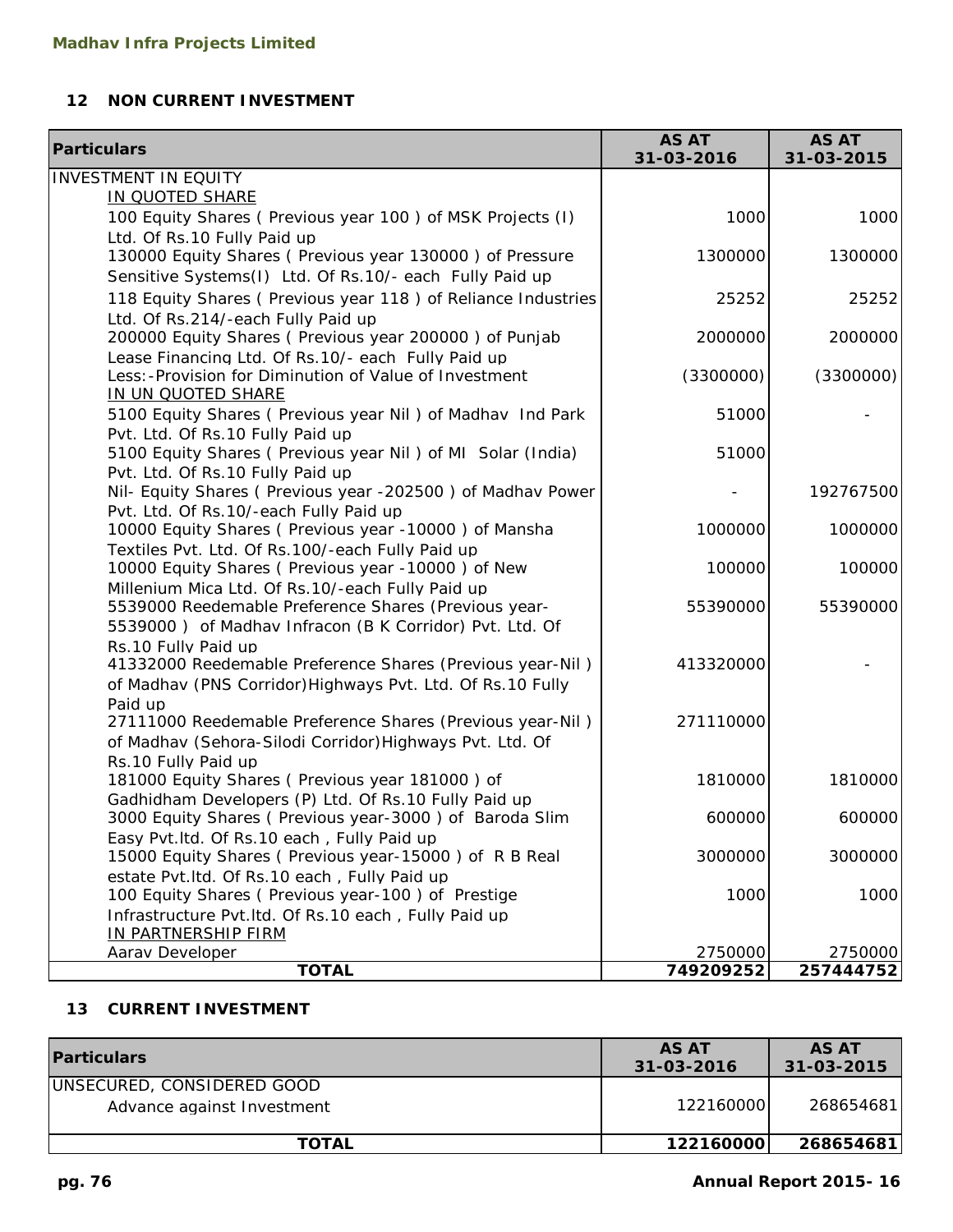# **14 INVENTORIES**

| <b>Particulars</b>                                                                                                                                                                                                                                                                                                                       | <b>AS AT</b><br>31-03-2016 | <b>AS AT</b><br>31-03-2015 |
|------------------------------------------------------------------------------------------------------------------------------------------------------------------------------------------------------------------------------------------------------------------------------------------------------------------------------------------|----------------------------|----------------------------|
| <b>INVENTORIES</b><br>(As Taken Valued and Certified By The Managing Director)<br>Work-In-Progress<br>Raw materials<br>$\star$<br>Mode of Valuation<br>Raw materials- Cost or net realisable value whichever is lower.<br>Work-in-Progress - Raw material cost up to the stage of<br>completion of relevant work & increase by overheads | 9000000<br>74829548        | 230000000<br>248700000     |
| TOTAL                                                                                                                                                                                                                                                                                                                                    | 83829548                   | 478700000                  |

# **15 TRADE RECEIVABLES**

| <b>Particulars</b>                          | <b>AS AT</b><br>31-03-2016 | AS AT<br>31-03-2015 |
|---------------------------------------------|----------------------------|---------------------|
| <b>SUNDRY DEBTORS</b>                       |                            |                     |
| Outstanding for period exceeding six months | 685605                     |                     |
| <b>Others</b>                               | 533262390                  | 719721021           |
| <b>TOTAL</b>                                | 533947995                  | 71972102            |

# **16 CASH AND CASH EQUIVALENTS**

| <b>Particulars</b>              | <b>AS AT</b><br>31-03-2016 | <b>AS AT</b><br>31-03-2015 |
|---------------------------------|----------------------------|----------------------------|
| CASH ON HAND                    |                            |                            |
| Cash on hand                    | 7336934                    | 4249667                    |
| BALANCES WITH BANKS             |                            |                            |
| In current and deposit accounts | 433868951                  | 372510825                  |
|                                 |                            |                            |
| <b>TOTAL</b>                    | 441205886                  | 376760492                  |

# The details of balances as on Balance sheet dates with banks are as follows:

| <b>Particulars</b>                          | <b>AS AT</b><br>31-03-2016 | <b>AS AT</b><br>31-03-2015 |
|---------------------------------------------|----------------------------|----------------------------|
| IN CURRENT ACCOUNT                          |                            |                            |
| Central Bank of India A/c No.3206992002     | 136162                     | 136296                     |
| Corp. Bank A/c No. CA-1783 (Myraj)          | 409582                     | 6061718                    |
| Corporation Bank - 791                      | 35699474                   | 75172989                   |
| Corporation Bank C/C A/c 033600401130009    | 9957077                    | 3572070                    |
| Corporation Bank A/cno. CBCA-3180           | 9885                       |                            |
| DENA BANK Ahmedabad 1170 1101 1137          | 44361                      | 50044546                   |
| HDFC Bank Ltd-Elia-0006256009818            |                            | 5043                       |
| <b>HDFC Bank Ltd-Aashka</b>                 |                            | 6008                       |
| <b>ICICI Bank Ltd.-Elia</b>                 | 40000                      | 40000                      |
| Icici Bank A/c No. 0003050 17139            | 14616                      | 24876                      |
| Icici Bank Landmark 000305017336            | 217761                     | 76869                      |
| IDBI Bank A/c. No.0375103000004138          | 15582                      | 100000188                  |
| Idbi Bank A/c-0375103000004992              | 5134                       | 8012                       |
| Idbi BanK UK 0375103000009201               | 303210                     |                            |
| IDBI Bank A/c No. 1082102000003483-Dehradun | 10000                      |                            |
| Punjab National Bank                        | 232362                     | $-2297617$                 |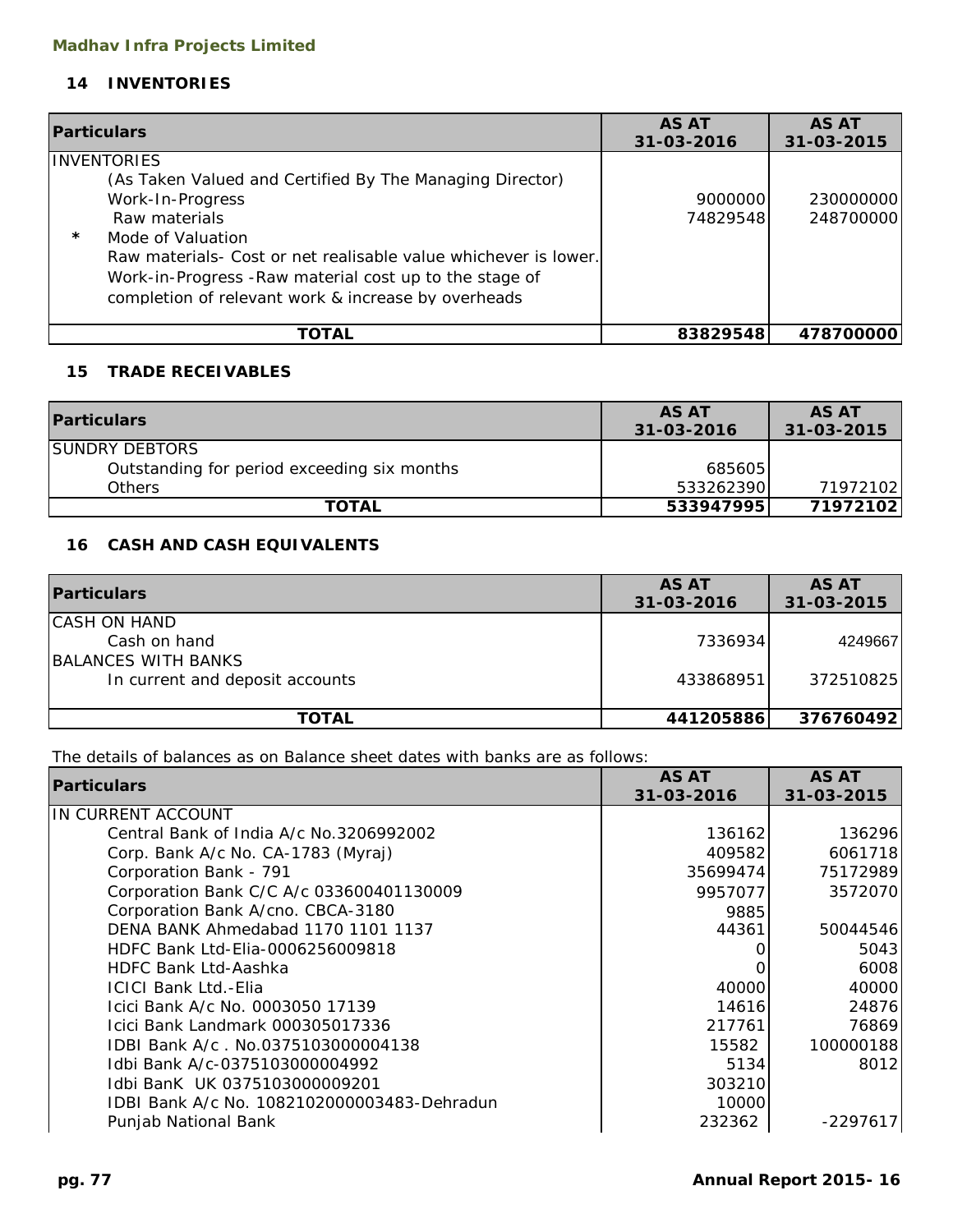| SBI A/C NO.32246049880                                         | 16201     | 18600     |
|----------------------------------------------------------------|-----------|-----------|
| SBI, Alkapuri - A/c No.31482042270                             | 13824     | 99019     |
| SBI (Badlapur) A/c No.31794120142                              | 34562     | 36360     |
| SBI - Muli - A/c No. 31596187680                               | 45812     | 13769     |
| State Bank of India A/c No.33720513373                         | 13455     | 15000     |
| SBI Escrow Chambal A/c No.35251504365                          | 2203      |           |
| Union Bank of India (Myraj)                                    | 7925      | 7925      |
| IN MARGIN MONEY DEPOSITS AGAINST GUARANTEES & LETTER OF CREDIT |           |           |
| <b>IDBI Bank Ltd</b>                                           | 211592532 | 88990402  |
| <b>Corporation Bank</b>                                        | 32738741  | 12633378  |
| Dena Bank                                                      | 45249002  | 35495375  |
| <b>SBI</b>                                                     | 94621476  | 2350000   |
| <b>SIDBI</b>                                                   | 2438012   |           |
| TOTAL                                                          | 433868951 | 372510825 |

# **17 SHORT-TERM LOANS AND ADVANCES**

| <b>Particulars</b>                                            | <b>AS AT</b><br>31-03-2016 | <b>AS AT</b><br>31-03-2015 |
|---------------------------------------------------------------|----------------------------|----------------------------|
| UNSECURED, CONSIDERED GOOD<br>Advances                        | 840322771                  | 548956007                  |
| UNSECURED, CONSIDERED GOOD<br>Loans and advances to employees | 4932844                    | 543642                     |
| <b>TOTAL</b>                                                  | 88965121                   | 549499649                  |

## **18 OTHER CURRENT ASSETS**

| <b>Particulars</b>                | <b>AS AT</b><br>31-03-2016 | <b>AS AT</b><br>31-03-2015 |
|-----------------------------------|----------------------------|----------------------------|
| <b>OTHERS</b>                     |                            |                            |
| TDS receivable (Net of provision) | 55204279                   | 41018503                   |
| <b>Sundry Deposit</b>             | 40223984                   | 39184754                   |
| Pre-Paid Expenses                 | 2655233                    | 270260                     |
| Provision for Income              | 3576072                    | 1468644                    |
| <b>Retention Money</b>            | 6720615                    | 4600923                    |
|                                   |                            |                            |
| <b>TOTAL</b>                      | 108380183                  | 86543084                   |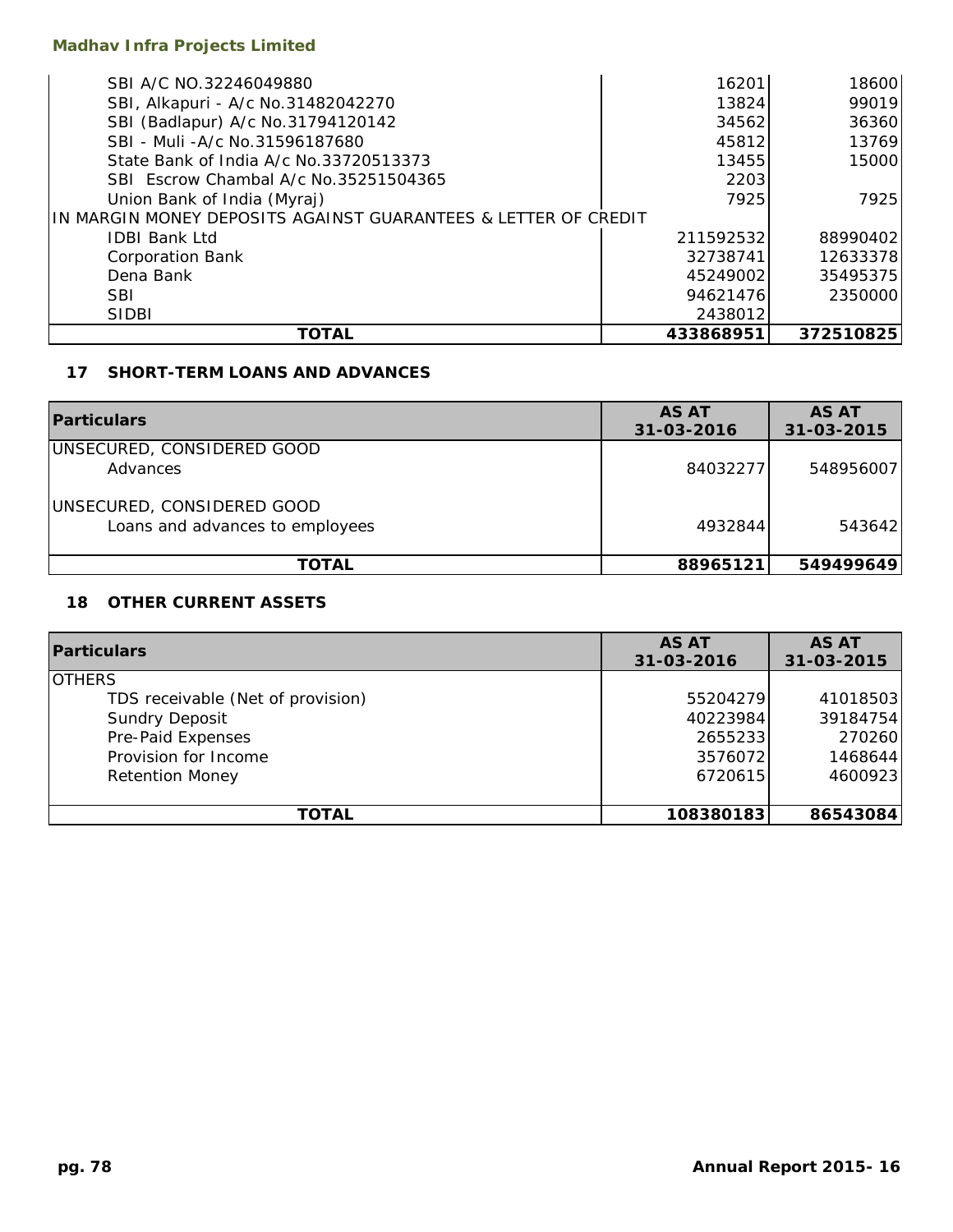## **19 OTHER INCOME**

|                                  | For the year | For the year |
|----------------------------------|--------------|--------------|
| <b>Particulars</b>               | ended        | ended        |
|                                  | 31-03-2016   | 31-03-2015   |
| <b>OTHER INCOME</b>              |              |              |
| Dividend                         |              | 6057190      |
| Interest Recd. on Fixed Deposits | 19062802     | 8543722      |
| Interest Income                  | 45834        | 233333       |
| Misc. Income                     | 562958       | 275823       |
| Insurance Claim                  | 358197       |              |
| Interest of SSNNL Bond           | 95014        |              |
| Prior Year Income                | 2931112      |              |
|                                  |              |              |
| <b>TOTAL</b>                     | 23055917     | 15110068     |

# **20 COST OF MATERIAL CONSUMED**

| <b>Particulars</b>                                                                               | For the year<br>ended<br>31-03-2016 | For the year<br>ended<br>31-03-2015 |
|--------------------------------------------------------------------------------------------------|-------------------------------------|-------------------------------------|
| <b>IMATERIAL CONSUMED</b><br>Stock at Commencement<br>Add: - Purchases<br>Less: - Stock at Close | 248700000<br>1588764092<br>74829548 | 82494997<br>2040222370<br>248700000 |
| <b>TOTAL</b>                                                                                     | 1762634544                          | 1874017367                          |

# **21 CHANGE IN WORK IN PROGRESS**

| <b>Particulars</b>                                                                                             | For the year<br>ended<br>31-03-2016 | For the year<br>ended<br>31-03-2015 |
|----------------------------------------------------------------------------------------------------------------|-------------------------------------|-------------------------------------|
| ICHANGE IN WORK IN PROGRESS<br>Opening Stock of work in progress<br>Less : - Closing stock of Work in progress | 230000000<br>9000000                | 67479598<br>230000000               |
| <b>TOTAL</b>                                                                                                   | 221000000                           | (162520402)                         |

# **22 CONSTRUCTION EXPENSES**

|                                  | For the year | For the year          |
|----------------------------------|--------------|-----------------------|
| <b>Particulars</b>               | ended        | ended                 |
|                                  | 31-03-2016   | 31-03-2015            |
| <b>Borewall</b>                  | 695300       | 47000                 |
| Civil Works                      | 121668906    | 122728117             |
| <b>Electrical Expenses</b>       | 23806542     | 4523397               |
| <b>Erection Works</b>            | 5387926      | 11637695              |
| Freight                          | 357684       | 38692                 |
| <b>Mahinery Hire Charges</b>     | 9839765      | 31719999              |
| Professional & Consultancy       | 38367102     | 16568451              |
| Repairs & Maintenance            | 15854684     | 28816508              |
| Road Work Expense                | 156016550    | 346096727             |
| <b>Steel Structure Work</b>      | 7170618      | 6376776               |
| <b>Transmission Line Expense</b> | 7907177      | 1451241               |
| Other Miscellaneous works.       |              | 1191575               |
|                                  |              |                       |
| <b>TOTAL</b>                     | 387072254    | 571196178             |
| pg. 79                           |              | Annual Report 2015-16 |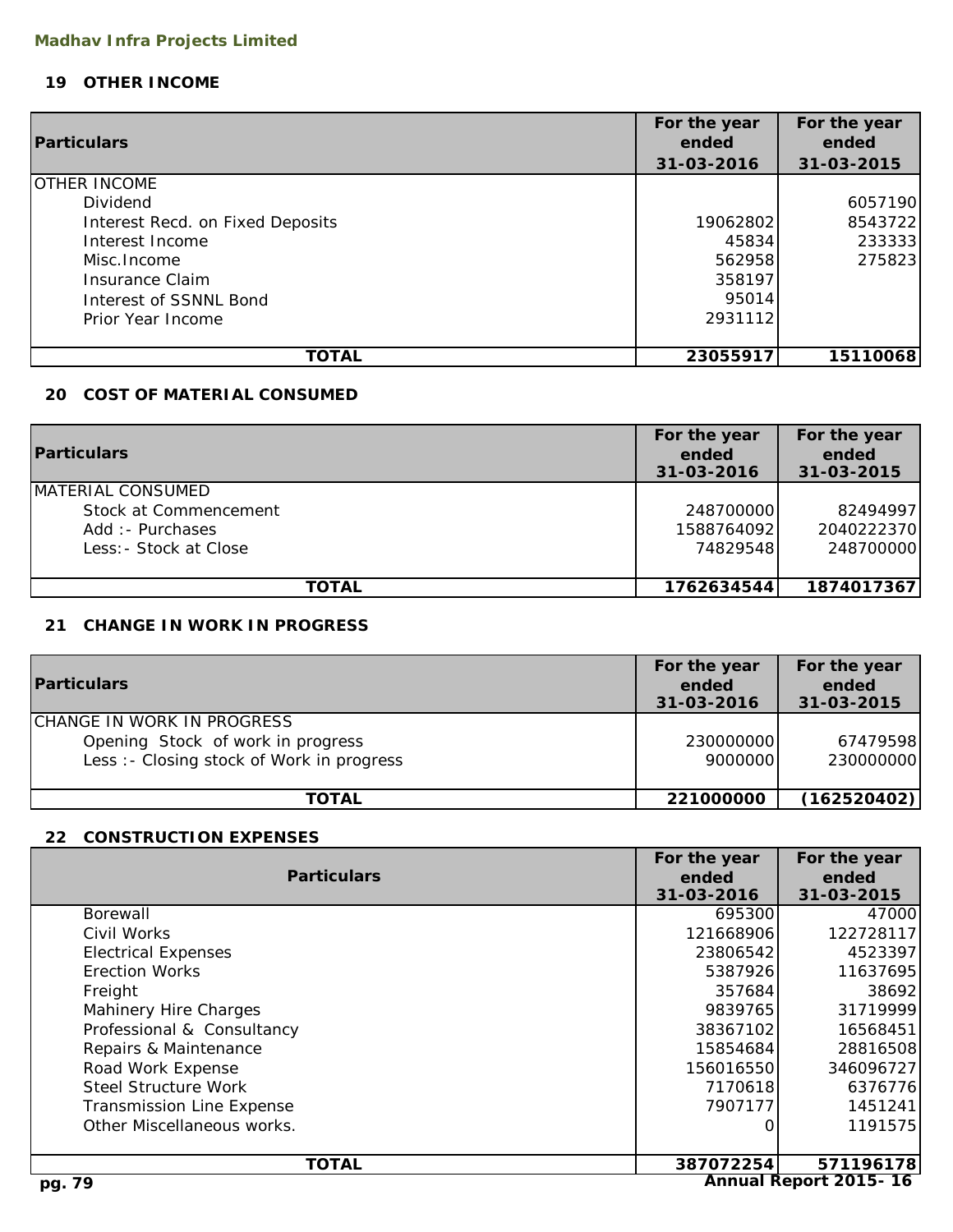# **23 OTHER OPERATING EXPENSES**

| <b>Particulars</b>              | For the year<br>ended<br>31-03-2016 | For the year<br>ended<br>31-03-2015 |
|---------------------------------|-------------------------------------|-------------------------------------|
| <b>OPERATING EXPENSES</b>       |                                     |                                     |
| Insurance                       | 3045315                             | 679728                              |
| Vehicle Hire Charges            | 4051166                             | 5929206                             |
| Vehicle Maintance Exp.          | 427588                              | 494086                              |
| <b>Vehicle Running Expenses</b> | 1013459                             | 992970                              |
| Miscellaneous Operating Exp     | 4702722                             | 5961589                             |
| Rate & Taxes                    | 95083087                            | 67950398                            |
|                                 |                                     |                                     |
| TOTAL                           | 108323336                           | 82007977                            |

## **24 EMPLOYEE BENEFIT EXPENSES**

| <b>Particulars</b>               | For the year<br>ended<br>31-03-2016 | For the year<br>ended<br>31-03-2015 |
|----------------------------------|-------------------------------------|-------------------------------------|
| <b>EMPLOYEE BENEFIT EXPENSES</b> |                                     |                                     |
| Salary and Wages                 | 131969288                           | 93817516                            |
| <b>Director Remuneration</b>     | 7400000                             | 8000000                             |
| Staff Welfare Expense            | 17631968                            | 15112522                            |
|                                  |                                     |                                     |
| TOTAL                            | 157001256                           | 116930038                           |

## **25 FINANCE COST**

| <b>Particulars</b>                                            | For the year<br>ended<br>31-03-2016 | For the year<br>ended<br>31-03-2015 |
|---------------------------------------------------------------|-------------------------------------|-------------------------------------|
| <b>FINANCIAL EXPENSES</b>                                     |                                     |                                     |
| <b>Interest Expenses</b>                                      |                                     |                                     |
| Bank interest on Cash Credit/OD                               | 25078972                            | 13829147                            |
| Interest on Buyer's Credit                                    | 461256                              | 1809351                             |
| Interest to Financial Institution for construction equipments | 13670493                            | 15326767                            |
| Interest on Loan From NBFC                                    | 2485023                             | 14358270                            |
| Interest on Mortgage Loan                                     |                                     | 1156103                             |
| Interest on Term Loan                                         | 61833645                            | 326548                              |
| Other Borrowing cost                                          |                                     |                                     |
| Commission on BG & LC                                         | 45293057                            | 10880099                            |
| Processing Charges                                            | 18039906                            | 4218620                             |
| Prepayment Charges                                            |                                     | 1043431                             |
| Other Bank Charges                                            | 1237024                             | 447188                              |
| Interest - Others                                             | 3400828                             | 378419                              |
| <b>Exchange Rate Loss</b>                                     | 9859402                             | 4102753                             |
| TOTAL                                                         | 181359607                           | 67876696                            |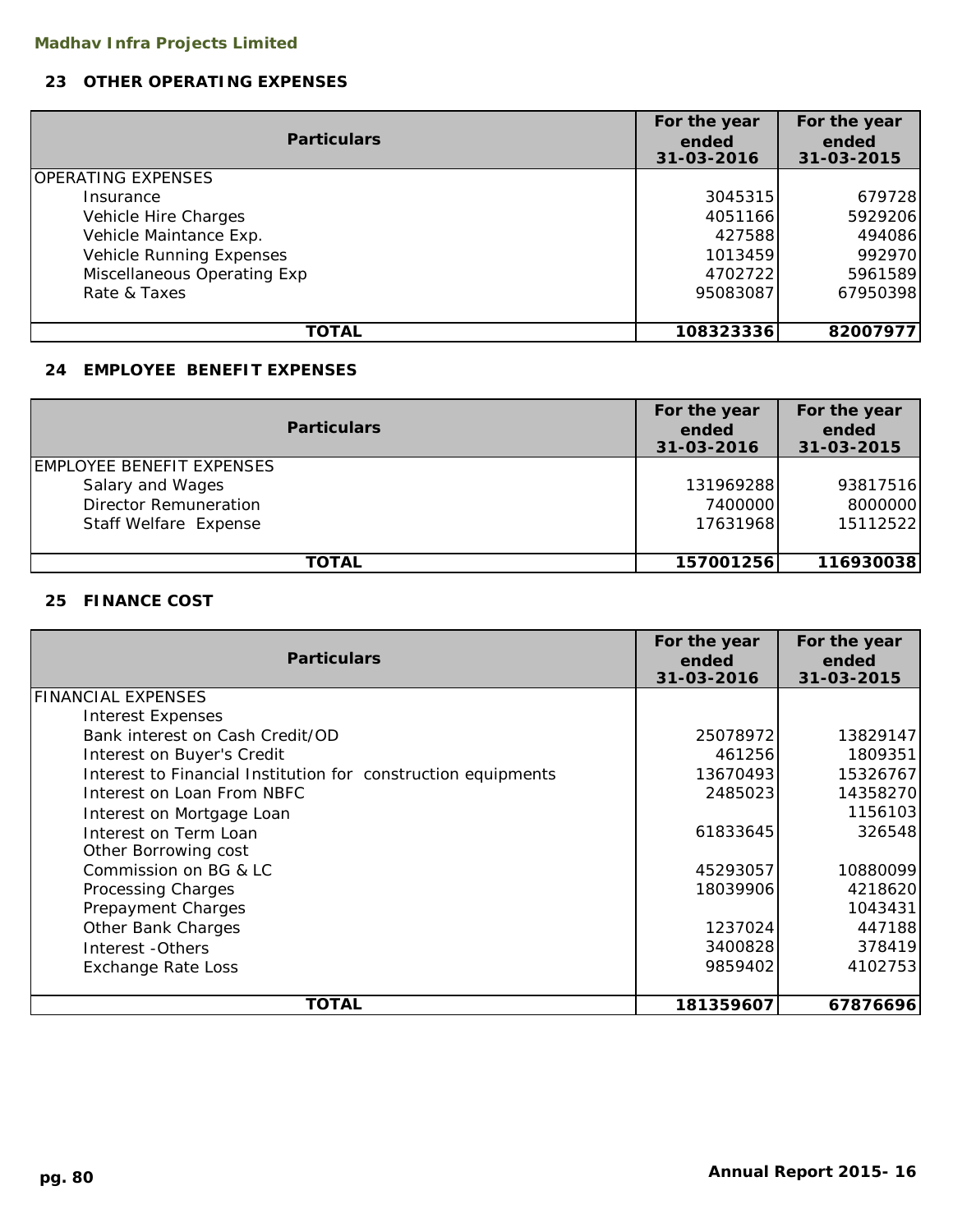## **26 OTHER EXPENSES**

|                                                 | For the year | For the year |
|-------------------------------------------------|--------------|--------------|
| <b>Particulars</b>                              | ended        | ended        |
|                                                 | 31-03-2016   | 31-03-2015   |
| <b>OTHER EXPENSES</b>                           |              |              |
| ADMINISTRATIVE EXPENSES                         |              |              |
| <b>Business &amp; Exhibition Services</b>       | 1415304      | 731257       |
| Electric Exp.                                   |              |              |
| Loss on Sales of Shares                         |              | 765448       |
| Legal Expenses                                  | 3402884      | 2438946      |
| <b>Office Expenses</b>                          | 234478       | 239110       |
| Office Rent                                     | 912774       | 900000       |
| Design & Printing                               |              | 43521        |
| Telephone & Internet Charges                    | 1929866      | 1084727      |
| Listing Exp                                     | 2194000      |              |
| Travelling Exp (Foreign)                        | 288164       |              |
| <b>Travelling Expenses</b>                      | 9572034      | 6457547      |
| <b>Bad Debt Written Off</b>                     |              |              |
| Provision for Diminution of Value of Investment |              | 3300000      |
| Audit Fee                                       | 75000        | 75000        |
| Miscellaneous Exp                               | 18465911     | 8846027      |
|                                                 |              |              |
| TOTAL                                           | 38490415     | 24881582     |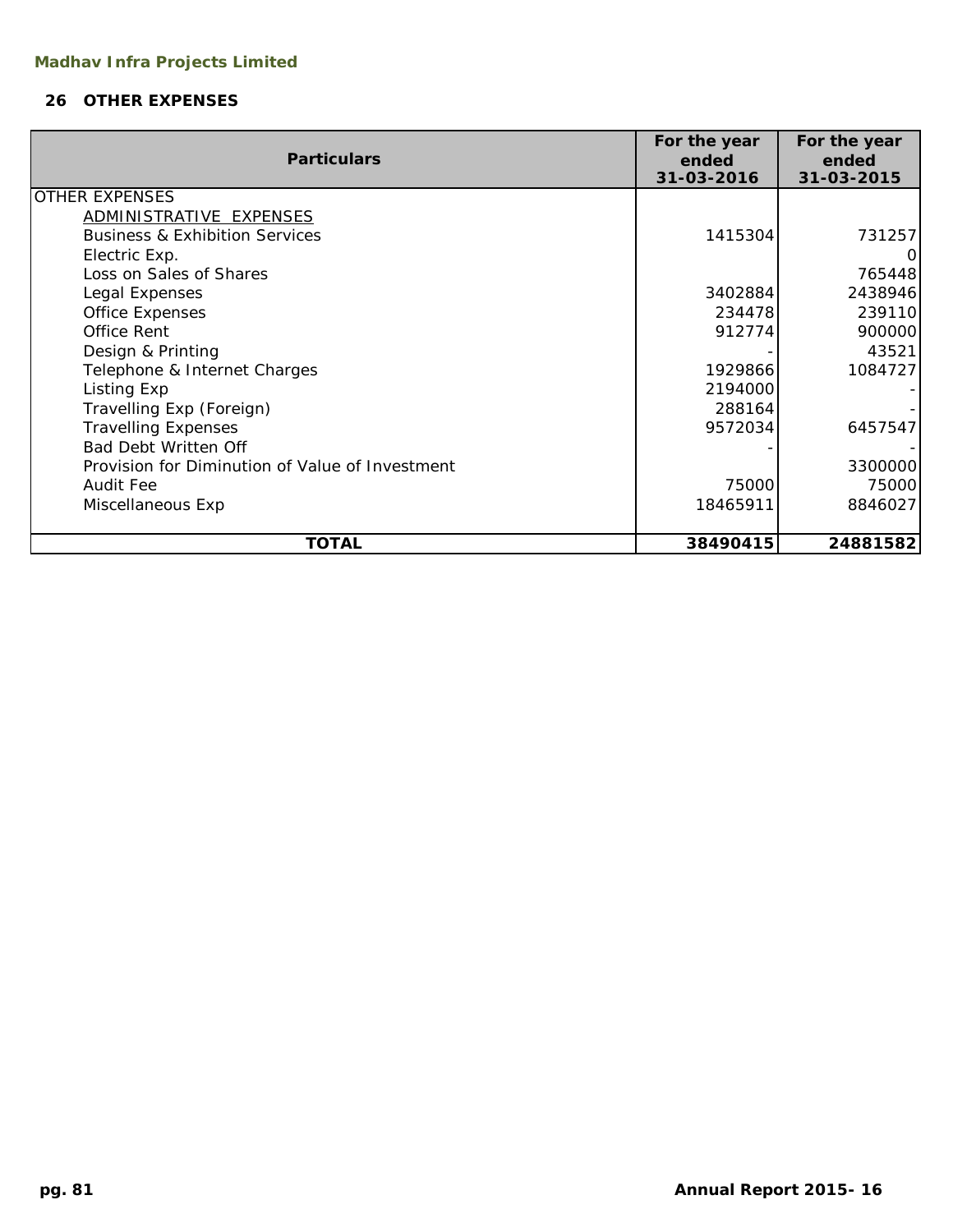### **27** Payment to the Auditor

| <b>Particulars</b> | <b>Amount Rs.</b><br>2015-16 | <b>Amount Rs.</b><br>2014-15 |
|--------------------|------------------------------|------------------------------|
| For Audit          | 50000                        | 50000                        |
| For Tax Audit      | 25000                        | 25000                        |

**28** The contingent liabilities not provided for: Letter of Credit opened by banks of Rs.2878.89 Lakhs (Previous year Rs.3784.18 Lakhs) Guarantees issued by the bank on behalf of the company Rs.9831.95 Lakhs (Previous year Rs. 2153.35)

- **29** Provision for Gratuity has not been made as none of employees has completed the minimum qualified period of Five years.
- **30** The company has taken on operating lease certain assets. The total lease rent paid on the same amounting to Rs.900000/-(Previous year Rs.900000/-) is included under the head Rent.The minimum future lease rentals payable in respect thereof are as follows:

| <b>Particulars</b>                                | <b>Amount Rs.</b><br>2015-16 | <b>Amount Rs.</b><br>2014-15 |
|---------------------------------------------------|------------------------------|------------------------------|
| Not later than one year                           | 900000                       | 900000                       |
| Later than one year but not later than five years | 3600000                      | 3600000                      |
| Later than Five years                             | 11175000                     | 12075000                     |

# **31** Earning per share

|    | <b>Particulars</b>                                                                     |          |          |
|----|----------------------------------------------------------------------------------------|----------|----------|
|    |                                                                                        | 2015-16  | 2014-15  |
| Ia | Net (Loss)/Profit after Tax available for equity<br>shareholders (Rs.)                 | 90986941 | 77676800 |
| Ib | Number of Equity Shares of Rs.10/-each outstanding<br>during the year (Nos. of Shares) | 6405724  | 6405724  |
| Iс | Basic/ Diluted Earning Per Share(Rs.a/b)                                               | 14.20    | 12.13    |

**32** Value of Imported & Indegeneous raw material,comsumable store consumed

| <b>Raw materials and Consumable store</b> | $%$ of<br>Consumption | <b>Value in</b><br>Rs. |
|-------------------------------------------|-----------------------|------------------------|
| Imported                                  | 18%                   | 322165868              |
| Indegeneous                               | 82%                   | 1440468676             |
|                                           |                       |                        |

# **33 VALUE OF DIRECT IMPORTS (C.I.F.Value)**

| <b>Particulars</b> | <b>Amount Rs.</b><br>2015-16 | <b>Amount Rs.</b><br>2014-15 |
|--------------------|------------------------------|------------------------------|
| Raw materials      | 322165868                    | 577775691                    |
| Stock in Trade     | -                            |                              |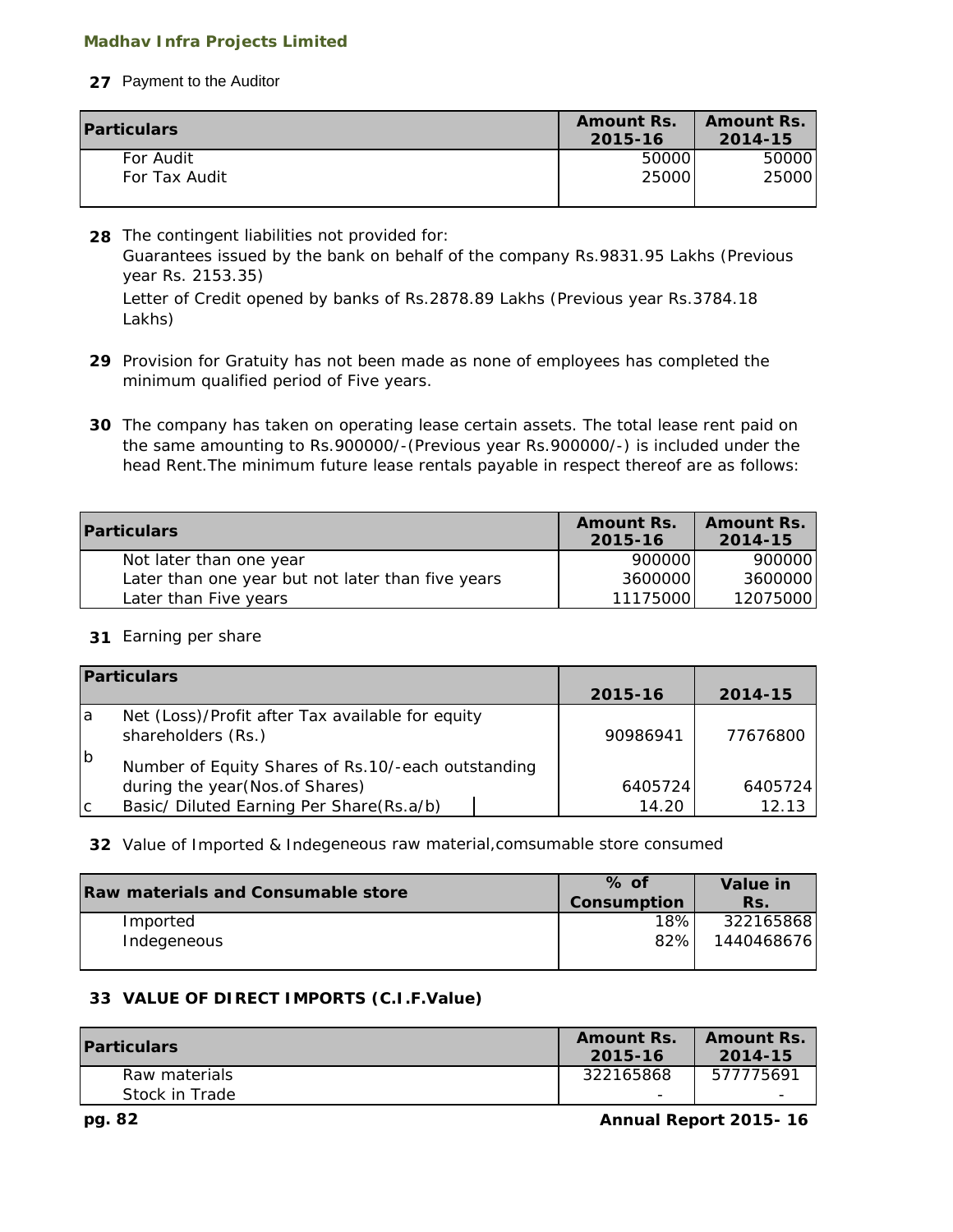# **34 EARNINGS IN FOREIGN EXCHANGE (At F.O.B)**

| <b>Particulars</b> |                        | <b>Amount Rs.</b><br>2015-16 | <b>Amount Rs.</b><br>2014-15 |
|--------------------|------------------------|------------------------------|------------------------------|
|                    | <b>Export of Goods</b> | Nil                          | NiL                          |

## **35 EXPENDITURE IN FOREIGN CURRENCY**

| <b>Particulars</b>                                             | <b>Amount Rs.</b><br>2015-16 | <b>Amount Rs.</b><br>2014-15 |
|----------------------------------------------------------------|------------------------------|------------------------------|
| Interest to Bank on Buyer's credit<br>Travelling Exp (Foreign) | 461256<br>288164             | 1809351                      |

#### **37** Related Party Transactions:

Disclosures as required by Accounting Standard -18 are given below:

| Name of Related parties                                      | <b>Nature of</b>                           |
|--------------------------------------------------------------|--------------------------------------------|
|                                                              | <b>Relationship</b>                        |
| Waa Solar Pvt Ltd.                                           | Associate Concern                          |
| Mansha Textile Pyt. Itd.                                     | Associate Concern                          |
| Madhav Power Pvt. Ltd.                                       | Associate Concern                          |
| Madhav( Sehora Selodi Corridor) Highways Pvt.Ltd             | Associate Concern                          |
| Madhav( Phoolsagar Niwas Shahpura Corridor) Highways Pvt.Ltd | Associate Concern                          |
| Madhav Infracon (BK Corridor) Highways Pvt.Ltd               | Associate Concern                          |
| Madhav Solar Pvt. Ltd.                                       | Associate Concern                          |
| Madhav Solar(Karnataka) Pvt. Ltd.                            | Associate Concern                          |
| Madhav Solar(Vadodara Rooftop) Pvt. Ltd.                     | Associate Concern                          |
| S J Green park Energy Pvt.Ltd.                               | Associate Concern                          |
| Euro Solar Pvt.Ltd.                                          | Associate Concern                          |
| Amit Khurana                                                 | Key Management<br>Personnel                |
| <b>Vineet Rathi</b>                                          | Key Management<br>Personnel                |
| Ashok Khurana                                                | Relative of Key<br>Management<br>Personnel |
| Neelakshi Khurana                                            | Key Management<br>Personnel                |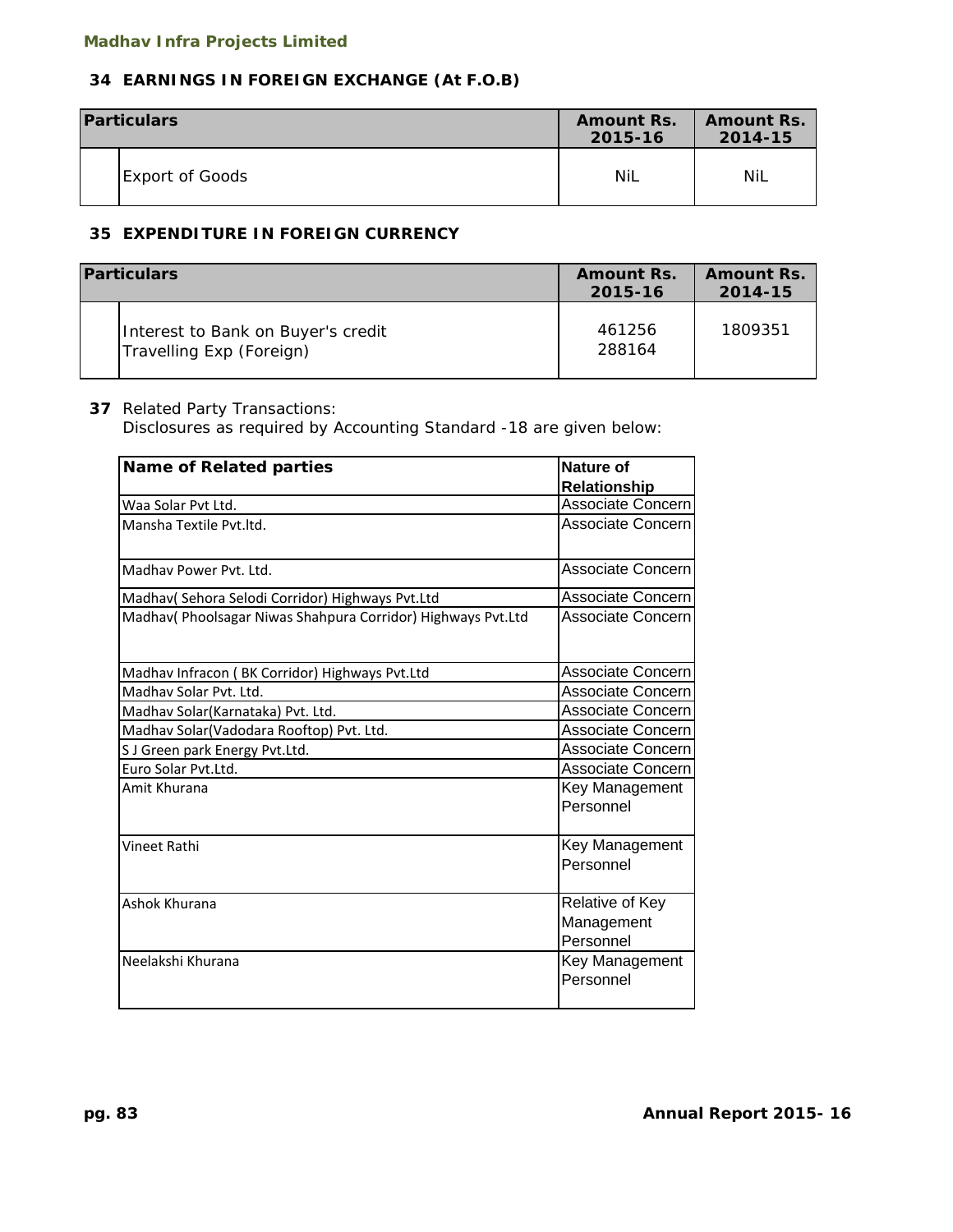| <b>Transaction during the</b><br>year | <b>Associate</b><br>Concern | <b>Associate</b><br>Concern<br>(Previous Year) | <b>Key</b><br>Manageme<br>nt<br>Personnel<br>/Relative<br>of Key<br>Managerial<br>Personnel | <b>Key</b><br>Management<br>Personnel /<br><b>Relative of Key</b><br>Managerial<br>Personnel<br>(Previous Year) |
|---------------------------------------|-----------------------------|------------------------------------------------|---------------------------------------------------------------------------------------------|-----------------------------------------------------------------------------------------------------------------|
| Loan Received                         | 382136933                   | 19850000                                       |                                                                                             | 111030000                                                                                                       |
| Repayment of Loan                     | 410848083                   | 1570000                                        |                                                                                             | 111120000                                                                                                       |
| Reimbursement of expenses             |                             | 1446726                                        |                                                                                             |                                                                                                                 |
| <b>Receipt from Debtor</b>            | 2955948397                  | 720634576                                      |                                                                                             |                                                                                                                 |
| Loan Given                            | 1974042778                  | 1145142184                                     | 65369500                                                                                    | 12745143                                                                                                        |
| Loan received back                    | 1441106833                  | 1146483155                                     | 65369500                                                                                    | 30876529                                                                                                        |
| Advance received against              | 123970000                   | 471896266                                      |                                                                                             |                                                                                                                 |
| Advance adjusted against<br>Bill      | 55593568                    | 69901536                                       |                                                                                             |                                                                                                                 |
| EPC Contract (Income)                 | 2569308872                  | 891833283                                      |                                                                                             |                                                                                                                 |
| <b>EPC Contract (Expenses)</b>        | 212349990                   |                                                |                                                                                             |                                                                                                                 |
| Purchase                              | 46469123                    |                                                |                                                                                             |                                                                                                                 |
| <b>Director Remuneration</b>          |                             |                                                | 8000000                                                                                     | 2400000                                                                                                         |
| Office Rent                           |                             |                                                | 900000                                                                                      | 525000                                                                                                          |
| Consultancy Fee                       |                             |                                                | 2500000                                                                                     | 5775709                                                                                                         |
| Rent                                  |                             |                                                | 324000                                                                                      |                                                                                                                 |
| Payable                               | 540853264                   | 440278101                                      |                                                                                             |                                                                                                                 |
| Receivable                            | 606653317                   | 202119440                                      |                                                                                             |                                                                                                                 |

#### **37** SEGMENT REPORTING

The company has identified Three reporting segment viz. Civil & EPC Contract, Trading and Solar Power Generation. Segments have been identified and reported taking into account nature of product and services, the differing risk and returns and the internal business reporting systems. The accounting policies adopted for segment are in line with the accounting policy of the company with the following additional policies for segment reporting. (a) Revenue and expenses have been identified to a segment on the basis of relationship to operating activities of the segment. Revenue and expenses which relate to enterprise as a whole and not allocable to a segment on reasonable basis have been disclosed as " Unallocable".

 $(1 - D_0)$ (b) Segment assets and segment liabilities represent assets and liabilities in respective segments. Investment, tax related assets and liabilities that cannot be allocated to a segment on reasonable basis have been disclosed as "Unallocable".

|                | (IN RS.)                        |                                |                                   |                                |                                 |  |  |
|----------------|---------------------------------|--------------------------------|-----------------------------------|--------------------------------|---------------------------------|--|--|
| Sr.<br>lno.    | <b>Particulars</b>              | Segment<br>Revenue-<br>2015-16 | <b>Segment Results</b><br>2015-16 | Segment<br>Revenue-<br>2014-15 | Segment Results-<br>$2014 - 15$ |  |  |
|                | <b>Civil &amp; EPC Contract</b> | 3041034851                     |                                   | 123465305 2762175982           | 99864640                        |  |  |
| $\mathfrak{p}$ | Trading                         | 19250950                       | 24559                             |                                |                                 |  |  |
| 3              | Solar Power Generation          | 4255415                        | (8545481)                         |                                |                                 |  |  |
|                | Income                          |                                |                                   |                                |                                 |  |  |
| 4              | <b>Unallocated Corporate</b>    | 23055917                       | 23055917                          | 15110068                       | 15110068                        |  |  |
|                | other Income                    |                                |                                   |                                |                                 |  |  |
|                | Total Rs.                       | 3087597133                     |                                   | 138000300 2777286050           | 114974708                       |  |  |
| $-$            | $\mathbf{A}$                    |                                |                                   |                                |                                 |  |  |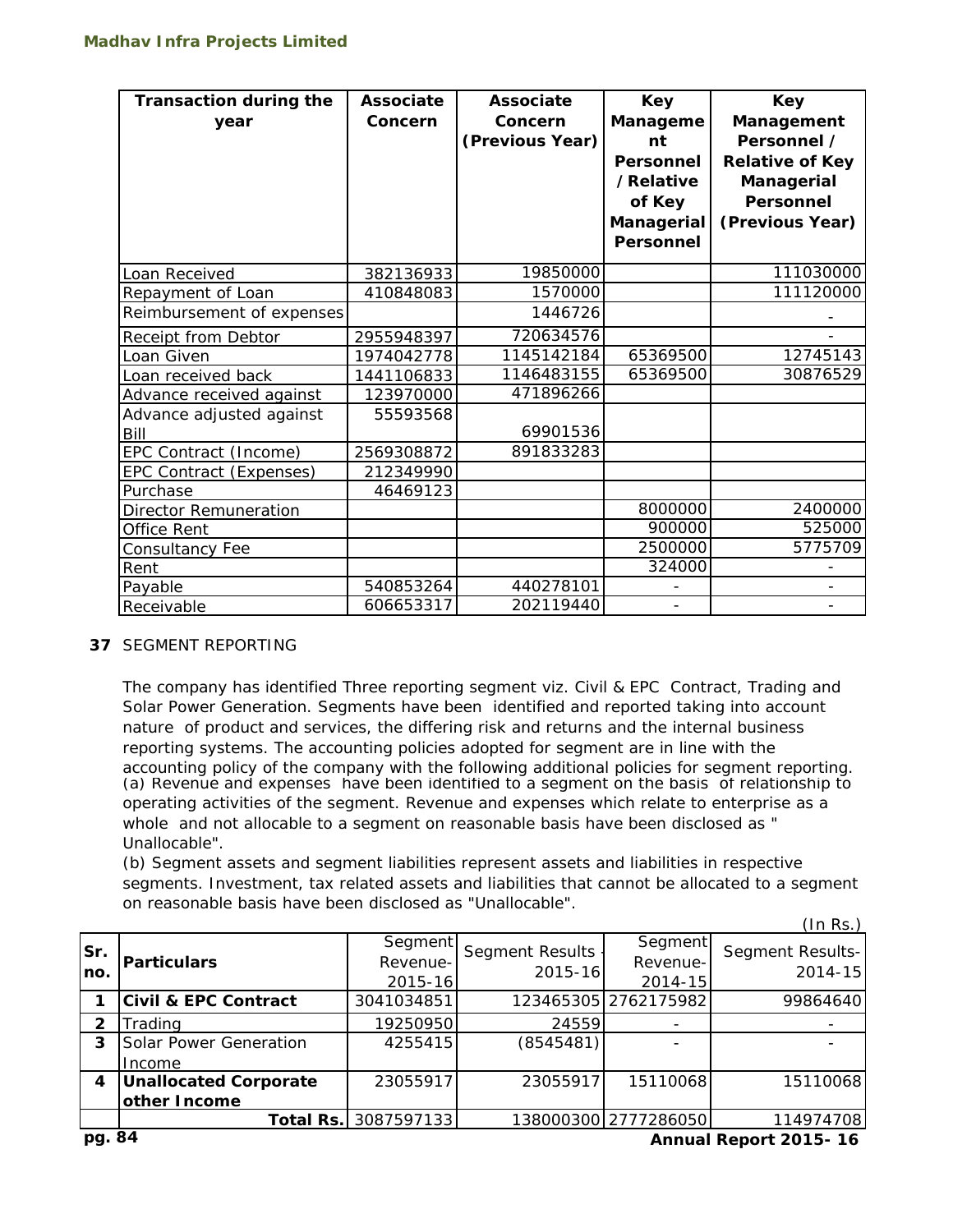- **38** Confirmations of certain parties for amounts due from them as per accounts of the company are not obtained. Amount due from customers include amounts due/with held on account of various claims. The claims will be verified and necessary adjustments, if any, shall be made in the year of settlement. Subject to this, company is confident of recovering the dues and accordingly they have been classified as "debt considered good" and therefore no provision is consider necessary, there against.
- **39** Under the Micro, Small and Medium Enterprise Development Act, 2006 ("MSMED Act") which came into force effective from 2nd October, 2006, certain disclosures relating to amounts due to micro, small and medium enterprises and remained unpaid after the appointed date etc. of principal and interest amounts are required to be made. The Company is in the process of compiling the relevant information. As the relevant information is not yet readily available and / or not given or confirmed by such enterprises, it is not possible to give required information in the accounts. However, in view of the management, the impact of interest, if any, which may subsequently become payable to such enterprise in accordance with the provisions of the Act, would not be material and the same, if any, would be disclosed in the year of payment of interest.

 In the absence of the necessary information with the Company relating to the registration status of the suppliers under the Micro, Small and Medium Enterprises Development Act' 2006, the information required under the said Act could not be compiled and disclosed.

- **40** In the opinion of the Directors, Current Assets, Loans and Advances have value at which they are stated in the Balance Sheet, if realized in the ordinary course of business. The provision for depreciation and for all known liabilities is adequate and not in excess of the amount reasonably necessary.
- **41** Previous year's figures have been regrouped, rearranged and reclassified wherever necessary.

| As per our Report of even date<br>For Bhagat & Co<br><b>Chartered Accountants</b> |                                 | For Madhav Infra Projects Limited           |                                  |                          |
|-----------------------------------------------------------------------------------|---------------------------------|---------------------------------------------|----------------------------------|--------------------------|
| Firm Registration No.127250W                                                      |                                 | Amit Khurana Neelakshi Khurana Veenit Rathi |                                  | Haresh Kapuriya          |
|                                                                                   | <b>Managing Director</b>        | Director                                    | Director                         | <b>Company Secretary</b> |
| (S.Bhagat - Partner)<br>Membership No.52725<br>Date: June 10, 2016                | Mayur Parikh<br><b>Director</b> | Devendra Shah<br><b>Director</b>            | Nevil Savjani<br><b>Director</b> |                          |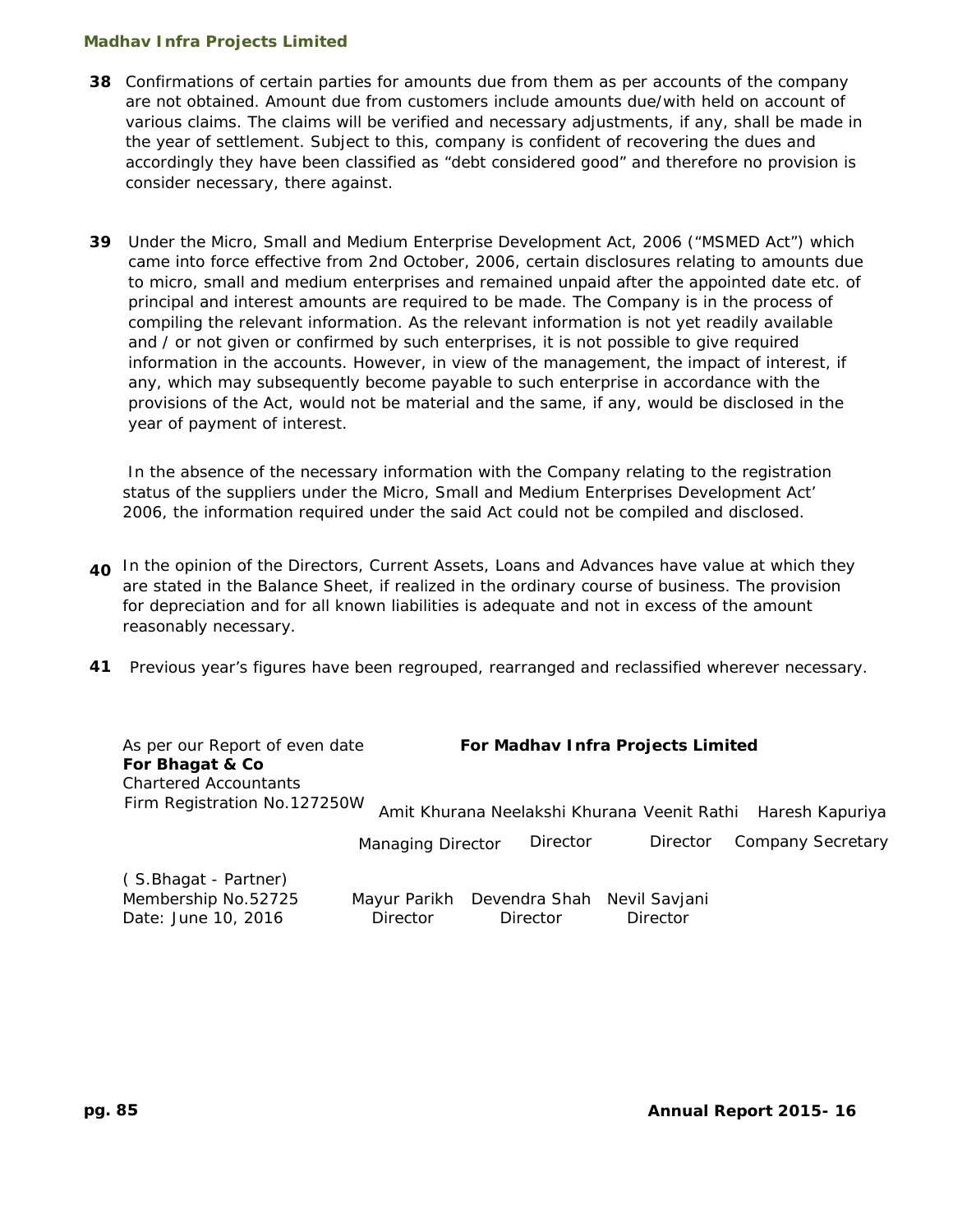# **Independent Auditor's Report**

#### **To the Members of Madhav Infra Projects Limited**

### **Report on the Consolidated Financial Statements**

We have audited the accompanying consolidated financial statements of Madhav Infra Projects Limited (the "Company") and its subsidiaries (together, the "Group") as referred to in section 129 (3) of the Companies Act 2013 ("the Act"), which comprise of the consolidated Balance Sheet as at March 31, 2016, the consolidated Statement of Profit and Loss and Cash Flow Statement for the year then ended, and a summary of significant accounting policies and other explanatory information.

### **Management's Responsibility for the Consolidated Financial Statements**

The Company's Board of Directors is responsible for the preparation of these consolidated financial statements that give a true and fair view of the consolidated financial position, consolidated financial performance and consolidated cash flows of the Group in accordance with accounting principles generally accepted in India, including the Accounting Standards specified under Section 133 of the Act, read with Rule 7 of the Companies (Accounts) Rules, 2014. This responsibility also includes maintenance of adequate accounting records in accordance with the provisions of the Act for safeguarding of the assets of the Group and for preventing and detecting frauds and other irregularities; selection and application of appropriate accounting policies; making judgments and estimates that are reasonable and prudent; and the design, implementation and maintenance of adequate internal financial control that were operating effectively for ensuring the accuracy and completeness of the accounting records, relevant to the preparation and presentation of the financial statements that give a true and fair view and are free from material misstatement, whether due to fraud or error.

#### **Auditor's Responsibility**

Our responsibility is to express an opinion on these consolidated financial statements based on our audit. We have taken into account the provisions of the Act, the accounting and auditing standards and matters which are required to be included in the audit report under the provisions of the Act and the Rules made thereunder. We conducted our audit in accordance with the Standards on Auditing, issued by the Institute of Chartered Accountants of India, as specified under Section 143(10) of the Act. Those Standards require that we comply with ethical requirements and plan and perform the audit to obtain reasonable assurance about whether the financial statements are free from material misstatement.

An audit involves performing procedures to obtain audit evidence about the amounts and disclosures in the financial statements. The procedures selected depend on the auditor's judgment, including the assessment of the risks of material misstatement of the financial statements, whether due to fraud or error. In making those risk assessments, the auditor considers internal financial control relevant to the preparation of the financial statements that give a true and fair view in order to design audit procedures that are appropriate in the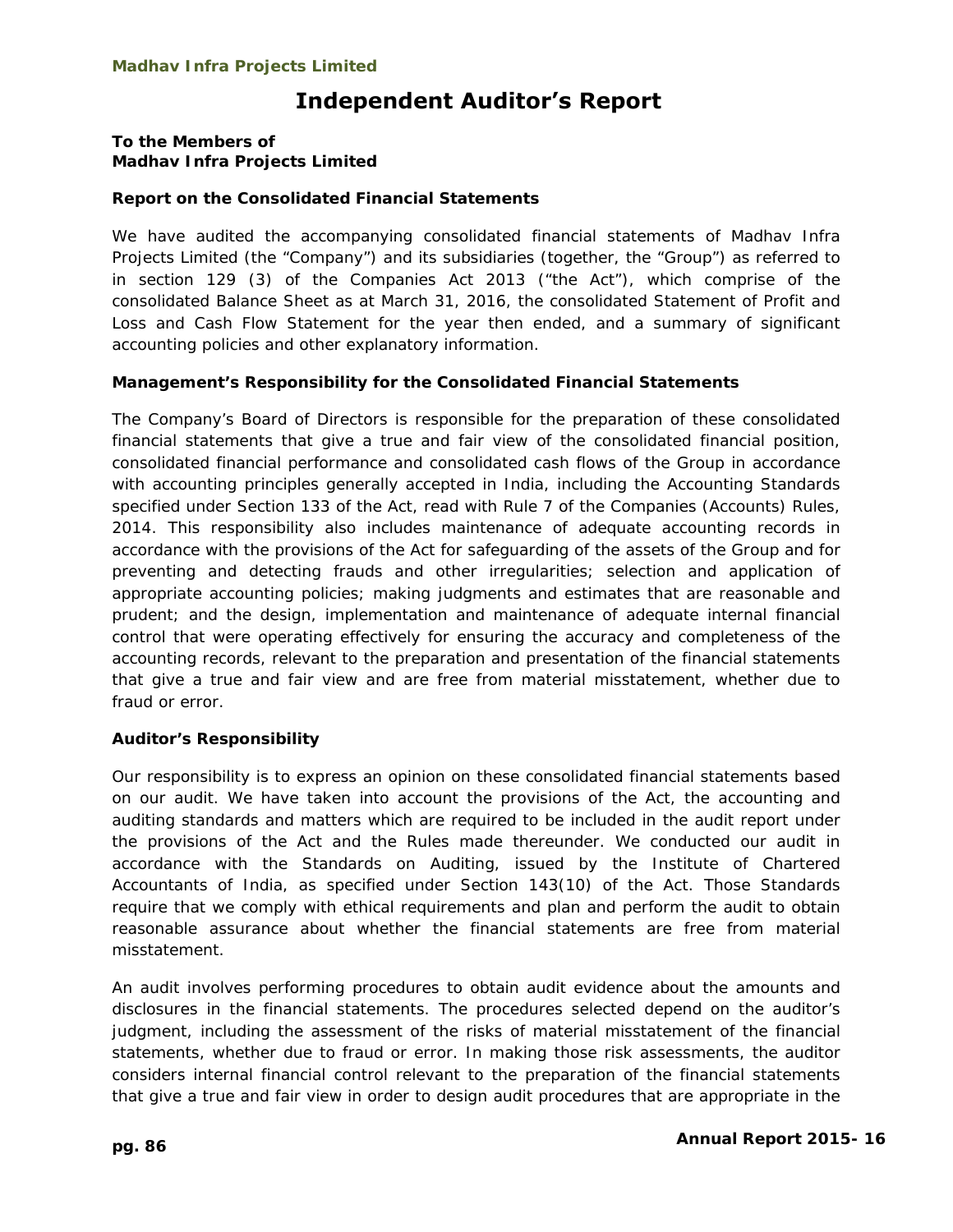circumstances but not for the purpose of expressing an opinion on whether the Company has in place an adequate internal financial controls system over financial reporting and the effectiveness of such controls. An audit also includes evaluating the appropriateness of accounting policies used and the reasonableness of the accounting estimates made by the Group's management, as well as evaluating the overall presentation of the financial statements. We believe that the audit evidence we have obtained is sufficient and appropriate to provide a basis for our audit opinion on the consolidated financial statements.

#### **Opinion**

In our opinion and to the best of our information and according to the explanations given to us, the consolidated financial statements give the information required by the Act in the manner so required and give a true and fair view in conformity with the accounting principles generally accepted in India of the consolidated state of affairs of the Group as at March 31, 2016, its consolidated profit, and its consolidated cash flows for the year ended on that date

#### **Report on Other Legal and Regulatory Requirements**

As required by section 143 (3) of the Act, we report that:

(a) We have sought and obtained all the information and explanations which to the best of our knowledge and belief were necessary for the purpose of our audit;

(b) In our opinion, the aforesaid consolidated financial statements comply with the Accounting Standards specified under section 133 of the Act, read with Rule 7 of the Companies (Accounts) Rules, 2014;

#### **Other Matter**

The accompanying consolidated financial statements include total assets of Rs. 444.21 crore as at March 31, 2016, and profit before tax of Rs. 14.65 crore for the year ended on that date, in respect of an entities, whose financial information has not been audited by us and whose audited financial information has been furnished to us by the management ,except ,One subsidiary company, whose unaudited financial statements reflect total assets of Rs.91.52 crore as at March 31,2016 , and profit before tax of Rs.0.01 crore and our opinion, in respect of the said entity is based solely on such information. Our opinion is not modified in respect of this matter.

> For, **Bhagat & Co. Chartered Accountants**  Firm Reg. No.127250W

Shankar Bhagat DATE: 14/08/2016 Membership No.: 52725

PLACE: Ahmedabad **PLACE: Partner**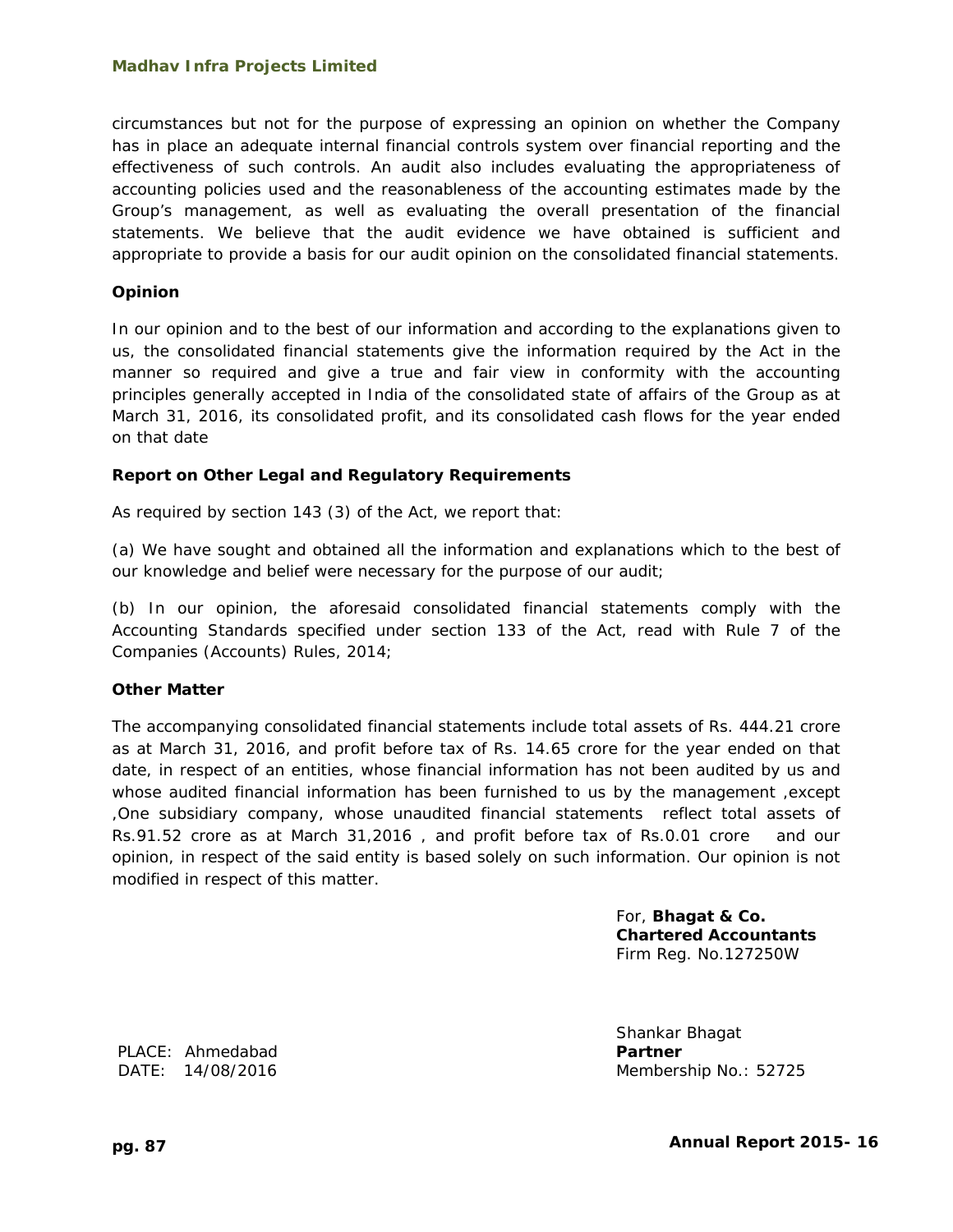**(Formerly known as Myraj Consultancy Limited)**

# **CONSOLIDATED BALANCE SHEET AS AT 31ST MARCH 2016**

|                | <b>PARTICUALRS</b>                                                                                                                                                                                               | <b>NOTE</b><br><b>NO</b>         |                                                                          | <b>AS AT</b><br>31-03-2016                                         |                                                                          | <b>AS AT</b><br>31-03-2015              |
|----------------|------------------------------------------------------------------------------------------------------------------------------------------------------------------------------------------------------------------|----------------------------------|--------------------------------------------------------------------------|--------------------------------------------------------------------|--------------------------------------------------------------------------|-----------------------------------------|
| J.             | <b>EQUITY AND LIABILITIES</b>                                                                                                                                                                                    |                                  |                                                                          |                                                                    |                                                                          |                                         |
| 1              | Shareholders' funds<br>Share capital<br>(a)<br>Reserves and surplus<br>(b)<br>(c) Minority Interest                                                                                                              | 3<br>$\overline{4}$              | 413583240<br>587562699                                                   | 1,001,145,939<br>10,439,018                                        | 64057240<br>490976351                                                    | 555,033,591<br>225,847,399              |
| $\mathbf{2}$   | <b>Non-current liabilities</b><br>(a) Long-term borrowings<br>(b) Deferred tax liabilities (Net)<br>(c) Other Non-current liabilities<br>(d) Long-term provision                                                 | 5<br>6<br>$\overline{7}$         | 3152385370<br>13465763<br>37556443<br>16000000                           | 3,219,407,575                                                      | 1088463025<br>65913682<br>$\overline{\phantom{a}}$                       | 1,154,376,707                           |
| 3              | <b>Current liabilities</b><br>(a) Short-term borrowings<br>(b) Trade payables<br>(c) Other current liabilities<br>(d) Short-term provisions                                                                      | 8<br>9<br>10<br>11               | 345344342<br>511229842<br>488410205<br>29404470                          | 1,374,388,859                                                      | 284748286<br>856129022<br>438172859<br>45199823                          | 1,624,249,990                           |
|                | <b>TOTAL (Rs.)</b><br><b>II ASSETS</b>                                                                                                                                                                           |                                  |                                                                          | 5,605,381,392                                                      |                                                                          | 3,559,507,687                           |
| 1              | <b>Non-current assets</b><br>Fixed assets<br>(a)<br>Tangible assets<br>(i)<br>(ii)<br>Intangible assets<br>(iii)<br>Capital work-in-pgoress<br>Non-current investment<br>(b)<br>(c)<br>Deferred tax Assets (Net) | 12<br>13                         | 1478442179<br>2453455129                                                 | 3,931,897,309<br>119,287,252                                       | 439232205<br>250597551                                                   | 689,829,756<br>715,512,242<br>5,981,541 |
| $\overline{2}$ | <b>Current assets</b><br>(a) Current Investments<br>(b) Inventories<br>(c) Trade receivables<br>Cash and Bank Balances<br>(d)<br>Short-term loans and advances<br>(e)<br>(f)<br>Other current assets             | 14<br>15<br>16<br>17<br>18<br>19 | 122160000<br>93215983<br>498352942<br>579487473<br>73934214<br>187046220 | 1,554,196,831                                                      | 268654681<br>478700000<br>69235860<br>468893056<br>776191844<br>86508707 | 2,148,184,148                           |
|                | <b>TOTAL (Rs.)</b>                                                                                                                                                                                               |                                  |                                                                          | 5,605,381,392                                                      |                                                                          | 3,559,507,687                           |
|                | <b>Significant Accounting Policies</b><br>Notes on Financial Statements                                                                                                                                          | 1 TO 42                          |                                                                          |                                                                    |                                                                          |                                         |
|                | As per our Report of even date<br>For Bhagat & Co<br><b>Chartered Accountants</b><br>Firm Registration No.127250W                                                                                                |                                  | Amit Khurana<br>Managing Director                                        | For Madhav Infra Projects Limited<br>Neelakshi Khurana<br>Director | Veenit Rathi<br>Director                                                 | Haresh Kapuriya<br>Company Secretary    |
|                | (S. Bhagat - Partner)<br>Membership No.52725<br>Date: August 14, 2016                                                                                                                                            |                                  | Mayur Parikh<br>Director                                                 | Devendra Shah<br>Director                                          | Nevil Savjani<br>Director                                                |                                         |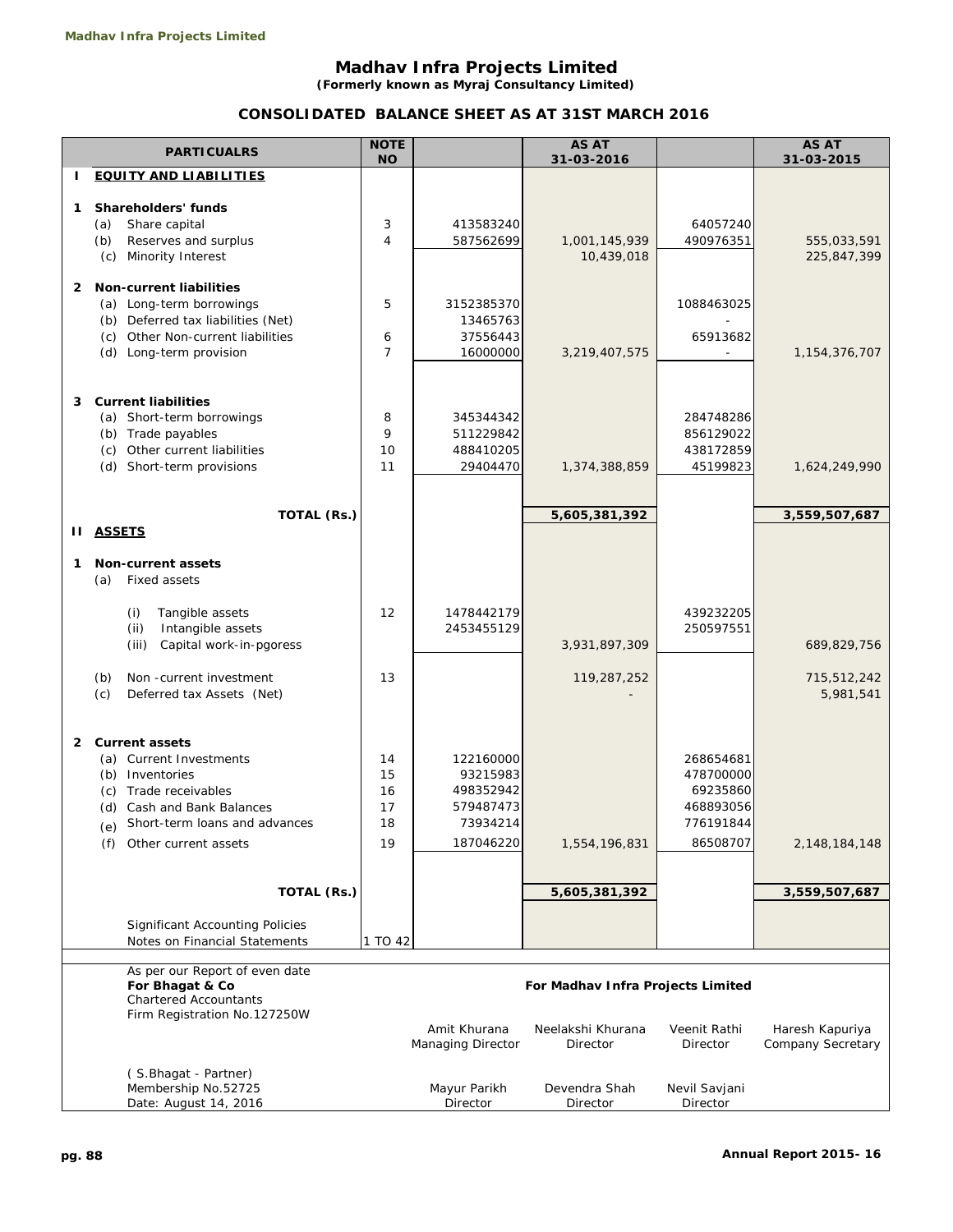**(Formerly known as Myraj Consultancy Limited)**

#### **CONSOLIDATED STATEMENT OF PROFIT AND LOSS FOR THE YEAR ENDED 31ST MARCH, 2016**

|              | <b>PARTICUALRS</b>                                                     | <b>NOTE</b> |                                                 | For the year<br>ended             |                          | For the year                         |
|--------------|------------------------------------------------------------------------|-------------|-------------------------------------------------|-----------------------------------|--------------------------|--------------------------------------|
|              |                                                                        | <b>NO</b>   |                                                 | 31-03-2016                        |                          | ended<br>31-03-2015                  |
|              |                                                                        |             |                                                 |                                   |                          |                                      |
|              | <b>INCOME</b>                                                          |             |                                                 |                                   |                          |                                      |
| Ш<br>Ш       | Revenue from operation                                                 |             | 2676045822                                      |                                   | 2717019462               |                                      |
|              | Cost of BOT / Owned Projects implemented<br>by the company capitalised |             | 912598619                                       |                                   | 149199990                |                                      |
| $\mathbf{H}$ | Other income                                                           | 20          | 24553125                                        |                                   | 33682517                 |                                      |
| IV           | <b>Total Revenue</b>                                                   |             |                                                 | 3,613,197,567                     |                          | 2,899,901,970                        |
|              |                                                                        |             |                                                 |                                   |                          |                                      |
| V            | EXPENDITURE                                                            |             |                                                 |                                   |                          |                                      |
|              | Cost of materials consumed                                             | 21          | 1762648539                                      |                                   | 1874017367               |                                      |
|              | Changes in Construction Work in Progress                               | 22          | 220611271                                       |                                   | (162520402)              |                                      |
|              | <b>Construction Expenses</b>                                           | 23          | 388345155                                       |                                   | 571636551                |                                      |
|              | Other Operating expenses                                               | 24          | 208494775                                       |                                   | 130846095                |                                      |
|              | Employee benefits expenses                                             | 25          | 164984076                                       |                                   | 122092654                |                                      |
|              | Finance costs                                                          | 26          | 395135486                                       |                                   | 102118370                |                                      |
|              | Depreciation and amortisation expense                                  |             | 287173177                                       |                                   | 111061041                |                                      |
|              | Other expenses                                                         | 27          | 39295070                                        |                                   | 25265897                 |                                      |
|              | Total expenses                                                         |             |                                                 | 3,466,687,547                     |                          | 2,774,517,574                        |
| VI           | Profit before tax                                                      |             |                                                 | 146,510,019                       |                          | 125,384,396                          |
|              |                                                                        |             |                                                 |                                   |                          |                                      |
| VII          | Tax expense:                                                           |             |                                                 |                                   |                          |                                      |
|              | 1 Current tax                                                          |             |                                                 |                                   | 47061777                 |                                      |
|              | 2 Minimum Alternative Tax                                              |             | 29404470                                        |                                   | 70                       |                                      |
|              | 3 Deferred tax                                                         |             | 19289267                                        | 48,693,737                        | (7852888)                | 39,208,959                           |
|              |                                                                        |             |                                                 |                                   |                          |                                      |
|              |                                                                        |             |                                                 |                                   |                          |                                      |
| VIII         | Profit for the period<br>Minority Interest                             |             |                                                 | 97,816,282<br>143,238             |                          | 86, 175, 437<br>1,228,787            |
|              | Profit after Minority Interest                                         |             |                                                 | 97,673,044                        |                          | 84,946,650                           |
|              |                                                                        |             |                                                 |                                   |                          |                                      |
|              |                                                                        |             |                                                 |                                   |                          |                                      |
| IX           | Earnings per equity share of face value of<br>Rs.10 each               |             |                                                 |                                   |                          |                                      |
|              | 1 Basic                                                                |             |                                                 | 15.27                             |                          | 13.45                                |
|              | 2 Diluted                                                              |             |                                                 |                                   |                          |                                      |
|              |                                                                        |             |                                                 |                                   |                          |                                      |
|              |                                                                        |             |                                                 |                                   |                          |                                      |
|              | <b>Significant Accounting Policies</b>                                 |             |                                                 |                                   |                          |                                      |
|              | Notes on Financial Statements                                          | 1 TO 42     |                                                 |                                   |                          |                                      |
|              |                                                                        |             |                                                 |                                   |                          |                                      |
|              | As per our Report of even date                                         |             |                                                 |                                   |                          |                                      |
|              | For Bhagat & Co                                                        |             |                                                 | For Madhav Infra Projects Limited |                          |                                      |
|              | <b>Chartered Accountants</b>                                           |             |                                                 |                                   |                          |                                      |
|              | Firm Registration No.127250W                                           |             |                                                 |                                   |                          |                                      |
|              |                                                                        |             | Amit Khurana<br><b>Director naging Director</b> | Neelakshi Khurana<br>Director     | Veenit Rathi<br>Director | Haresh Kapuriya<br>Company Secretary |
|              |                                                                        |             |                                                 |                                   |                          |                                      |
|              | (S. Bhagat - Partner)                                                  |             |                                                 |                                   |                          |                                      |
|              | Membership No.52725                                                    |             | Mayur Parikh                                    | Devendra Shah                     | Nevil Savjani            |                                      |
|              | Date: August 14, 2016                                                  |             | Director                                        | Director                          | Director                 |                                      |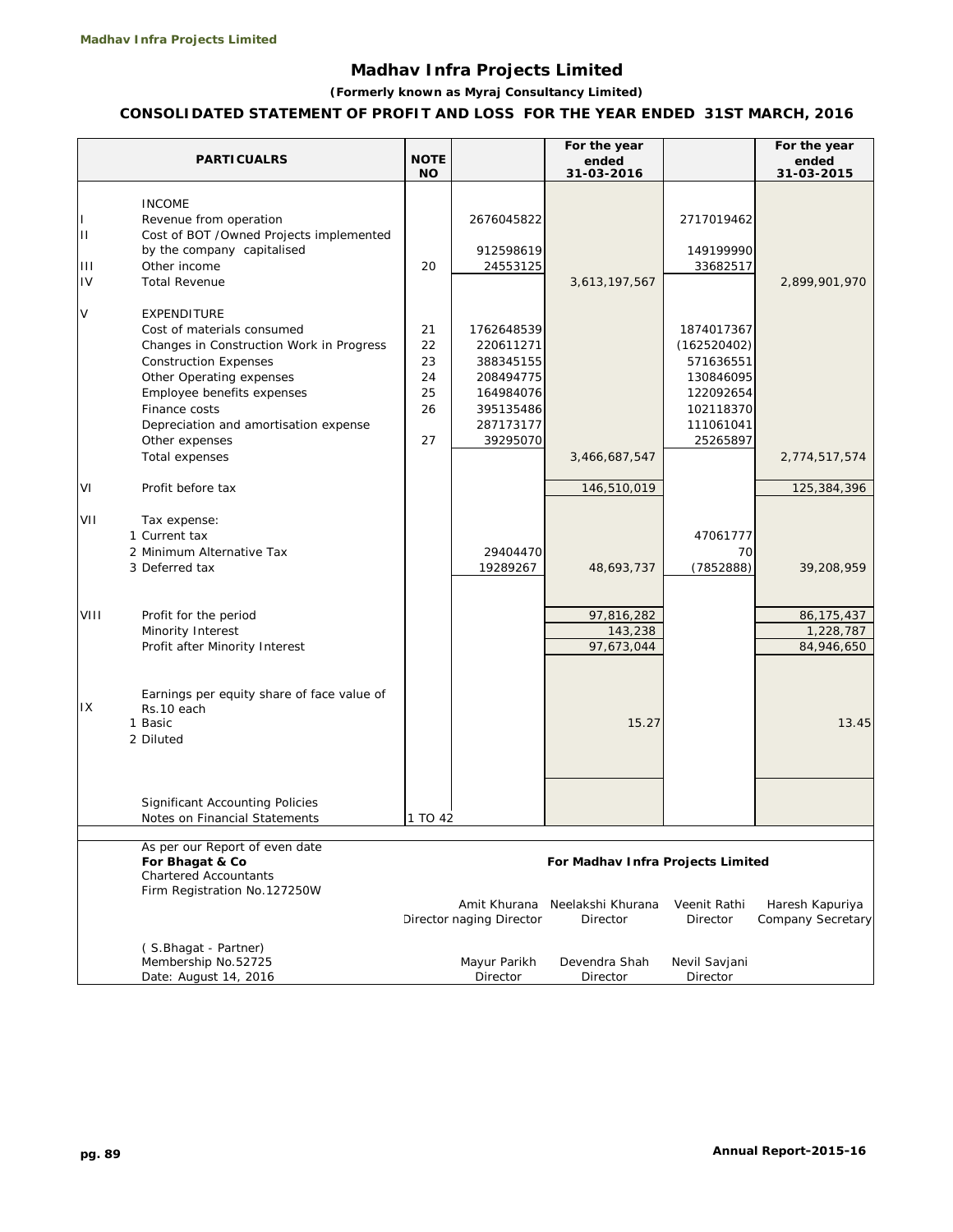**(Formerly known as Myraj Consultancy Limited)**

#### **CONSOLIDATED CASH FLOW STATEMENT FOR THE YEAR ENDED ON 31ST MARCH,2016**

|              | <b>PARTICUALRS</b>                                                       |                   |                   | <b>AS AT</b><br>31-03-2016        | <b>AS AT</b><br>31-03-2015 |
|--------------|--------------------------------------------------------------------------|-------------------|-------------------|-----------------------------------|----------------------------|
| A            | <b>CASH FLOW FROM OPERATING ACTIVITIES:</b>                              |                   |                   |                                   |                            |
|              | (Loss)/ Net Profit After Tax and Extraordinary Items<br>Adjustments for: |                   |                   | 97,673,044                        | 84,946,650                 |
|              | - Depreciation and amortisation expenses                                 |                   |                   | 287, 173, 177                     | 111,061,041                |
|              | - Income Tax                                                             |                   |                   | 29,404,470                        | 47,061,847                 |
|              | - Interest paid                                                          |                   |                   | 395, 135, 486                     | 102,118,370                |
|              | - Deferred Tax Adjustment                                                |                   |                   | 19,289,267                        | (7,852,888)                |
|              | - Interest Received<br>- Dividend Received                               |                   |                   | (19,062,802)                      | (25, 489, 703)             |
|              |                                                                          |                   |                   |                                   | (7,904,416)                |
|              |                                                                          |                   |                   | 711,939,598                       | 218,994,251                |
|              | OPERATING PROFIT BEFORE WORKING CAPITAL CHANGES                          |                   |                   | 809,612,642                       | 303,940,901                |
|              | Adjustments for:                                                         |                   |                   |                                   |                            |
|              | - Trade and Other Receivable                                             |                   |                   | 558,087,052                       | (532, 916, 343)            |
|              | - Trade Payables & Other liabilities                                     |                   |                   | (322, 814, 426)                   | 315,069,402                |
|              |                                                                          |                   |                   | 235,272,626                       | (217, 846, 941)            |
|              | CASH GENERATED FROM OPERATION                                            |                   |                   | 1,044,885,268                     | 86,093,960                 |
|              | - Income Tax                                                             |                   |                   | (29, 404, 470)                    | (47,061,847)               |
|              | <b>NET CASH FROM OPERATING ACTIVITIES</b>                                |                   |                   | 1,015,480,798                     | 39,032,113                 |
| в            | <b>CASH FLOW FROM INVESTING ACTIVITIES</b>                               |                   |                   |                                   |                            |
|              | - Purchase of Fixed Assets                                               |                   |                   | (3,530,169,388)                   | (356, 351, 688)            |
|              | Sale of Investments                                                      |                   |                   | 742,719,671                       | 12,978,000                 |
|              | - Interest Received                                                      |                   |                   | 19,062,802                        | 25,489,703                 |
|              | - Dividend Received                                                      |                   |                   |                                   | 7,904,416                  |
|              | NET CASH USED IN INVESTING ACTIVITIES                                    |                   |                   | (2,768,386,915)                   | (309, 979, 569)            |
| $\mathbf{C}$ | <b>CASH FLOW FROM FINANCING ACTIVITIES</b>                               |                   |                   |                                   |                            |
|              | -Minority Interest                                                       |                   |                   | (215, 408, 381)                   | (94, 639, 325)             |
|              | - Share Capital                                                          |                   |                   | 349,526,000                       |                            |
|              | Borrowings (Long term & Short term)                                      |                   |                   | 2,124,518,401                     | 547,984,363                |
|              | - Interest paid                                                          |                   |                   | (395, 135, 486)                   | (102, 118, 370)            |
|              | NET CASH IN FINANCING ACTIVITIES                                         |                   |                   | 1,863,500,535                     | 351,226,668                |
|              | NET INCREASE IN CASH AND CASH EQUIVALENTS                                |                   |                   | 115,094,418                       | 80,279,212                 |
|              | CASH AND CASH EQUIVALENTS AS AT 31ST, March (Opening Bal.)               |                   |                   | 468,893,055                       | 388,613,843                |
|              | CASH AND CASH EQUIVALENTS AS AT 31ST, March (Closing Bal.)               |                   |                   | 579,487,473                       | 468,893,055                |
|              | As per our Report of even date<br>For Bhagat & Co                        |                   |                   | For Madhav Infra Projects Limited |                            |
|              | <b>Chartered Accountants</b>                                             |                   |                   |                                   |                            |
|              | Firm Registration No.127250W                                             | Amit Khurana      | Neelakshi Khurana | Vineet Rathi                      | Haresh Kapuriya            |
|              |                                                                          | Managing Director | Director          | Director                          | Company Secretary          |
|              | (S.Bhagat - Partner)                                                     |                   |                   |                                   |                            |
|              | Membership No.52725                                                      | Mayur Parikh      | Devendra Shah     | Nevil Savjani                     |                            |
|              | Date: June 10, 2016                                                      | Director          | Director          | Director                          |                            |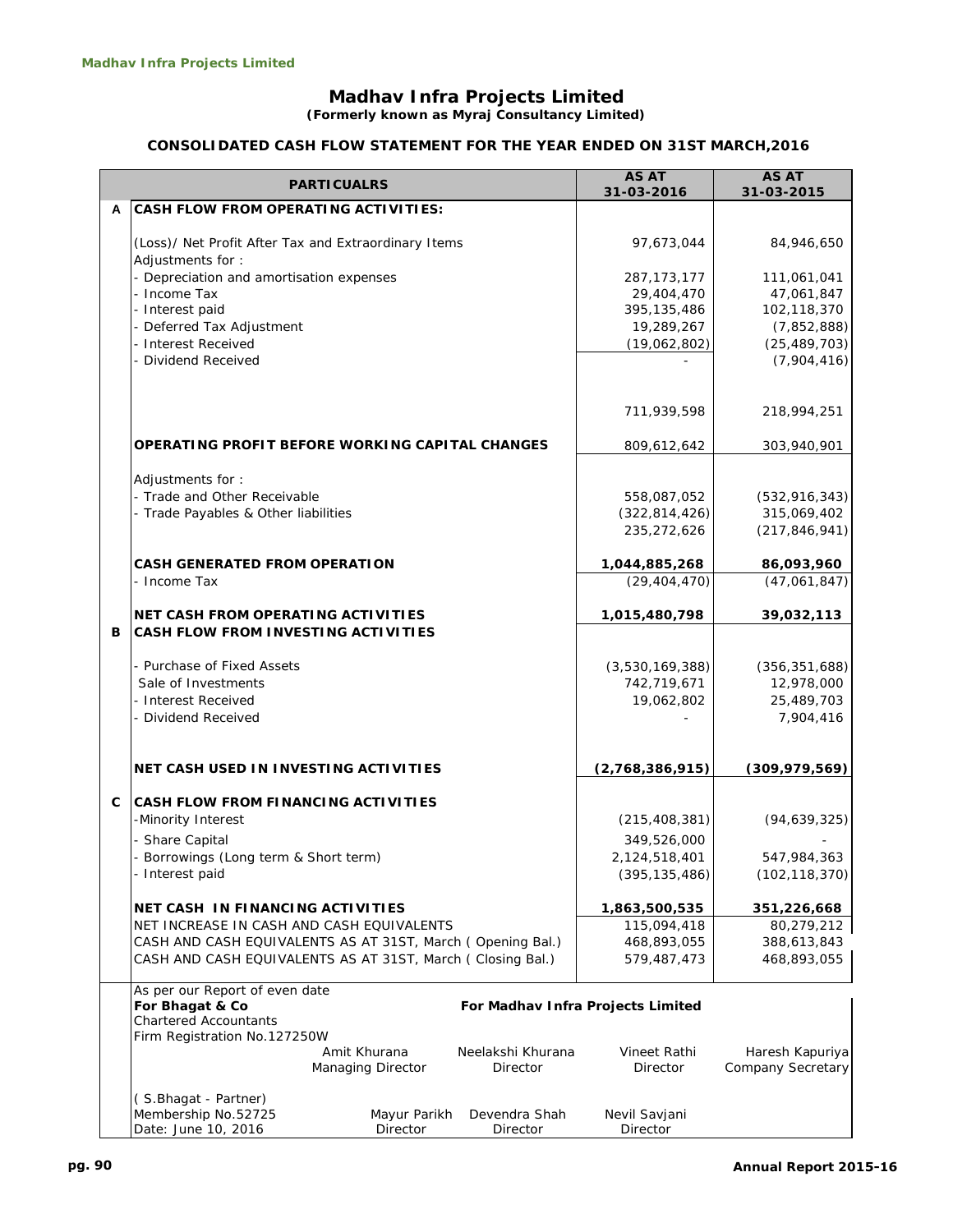i)

#### **1 Notes forming part of financial statements.**

- **A** Summary Significant accounting policies and notes on accounts.
	- (a) System of Accounting
		- The accounts have been prepared under historical cost convention, as a going concern and generally in accordance with applicable accounting standards.
		- ii) The Company follows the mercantile system of accounting and recognizes income and expenditure on accrual basis unless otherwise stated hereinafter.
	- (b) Fixed Assets and Depreciation
		- i) Fixed Assets are stated at cost of acquisition less accumulated depreciation and additions to fixed
		- ii) Depreciation on fixed assets has been provided using the Useful life Method at the new rates prescribed in the Schedule II of Companies Act, 2013.
		- iii) Depreciation on additions to / deletions from fixed assets is provided on pro-rata basis from/up to the date of such addition / deletion, as the case may be.
	- (c) Valuation of Inventories
		- i) Raw Materials are carried at lower of cost or net realisable value.
		- ii) Consumable Stores
		- iii) Work-in-progress is carried out at the raw materials cost up to the stage of completion of the relevant work and increase by the overheads.
	- (d) Employee Benefits :
		- i) Defined contribution plan : The Company's contribution paid / payable during the year to provident fund are recognized in the Profit and Loss Account on accrual basis.
		- ii) Defined benefits plan :
			- Gratuity liability is accounted as and when paid.
			- Leave encashment liability is accounted as and when paid.
	- (e) Sales / Other Income

Sales are accounted for net of VAT tax and Service Tax. Revenue in respect of insurance / other claims, overdue interest etc. is recognized only when it is reasonably certain that the ultimate collection will be made. VAT credit set off claim is accounted on submision of returns.

(f) Purchases

Purchases are accounted net of value added tax credit and cenvat of service tax.

#### B OTHER NOTES

- (a) Balance of Sundry Debtors, Sundry Creditors, advances to suppliers, advances to customers and Loans and Advances accounts are subject to confirmation, reconciliation and consequential adjustments, if any.
- (b) Provision for Income Tax has been made for Rs.27610755 (P.Y. Rs.45129823)is made after considering the deductions available of the company on payments to be made before due date for filing of Income Tax return for the year.
- (c) Deferred Income Tax is provided using the assets / liability method, on all temporary differences at the balance sheet date between the tax base of assets and liabilities and their carrying amounts for financial reporting purposes.
- (d) In the opinion of the Board of Directors of the Company and to their best of knowledge and belief all the Current Assets and Loans & Advnaces have value at which they are stated in the Balance Sheet, if realized in the ordinary course of business.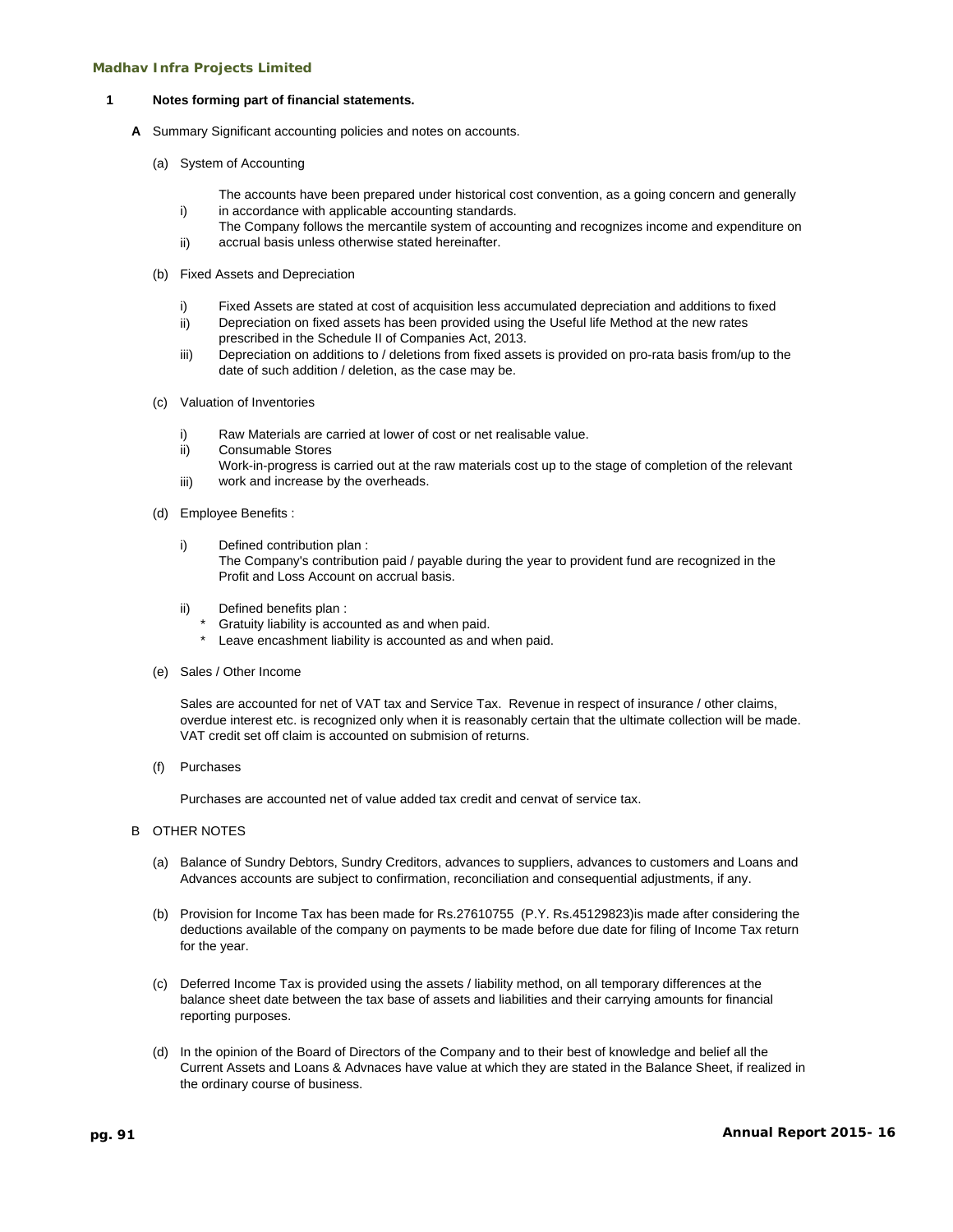# **NOTES OF THE BALANCE SHEET**

#### **3 SHARE CAPITAL**

| <b>Particulars</b>                                                                                     | <b>AS AT</b><br>31-03-2016 | <b>AS AT</b><br>31-03-2015 |
|--------------------------------------------------------------------------------------------------------|----------------------------|----------------------------|
| <b>AUTHORISED CAPITAL</b>                                                                              |                            |                            |
| 6500000 (P.Y.13231800) Equity Shares of Rs.10/-<br>3,55,00,000 (P.Y. Nil) Preference Shares of Rs.10/- | 65000000<br>355000000      | 132318000                  |
|                                                                                                        | 420000000                  | 132318000                  |
| ISSUED, SUBSCRIBED, AND PAID-UP CAPITAL                                                                |                            |                            |
| 64,05,724 (64,05,724) Equity Shares of Rs. 10/- Each fully paid<br>Up                                  | 64057240                   | 64057240                   |
| 2260200 Equity Shares issued to Share Holders of Aashka<br>Construction Pvt.Ltd. on amalgamation.      |                            |                            |
| 831750 Equity Shares issued to Share Holders of Elia Construction<br>Pvt.Ltd. on amalgamation.         |                            |                            |
| 129414 Equity Shares issued to Share Holders of Madhav Infra<br>Projects Pvt.Ltd. on amalgamation.     |                            |                            |
| 174360 Equity Shares issued to Share Holders of MSK Finance<br>Ltd. on amalgamation.                   |                            |                            |
| 3,49,52,600 (P.Y. Nil) 1% non-Cumulative Preference Shares of<br>Rs.10/- each fully paid up            | 349526000                  |                            |
| <b>TOTAL</b>                                                                                           | 413583240                  | 64057240                   |

**3.1** The reconciliation of the number of shares outstanding is set out below

| <b>Particulars</b>                   | <b>AS AT</b><br>$31 -$<br>03-2016<br><b>No.of Shares</b> | <b>AS AT</b><br>31-03-2015<br><b>No.of Shares</b> |
|--------------------------------------|----------------------------------------------------------|---------------------------------------------------|
| <b>Equity Share</b>                  |                                                          |                                                   |
| Number of shares at the beginning    | 6405724                                                  | 6405724                                           |
| Add: - Shares issued during the year |                                                          |                                                   |
| Number of shares at the end          | 6405724                                                  | 6405724                                           |
| <b>Preference Share</b>              |                                                          |                                                   |
| Number of shares at the beginning    |                                                          |                                                   |
| Add: - Shares issued during the year | 34952600                                                 |                                                   |
| Number of shares at the end          | 34952600                                                 |                                                   |

**3.2** Details of the share holders holding more than 5% shares in company

|                              | <b>AS AT</b>        | <b>AS AT</b>          |
|------------------------------|---------------------|-----------------------|
| Name of Share holders        | 31-03-2016          | 31-03-2015            |
|                              | <b>No.of Shares</b> | <b>No.of Shares</b>   |
|                              | % of Holding        | % of Holding          |
| Ashok Khurana                | 1958802             | 1958802               |
|                              | 30.58%              | 30.58%                |
| Armaan Amit Trust            | 2034000             | 2034000               |
|                              | 31.75%              | 31.75%                |
| Nilmesh Infrabuild Pyt. Ltd. | 1057950             | 1057950               |
|                              | 16.52%              | 16.52%                |
| Manju Khurana                | 330300              | 330300                |
|                              | 5.16%               | 5.16%                 |
| pg. 92                       |                     | Annual Report 2015-16 |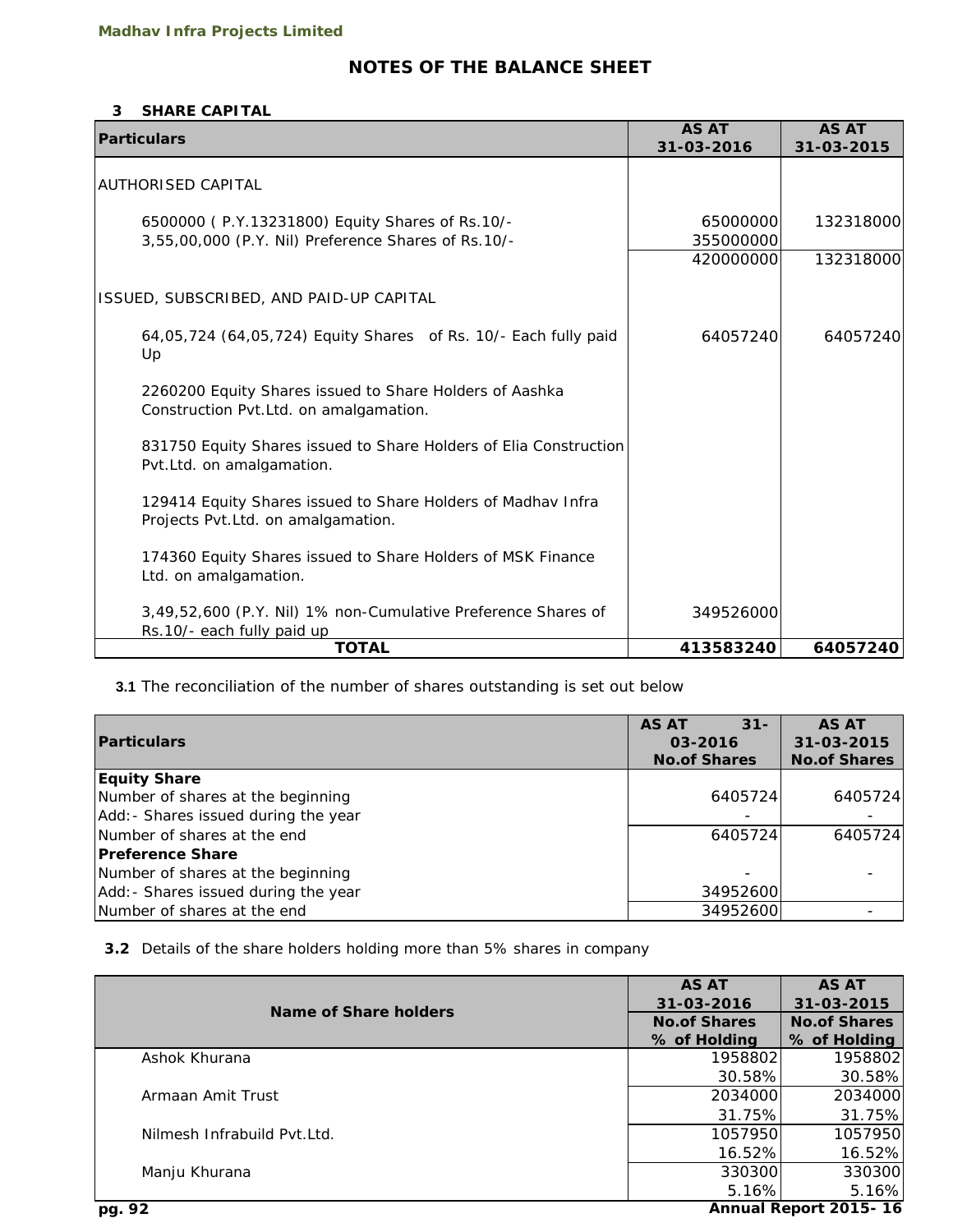#### **4 RESERVES AND SURPLUS**

| <b>Particulars</b>                                                     | <b>AS AT</b><br>31-03-2016 | <b>AS AT</b><br>31-03-2015 |
|------------------------------------------------------------------------|----------------------------|----------------------------|
| Surplus-Opening balance                                                | 214422153                  | 128656441                  |
| Add: - Net profit after tax transferred from Profit and Loss statement | 97673044                   | 84946650                   |
|                                                                        | 312095197                  | 213603091                  |
| Share Premium Account                                                  | 233155000                  | 235060758                  |
| Reserve on Amalgamation                                                | 42312502                   | 42312502                   |
| <b>TOTAL</b>                                                           | 587562699                  | 490976351                  |

# **Minority Interest**

| <b>Particulars</b>                                | <b>AS AT</b> | <b>AS AT</b> |
|---------------------------------------------------|--------------|--------------|
|                                                   | 31-03-2016   | 31-03-2015   |
| <b>Equity Shares</b>                              | 2198000      | 2564600      |
| Preference Shares                                 | 7880000      | 2010000      |
| <b>Share Application Money</b>                    |              |              |
| Surplus- Opening balance                          | 217781       | (14465730)   |
| Add: - Profit / (Loss) share of Minority Interest | 143238       | 1228787      |
|                                                   | 361018       | (13236943)   |
| Share Premium Account                             |              | 234509742    |
| <b>TOTAL</b>                                      | 10439018     | 225847399    |

#### **5 LONG TERM BORROWINGS**

| <b>Particulars</b>                                                                                        | <b>AS AT</b>       |          | <b>AS AT</b>       |          |
|-----------------------------------------------------------------------------------------------------------|--------------------|----------|--------------------|----------|
|                                                                                                           | 31-03-2016         |          | 31-03-2015         |          |
| <b>SECURED</b>                                                                                            | <b>Non Current</b> | Current  | <b>Non Current</b> | Current  |
| <b>TERM LOAN FROM</b>                                                                                     |                    |          |                    |          |
| Bajaj Finance Ltd                                                                                         |                    | 10152    | Ο                  | 290742   |
| Security : - (i) a pari passu first charge by way of                                                      |                    |          |                    |          |
| hypothication of the company's assets (                                                                   |                    |          |                    |          |
| Construction Equipments) for Loan sought (ii) Joint                                                       |                    |          |                    |          |
| & several Personal Guarantee of Directors (iii) The<br>loan shall be repayable in 35 monthly instalments, |                    |          |                    |          |
| commencing from April 5, 2011                                                                             |                    |          |                    |          |
|                                                                                                           |                    |          |                    |          |
| Srei Equipment Finance (P) Ltd                                                                            | 30561220           | 19412599 | 14690848           | 22266783 |
| Security : - (i) first charge by way of hypothication                                                     |                    |          |                    |          |
| of the company's assets (Construction<br>Equipments) for Loan sought (ii) Joint & several                 |                    |          |                    |          |
| Personal Guarantee of Directors (iii) The loan shall                                                      |                    |          |                    |          |
| be repayable in 36 monthly instalments,                                                                   |                    |          |                    |          |
| commencing from March 15,2011                                                                             |                    |          |                    |          |
| State Bank of India                                                                                       |                    | 12574    | 22415              | 134252   |
| Security : - (i) a pari passu first charge by way of                                                      |                    |          |                    |          |
| hypothication of the company's assets (Vehicle)                                                           |                    |          |                    |          |
| for Loan sought (ii) Joint & several Personal                                                             |                    |          |                    |          |
| Guarantee of Directors (iii) The loan shall be                                                            |                    |          |                    |          |
| repayable in 36 monthly instalments, commencing                                                           |                    |          |                    |          |
| from May 5,2011                                                                                           |                    |          |                    |          |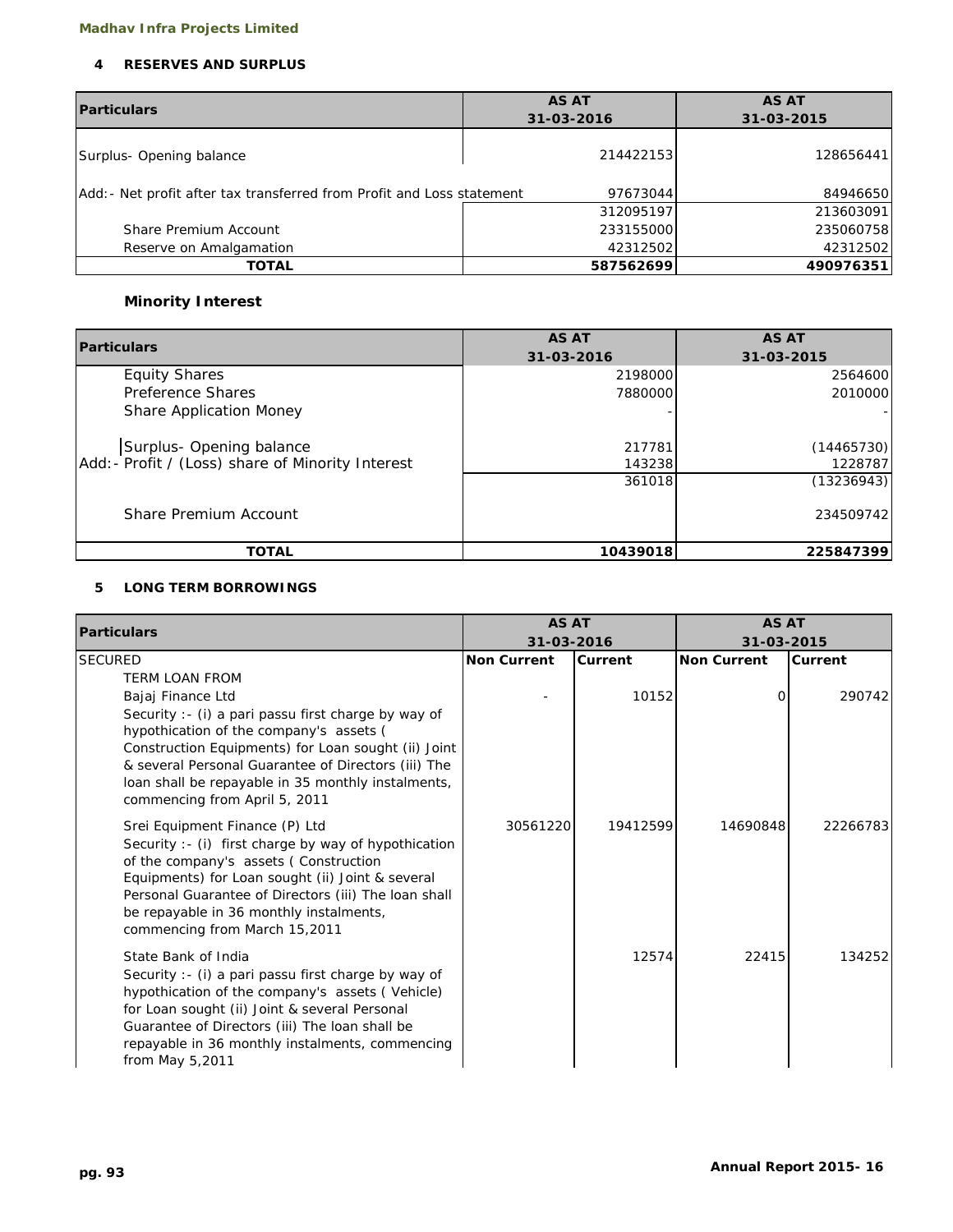| SIDBI- Term Loan<br>Security : - (i) a pari passu first charge by way of<br>hypothication of Plant , Machinery<br>, Equipment, tools, spares, accessories and all other<br>assets which hav been or proposed to be acquired<br>under the Project. (ii) Joint & several Personal<br>Guarantee of Directors (iii) The loan shall be<br>repayable in 108 monthly instalments, commencing | 66300000  | 1200000  | O         | 0        |
|---------------------------------------------------------------------------------------------------------------------------------------------------------------------------------------------------------------------------------------------------------------------------------------------------------------------------------------------------------------------------------------|-----------|----------|-----------|----------|
| from Dec'16<br>State Bank of India- Term Loan<br>Security : - (i) a pari passu first charge by way of<br>hypothication of Gross Margin of the Chambal<br>Project (ii) Joint & several Personal Guarantee of<br>Directors (iii) The loan shall be repayable in 160<br>monthly instalments, commencing from Dec'15                                                                      | 108059425 | 9000000  | Ο         | Ο        |
| Axis Bank Ltd.<br>Security : - (i) a pari passu first charge by way of<br>hypothication of the company's assets (Vehicle &<br>Plant & Machinery) for Loan sought (ii) Joint &<br>several Personal Guarantee of Directors (iii) The<br>loan shall be repayable in 36 monthly instalments,                                                                                              | 52545736  | 18761248 | 9917104   | 17982735 |
| commoncing from<br><b>HDFC Bank Ltd.</b><br>Security : - (i) a pari passu first charge by way of<br>hypothication of the company's assets (Vehicle)<br>for Loan sought (ii) Joint & several Personal<br><b>Guarantee of Directors</b>                                                                                                                                                 | 59230715  | 36161566 | 38977690  | 22159108 |
| <b>ICICI Bank Ltd.</b><br>Security : - (i) a pari passu first charge by way of<br>hypothication of the company's assets (Vehicle &<br>Plant & Machinery) for Loan sought (ii) Joint &<br>several Personal Guarantee of Directors                                                                                                                                                      | 33653208  | 16161862 | 8659009   | 19016788 |
| L & T Finance Ltd.<br>Security : - (i) a pari passu first charge by way of<br>hypothication of the company's assets (Vehicle &<br>Plant & Machinery) for Loan sought (ii) Joint &<br>several Personal Guarantee of Directors                                                                                                                                                          | 19447     | 1735492  | 1786913.6 | 1556482  |
| Tata Capital Finance Ltd.<br>Security : - (i) a pari passu first charge by way of<br>hypothication of the company's assets (Vehicle &<br>Plant & Machinery) for Loan sought (ii) Joint &<br>several Personal Guarantee of Directors                                                                                                                                                   |           | 733318   | 746858    | 663185   |
| Kotak Mahindra Bank Ltd<br>Security : - (i) a pari passu first charge by way of<br>hypothication of the company's assets (Vehicle &<br>Plant & Machinery) for Loan sought (ii) Joint &<br>several Personal Guarantee of Directors                                                                                                                                                     | 36749453  | 10495931 |           |          |
|                                                                                                                                                                                                                                                                                                                                                                                       |           |          |           |          |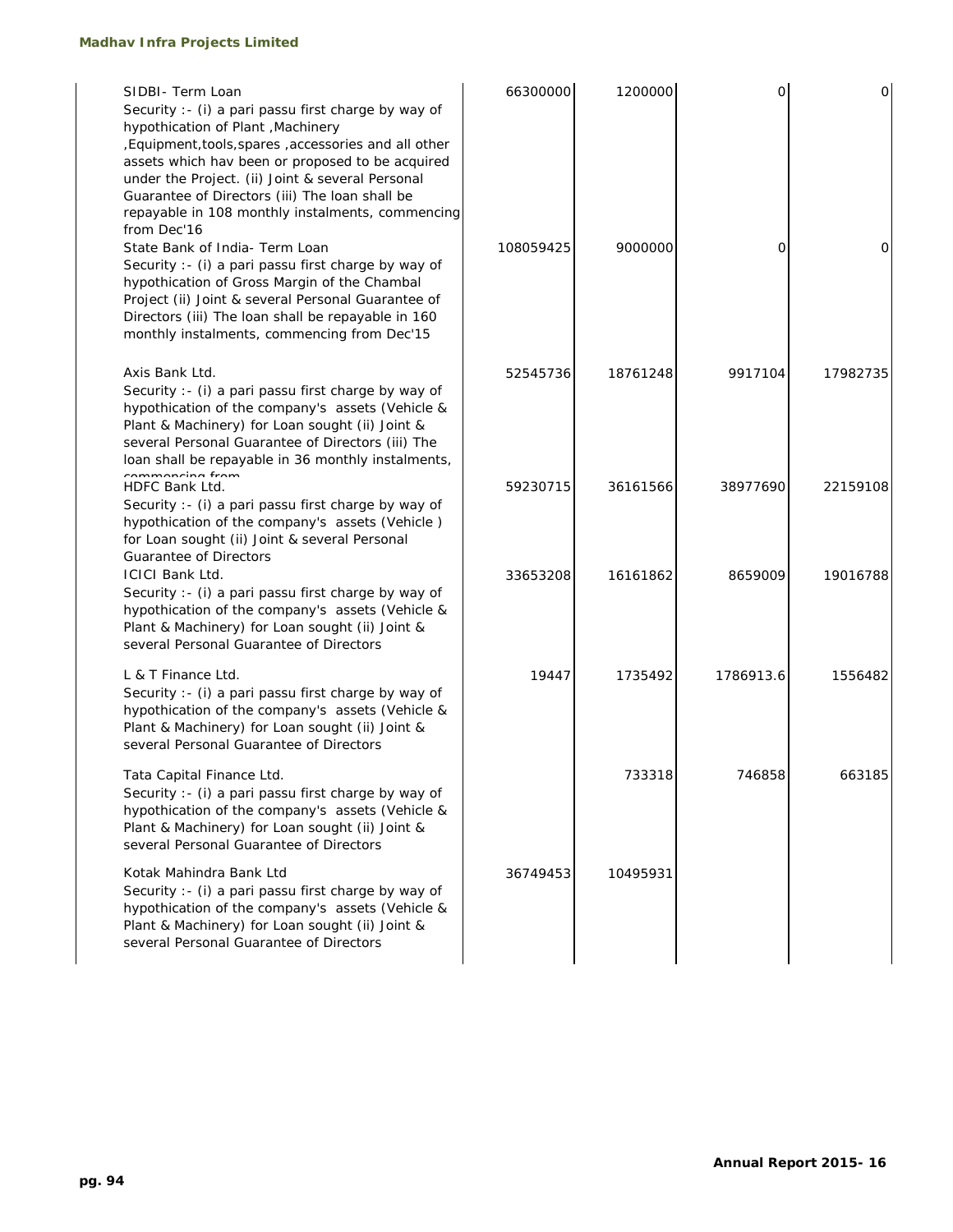#### IDBI Bank Ltd.

#### Secured by

| receivables, commission, revenues of whatsoever<br>nature and wherever arising from intangible assets<br>including goodwill, uncalled capital, present and<br>future; and (iv)Joint & Several personally<br>guaranted by Shri Ashok Khurana, Shri Amit<br>Khurana & Smt. Neelakshi Khurana Repayment :-<br>Term Loan shall be payable in 168 structured<br>Monthly instalments, commencing from April<br>30,2017.                                                                                                                                                                                                                                                                                                                                                                                                                                                                                                                                                                                                                                                                                                                                                                                                                                                                                                                                                                                                   |           |          |           |          |
|---------------------------------------------------------------------------------------------------------------------------------------------------------------------------------------------------------------------------------------------------------------------------------------------------------------------------------------------------------------------------------------------------------------------------------------------------------------------------------------------------------------------------------------------------------------------------------------------------------------------------------------------------------------------------------------------------------------------------------------------------------------------------------------------------------------------------------------------------------------------------------------------------------------------------------------------------------------------------------------------------------------------------------------------------------------------------------------------------------------------------------------------------------------------------------------------------------------------------------------------------------------------------------------------------------------------------------------------------------------------------------------------------------------------|-----------|----------|-----------|----------|
| IFCI Ltd.<br>Security : - (i) Exclusive charge on immovable<br>properties of M/S. R B Realestate Pvt.Ltd.&<br>Approx.25293 Sq.mtr.NA Land at Chapad,<br>Vadodara (ii) Joint & several Personal Guarantee of<br>Promoters                                                                                                                                                                                                                                                                                                                                                                                                                                                                                                                                                                                                                                                                                                                                                                                                                                                                                                                                                                                                                                                                                                                                                                                            | 419457144 | 57142856 | 214285714 | 10714286 |
| ICICI Bank Ltd.-RTL-1 & 2<br>Secured by<br>(i) First exclusive charge on all movable assets<br>and current assests (including all revenues,<br>receipts, receivables both present & future) of the<br>company, except on vehicles/equipments funded/to<br>be funded by other Lenders. (ii) first exclusive<br>charge on all the Borrower's bank account(s) in<br>relation to the Project, including but not limited to<br>the Escrow Account.; (iii) first exclusive charge on<br>all rights, title and interest of Concessionaire to the<br>extent covered by and in accordance with the<br>Substitution Agreement. (iv) A first exclusive charge<br>on aa Borrower's rights title and interest in relation<br>to contractor guarantees, liquidated damages,<br>letter of credit, guarantee or performance bond and<br>insurance policies pertaining to the project, and<br>noting the interest of the lenders (v) First<br>exclusive charge on all Borrower's rights, title and<br>interest in relation to intangible assets of the<br>project, including but not limited to the goodwill,<br>rights, undertakings and uncalled capital both<br>present and future ; (vi) Unconditional and<br>Irrevocable Personal Guarantee of Mr. Amit<br>Khurana the Directors of the Comnany (iv)<br>Repayment: -Repayment of Principle amount to be<br>paid in 22 half yearly instalments to commence<br>2016, from April'3 | 963599985 | 87200000 |           |          |
| State Bank of India                                                                                                                                                                                                                                                                                                                                                                                                                                                                                                                                                                                                                                                                                                                                                                                                                                                                                                                                                                                                                                                                                                                                                                                                                                                                                                                                                                                                 | 429437559 | 25000000 |           |          |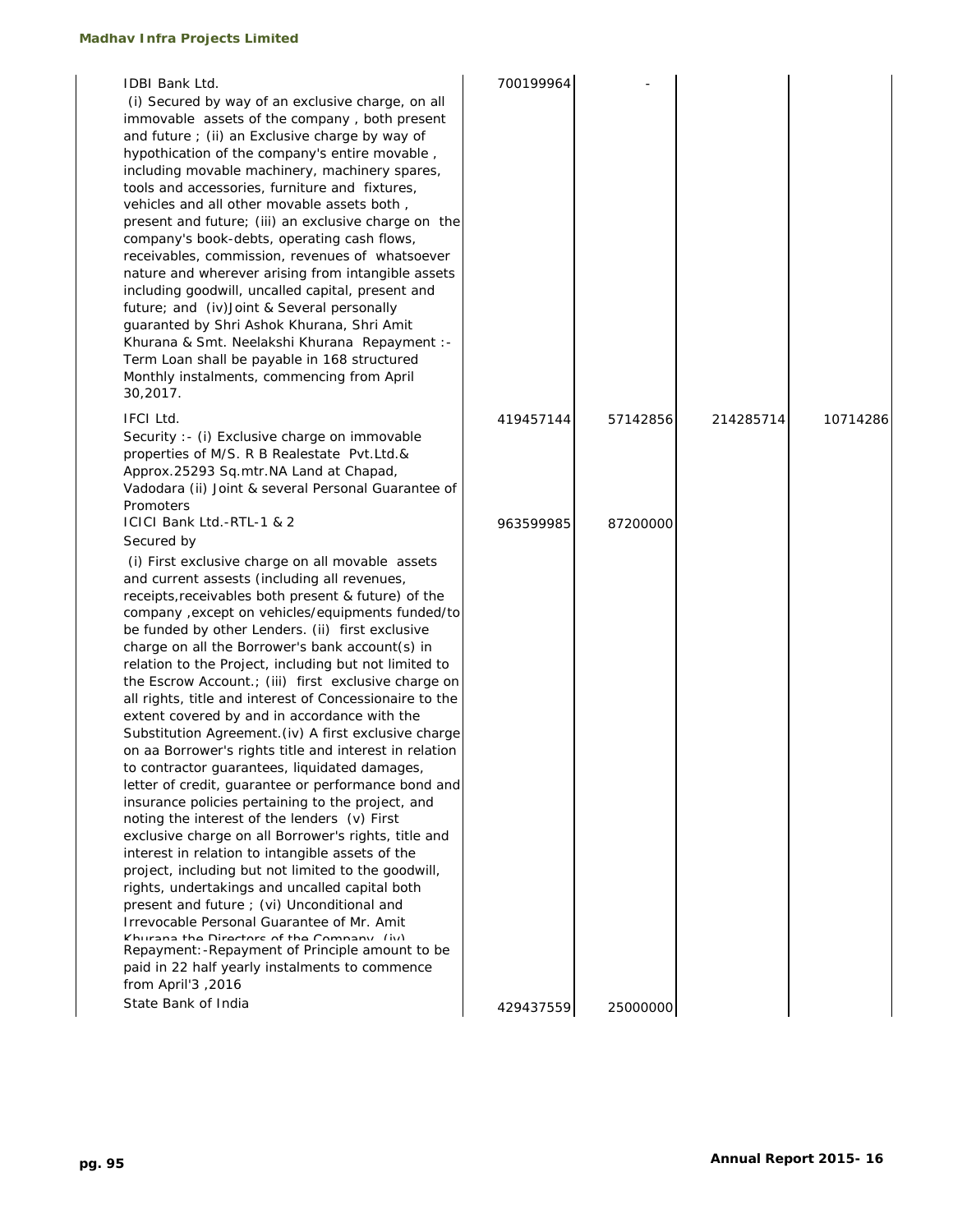#### Secured by

 (i) A first mortgage on all immovable assets and , first charge by way of hypothication on all movable assets of the company , both present and future ; (ii) a first charge/assignment on all the intangible assets of the company , including but not limited to the goodwill, rights, undertakings and uncalled capital both present and future.(iii) A first charge on all the company's bank accounts including, without limitation , the Ecrow Account and the Debt Service Revenue Account (iv) First charge/ assingment of security interest on the company's right under the concession agreement, Project Documents, Contracts, Licenses,permits,approvals, consents in respectof the captioned projects ; (v) Assignment of contactor guarantees , liquidated damages, letter of credit, guarantee or perfomance bond and insurance policies pertaining to the project on pari-passu basis, and noting the interest of the lenders. (vi) Assignment of toll collection right along with escrow on future toll collection, The aforesaid security would rank pari-passu with all the senior lenders joined to finance the project under consortium arrangement .(vii) Personal guarantee of the Directors of the Company Mr.Amit Repayment:-Repayment of Principle amount to be paid in 23 variable half yearly instalments to commence from Dec ,2014 or receipt of Annuity Grant whichever is earlier.

Rate of Interest: 12.15%

 (i) Secured by way of first mortgage on all immovable assets of the company , both present and future ; (ii) a first charge by way of hypothication on all movable assets both present and Future; (iii) a first charge on all the intangible assets of the company , including but not limited to the goodwill, rights, undertakings and uncalled capital both present and future.(iv) A first charge on all the company's bank accounts (v) First charge/ assingment of security interest on the company's right under the concession agreement, Project Documents, Contracts, Licenses,permits,approvals, consents in respectof the captioned projects ; (vi) Assignment of toll collection right along with escrow on future toll collection, The aforesaid security would rank paripassu with all the senior lenders .(iv) guaranted by the Directors of the Company.

Repayment:-Repayment of Principle amount to be paid in 23 variable half yearly instalments to commence from Dec ,2014 or receipt of Annuity Grant whichever is earlier. Rate of Interest:- 12.35%

State Bank of Bikaner & Jaipur 111658661 6500000 State Bank of India 131061053 27000000 158768659 27000000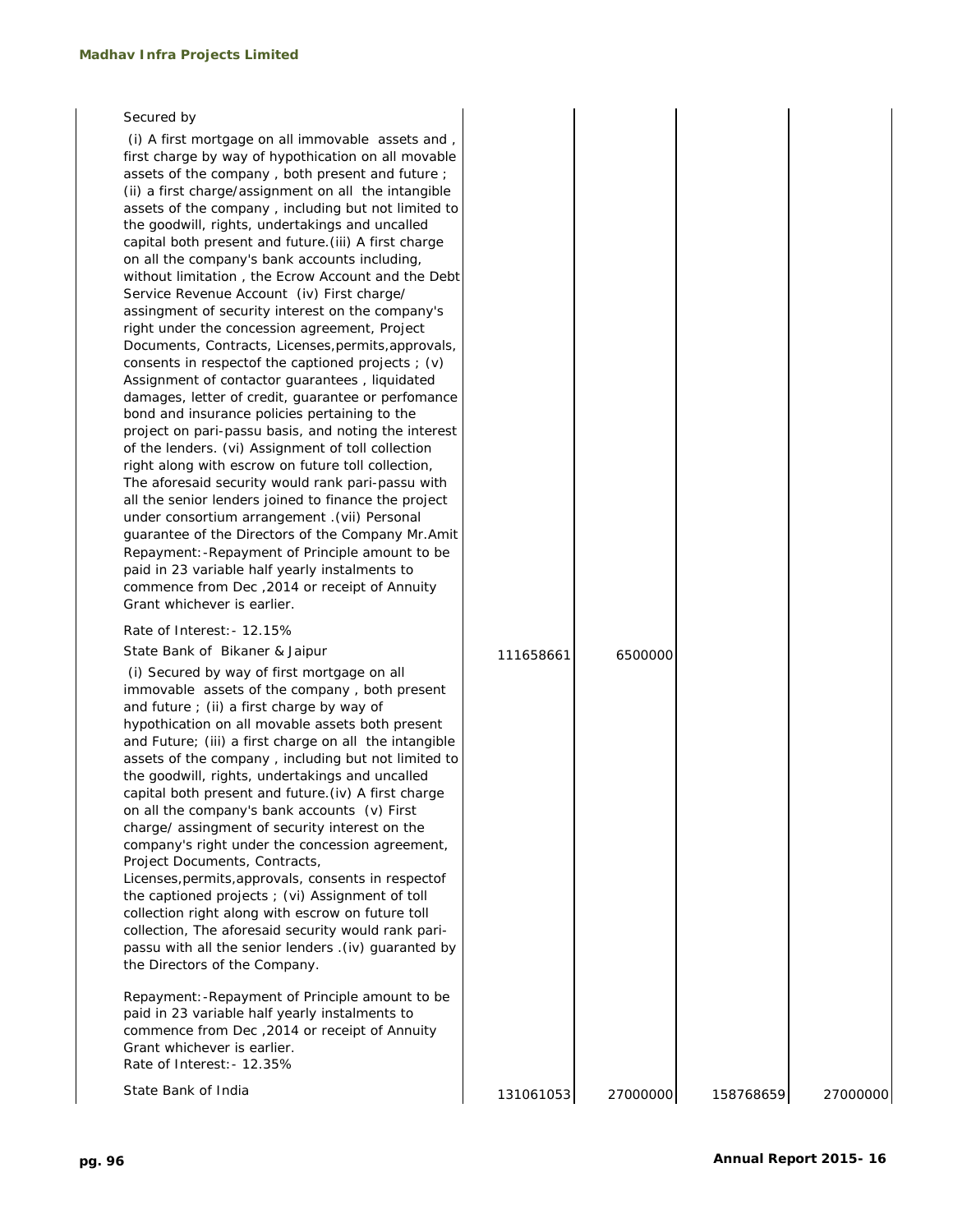| <b>TOTAL</b>                                                                                               | 3152385370 | 316527598 | 1088463025 | 121784361 |
|------------------------------------------------------------------------------------------------------------|------------|-----------|------------|-----------|
|                                                                                                            |            |           |            |           |
| <b>FROM OTHERS</b>                                                                                         |            |           | 34148200   |           |
| <b>FROM SHARE HOLDERS</b>                                                                                  | 810000     |           |            |           |
| UNSECURED<br><b>INTERCORPOATE LOAN</b>                                                                     | 9041800    |           | 606459614  |           |
|                                                                                                            |            |           |            |           |
|                                                                                                            |            |           |            |           |
| paid in 78 variable monthly instalments to<br>commence from July , 2014.                                   |            |           |            |           |
| Repayment: - Repayment of Principle amount to be                                                           |            |           |            |           |
|                                                                                                            |            |           |            |           |
|                                                                                                            |            |           |            |           |
| Khurana & Smt. Neelakshi Khurana.                                                                          |            |           |            |           |
| guarantee of the Directors of the Company Mr.Amit                                                          |            |           |            |           |
| all the senior lenders joined to finance the project<br>under consortium arrangement . (vii) Personal      |            |           |            |           |
| The aforesaid security would rank pari-passu with                                                          |            |           |            |           |
| right along with escrow on future toll collection,                                                         |            |           |            |           |
| project on pari-passu basis, and noting the interest<br>of the lenders. (vi) Assignment of toll collection |            |           |            |           |
| bond and insurance policies pertaining to the                                                              |            |           |            |           |
| damages, letter of credit, guarantee or perfomance                                                         |            |           |            |           |
| consents in respectof the captioned projects ; (v)<br>Assignment of contactor guarantees, liquidated       |            |           |            |           |
| Documents, Contracts, Licenses, permits, approvals,                                                        |            |           |            |           |
| right under the concession agreement, Project                                                              |            |           |            |           |
| Service Revenue Account (iv) First charge/<br>assingment of security interest on the company's             |            |           |            |           |
| without limitation, the Ecrow Account and the Debt                                                         |            |           |            |           |
| on all the company's bank accounts including,                                                              |            |           |            |           |
| the goodwill, rights, undertakings and uncalled<br>capital both present and future. (iii) A first charge   |            |           |            |           |
| assets of the company, including but not limited to                                                        |            |           |            |           |
| (ii) a first charge/assignment on all the intangible                                                       |            |           |            |           |
| assets of the company, both present and future;                                                            |            |           |            |           |
| first charge by way of hypothication on all movable                                                        |            |           |            |           |
| (i) A first mortgage on all immovable assets and,                                                          |            |           |            |           |

#### **6 OTHER NON CURRENT LIABILITIES**

| <b>Particulars</b>                   | AS AT<br>31-03-2016 | <b>AS AT</b><br>31-03-2016 |
|--------------------------------------|---------------------|----------------------------|
| Security deposit from sub contractor | 7074177             | 11581089                   |
| <b>Mobilisation Advance</b>          | 23118495            | 15942482                   |
| Other advances long term             | 7363771             | 38390111                   |
| <b>TOTAL</b>                         | 375564431           | 65913682                   |

#### **7 LONG TERM PROVISION**

| <b>Particulars</b>                 | <b>AS AT</b><br>31-03-2016 | <b>AS AT</b><br>31-03-2016 |
|------------------------------------|----------------------------|----------------------------|
| Provision for Resurfacing expenses | 16000000                   |                            |
|                                    |                            |                            |
| <b>TOTAL</b>                       | 16000000                   |                            |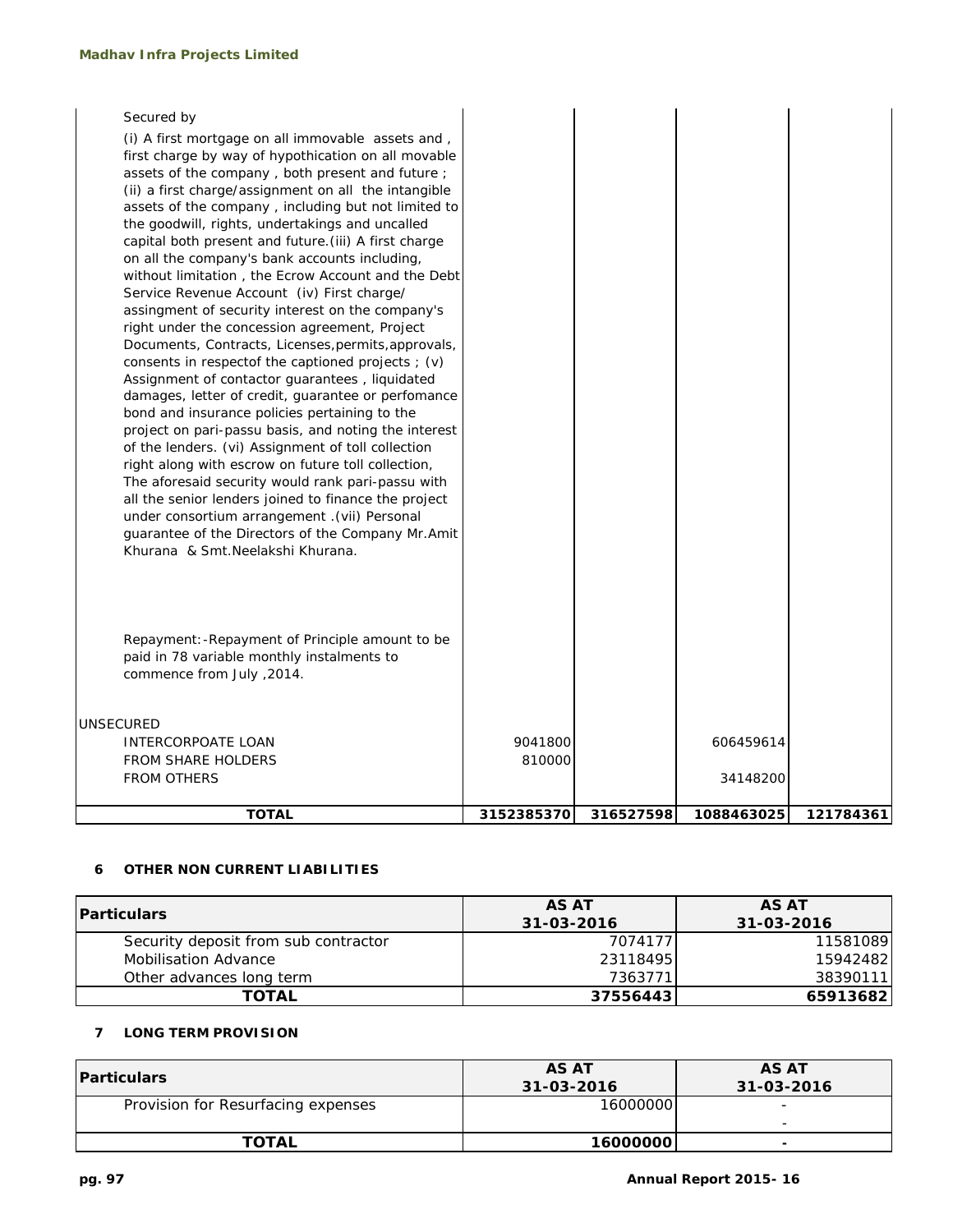# **8 SHORT TERM BORROWINGS**

| <b>Particulars</b>                                                   | <b>AS AT</b> | <b>AS AT</b> |
|----------------------------------------------------------------------|--------------|--------------|
|                                                                      | 31-03-2016   | 31-03-2015   |
| <b>SECURED</b>                                                       |              |              |
| LOAN REPAYABLE ON DEMAND                                             |              |              |
| <b>CASH CREDIT LOAN FROM: -</b>                                      |              |              |
| CORPORATION BANK, ALKAPURI BRANCH                                    |              |              |
| DENA BANK,                                                           | 35511111     | 39811952     |
| SBI, IFB                                                             | 47815577     | 37752449     |
| IDBI BANK LTD., AHMEDABAD BRANCH                                     | 220127397    | 206771728    |
| (Secured by (i) Exclusive charge on the current assets of the        |              |              |
| company. (ii) Collaterally secured by (a) Extension of first charge  |              |              |
| on immovable properties owned by the Mr. Ashok Khurana               |              |              |
| valuing minimum Rs.3.46 crore.9b) First charge on open land          |              |              |
| owned by the company valuing minimum Rs.2.83 crore. (iii)            |              |              |
| Secured by personal Guarantees given by Mr. Ashok Khurana, Mr.       |              |              |
| Amit Khurana & Mrs. Neelakshi Khurana.                               |              |              |
| Over draft from ICICI Bank Ltd.                                      | 17911189     |              |
| Secured by (i) First exclusive charge on all movable assets and      |              |              |
| current assests (including all revenues, receipts, receivables both  |              |              |
| present & future) of the company , except on vehicles/equipments     |              |              |
| funded/to be funded by other Lenders. (ii) first exclusive charge    |              |              |
| on all the Borrower's bank account(s) in relation to the Project,    |              |              |
| including but not limited to the Escrow Account.; (iii) first        |              |              |
| exclusive charge on all rights, title and interest of Concessionaire |              |              |
| to the extent covered by and in accordance with the Substitution     |              |              |
| Agreement. (iv) A first exclusive charge on aa Borrower's rights     |              |              |
| title and interest in relation to contractor guarantees, liquidated  |              |              |
| damages, letter of credit, guarantee or performance bond and         |              |              |
| insurance policies pertaining to the project, and noting the         |              |              |
| interest of the lenders (v) First exclusive charge on all Borrower's |              |              |
| rights, title and interest in relation to intangible assets of the   |              |              |
| project, including but not limited to the goodwill, rights,          |              |              |
| undertakings and uncalled capital both present and future; (vi)      |              |              |
| Unconditional and Irrevocable Personal Guarantee of Mr. Amit         |              |              |
| Khurana the Directors of the Company . (iv) Guaranted by the         |              |              |
| Corporate Guarantee of M/S. Waa Solar Pvt.Ltd, MSK                   |              |              |
| Infrastructure Pvt.Ltd.                                              |              |              |
| Buyer's Credit Bank of Baroda-London                                 | 23979067     |              |
| UNSECURED LOAN FROM                                                  |              |              |
| Intercorporate Loan                                                  |              | 412158       |
| Other                                                                |              |              |
| <b>TOTAL</b>                                                         | 345344342    | 284748286    |

## **9 TRADE PAYABLES**

| <b>Particulars</b>          | <b>AS AT</b><br>31-03-2016 | <b>AS AT</b><br>31-03-2015 |
|-----------------------------|----------------------------|----------------------------|
| SUNDRY CREDITOR             |                            |                            |
| <b>Against Supplies</b>     | 352931174                  | 762191217                  |
| Against expenses            | 136730595                  | 85028640                   |
| Against Capital Expenditure | 21568073                   | 8909165                    |
| <b>TOTAL</b>                | 511229842                  | 856129022                  |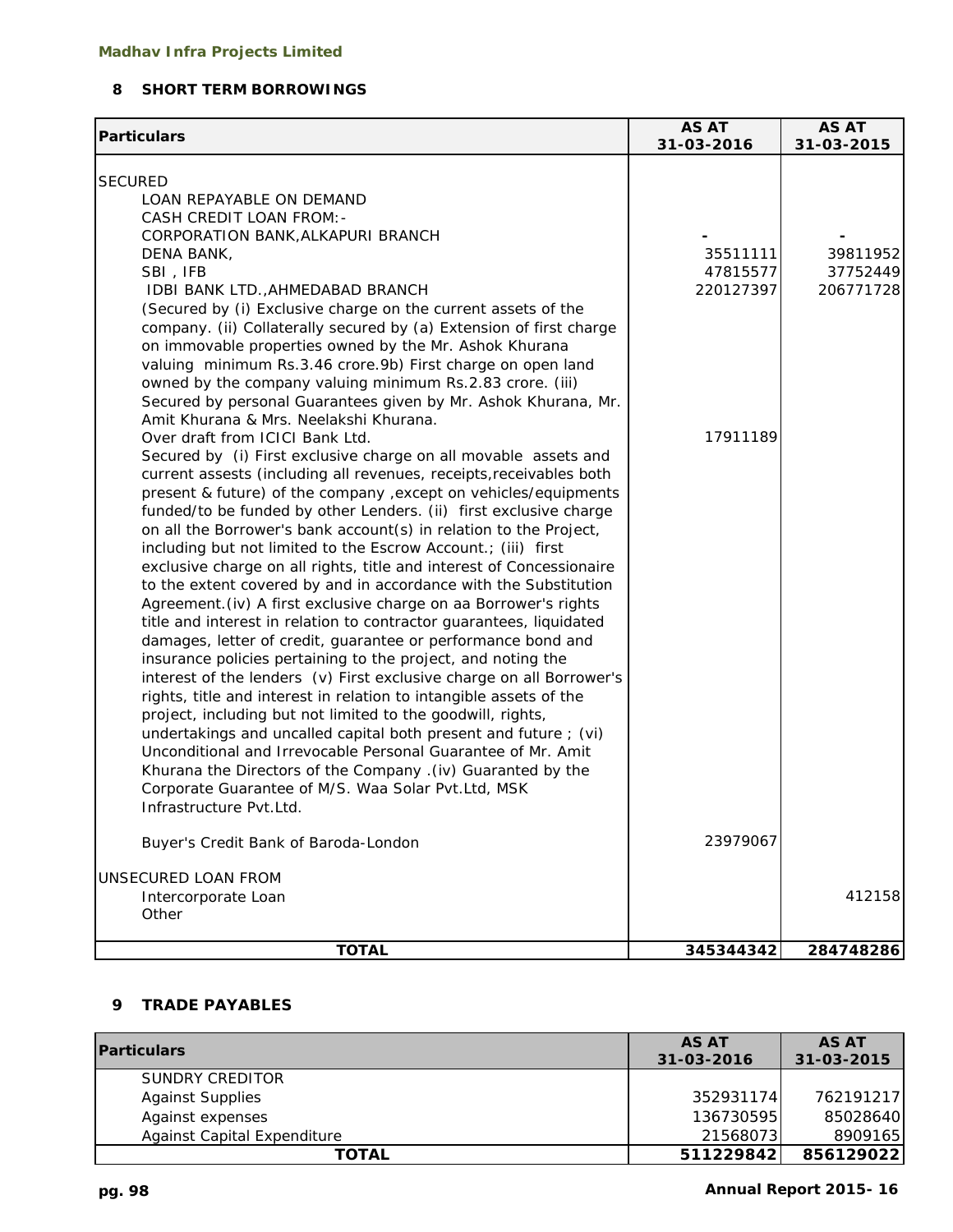# **10 OTHER CURRENT LIABILITIES**

| <b>Particulars</b>                                    | <b>AS AT</b> | <b>AS AT</b> |
|-------------------------------------------------------|--------------|--------------|
|                                                       | 31-03-2016   | 31-03-2015   |
| Current maturity of Long Term Debts (Refer Note No.5) | 316527598    | 121784361    |
| TDS payable                                           | 7785631      | 10342114     |
| NET Indirect Tax Payable                              | 12492233     | 2034         |
| <b>Mobilisation Advance</b>                           | 138398583    | 31319678     |
| Other Advance                                         | 12015321     | 274724673    |
| PF Payable                                            | 348287       |              |
| <b>Retention Money</b>                                | 742552       |              |
| Advance received from Customer                        | 100000       |              |
|                                                       |              |              |
| <b>TOTAL</b>                                          | 488410205    | 438172859    |

# **11 SHORT TERM PROVISION**

| <b>Particulars</b>                                    | <b>AS AT</b><br>31-03-2016           | <b>AS AT</b><br>31-03-2015 |
|-------------------------------------------------------|--------------------------------------|----------------------------|
| Provision for<br>Income tax<br>Auditor's remuneration | 29404470<br>$\overline{\phantom{0}}$ | 45129823<br>70000          |
| <b>TOTAL</b>                                          | 29404470                             | 45199823                   |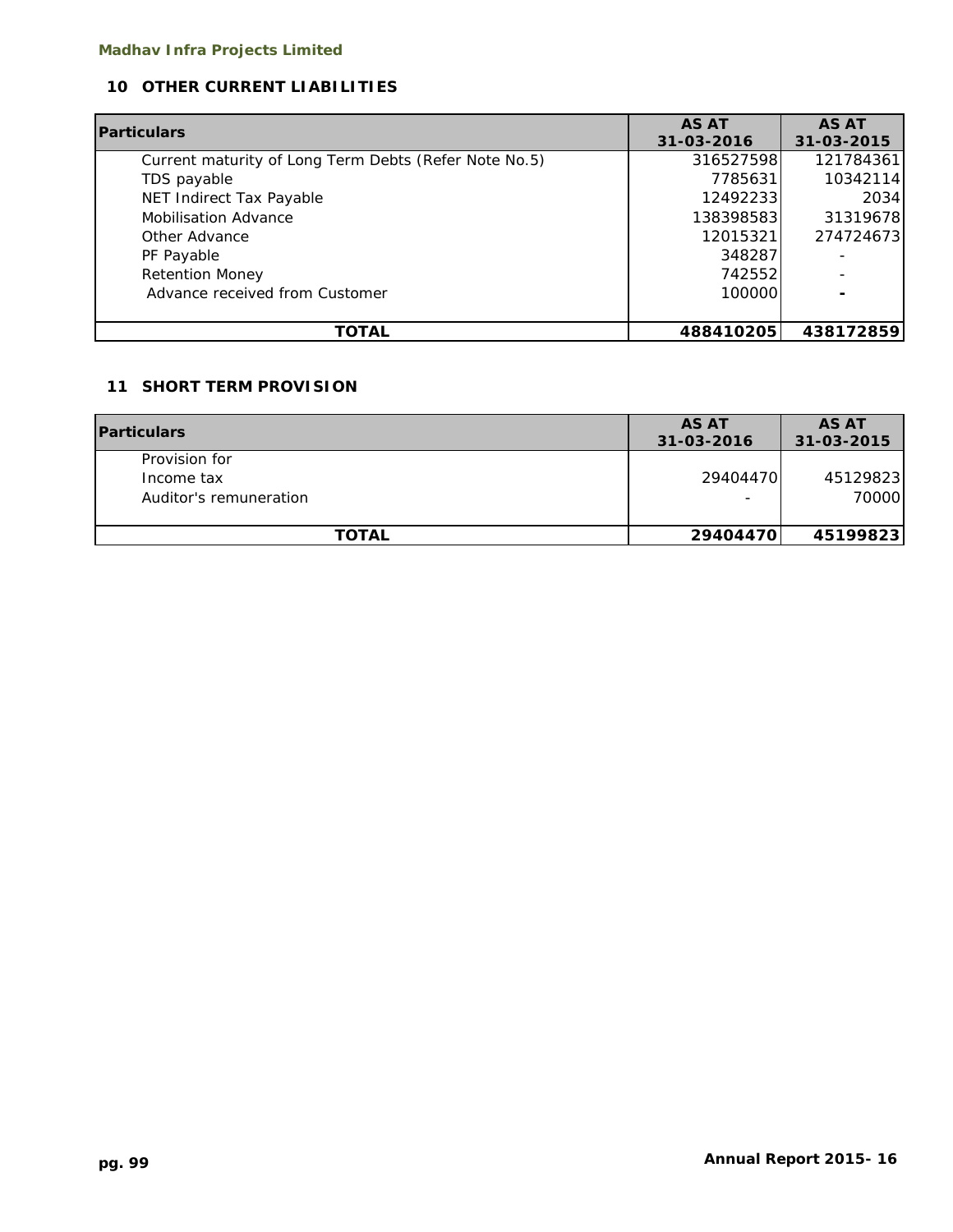#### **12 FIXED ASSETS**

#### **NOTE NO.12 OF THE BALANCE SHEET AS ON 31.03.2016**

|                                                                                 |                         |                                    | <b>GROSS BLOCK</b>                      |                            | <b>DEPRECIATION</b>                        |                                        |                                                   | <b>NET BLOCK</b>                  |                     |                     |
|---------------------------------------------------------------------------------|-------------------------|------------------------------------|-----------------------------------------|----------------------------|--------------------------------------------|----------------------------------------|---------------------------------------------------|-----------------------------------|---------------------|---------------------|
| <b>NAME OF THE ASSETS</b>                                                       | <b>AS ON</b><br>04-2015 | 01 ADDITION FOR<br><b>THE YEAR</b> | <b>DEUDCTION</b><br><b>FOR THE YEAR</b> | <b>AS ON</b><br>31-03-2016 | <b>AS ON</b><br>01 <sub>1</sub><br>04-2015 | <b>ADDITION FOR</b><br><b>THE YEAR</b> | <b>DEUDCTION</b><br><b>FOR THE</b><br><b>YEAR</b> | <b>AS ON</b><br>$31 -$<br>03-2016 | AS ON<br>31-03-2016 | AS ON<br>31-03-2015 |
| Tangible assets:                                                                |                         |                                    |                                         |                            |                                            |                                        |                                                   |                                   |                     |                     |
| LAND: Free hold                                                                 | 10332075                | 621360                             | $\overline{a}$                          | 10953435                   |                                            | $\sim$                                 | ä,                                                |                                   | 10953435            | 10332075            |
| PLANT & MACHINERIES                                                             | 253222688               | 210831296                          |                                         | 464053984                  | 79260175                                   | 46068590                               |                                                   | 125328765                         | 338725219           | 173962512           |
| OFFICE EQUIPMENT                                                                | 3124886                 | 996858                             |                                         | 4121744                    | 1797671                                    | 1053923                                |                                                   | 2851593                           | 1270151             | 1327215             |
| <b>FURNITURE</b>                                                                | 14761516                | 4425862                            |                                         | 19187378                   | 5310527                                    | 2764624                                |                                                   | 8075151                           | 11112227            | 9407208             |
| <b>COMPUTER &amp; PRINTERS</b>                                                  | 3531895                 | 2396657                            |                                         | 5928552                    | 2686852                                    | 1332566                                |                                                   | 4019419                           | 1909133             | 845043              |
| <b>VEHICLE</b>                                                                  | 35869792                | 13614418                           |                                         | 49484210                   | 18463894                                   | 5232755                                |                                                   | 23696649                          | 25787561            | 17147101            |
| COMMERCIAL VEHICLE                                                              | 112459852               | 79958864                           |                                         | 192418716                  | 44335028                                   | 24646310                               |                                                   | 68981338                          | 123437378           | 68124824            |
| SOLAR POWER GENERATION ROOF TOP<br>PROJECT AT DELHI                             |                         |                                    |                                         |                            |                                            |                                        |                                                   |                                   |                     |                     |
| PLANT & MACHINERIES                                                             |                         | 61378157                           |                                         | 61378157                   |                                            | 5772025                                |                                                   | 5772025                           | 55606132            |                     |
| SOLAR POWER GENERATION PROJECT AT<br>UTTARAKHAND                                |                         |                                    |                                         |                            |                                            |                                        |                                                   |                                   |                     |                     |
| LAND : Free hold                                                                |                         | 78445409                           |                                         | 78445409                   |                                            |                                        |                                                   | $\Omega$                          | 78445409            |                     |
| <b>BUILDING</b>                                                                 |                         | 63827163                           |                                         | 63827163                   |                                            | 83063                                  |                                                   | 83063                             | 63744100            |                     |
| PLANT & MACHINERIES                                                             |                         | 769418315                          |                                         | 769418315                  |                                            | 1966881                                |                                                   | 1966881                           | 767451434           |                     |
| <b>TOTAL</b>                                                                    | 433302703               | 1285914360                         | $\mathbf{o}$                            | 1719217063                 | 151854148                                  | 88920736                               | $\mathbf{o}$                                      | 240774883                         | 1478442179          | 281145978           |
| PREVIOUS YEAR                                                                   | 419962776               | 172366745                          | $\Omega$                                | 592329521                  | 65057337                                   | 88039978                               | $\Omega$                                          | 153097316                         | 439232205           | 354905439           |
| Intangible assets:                                                              |                         |                                    |                                         |                            |                                            |                                        |                                                   |                                   |                     |                     |
| MINI HYDRO POWER GENERATION<br>PROJECT AT CHAMBAL ON BOT BASIS                  | 155199143               | 4623660                            | $\Omega$                                | 159822803                  | 599929                                     | 4897251                                | $\Omega$                                          | 5497180                           | 154325623           | 154599214           |
| Built, Operate & Transfer Project<br>Expenditure(Toll Collection Right)         | 1369859895              | 22835345                           | $\Omega$                                | 1392695240                 | 11829034                                   | 107356036                              | $\Omega$                                          | 119185070                         | 1273510170          |                     |
| Built, Operate & Transfer Project<br>Expenditure(Toll Collection Right)         | 876371746               | 38450983                           | $\sim$                                  | 914822729                  | 35698143                                   | 64680794                               | $\Omega$                                          | 100378938                         | 814443791           |                     |
| Operation, Maintenance & Transfer<br>Project Expenditure(Toll Collection Right) | 273618614               | $\sim$                             | 18,103,645                              | 255514969                  | 23,021,063                                 | 22,841,521                             | 1,523,161                                         | 44,339,423                        | 211175546           |                     |
|                                                                                 |                         |                                    |                                         |                            |                                            |                                        |                                                   |                                   |                     |                     |
| <b>TOTAL</b>                                                                    | 2675049397              | 65909988                           | 18103645                                | 2722855740                 | 71148170                                   | 199775602                              | 1523161                                           | 269400611                         | 2453455129          | 154599214           |
| PREVIOUS YEAR                                                                   | 89633671                | 183984943                          |                                         | 273618614                  |                                            | 23021063                               |                                                   | 23021063                          | 250597551           | 89633671            |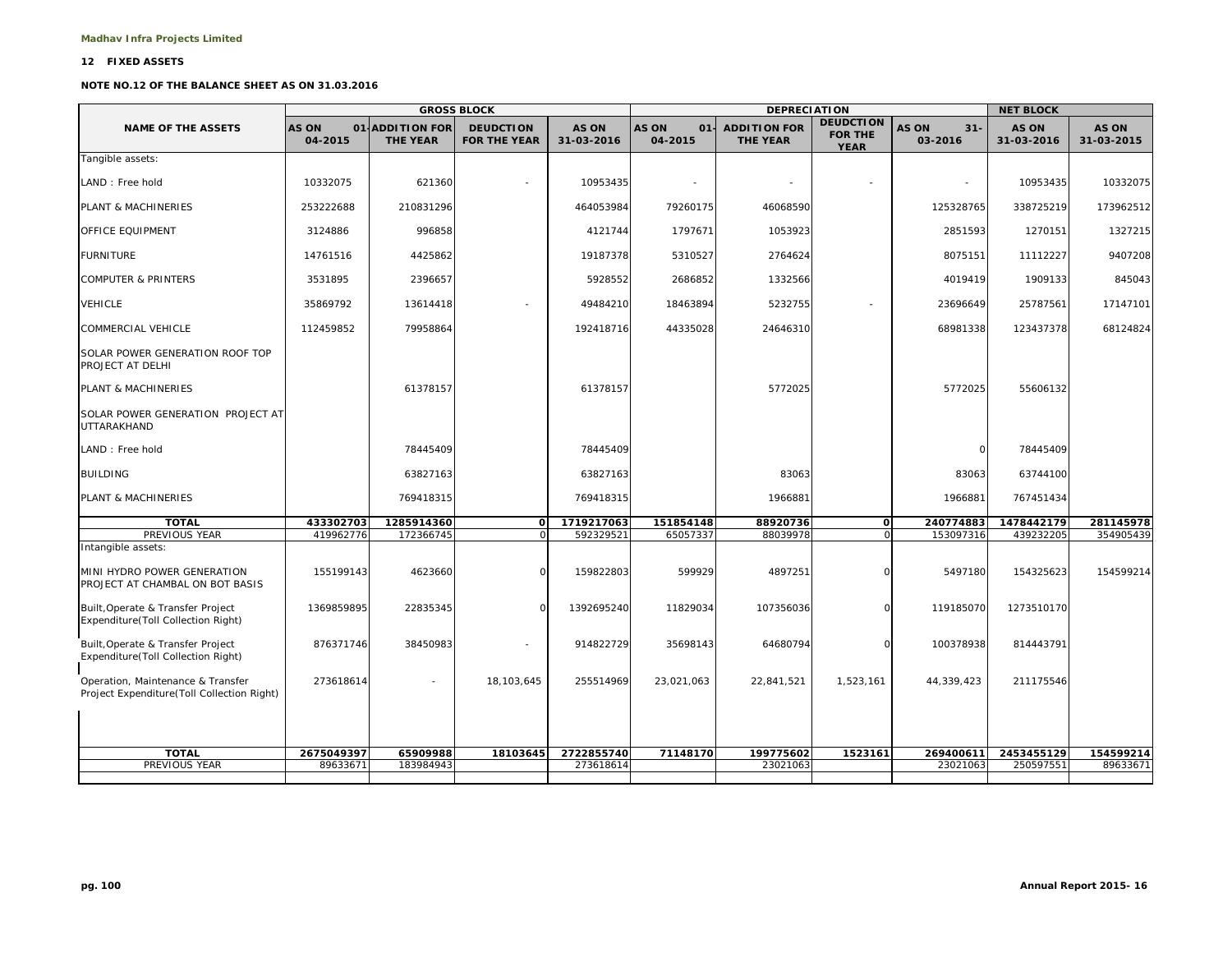# **13 NON CURRENT INVESTMENT**

| <b>Particulars</b>                                                                                                                                                           | <b>AS AT</b><br>31-03-2016 | <b>AS AT</b><br>31-03-2015 |
|------------------------------------------------------------------------------------------------------------------------------------------------------------------------------|----------------------------|----------------------------|
| <b>INVESTMENT IN EQUITY</b>                                                                                                                                                  |                            |                            |
| <b>IN QUOTED SHARE</b>                                                                                                                                                       |                            |                            |
| 100 Equity Shares (Previous year 100) of MSK Projects (I)                                                                                                                    | 1000                       | 1000                       |
| Ltd. Of Rs.10 Fully Paid up<br>130000 Equity Shares ( Previous year 130000 ) of Pressure<br>Sensitive Systems(I) Ltd. Of Rs.10/- each Fully Paid up                          | 1300000                    | 1300000                    |
| 118 Equity Shares (Previous year 118) of Reliance Industries                                                                                                                 | 25252                      | 25252                      |
| Ltd. Of Rs.214/-each Fully Paid up<br>200000 Equity Shares ( Previous year 200000 ) of Punjab                                                                                | 2000000                    | 2000000                    |
| Lease Financing Ltd. Of Rs.10/- each Fully Paid up<br>Less:-Provision for Diminution of Value of Investment<br>IN UN QUOTED SHARE                                            | (3300000)                  | (3300000)                  |
| 5100 Equity Shares ( Previous year Nil ) of Madhav Ind Park                                                                                                                  |                            |                            |
| Pvt. Ltd. Of Rs.10 Fully Paid up<br>5100 Equity Shares (Previous year Nil) of MI Solar (India)                                                                               |                            |                            |
| Pvt. Ltd. Of Rs.10 Fully Paid up<br>Nil- Equity Shares ( Previous year -202500 ) of Madhav Power                                                                             |                            | 0                          |
| Pvt. Ltd. Of Rs.10/-each Fully Paid up<br>10000 Equity Shares ( Previous year -10000 ) of Mansha                                                                             | 1000000                    | 1000000                    |
| Textiles Pvt. Ltd. Of Rs.100/-each Fully Paid up<br>10000 Equity Shares ( Previous year -10000 ) of New                                                                      | 100000                     | 100000                     |
| Millenium Mica Ltd. Of Rs.10/-each Fully Paid up<br>5539000 Reedemable Preference Shares (Previous year-<br>5539000 ) of Madhav Infracon (B K Corridor) Pvt. Ltd. Of         |                            |                            |
| Rs.10 Fully Paid up<br>41332000 Reedemable Preference Shares (Previous year-Nil)                                                                                             |                            |                            |
| of Madhav (PNS Corridor)Highways Pvt. Ltd. Of Rs.10 Fully                                                                                                                    |                            |                            |
| Paid up<br>27111000 Reedemable Preference Shares (Previous year-Nil)                                                                                                         |                            |                            |
| of Madhav (Sehora-Silodi Corridor)Highways Pvt. Ltd. Of<br>Rs.10 Fully Paid up                                                                                               |                            |                            |
| 181000 Equity Shares ( Previous year 181000 ) of<br>Gadhidham Developers (P) Ltd. Of Rs.10 Fully Paid up                                                                     | 1810000                    | 1810000                    |
| 3000 Equity Shares ( Previous year-3000 ) of Baroda Slim<br>Easy Pvt.ltd. Of Rs.10 each, Fully Paid up                                                                       | 600000                     | 600000                     |
| 15000 Equity Shares (Previous year-15000) of R B Real<br>estate Pvt.ltd. Of Rs.10 each, Fully Paid up                                                                        | 3000000                    | 3000000                    |
| 100 Equity Shares (Previous year-100) of Prestige<br>Infrastructure Pvt.ltd. Of Rs.10 each, Fully Paid up                                                                    | 1000                       | 1000                       |
| 1,10,000 Equity Shares ( Previous year NIL ) IN MSK                                                                                                                          | 110000000                  |                            |
| Infrastructure pvt. Ltd. Of Rs.10 each ,Fully Paid up<br>1,89,999 (P Y 1,89,999) Equity Shares of Waa Solar Private<br>Limited<br>10/- Each Fully Paid up                    |                            | 540099990                  |
| Nil (P Y 16,85,000) Equity Shares of Euro Solar Power Private<br>Limited<br>10/- Each Fully Paid up                                                                          |                            | 16850000                   |
| Nil (P Y 1,10,00,000) Preference Shares of Madhav (PNS                                                                                                                       |                            | 110000000                  |
| Corridor) Highways Private Limited<br>10/- Each Fully Paid up<br>Nil (P Y 37,500) Equity Shares of Madhav Vasistha Hydro<br>10/- Each Fully Paid up<br>Power Private Limited |                            | 375000                     |
| Nil (P Y 38,90,000) Preference Shares of Madhav Vasistha<br>Hydro Power Private Limited<br>10/- Each Fully Paid up                                                           |                            | 38900000                   |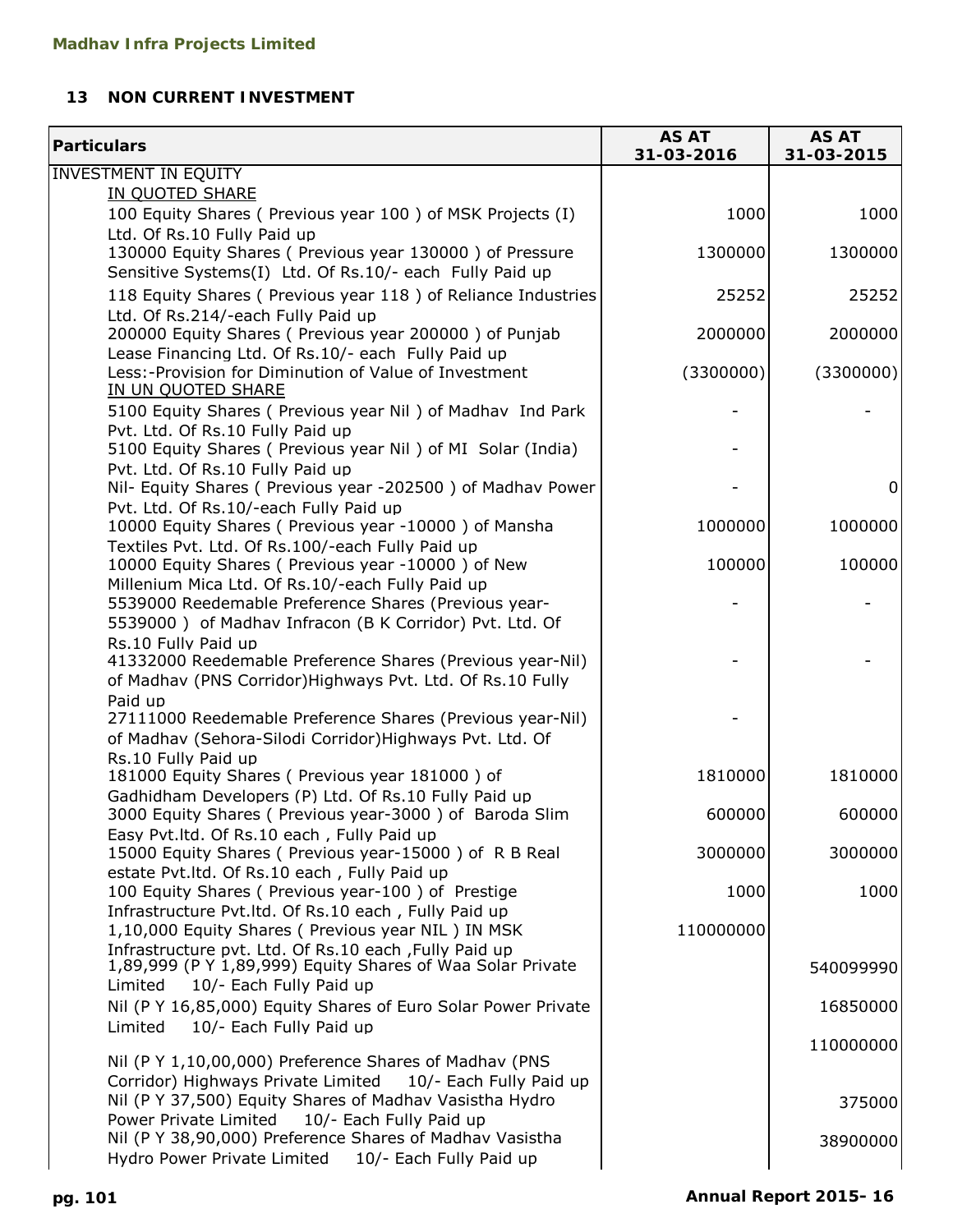| IN PARTNERSHIP FIRM |            |            |
|---------------------|------------|------------|
| Aaray Developer     | 750000     | 7500001    |
| <b>TOTAL</b>        | 1192872521 | 7155122421 |

### **14 CURRENT INVESTMENT**

| <b>IParticulars</b>                                      | AS AT<br>31-03-2016 | <b>AS AT</b><br>31-03-2015 |
|----------------------------------------------------------|---------------------|----------------------------|
| UNSECURED, CONSIDERED GOOD<br>Advance against Investment | 122160000           | 268654681                  |
| <b>TOTAL</b>                                             | 122160000           | 268654681                  |

## **15 INVENTORIES**

| <b>IParticulars</b>                                                                                                                                                                                                                                                                                                                     | <b>AS AT</b><br>31-03-2016 | <b>AS AT</b><br>31-03-2015 |
|-----------------------------------------------------------------------------------------------------------------------------------------------------------------------------------------------------------------------------------------------------------------------------------------------------------------------------------------|----------------------------|----------------------------|
| <b>INVENTORIES</b><br>(As Taken Valued and Certified By The Managing Director)<br>Work-In-Progress<br>Raw materials<br>$\star$<br>Mode of Valuation<br>Raw materials- Cost or net realisable value whichever is lower.<br>Work-in-Progress -Raw material cost up to the stage of<br>completion of relevant work & increase by overheads | 9388729<br>83827254        | 230000000<br>248700000     |
| TOTAL                                                                                                                                                                                                                                                                                                                                   | 93215983                   | 478700000                  |

#### **16 TRADE RECEIVABLES**

| <b>Particulars</b>                                                                    | AS AT<br>31-03-2016 | AS AT<br>31-03-2015 |
|---------------------------------------------------------------------------------------|---------------------|---------------------|
| <b>SUNDRY DEBTORS</b><br>Outstanding for period exceeding six months<br><b>Others</b> | 685605<br>497667337 | 69235860            |
|                                                                                       | 498352942           | 69235860            |

# **17 CASH AND CASH EQUIVALENTS**

| <b>Particulars</b>              | AS AT<br>31-03-2016 | AS AT<br>31-03-2015 |
|---------------------------------|---------------------|---------------------|
| <b>CASH ON HAND</b>             |                     |                     |
| Cash on hand                    | 9602919             | 5120560             |
| <b>BALANCES WITH BANKS</b>      |                     |                     |
| In current and deposit accounts | 569884554           | 463772496           |
|                                 |                     |                     |
| <b>TOTAL</b>                    | 579487473           | 468893056           |

# **18 SHORT-TERM LOANS AND ADVANCES**

| <b>Particulars</b>                 | AS AT<br>31-03-2016   | AS AT<br>31-03-2015 |  |
|------------------------------------|-----------------------|---------------------|--|
| UNSECURED, CONSIDERED GOOD         |                       |                     |  |
| Advances                           | 68977519              | 775538202           |  |
| <b>JUNSECURED, CONSIDERED GOOD</b> |                       |                     |  |
| Loans and advances to employees    | 4956695               | 653642              |  |
| <b>TOTAL</b>                       | 73934214              | 776191844           |  |
| pg. 102                            | Annual Report 2015-16 |                     |  |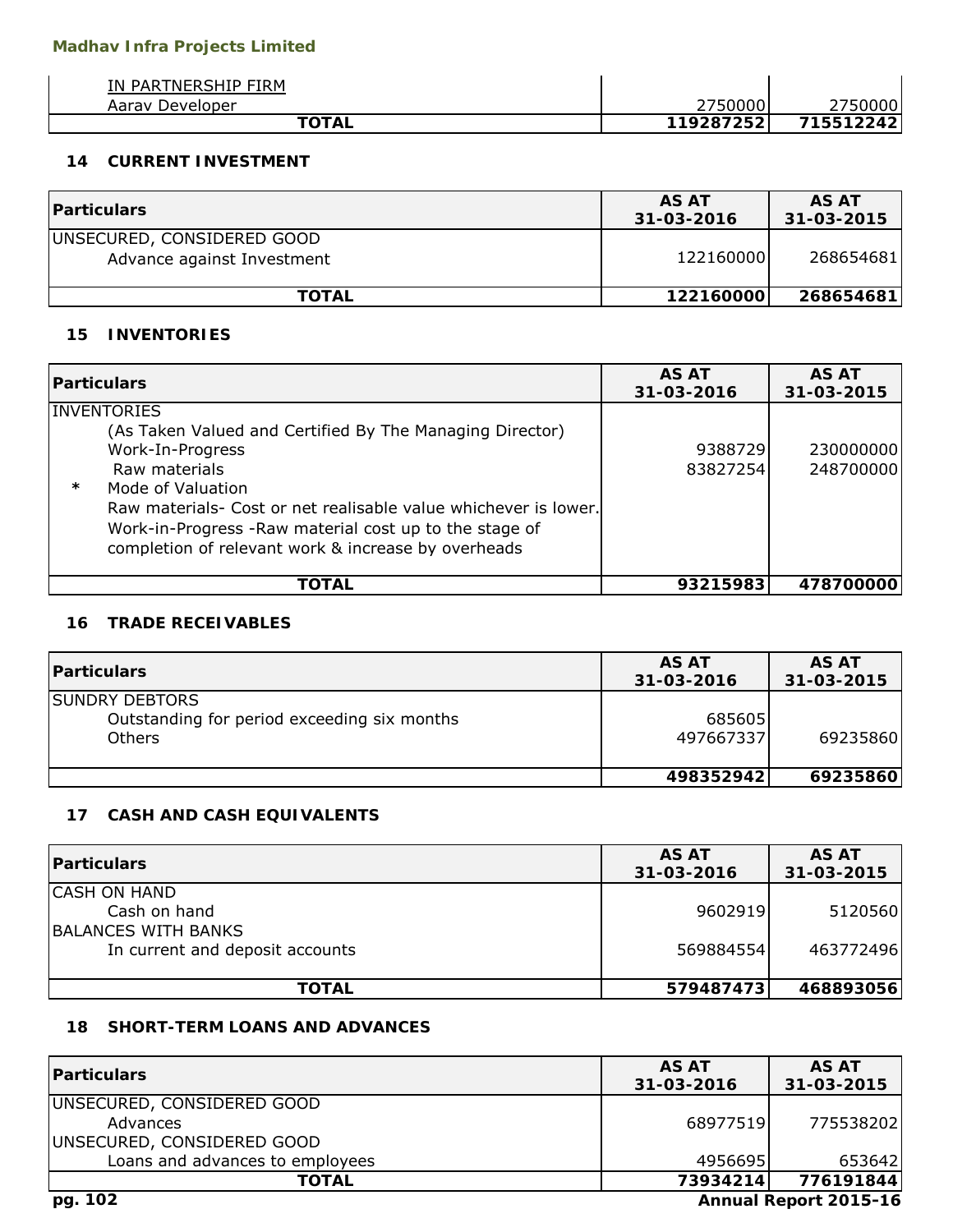# **19 OTHER CURRENT ASSETS**

| <b>Particulars</b>                | <b>AS AT</b> | <b>AS AT</b> |  |
|-----------------------------------|--------------|--------------|--|
|                                   | 31-03-2016   | 31-03-2015   |  |
| <b>OTHERS</b>                     |              |              |  |
| TDS receivable (Net of provision) | 70707845     | 40922209     |  |
| Sundry Deposit                    | 40288984     | 39184754     |  |
| Pre-Paid Expenses                 | 2945123      | 332177       |  |
| Provision for Income              | 3576072      | 1468644      |  |
| <b>Retention Money</b>            | 6720615      | 4600923      |  |
| VAT receivable                    | 3213148      |              |  |
| Security Deposit with MPRDC       | 10919505     |              |  |
| Annuity receivable from MPRDC     | 40949349     |              |  |
| Withheld Money from MPRDC         | 7725579      |              |  |
|                                   |              |              |  |
| <b>TOTAL</b>                      | 187046220    | 86508707     |  |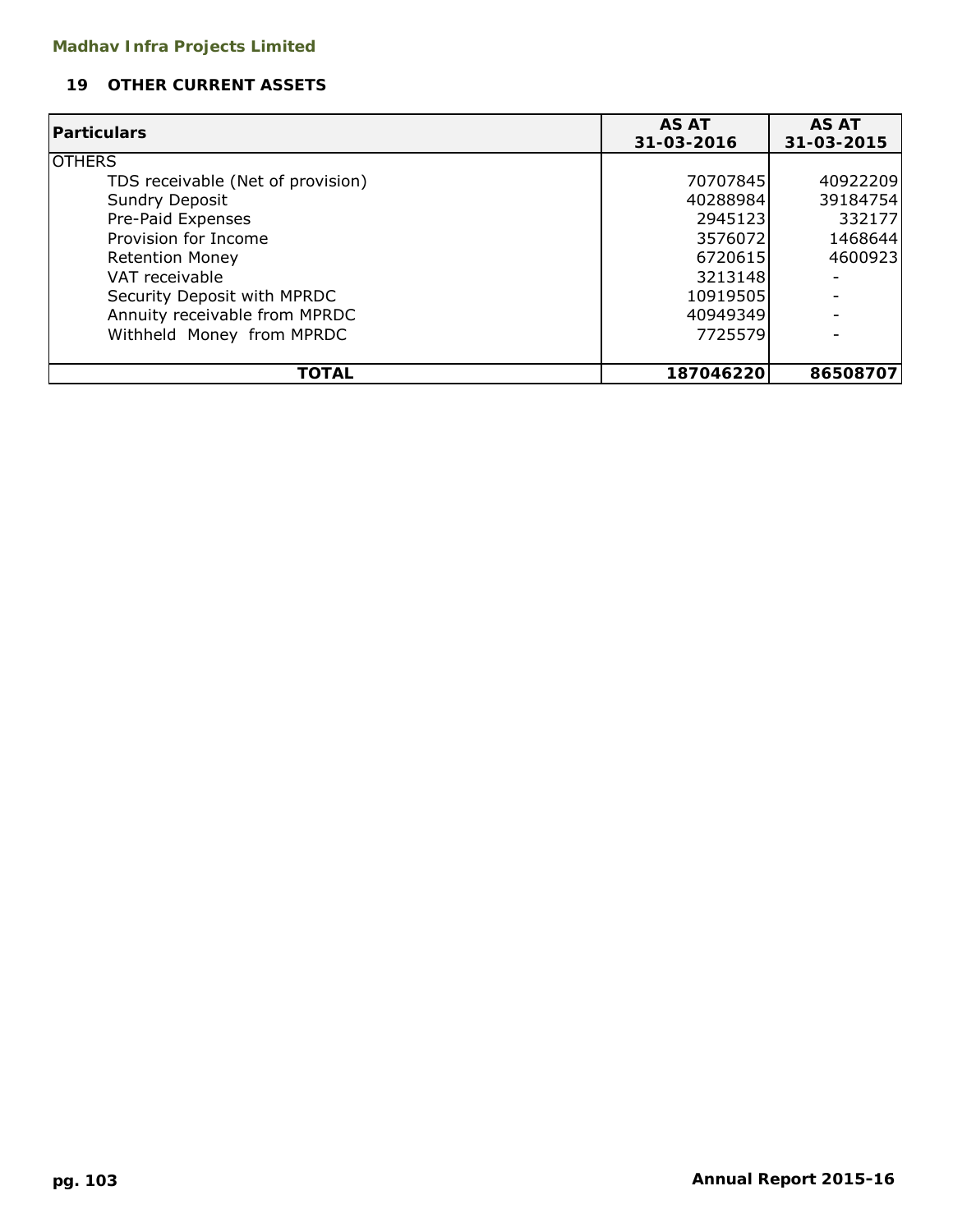# **20 OTHER INCOME**

| <b>Particulars</b>                                                                                                                                | For the year<br>ended                                     | For the year<br>ended                     |  |
|---------------------------------------------------------------------------------------------------------------------------------------------------|-----------------------------------------------------------|-------------------------------------------|--|
|                                                                                                                                                   | 31-03-2016                                                | 31-03-2015                                |  |
| <b>OTHER INCOME</b>                                                                                                                               |                                                           |                                           |  |
| Dividend<br>Interest Recd. on Fixed Deposits<br>Interest Income<br>Misc. Income<br>Insurance Claim<br>Interest of SSNNL Bond<br>Prior Year Income | 19062802<br>45834<br>562958<br>358197<br>95014<br>2931112 | 7904416<br>10898897<br>14590806<br>288398 |  |
| TOTAL                                                                                                                                             | 23055917                                                  | 33682517                                  |  |

### **21 COST OF MATERIAL CONSUMED**

| <b>Particulars</b>                                                  | For the year<br>ended<br>31-03-2016 | For the year<br>ended<br>31-03-2015 |  |
|---------------------------------------------------------------------|-------------------------------------|-------------------------------------|--|
| MATERIAL CONSUMED                                                   |                                     |                                     |  |
| Stock at Commencement<br>Add: - Purchases<br>Less: - Stock at Close | 248700000<br>1597775793<br>83827254 | 82494997<br>2040222370<br>248700000 |  |
| TOTAL                                                               | 1762648539                          | 1874017367                          |  |

# **22 CHANGE IN WORK IN PROGRESS**

| <b>Particulars</b>                                                                                            | For the year<br>ended<br>31-03-2016 | For the year<br>ended<br>31-03-2015 |
|---------------------------------------------------------------------------------------------------------------|-------------------------------------|-------------------------------------|
| CHANGE IN WORK IN PROGRESS<br>Opening Stock of work in progress<br>Less : - Closing stock of Work in progress | 230000000<br>9388729                | 67479598<br>230000000               |
| <b>TOTAL</b>                                                                                                  | 220611271                           | (162520402)                         |

# **23 CONSTRUCTION EXPENSES**

| <b>Particulars</b>           | For the year<br>ended<br>31-03-2016 | For the year<br>ended<br>31-03-2015 |
|------------------------------|-------------------------------------|-------------------------------------|
| Borewall                     | 695300                              | 47000                               |
| Civil Works                  | 121668906                           | 122728117                           |
| <b>Electrical Expenses</b>   | 24300382                            | 4523397                             |
| <b>Erection Works</b>        | 5387926                             | 11637695                            |
| Freight                      | 357684                              | 38692                               |
| <b>Mahinery Hire Charges</b> | 9843265                             | 31719999                            |
| Professional & Consultancy   | 38890417                            | 17008824                            |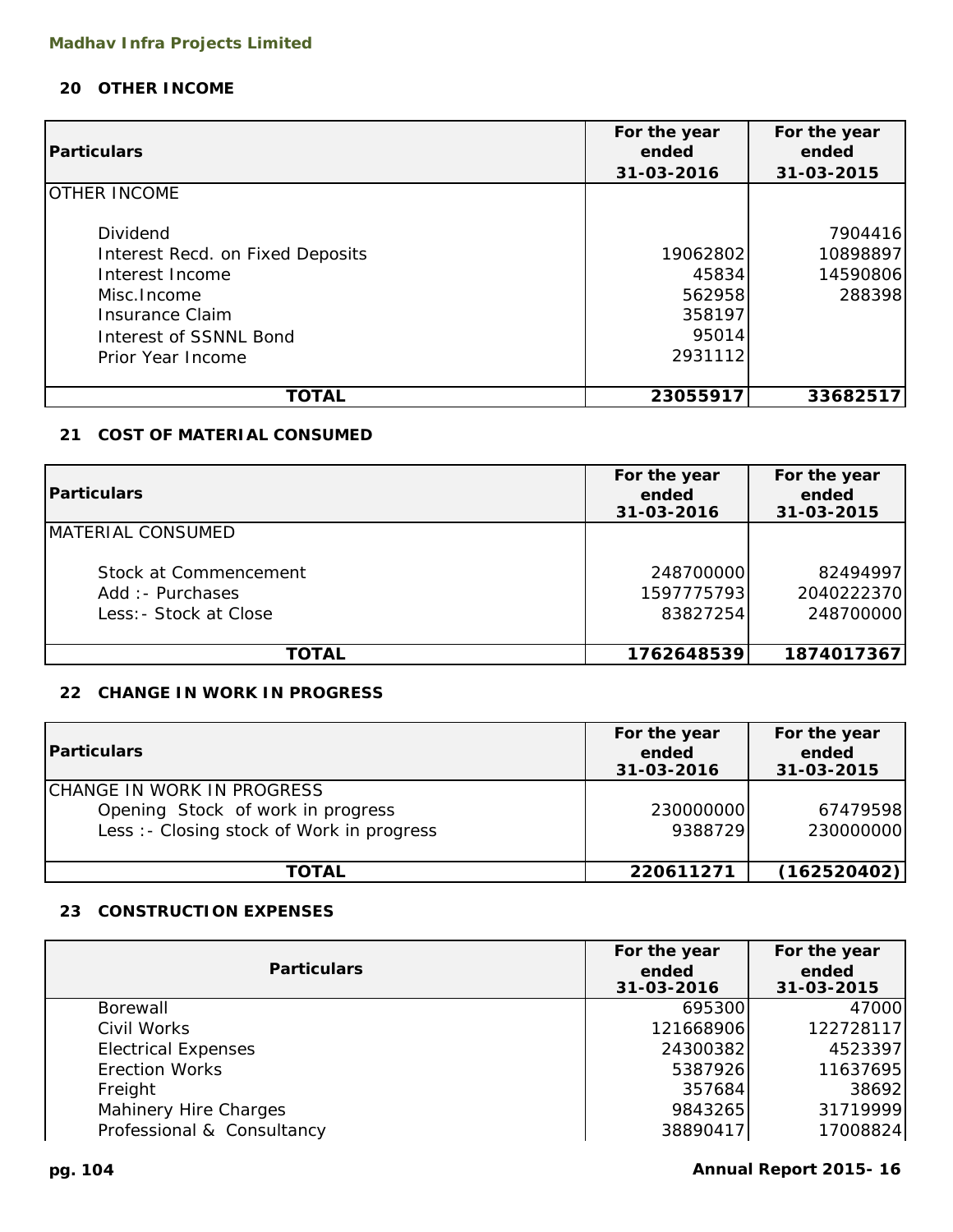| Repairs & Maintenance            | 16074790                 | 28816508  |
|----------------------------------|--------------------------|-----------|
| Road Work Expense                | 156016550                | 346096727 |
| <b>Steel Structure Work</b>      | 7202758                  | 6376776   |
| <b>Transmission Line Expense</b> | 7907177                  | 1451241   |
| Other Miscellaneous works.       | $\overline{\phantom{a}}$ | 1191575   |
|                                  |                          |           |
| <b>TOTAL</b>                     | 388345155                | 571636551 |

# **24 OTHER OPERATING EXPENSES**

| <b>Particulars</b>                 | For the year<br>ended<br>31-03-2016 | For the year<br>ended<br>31-03-2015 |
|------------------------------------|-------------------------------------|-------------------------------------|
| <b>OPERATING EXPENSES</b>          |                                     |                                     |
| Insurance                          | 3732182                             | 694943                              |
| Vehicle Hire Charges               | 4723046                             | 5929206                             |
| Vehicle Maintance Exp.             | 449534                              | 494086                              |
| Vehicle Running Expenses           | 1013459                             | 992970                              |
| Operation & Maintenance Charge     | 53200000                            | 22390000                            |
| Provision for Resurfacing Expenses | 16000000                            |                                     |
| Miscellaneous Operating Exp        | 4895944                             | 5961589                             |
| Rate & Taxes                       | 95404391                            | 67950398                            |
| Concession fees to MPRDC           | 29076220                            | 26432903                            |
| TOTAL                              | 208494775                           | 130846095                           |

# **25 EMPLOYEE BENEFIT EXPENSES**

| <b>Particulars</b>               | For the year<br>ended<br>31-03-2016 | For the year<br>ended<br>31-03-2015 |
|----------------------------------|-------------------------------------|-------------------------------------|
| <b>EMPLOYEE BENEFIT EXPENSES</b> |                                     |                                     |
| Salary and Wages                 | 139248196                           | 98751603                            |
| <b>Director Remuneration</b>     | 7400000                             | 8000000                             |
| Staff Welfare Expense            | 18335880                            | 15341051                            |
|                                  |                                     |                                     |
| <b>TOTAL</b>                     | 164984076                           | 122092654                           |

# **26 FINANCE COST**

| <b>Particulars</b>                                          | For the year<br>ended<br>31-03-2016 | For the year<br>ended<br>31-03-2015 |
|-------------------------------------------------------------|-------------------------------------|-------------------------------------|
| <b>FINANCIAL EXPENSES</b>                                   |                                     |                                     |
| <b>Interest Expenses</b>                                    |                                     | 3551                                |
| Bank interest on Cash Credit/OD                             | 25078972                            | 13829147                            |
| Interest on Buyer's Credit                                  | 461256                              | 1809351                             |
| Interest to Financial Institution for construction equipmen | 13670493                            | 15326767                            |
| Interest on Loan From NBFC                                  | 2485023                             | 14358270                            |
| Interest on Mortgage Loan                                   |                                     | 1156103                             |
| Interest on Term Loan                                       | 266515599                           | 18538294                            |
| Other Borrowing cost                                        |                                     |                                     |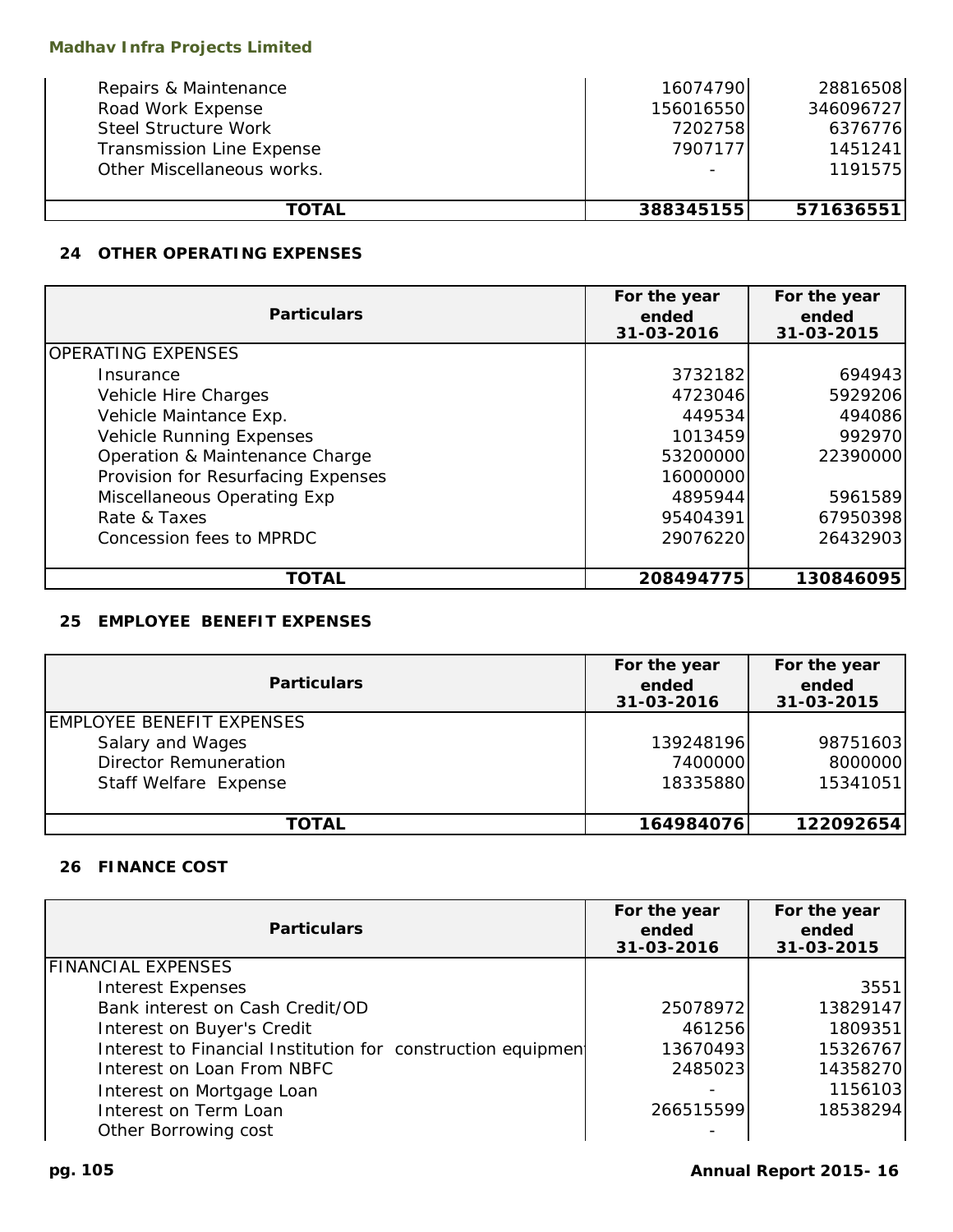#### **Madhav Infra Projects Limited**

| <b>TOTAL</b>              | 395135486 | 102118370 |
|---------------------------|-----------|-----------|
|                           |           |           |
| <b>Exchange Rate Loss</b> | 9859402   | 4102753   |
| Interest - Others         | 7233424   | 16294032  |
| Other Bank Charges        | 1863583   | 537952    |
| Prepayment Charges        |           | 1043431   |
| Processing Charges        | 21231906  | 4238620   |
| Commission on BG & LC     | 46735827  | 10880099  |

### **27 OTHER EXPENSES**

| <b>Particulars</b>                              | For the year<br>ended<br>31-03-2016 | For the year<br>ended<br>31-03-2015 |
|-------------------------------------------------|-------------------------------------|-------------------------------------|
| <b>OTHER EXPENSES</b>                           |                                     |                                     |
| ADMINISTRATIVE EXPENSES                         |                                     |                                     |
| <b>Business &amp; Exhibition Services</b>       | 1415304                             | 758297                              |
| Electric Exp.                                   |                                     | 158860                              |
| Loss on Sales of Shares                         |                                     | 765448                              |
| Legal Expenses                                  | 3402884                             | 2438946                             |
| <b>Office Expenses</b>                          | 243378                              | 240110                              |
| <b>Office Rent</b>                              | 912774                              | 900000                              |
| Design & Printing                               |                                     | 43521                               |
| Telephone & Internet Charges                    | 2254765                             | 1084727                             |
| Listing Exp                                     | 2194000                             |                                     |
| Travelling Exp (Foreign)                        | 288164                              |                                     |
| <b>Travelling Expenses</b>                      | 9603719                             | 6457547                             |
| Provision for Diminution of Value of Investment |                                     | 3300000                             |
| Miscellaneous Exp                               | 18712882                            | 8990942                             |
|                                                 |                                     |                                     |
| <b>AUDITORS REMUNERATION</b>                    |                                     |                                     |
| <b>Audit Fee</b>                                | 212250                              | 77500                               |
| Service Tax                                     | 17450                               |                                     |
| Tax matter                                      | 11500                               | 42500                               |
| <b>Other Service</b>                            | 26000                               | 7500                                |
|                                                 |                                     |                                     |
| <b>TOTAL</b>                                    | 39295070                            | 25265897                            |

**For Bhagat & Co** Chartered Accountants

# As per our Report of even date **For Madhav Infra Projects Limited**

|                                                                      | Amit Khurana<br>Managing Director | Director     | Neelakshi Khurana         | Veenit Rathi<br>Director | Haresh Kapuriya<br><b>Company Secretary</b> |  |
|----------------------------------------------------------------------|-----------------------------------|--------------|---------------------------|--------------------------|---------------------------------------------|--|
| (S.Bhagat - Partner)<br>Membership No.52725<br>Date: August 14, 2016 | Director                          | Mayur Parikh | Devendra Shah<br>Director |                          | Nevil Savjani<br>Director                   |  |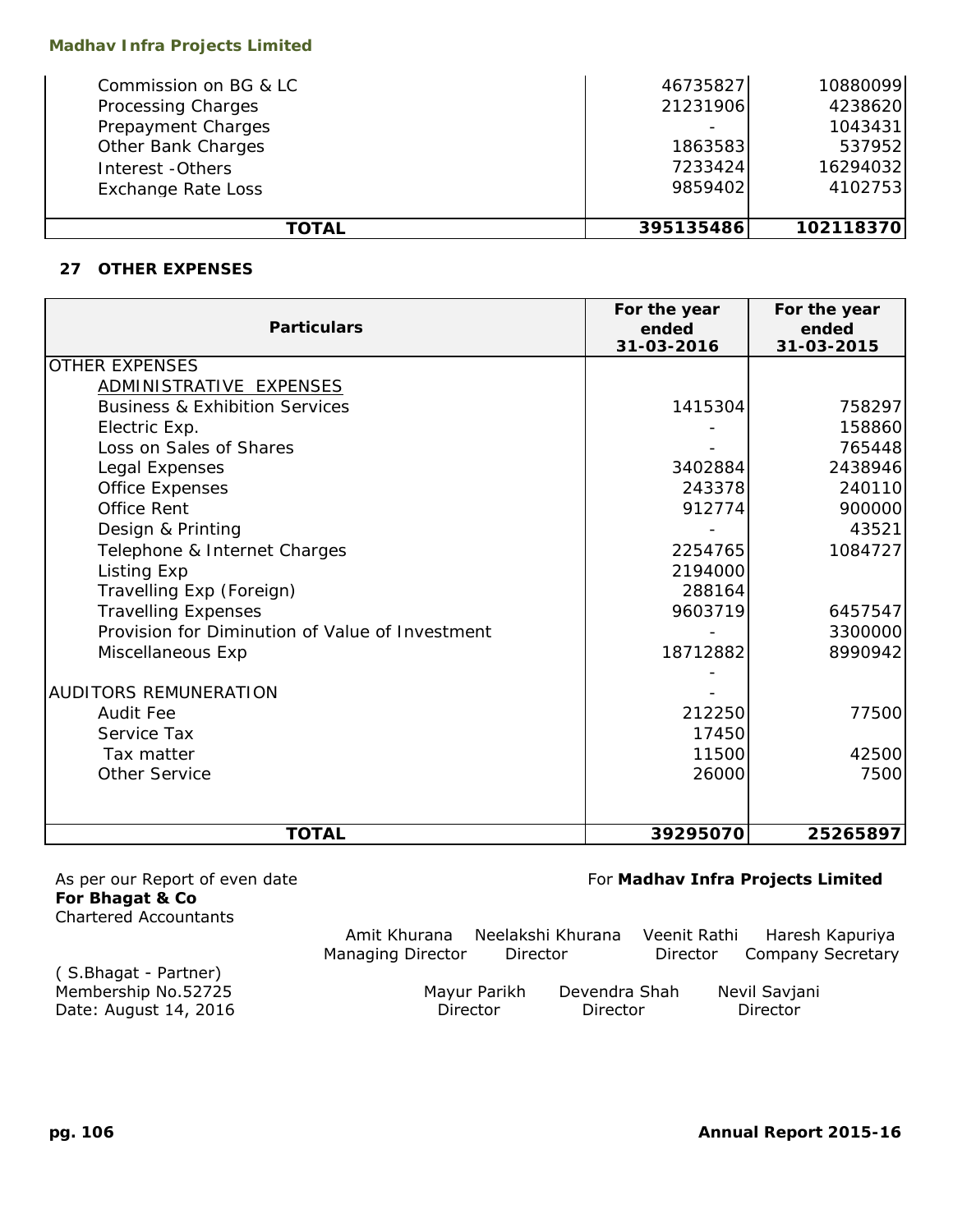# **Notes**